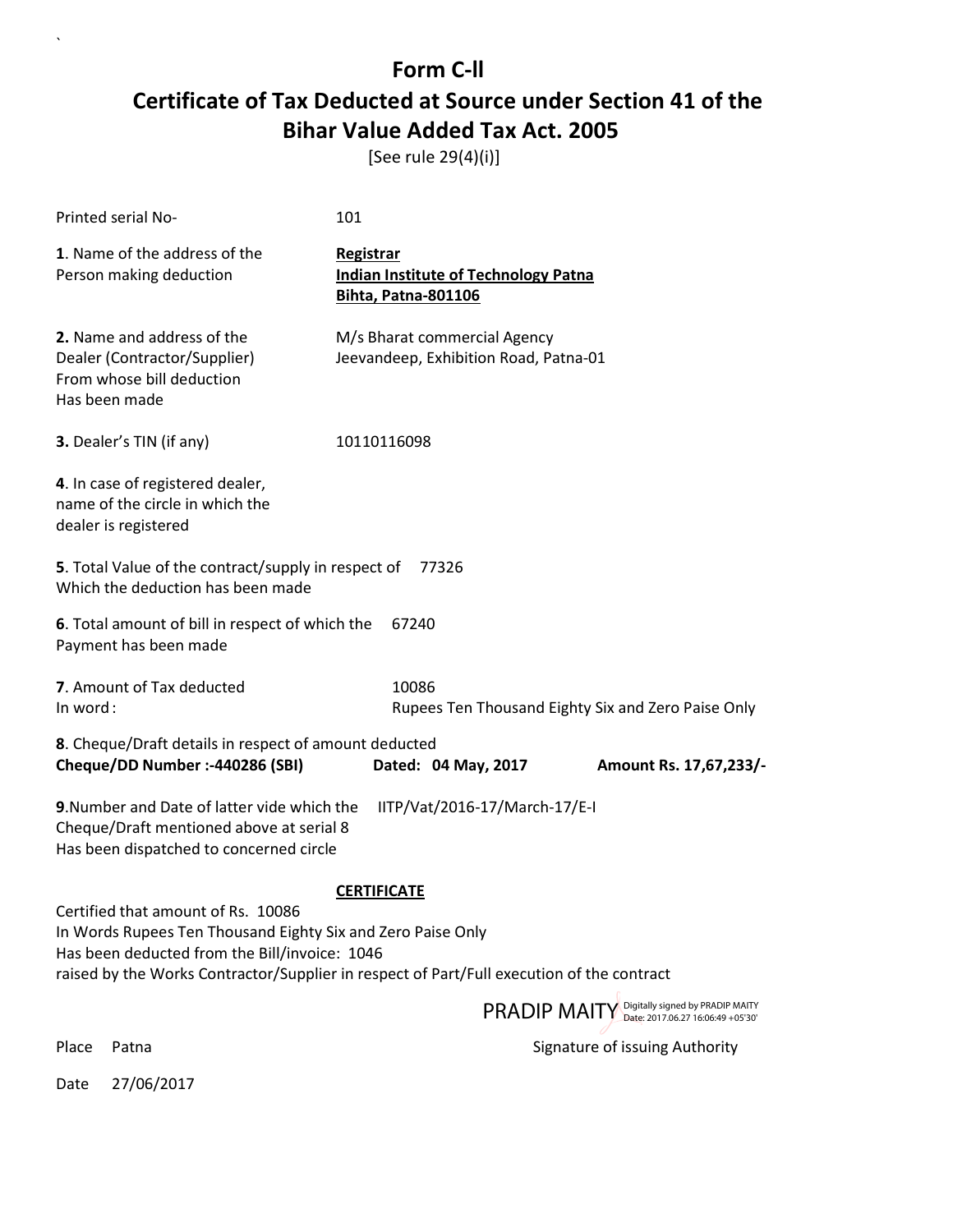[See rule 29(4)(i)]

| Printed serial No-                                                                                                                                                                                                                                             | 102                                                                                           |  |
|----------------------------------------------------------------------------------------------------------------------------------------------------------------------------------------------------------------------------------------------------------------|-----------------------------------------------------------------------------------------------|--|
| 1. Name of the address of the<br>Person making deduction                                                                                                                                                                                                       | <b>Registrar</b><br><b>Indian Institute of Technology Patna</b><br><b>Bihta, Patna-801106</b> |  |
| 2. Name and address of the<br>Dealer (Contractor/Supplier)<br>From whose bill deduction<br>Has been made                                                                                                                                                       | M/s Bharat commercial Agency<br>Jeevandeep, Exhibition Road, Patna-01                         |  |
| 3. Dealer's TIN (if any)                                                                                                                                                                                                                                       | 10110116098                                                                                   |  |
| 4. In case of registered dealer,<br>name of the circle in which the<br>dealer is registered                                                                                                                                                                    |                                                                                               |  |
| 5. Total Value of the contract/supply in respect of<br>Which the deduction has been made                                                                                                                                                                       | 102199                                                                                        |  |
| 6. Total amount of bill in respect of which the<br>Payment has been made                                                                                                                                                                                       | 88869                                                                                         |  |
| 7. Amount of Tax deducted<br>In word:<br>Paise Only                                                                                                                                                                                                            | 13330<br>Rupees Thirteen Thousand Three Hundred Thirty and Zero                               |  |
| 8. Cheque/Draft details in respect of amount deducted<br>Cheque/DD Number :- 440286 (SBI)                                                                                                                                                                      | Dated: 04 May, 2017<br>Amount Rs. 17,67,233/-                                                 |  |
| 9. Number and Date of latter vide which the<br>IITP/Vat/2016-17/March-17/E-I<br>Cheque/Draft mentioned above at serial 8<br>Has been dispatched to concerned circle                                                                                            |                                                                                               |  |
|                                                                                                                                                                                                                                                                | <b>CERTIFICATE</b>                                                                            |  |
| Certified that amount of Rs. 13330<br>In Words Rupees Thirteen Thousand Three Hundred Thirty and Zero Paise Only<br>Has been deducted from the Bill/invoice: 1257<br>raised by the Works Contractor/Supplier in respect of Part/Full execution of the contract |                                                                                               |  |
|                                                                                                                                                                                                                                                                | PRADIP MAITY Digitally signed by PRADIP MAITY                                                 |  |

 $\ddot{\phantom{0}}$ 

Place Patna **Property** Place Patna Signature of issuing Authority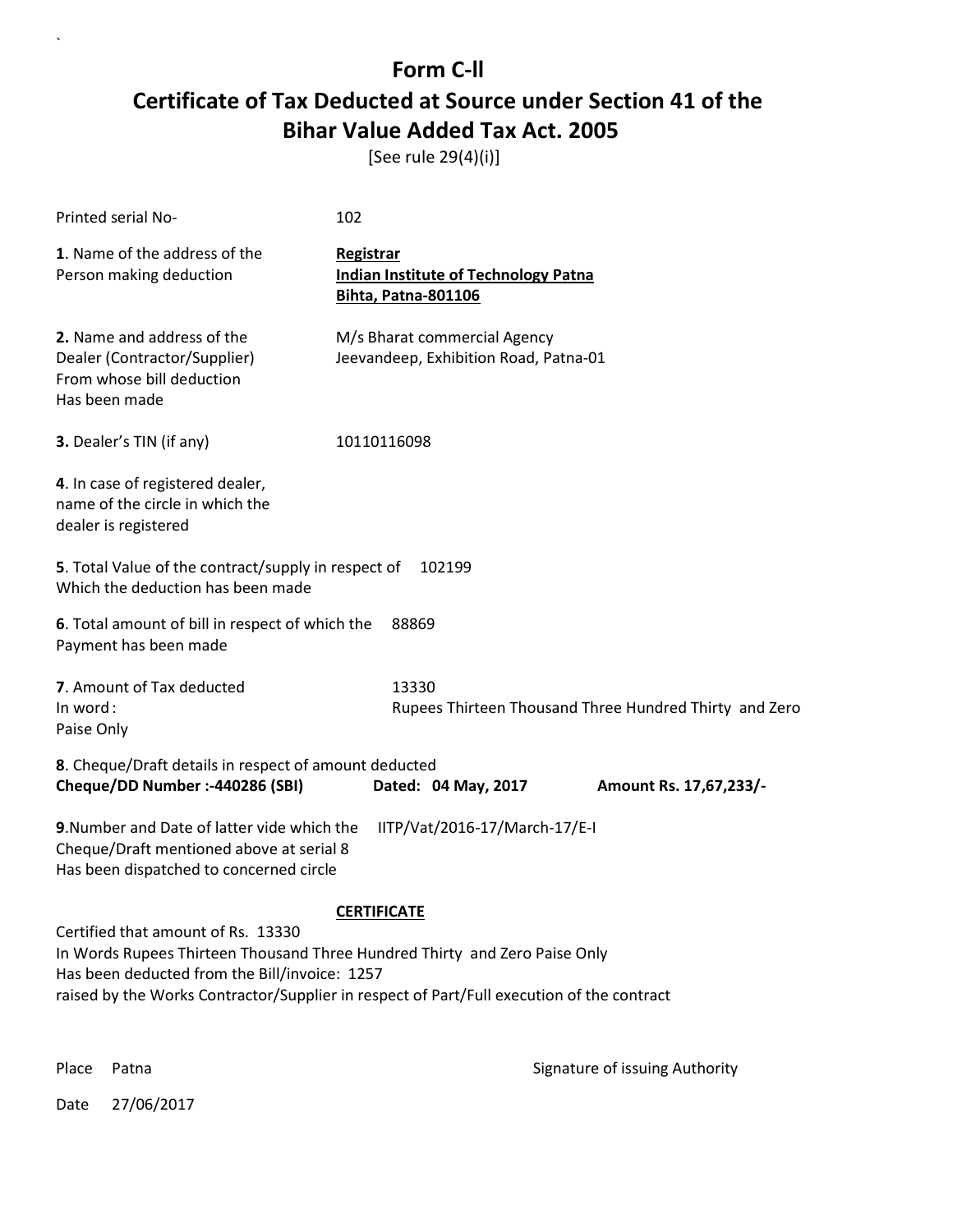[See rule 29(4)(i)]

| 103                                                                                                                                                                                                                                                          |  |  |  |
|--------------------------------------------------------------------------------------------------------------------------------------------------------------------------------------------------------------------------------------------------------------|--|--|--|
| Registrar<br><b>Indian Institute of Technology Patna</b><br><b>Bihta, Patna-801106</b>                                                                                                                                                                       |  |  |  |
| M/s Bharat commercial Agency<br>Jeevandeep, Exhibition Road, Patna-01                                                                                                                                                                                        |  |  |  |
| 10110116098                                                                                                                                                                                                                                                  |  |  |  |
| 4. In case of registered dealer,<br>name of the circle in which the<br>dealer is registered                                                                                                                                                                  |  |  |  |
| 5. Total Value of the contract/supply in respect of<br>41750                                                                                                                                                                                                 |  |  |  |
| 6. Total amount of bill in respect of which the<br>36305                                                                                                                                                                                                     |  |  |  |
| 5445<br>Rupees Five Thousand Four Hundred Forty Five and Zero Paise                                                                                                                                                                                          |  |  |  |
| 8. Cheque/Draft details in respect of amount deducted<br>Dated: 04 May, 2017<br>Amount Rs. 17,67,233/-                                                                                                                                                       |  |  |  |
| 9. Number and Date of latter vide which the<br>IITP/Vat/2016-17/March-17/E-I<br>Cheque/Draft mentioned above at serial 8<br>Has been dispatched to concerned circle                                                                                          |  |  |  |
| <b>CERTIFICATE</b>                                                                                                                                                                                                                                           |  |  |  |
| Certified that amount of Rs. 5445<br>In Words Rupees Five Thousand Four Hundred Forty Five and Zero Paise Only<br>Has been deducted from the Bill/invoice: 1229<br>raised by the Works Contractor/Supplier in respect of Part/Full execution of the contract |  |  |  |
| PRADIP MAITY Digitally signed by PRADIP MAITY                                                                                                                                                                                                                |  |  |  |
|                                                                                                                                                                                                                                                              |  |  |  |

 $\ddot{\phantom{0}}$ 

Place Patna **Property** Place Patna Signature of issuing Authority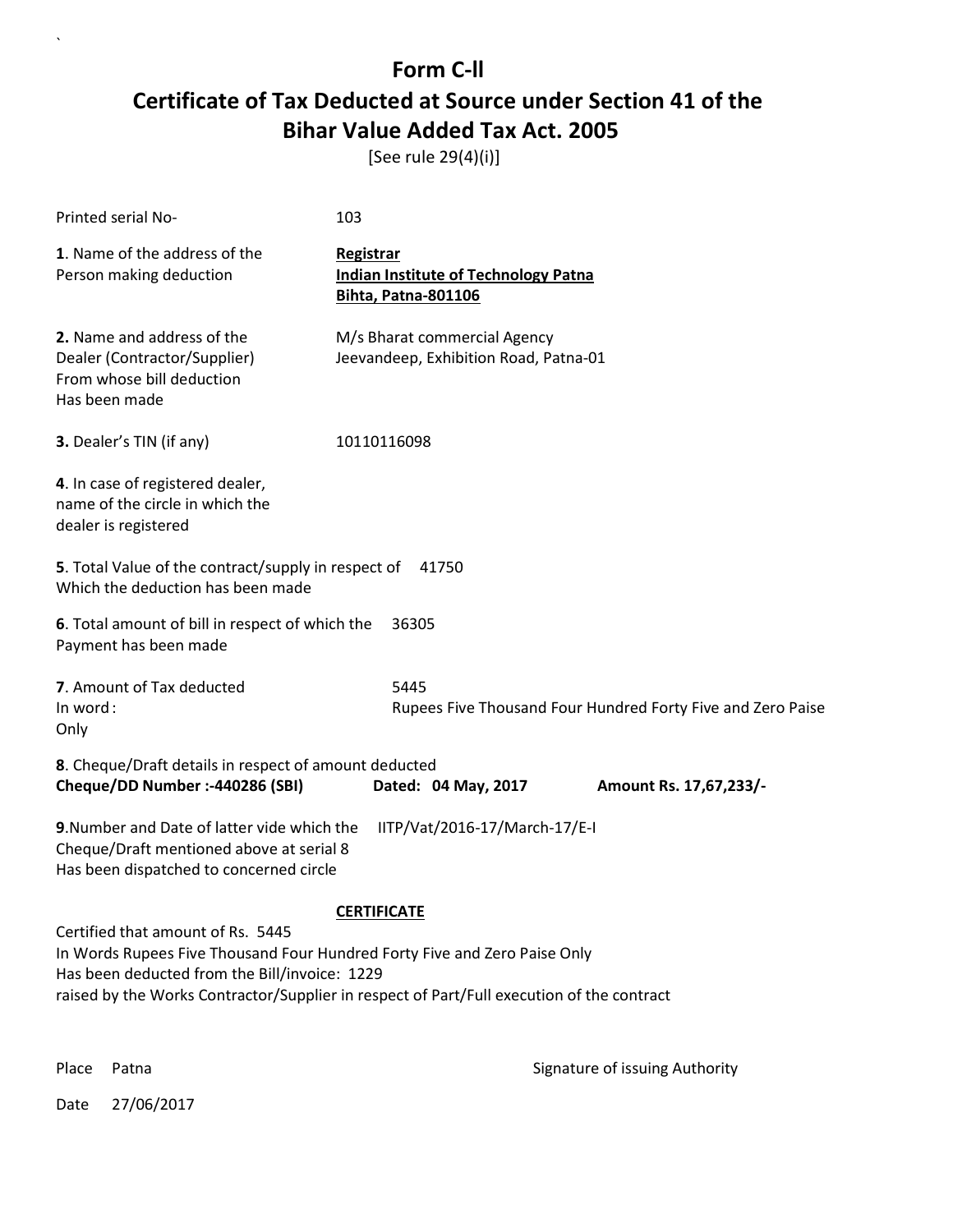[See rule 29(4)(i)]

| Printed serial No-                                                                                                                                                                                                                                        | 104                                                                                    |                                                          |
|-----------------------------------------------------------------------------------------------------------------------------------------------------------------------------------------------------------------------------------------------------------|----------------------------------------------------------------------------------------|----------------------------------------------------------|
| 1. Name of the address of the<br>Person making deduction                                                                                                                                                                                                  | Registrar<br><b>Indian Institute of Technology Patna</b><br><b>Bihta, Patna-801106</b> |                                                          |
| 2. Name and address of the<br>Dealer (Contractor/Supplier)<br>From whose bill deduction<br>Has been made                                                                                                                                                  | M/S Vishala Industrial Craft Ltd.                                                      |                                                          |
| 3. Dealer's TIN (if any)                                                                                                                                                                                                                                  | 10080083055                                                                            |                                                          |
| 4. In case of registered dealer,<br>name of the circle in which the<br>dealer is registered                                                                                                                                                               |                                                                                        |                                                          |
| 5. Total Value of the contract/supply in respect of<br>Which the deduction has been made                                                                                                                                                                  | 12595                                                                                  |                                                          |
| 6. Total amount of bill in respect of which the<br>Payment has been made                                                                                                                                                                                  | 10953                                                                                  |                                                          |
| 7. Amount of Tax deducted<br>In word:<br>Only                                                                                                                                                                                                             | 1642                                                                                   | Rupees One Thousand Six Hundred Forty Two and Zero Paise |
| 8. Cheque/Draft details in respect of amount deducted<br>Cheque/DD Number :- 440286 (SBI)                                                                                                                                                                 | Dated: 04 May, 2017                                                                    | Amount Rs. 17,67,233/-                                   |
| 9. Number and Date of latter vide which the<br>Cheque/Draft mentioned above at serial 8<br>Has been dispatched to concerned circle                                                                                                                        | IITP/Vat/2016-17/March-17/E-I                                                          |                                                          |
|                                                                                                                                                                                                                                                           | <b>CERTIFICATE</b>                                                                     |                                                          |
| Certified that amount of Rs. 1642<br>In Words Rupees One Thousand Six Hundred Forty Two and Zero Paise Only<br>Has been deducted from the Bill/invoice: M/25<br>raised by the Works Contractor/Supplier in respect of Part/Full execution of the contract |                                                                                        |                                                          |
|                                                                                                                                                                                                                                                           |                                                                                        | PRADIP MAITY Digitally signed by PRADIP MAITY            |

 $\ddot{\phantom{0}}$ 

Place Patna **Property** Place Patna Signature of issuing Authority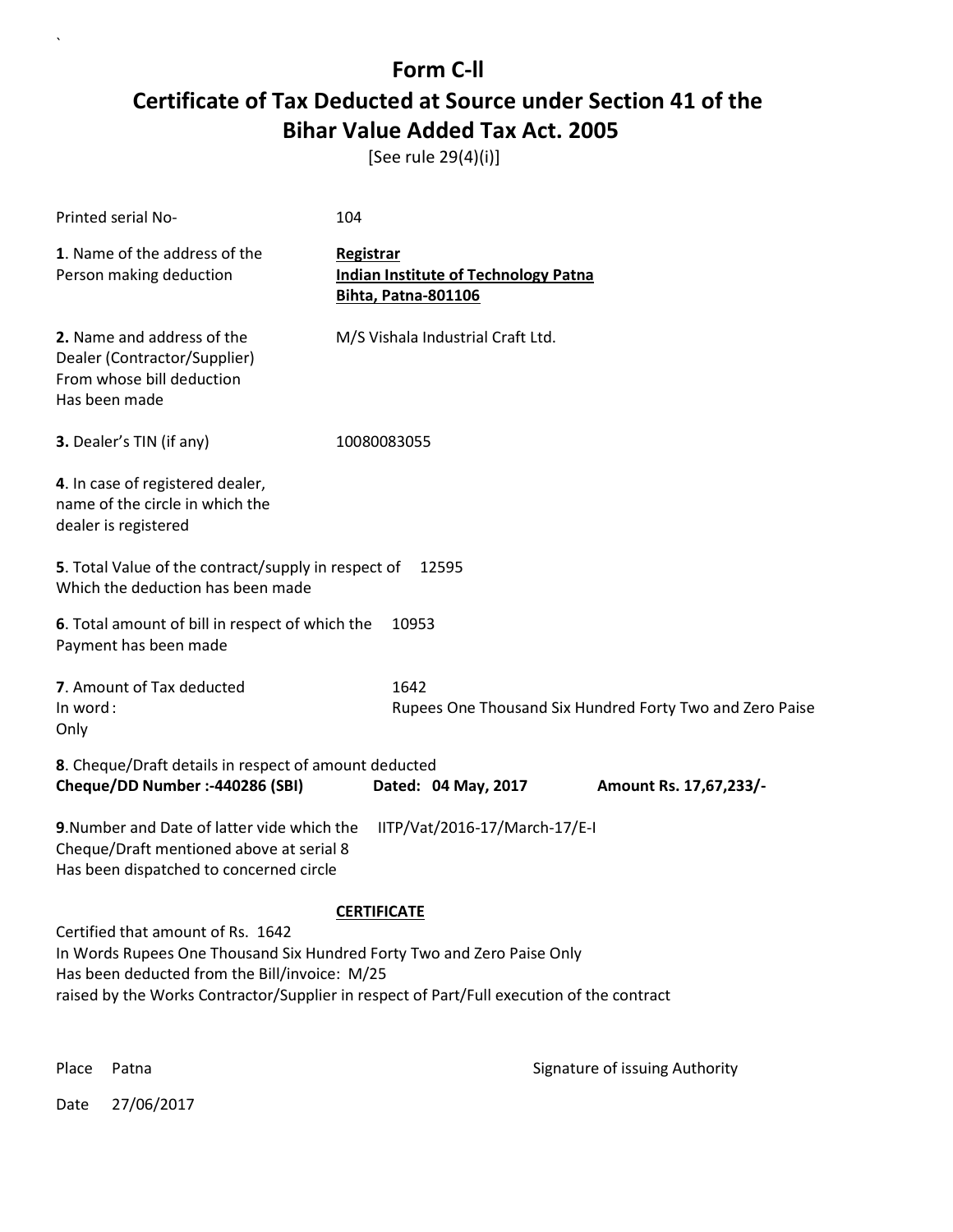[See rule 29(4)(i)]

| 105                                                                                                                                                                                                                                                          |  |  |
|--------------------------------------------------------------------------------------------------------------------------------------------------------------------------------------------------------------------------------------------------------------|--|--|
| Registrar<br><b>Indian Institute of Technology Patna</b><br><b>Bihta, Patna-801106</b>                                                                                                                                                                       |  |  |
| <b>United Sports Works</b><br>Patna                                                                                                                                                                                                                          |  |  |
| 10100285051                                                                                                                                                                                                                                                  |  |  |
|                                                                                                                                                                                                                                                              |  |  |
| 5. Total Value of the contract/supply in respect of<br>163982                                                                                                                                                                                                |  |  |
| 6. Total amount of bill in respect of which the<br>154700                                                                                                                                                                                                    |  |  |
| 9282<br>Rupees Nine Thousand Two Hundred Eighty Two and Zero Paise                                                                                                                                                                                           |  |  |
| 8. Cheque/Draft details in respect of amount deducted<br>Dated: 04 May, 2017<br>Amount Rs. 17,67,233/-                                                                                                                                                       |  |  |
| 9. Number and Date of latter vide which the<br>IITP/Vat/2016-17/March-17/E-I<br>Cheque/Draft mentioned above at serial 8<br>Has been dispatched to concerned circle                                                                                          |  |  |
| <b>CERTIFICATE</b>                                                                                                                                                                                                                                           |  |  |
| Certified that amount of Rs. 9282<br>In Words Rupees Nine Thousand Two Hundred Eighty Two and Zero Paise Only<br>Has been deducted from the Bill/invoice: 56252<br>raised by the Works Contractor/Supplier in respect of Part/Full execution of the contract |  |  |
| PRADIP MAITY Digitally signed by PRADIP MAITY                                                                                                                                                                                                                |  |  |
|                                                                                                                                                                                                                                                              |  |  |

 $\ddot{\phantom{0}}$ 

Place Patna **Property** Place Patna Signature of issuing Authority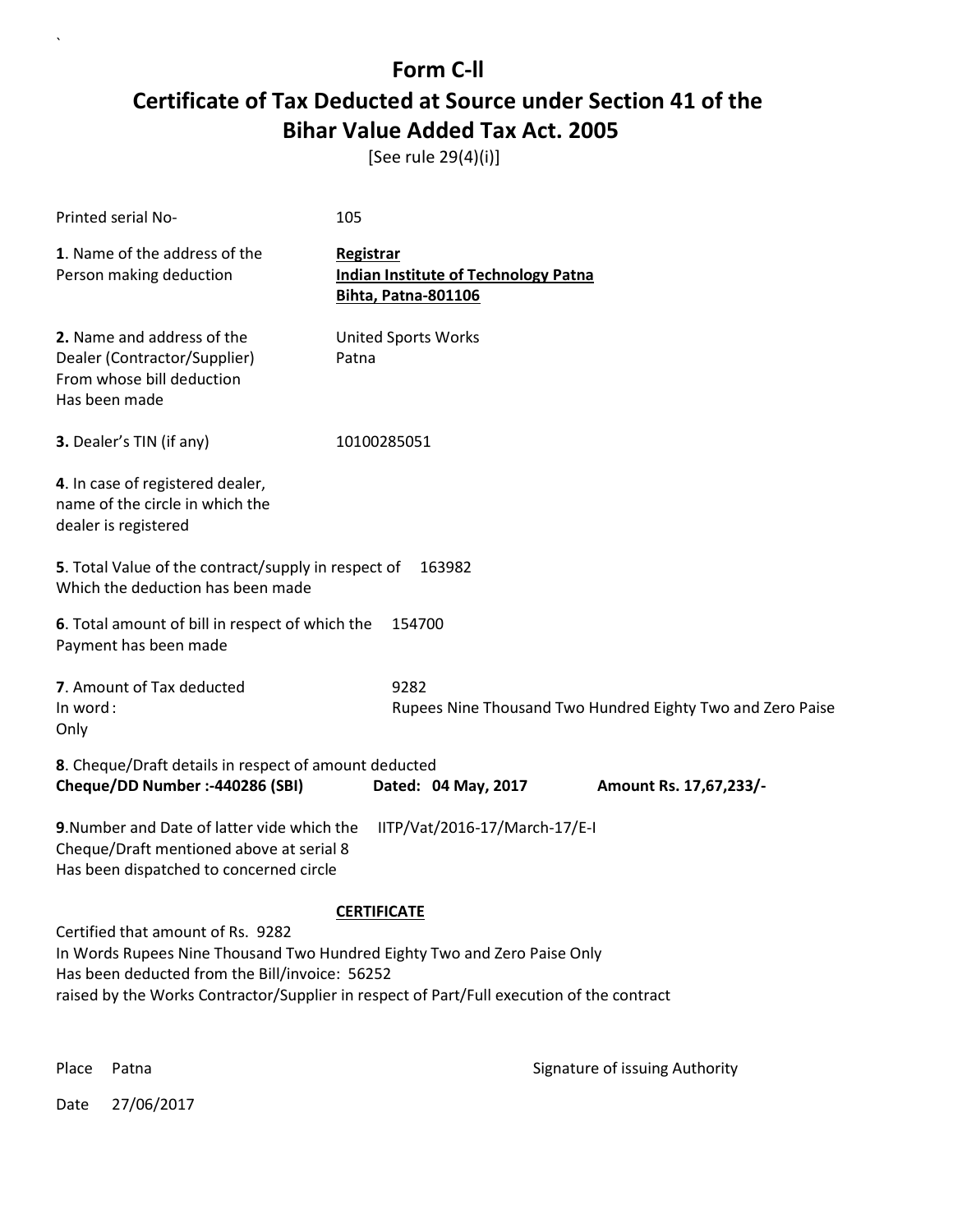[See rule 29(4)(i)]

| Printed serial No-                                                                                                                                                                                                                                                                | 106                                                                                    |                                                              |  |
|-----------------------------------------------------------------------------------------------------------------------------------------------------------------------------------------------------------------------------------------------------------------------------------|----------------------------------------------------------------------------------------|--------------------------------------------------------------|--|
| 1. Name of the address of the<br>Person making deduction                                                                                                                                                                                                                          | Registrar<br><b>Indian Institute of Technology Patna</b><br><b>Bihta, Patna-801106</b> |                                                              |  |
| 2. Name and address of the<br>Dealer (Contractor/Supplier)<br>From whose bill deduction<br>Has been made                                                                                                                                                                          | Hue Services Pvt Ltd.<br>Flat No.-302, 3rd Floor, Ganesh Complex, Kadamkuna, Patna-03  |                                                              |  |
| 3. Dealer's TIN (if any)                                                                                                                                                                                                                                                          | 10107026078                                                                            |                                                              |  |
| 4. In case of registered dealer,<br>name of the circle in which the<br>dealer is registered                                                                                                                                                                                       |                                                                                        |                                                              |  |
| 5. Total Value of the contract/supply in respect of<br>169017<br>Which the deduction has been made                                                                                                                                                                                |                                                                                        |                                                              |  |
| 6. Total amount of bill in respect of which the<br>159450<br>Payment has been made                                                                                                                                                                                                |                                                                                        |                                                              |  |
| 7. Amount of Tax deducted<br>In word:<br>Only                                                                                                                                                                                                                                     | 9567                                                                                   | Rupees Nine Thousand Five Hundred Sixty Seven and Zero Paise |  |
| 8. Cheque/Draft details in respect of amount deducted<br>Cheque/DD Number :- 440286 (SBI)                                                                                                                                                                                         | Dated: 04 May, 2017                                                                    | Amount Rs. 17,67,233/-                                       |  |
| 9. Number and Date of latter vide which the<br>Cheque/Draft mentioned above at serial 8<br>Has been dispatched to concerned circle                                                                                                                                                | IITP/Vat/2016-17/March-17/E-I                                                          |                                                              |  |
|                                                                                                                                                                                                                                                                                   | <b>CERTIFICATE</b>                                                                     |                                                              |  |
| Certified that amount of Rs. 9567<br>In Words Rupees Nine Thousand Five Hundred Sixty Seven and Zero Paise Only<br>Has been deducted from the Bill/invoice: HSP/S/PNBE/S/066/2016-17<br>raised by the Works Contractor/Supplier in respect of Part/Full execution of the contract |                                                                                        |                                                              |  |

 $\ddot{\phantom{0}}$ 

Place Patna **Property** Place Patna Signature of issuing Authority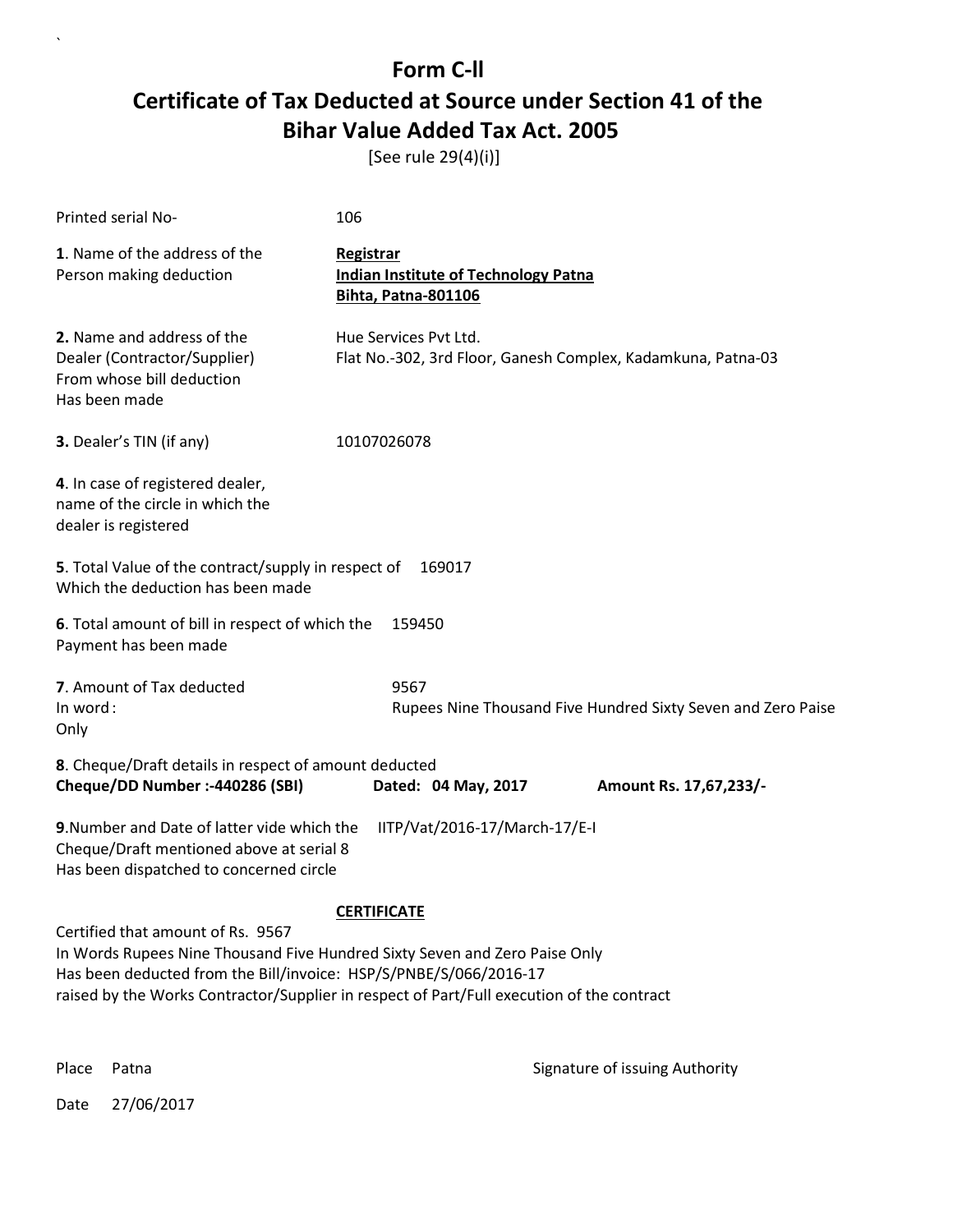[See rule 29(4)(i)]

| <b>Printed serial No-</b>                                                                                                                                                                                                                                 | 107                                                                                    |                                                           |  |
|-----------------------------------------------------------------------------------------------------------------------------------------------------------------------------------------------------------------------------------------------------------|----------------------------------------------------------------------------------------|-----------------------------------------------------------|--|
| 1. Name of the address of the<br>Person making deduction                                                                                                                                                                                                  | Registrar<br><b>Indian Institute of Technology Patna</b><br><b>Bihta, Patna-801106</b> |                                                           |  |
| 2. Name and address of the<br>Dealer (Contractor/Supplier)<br>From whose bill deduction<br>Has been made                                                                                                                                                  | M/S hubnet Computers<br>Patna                                                          |                                                           |  |
| 3. Dealer's TIN (if any)                                                                                                                                                                                                                                  | 10156529089                                                                            |                                                           |  |
| 4. In case of registered dealer,<br>name of the circle in which the<br>dealer is registered                                                                                                                                                               |                                                                                        |                                                           |  |
| 5. Total Value of the contract/supply in respect of<br>48434<br>Which the deduction has been made                                                                                                                                                         |                                                                                        |                                                           |  |
| 6. Total amount of bill in respect of which the<br>Payment has been made                                                                                                                                                                                  | 42116                                                                                  |                                                           |  |
| 7. Amount of Tax deducted<br>In word:<br>Only                                                                                                                                                                                                             | 6318                                                                                   | Rupees Six Thousand Three Hundred Eighteen and Zero Paise |  |
| 8. Cheque/Draft details in respect of amount deducted<br>Cheque/DD Number :- 440286 (SBI)                                                                                                                                                                 | Dated: 04 May, 2017                                                                    | Amount Rs. 17,67,233/-                                    |  |
| 9. Number and Date of latter vide which the<br>Cheque/Draft mentioned above at serial 8<br>Has been dispatched to concerned circle                                                                                                                        | IITP/Vat/2016-17/March-17/E-I                                                          |                                                           |  |
|                                                                                                                                                                                                                                                           | <b>CERTIFICATE</b>                                                                     |                                                           |  |
| Certified that amount of Rs. 6318<br>In Words Rupees Six Thousand Three Hundred Eighteen and Zero Paise Only<br>Has been deducted from the Bill/invoice: 450<br>raised by the Works Contractor/Supplier in respect of Part/Full execution of the contract |                                                                                        |                                                           |  |

`

Place Patna **Property** Place Patna Signature of issuing Authority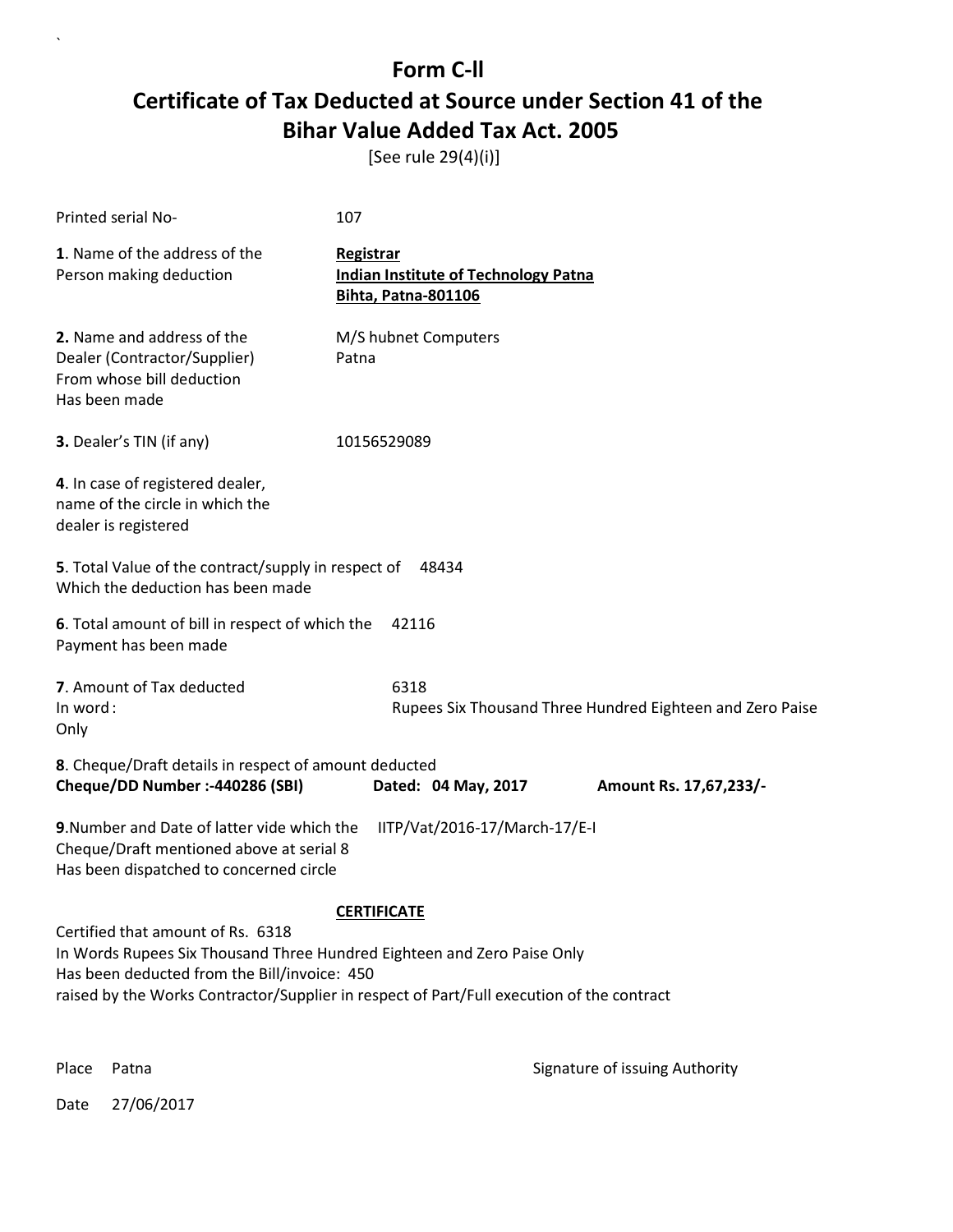[See rule 29(4)(i)]

| Printed serial No-                                                                                                                                                                                                                                                          | 108                                                                                    |  |
|-----------------------------------------------------------------------------------------------------------------------------------------------------------------------------------------------------------------------------------------------------------------------------|----------------------------------------------------------------------------------------|--|
| 1. Name of the address of the<br>Person making deduction                                                                                                                                                                                                                    | Registrar<br><b>Indian Institute of Technology Patna</b><br><b>Bihta, Patna-801106</b> |  |
| 2. Name and address of the<br>Dealer (Contractor/Supplier)<br>From whose bill deduction<br>Has been made                                                                                                                                                                    | M/S hubnet Computers<br>Patna                                                          |  |
| 3. Dealer's TIN (if any)                                                                                                                                                                                                                                                    | 10156529089                                                                            |  |
| 4. In case of registered dealer,<br>name of the circle in which the<br>dealer is registered                                                                                                                                                                                 |                                                                                        |  |
| 5. Total Value of the contract/supply in respect of<br>Which the deduction has been made                                                                                                                                                                                    | 99640                                                                                  |  |
| 6. Total amount of bill in respect of which the<br>Payment has been made                                                                                                                                                                                                    | 94000                                                                                  |  |
| 7. Amount of Tax deducted<br>In word:                                                                                                                                                                                                                                       | 5640<br>Rupees Five Thousand Six Hundred Forty and Zero Paise Only                     |  |
| 8. Cheque/Draft details in respect of amount deducted<br>Cheque/DD Number :- 440286 (SBI)                                                                                                                                                                                   | Dated: 04 May, 2017<br>Amount Rs. 17,67,233/-                                          |  |
| 9. Number and Date of latter vide which the<br>Cheque/Draft mentioned above at serial 8<br>Has been dispatched to concerned circle                                                                                                                                          | IITP/Vat/2016-17/March-17/E-I                                                          |  |
| <b>CERTIFICATE</b><br>Certified that amount of Rs. 5640<br>In Words Rupees Five Thousand Six Hundred Forty and Zero Paise Only<br>Has been deducted from the Bill/invoice: 436<br>raised by the Works Contractor/Supplier in respect of Part/Full execution of the contract |                                                                                        |  |

 $\overline{\phantom{a}}$ 

Place Patna **Property** Place Patna Signature of issuing Authority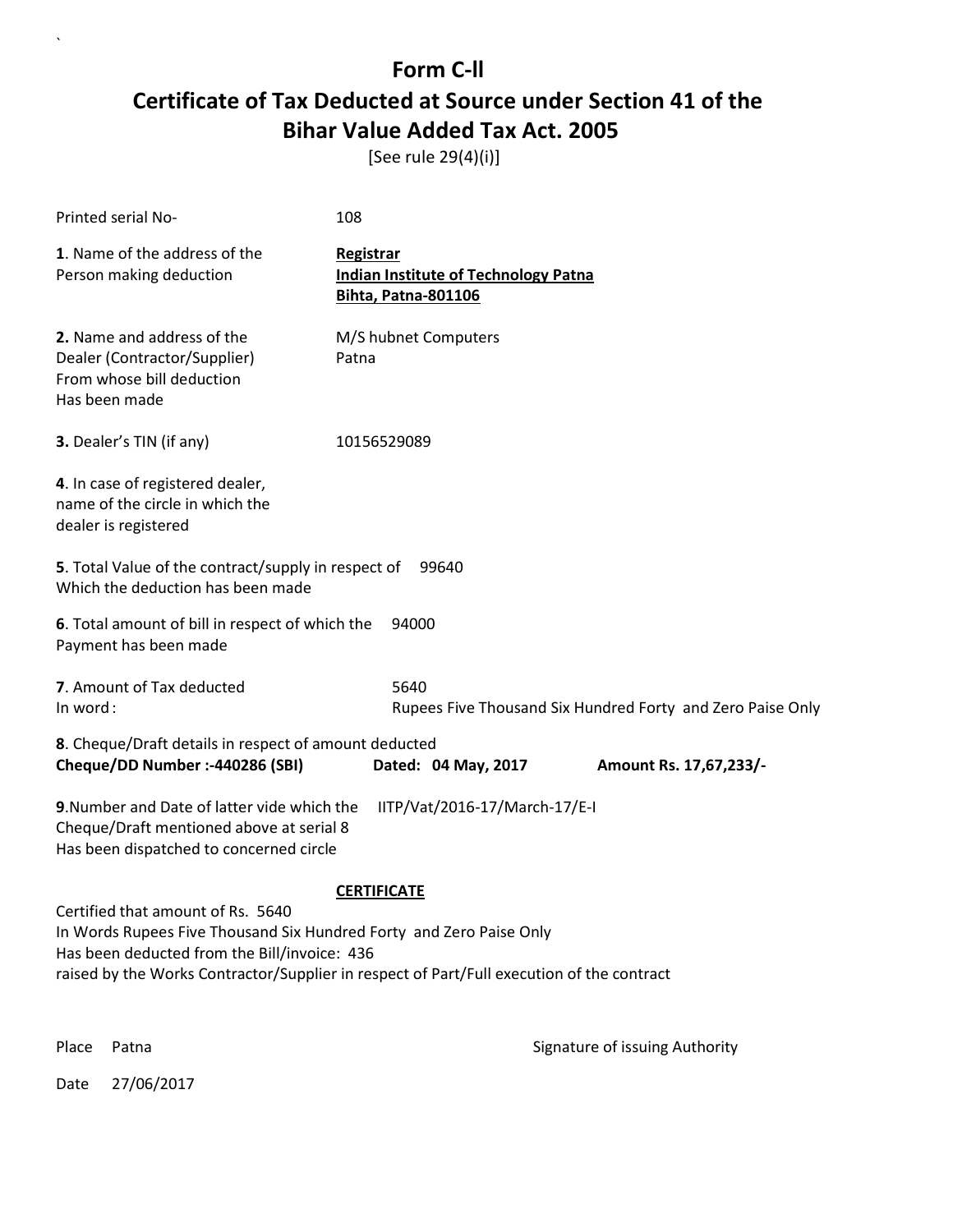[See rule 29(4)(i)]

| Printed serial No-                                                                                                                                                                                                                                             | 109                                                                             |  |  |
|----------------------------------------------------------------------------------------------------------------------------------------------------------------------------------------------------------------------------------------------------------------|---------------------------------------------------------------------------------|--|--|
| 1. Name of the address of the<br>Person making deduction                                                                                                                                                                                                       | Registrar<br><b>Indian Institute of Technology Patna</b><br>Bihta, Patna-801106 |  |  |
| 2. Name and address of the<br>Dealer (Contractor/Supplier)<br>From whose bill deduction<br>Has been made                                                                                                                                                       | M/s Sajawat<br>Patna                                                            |  |  |
| 3. Dealer's TIN (if any)                                                                                                                                                                                                                                       | 10151790014                                                                     |  |  |
| 4. In case of registered dealer,<br>name of the circle in which the<br>dealer is registered                                                                                                                                                                    |                                                                                 |  |  |
| 5. Total Value of the contract/supply in respect of<br>69489<br>Which the deduction has been made                                                                                                                                                              |                                                                                 |  |  |
| 6. Total amount of bill in respect of which the<br>Payment has been made                                                                                                                                                                                       | 60660                                                                           |  |  |
| <b>7</b> . Amount of Tax deducted<br>In word:<br>Paise Only                                                                                                                                                                                                    | 8829<br>Rupees Eight Thousand Eight Hundred Twenty Nine and Zero                |  |  |
| 8. Cheque/Draft details in respect of amount deducted<br>Cheque/DD Number :- 440286 (SBI)                                                                                                                                                                      | Dated: 04 May, 2017<br>Amount Rs. 17,67,233/-                                   |  |  |
| 9. Number and Date of latter vide which the<br>Cheque/Draft mentioned above at serial 8<br>Has been dispatched to concerned circle                                                                                                                             | IITP/Vat/2016-17/March-17/E-I                                                   |  |  |
| <b>CERTIFICATE</b>                                                                                                                                                                                                                                             |                                                                                 |  |  |
| Certified that amount of Rs. 8829<br>In Words Rupees Eight Thousand Eight Hundred Twenty Nine and Zero Paise Only<br>Has been deducted from the Bill/invoice: 186<br>raised by the Works Contractor/Supplier in respect of Part/Full execution of the contract |                                                                                 |  |  |

 $\ddot{\phantom{0}}$ 

Place Patna **Property** Place Patna Signature of issuing Authority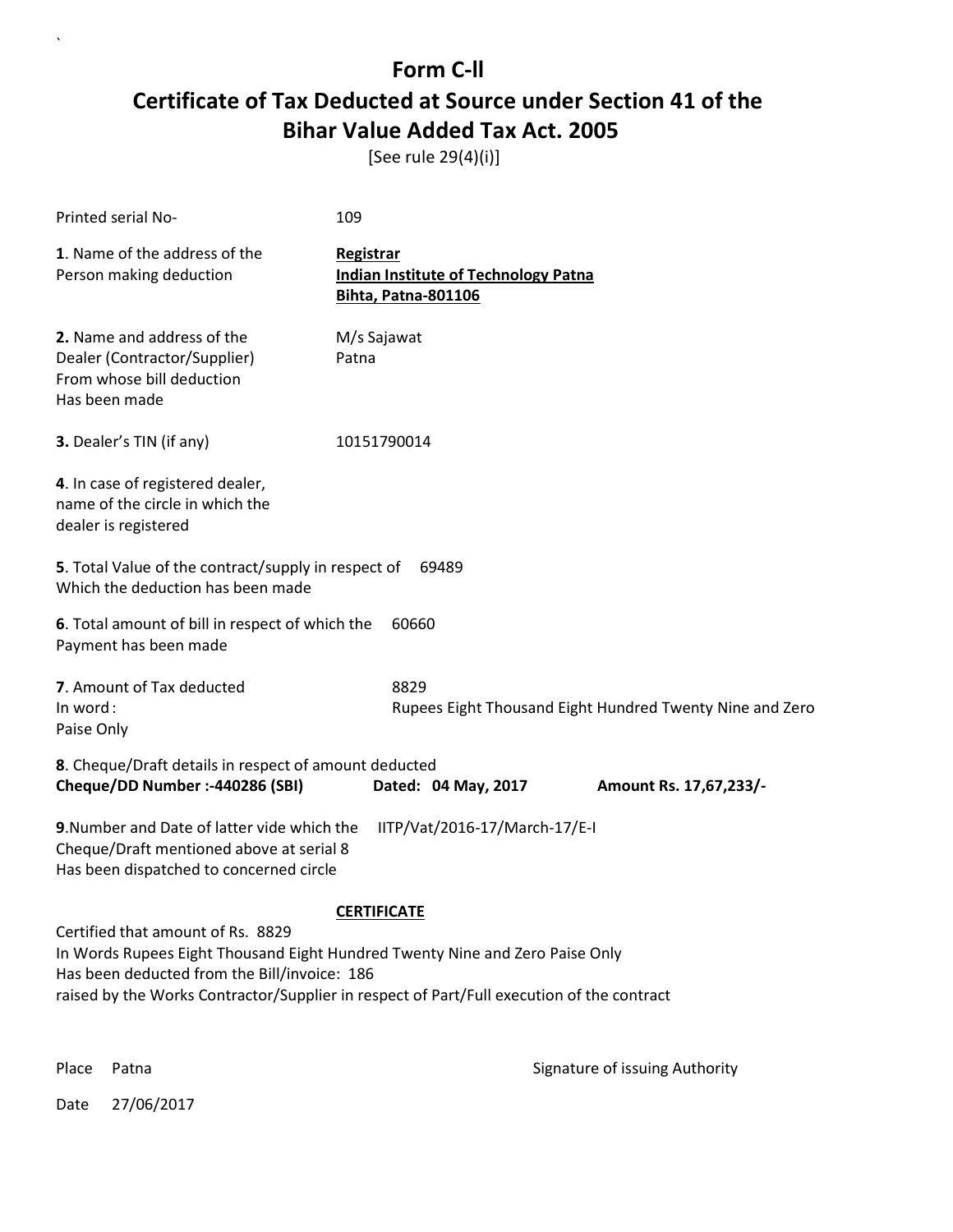[See rule 29(4)(i)]

| Printed serial No-                                                                                                                                                                                                                                                         | 110                                                                                    |  |
|----------------------------------------------------------------------------------------------------------------------------------------------------------------------------------------------------------------------------------------------------------------------------|----------------------------------------------------------------------------------------|--|
| 1. Name of the address of the<br>Person making deduction                                                                                                                                                                                                                   | Registrar<br><b>Indian Institute of Technology Patna</b><br><b>Bihta, Patna-801106</b> |  |
| 2. Name and address of the<br>Dealer (Contractor/Supplier)<br>From whose bill deduction<br>Has been made                                                                                                                                                                   | Chaudhary Electronic and Automation<br>Patna                                           |  |
| 3. Dealer's TIN (if any)                                                                                                                                                                                                                                                   | 10132802070                                                                            |  |
| 4. In case of registered dealer,<br>name of the circle in which the<br>dealer is registered                                                                                                                                                                                |                                                                                        |  |
| 5. Total Value of the contract/supply in respect of<br>Which the deduction has been made                                                                                                                                                                                   | 70010                                                                                  |  |
| 6. Total amount of bill in respect of which the<br>Payment has been made                                                                                                                                                                                                   | 64370                                                                                  |  |
| 7. Amount of Tax deducted<br>In word:                                                                                                                                                                                                                                      | 5640<br>Rupees Five Thousand Six Hundred Forty and Zero Paise Only                     |  |
| 8. Cheque/Draft details in respect of amount deducted<br>Cheque/DD Number :- 440286 (SBI)                                                                                                                                                                                  | Dated: 04 May, 2017<br>Amount Rs. 17,67,233/-                                          |  |
| 9. Number and Date of latter vide which the<br>Cheque/Draft mentioned above at serial 8<br>Has been dispatched to concerned circle                                                                                                                                         | IITP/Vat/2016-17/March-17/E-I                                                          |  |
| <b>CERTIFICATE</b><br>Certified that amount of Rs. 5640<br>In Words Rupees Five Thousand Six Hundred Forty and Zero Paise Only<br>Has been deducted from the Bill/invoice: 39<br>raised by the Works Contractor/Supplier in respect of Part/Full execution of the contract |                                                                                        |  |

Place Patna **Property** Place Patna Signature of issuing Authority

Date 27/06/2017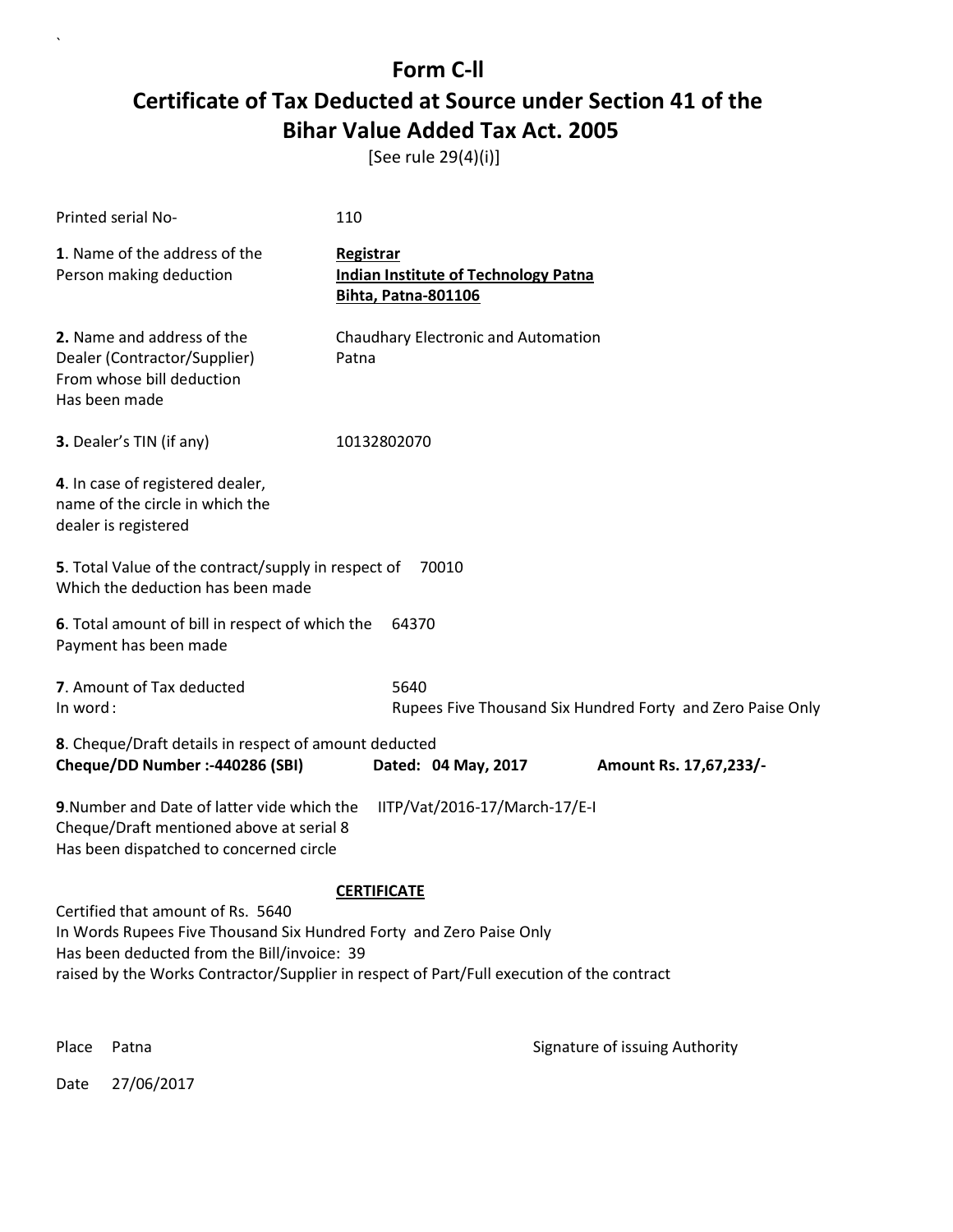[See rule 29(4)(i)]

| <b>Printed serial No-</b>                                                                                                                                                                                                                                | 111                                                                             |                                                        |  |
|----------------------------------------------------------------------------------------------------------------------------------------------------------------------------------------------------------------------------------------------------------|---------------------------------------------------------------------------------|--------------------------------------------------------|--|
| 1. Name of the address of the<br>Person making deduction                                                                                                                                                                                                 | Registrar<br><b>Indian Institute of Technology Patna</b><br>Bihta, Patna-801106 |                                                        |  |
| 2. Name and address of the<br>Dealer (Contractor/Supplier)<br>From whose bill deduction<br>Has been made                                                                                                                                                 | Ransons Enterprises<br>Patna                                                    |                                                        |  |
| 3. Dealer's TIN (if any)                                                                                                                                                                                                                                 | 10043562020                                                                     |                                                        |  |
| 4. In case of registered dealer,<br>name of the circle in which the<br>dealer is registered                                                                                                                                                              |                                                                                 |                                                        |  |
| 5. Total Value of the contract/supply in respect of<br>57982<br>Which the deduction has been made                                                                                                                                                        |                                                                                 |                                                        |  |
| 6. Total amount of bill in respect of which the<br>Payment has been made                                                                                                                                                                                 | 45878                                                                           |                                                        |  |
| 7. Amount of Tax deducted<br>In word:<br>Only                                                                                                                                                                                                            | 12104                                                                           | Rupees Twelve Thousand One Hundred Four and Zero Paise |  |
| 8. Cheque/Draft details in respect of amount deducted<br>Cheque/DD Number :- 440286 (SBI)                                                                                                                                                                | Dated: 04 May, 2017                                                             | Amount Rs. 17,67,233/-                                 |  |
| 9. Number and Date of latter vide which the<br>Cheque/Draft mentioned above at serial 8<br>Has been dispatched to concerned circle                                                                                                                       | IITP/Vat/2016-17/March-17/E-I                                                   |                                                        |  |
|                                                                                                                                                                                                                                                          | <b>CERTIFICATE</b>                                                              |                                                        |  |
| Certified that amount of Rs. 12104<br>In Words Rupees Twelve Thousand One Hundred Four and Zero Paise Only<br>Has been deducted from the Bill/invoice: 2184<br>raised by the Works Contractor/Supplier in respect of Part/Full execution of the contract |                                                                                 |                                                        |  |

 $\ddot{\phantom{0}}$ 

Place Patna **Property** Place Patna Signature of issuing Authority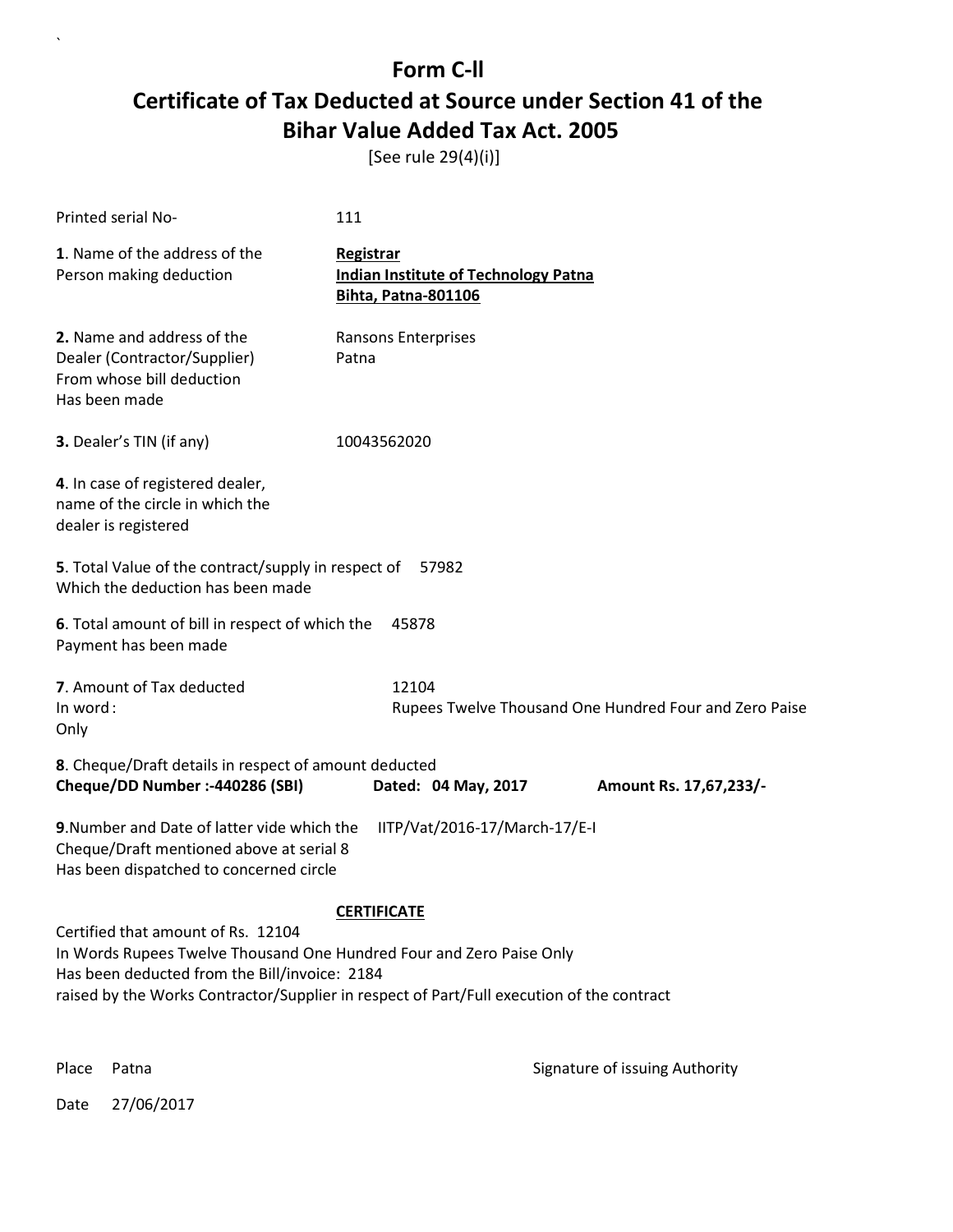[See rule 29(4)(i)]

| Printed serial No-                                                                                                                                                                                                                       | 112                                                                                    |                        |
|------------------------------------------------------------------------------------------------------------------------------------------------------------------------------------------------------------------------------------------|----------------------------------------------------------------------------------------|------------------------|
| 1. Name of the address of the<br>Person making deduction                                                                                                                                                                                 | Registrar<br><b>Indian Institute of Technology Patna</b><br><b>Bihta, Patna-801106</b> |                        |
| 2. Name and address of the<br>Dealer (Contractor/Supplier)<br>From whose bill deduction<br>Has been made                                                                                                                                 | Jiya enterprises<br>Patna                                                              |                        |
| 3. Dealer's TIN (if any)                                                                                                                                                                                                                 | 10047930090                                                                            |                        |
| 4. In case of registered dealer,<br>name of the circle in which the<br>dealer is registered                                                                                                                                              |                                                                                        |                        |
| 5. Total Value of the contract/supply in respect of<br>Which the deduction has been made                                                                                                                                                 | 10070                                                                                  |                        |
| 6. Total amount of bill in respect of which the<br>Payment has been made                                                                                                                                                                 | 9500                                                                                   |                        |
| 7. Amount of Tax deducted<br>In word:                                                                                                                                                                                                    | 570<br>Rupees Five Hundred Seventy and Zero Paise Only                                 |                        |
| 8. Cheque/Draft details in respect of amount deducted<br>Cheque/DD Number :- 440286 (SBI)                                                                                                                                                | Dated: 04 May, 2017                                                                    | Amount Rs. 17,67,233/- |
| 9. Number and Date of latter vide which the<br>Cheque/Draft mentioned above at serial 8<br>Has been dispatched to concerned circle                                                                                                       | IITP/Vat/2016-17/March-17/E-I                                                          |                        |
| Certified that amount of Rs. 570<br>In Words Rupees Five Hundred Seventy and Zero Paise Only<br>Has been deducted from the Bill/invoice: 15<br>raised by the Works Contractor/Supplier in respect of Part/Full execution of the contract | <b>CERTIFICATE</b>                                                                     |                        |

Place Patna **Property** Place Patna Signature of issuing Authority

Date 27/06/2017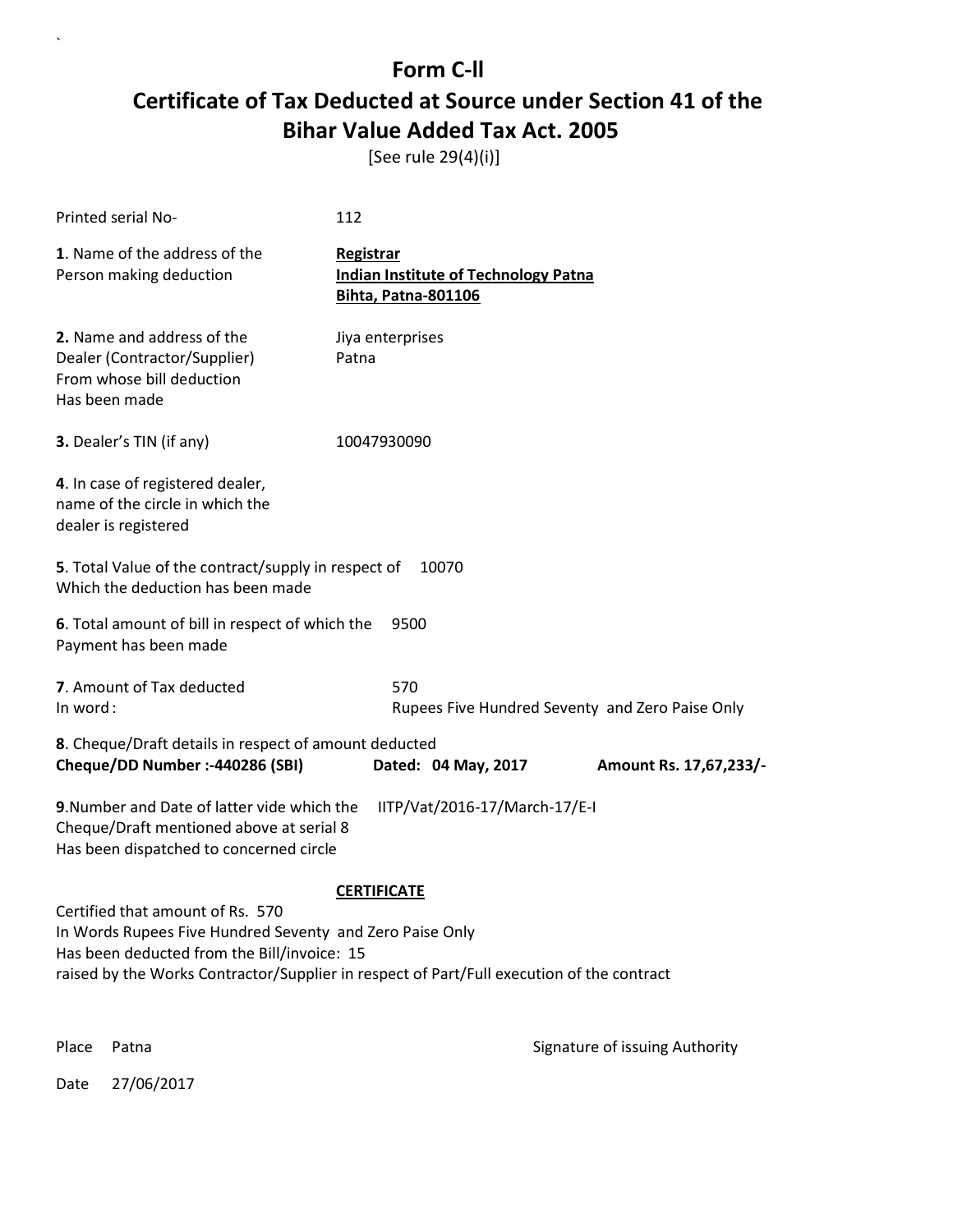[See rule 29(4)(i)]

| Printed serial No-                                                                                                                                                                                                                                             | 113                                                                             |  |  |
|----------------------------------------------------------------------------------------------------------------------------------------------------------------------------------------------------------------------------------------------------------------|---------------------------------------------------------------------------------|--|--|
| 1. Name of the address of the<br>Person making deduction                                                                                                                                                                                                       | Registrar<br><b>Indian Institute of Technology Patna</b><br>Bihta, Patna-801106 |  |  |
| 2. Name and address of the<br>Dealer (Contractor/Supplier)<br>From whose bill deduction<br>Has been made                                                                                                                                                       | <b>SA Construction</b>                                                          |  |  |
| <b>3.</b> Dealer's TIN (if any)                                                                                                                                                                                                                                | 10047931081                                                                     |  |  |
| 4. In case of registered dealer,<br>name of the circle in which the<br>dealer is registered                                                                                                                                                                    |                                                                                 |  |  |
| 5. Total Value of the contract/supply in respect of<br>Which the deduction has been made                                                                                                                                                                       | 4000                                                                            |  |  |
| 6. Total amount of bill in respect of which the<br>3680<br>Payment has been made                                                                                                                                                                               |                                                                                 |  |  |
| 7. Amount of Tax deducted<br>In word:                                                                                                                                                                                                                          | 320<br>Rupees Three Hundred Twenty and Zero Paise Only                          |  |  |
| 8. Cheque/Draft details in respect of amount deducted<br>Cheque/DD Number :- 440286 (SBI)<br>Dated: 04 May, 2017<br>Amount Rs. 17,67,233/-                                                                                                                     |                                                                                 |  |  |
| 9. Number and Date of latter vide which the<br>IITP/Vat/2016-17/March-17/E-I<br>Cheque/Draft mentioned above at serial 8<br>Has been dispatched to concerned circle                                                                                            |                                                                                 |  |  |
| <b>CERTIFICATE</b><br>Certified that amount of Rs. 320<br>In Words Rupees Three Hundred Twenty and Zero Paise Only<br>Has been deducted from the Bill/invoice: 14<br>raised by the Works Contractor/Supplier in respect of Part/Full execution of the contract |                                                                                 |  |  |

Place Patna **Property** Place Patna Signature of issuing Authority

Date 27/06/2017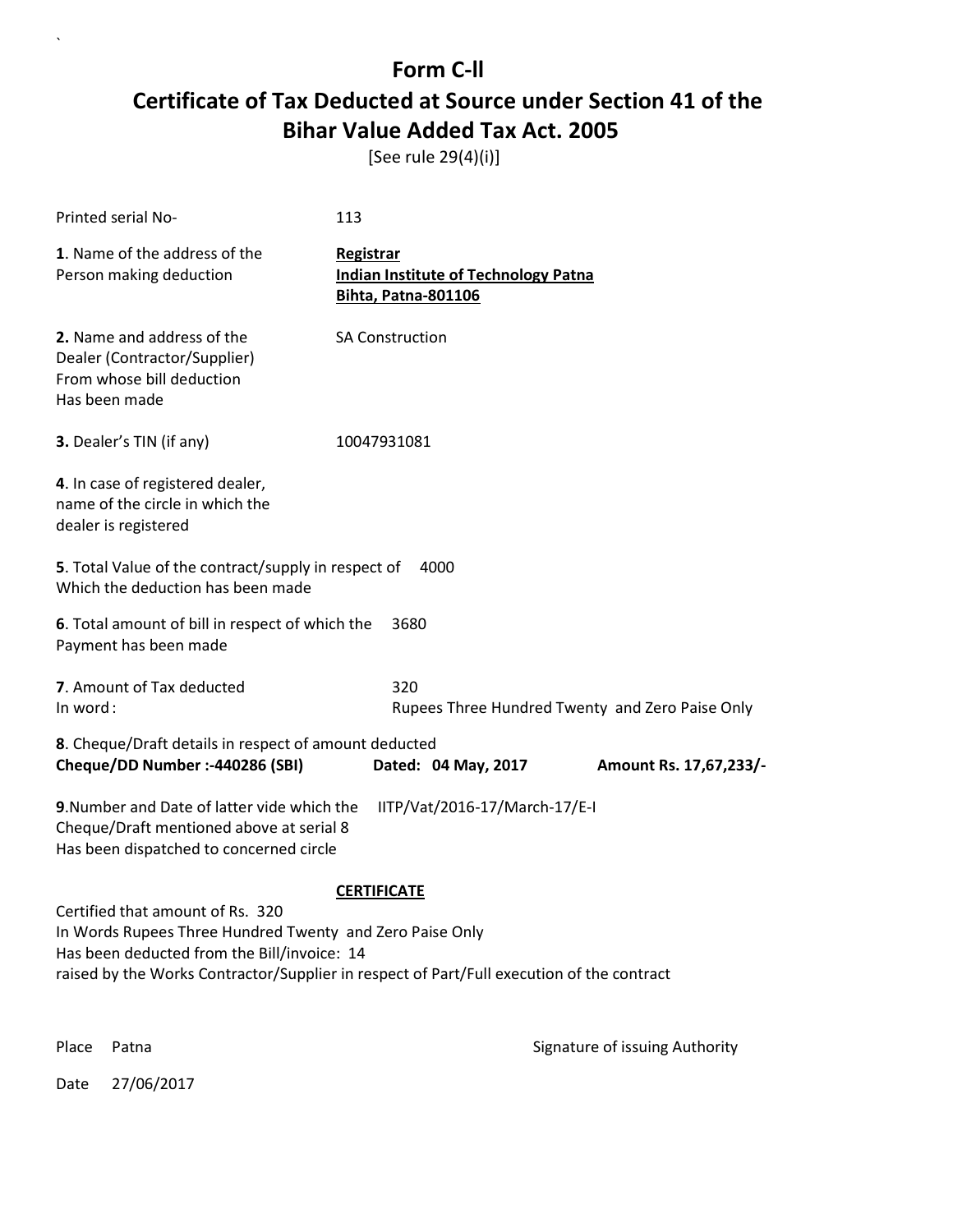[See rule 29(4)(i)]

| Printed serial No-                                                                                                                                                                                                                                                 | 114                                                                                    |                        |  |
|--------------------------------------------------------------------------------------------------------------------------------------------------------------------------------------------------------------------------------------------------------------------|----------------------------------------------------------------------------------------|------------------------|--|
| 1. Name of the address of the<br>Person making deduction                                                                                                                                                                                                           | Registrar<br><b>Indian Institute of Technology Patna</b><br><b>Bihta, Patna-801106</b> |                        |  |
| 2. Name and address of the<br>Dealer (Contractor/Supplier)<br>From whose bill deduction<br>Has been made                                                                                                                                                           | Jiya enterprises<br>Patna                                                              |                        |  |
| 3. Dealer's TIN (if any)                                                                                                                                                                                                                                           | 10047930090                                                                            |                        |  |
| 4. In case of registered dealer,<br>name of the circle in which the<br>dealer is registered                                                                                                                                                                        |                                                                                        |                        |  |
| 5. Total Value of the contract/supply in respect of<br>Which the deduction has been made                                                                                                                                                                           | 10814                                                                                  |                        |  |
| 6. Total amount of bill in respect of which the<br>Payment has been made                                                                                                                                                                                           | 9949                                                                                   |                        |  |
| 7. Amount of Tax deducted<br>In word:                                                                                                                                                                                                                              | 865<br>Rupees Eight Hundred Sixty Five and Zero Paise Only                             |                        |  |
| 8. Cheque/Draft details in respect of amount deducted<br>Cheque/DD Number :- 440286 (SBI)                                                                                                                                                                          | Dated: 04 May, 2017                                                                    | Amount Rs. 17,67,233/- |  |
| 9. Number and Date of latter vide which the<br>IITP/Vat/2016-17/March-17/E-I<br>Cheque/Draft mentioned above at serial 8<br>Has been dispatched to concerned circle                                                                                                |                                                                                        |                        |  |
| <b>CERTIFICATE</b><br>Certified that amount of Rs. 865<br>In Words Rupees Eight Hundred Sixty Five and Zero Paise Only<br>Has been deducted from the Bill/invoice: 22<br>raised by the Works Contractor/Supplier in respect of Part/Full execution of the contract |                                                                                        |                        |  |

 $\overline{\phantom{a}}$ 

Place Patna **Property** Place Patna Signature of issuing Authority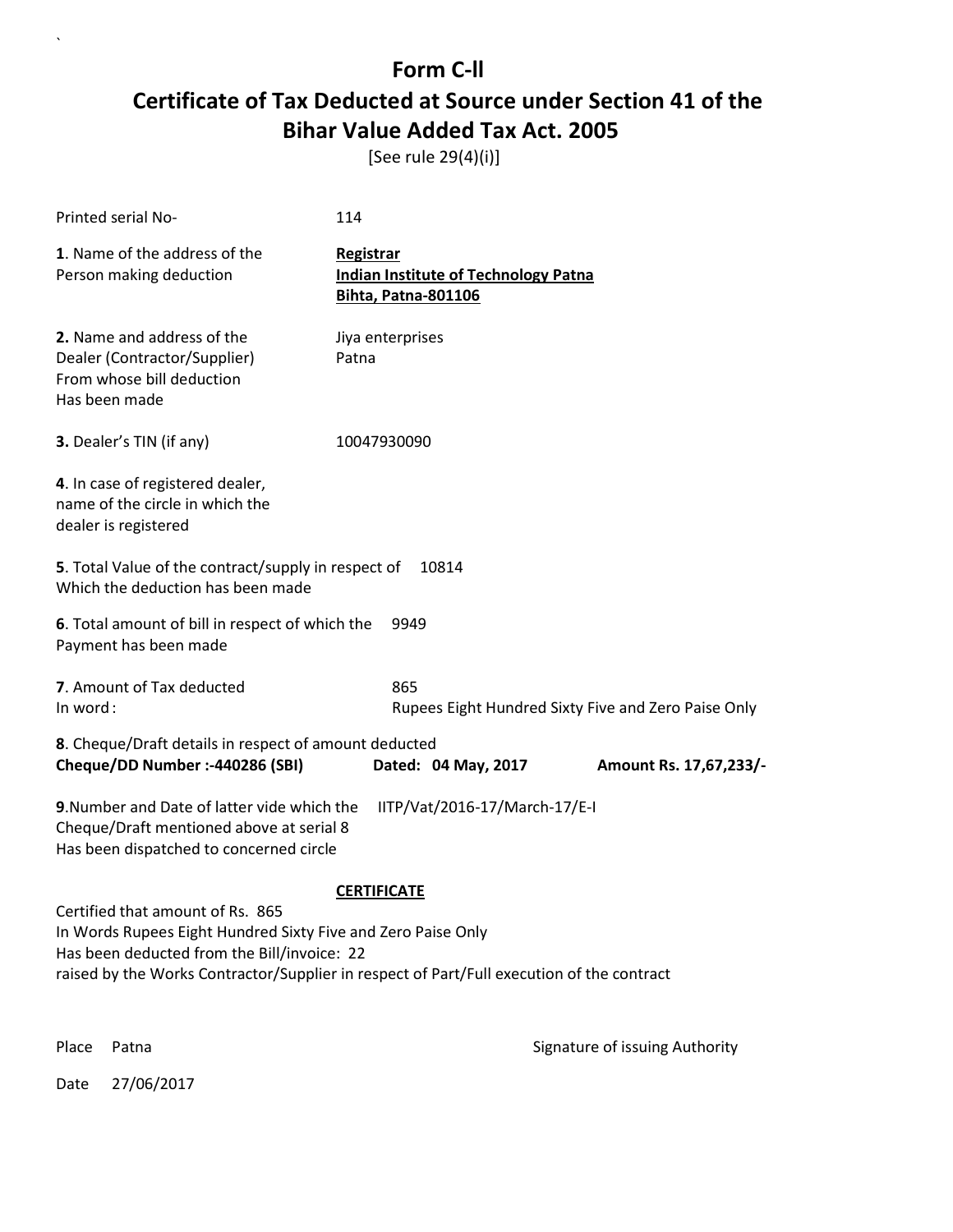[See rule 29(4)(i)]

| Printed serial No-                                                                                                                                                                                                                                                            | 115                                                                                    |  |  |
|-------------------------------------------------------------------------------------------------------------------------------------------------------------------------------------------------------------------------------------------------------------------------------|----------------------------------------------------------------------------------------|--|--|
| 1. Name of the address of the<br>Person making deduction                                                                                                                                                                                                                      | Registrar<br><b>Indian Institute of Technology Patna</b><br><b>Bihta, Patna-801106</b> |  |  |
| 2. Name and address of the<br>Dealer (Contractor/Supplier)<br>From whose bill deduction<br>Has been made                                                                                                                                                                      | Sky net<br>162, Patliputra Colony, Patna-13                                            |  |  |
| 3. Dealer's TIN (if any)                                                                                                                                                                                                                                                      | 10151248075                                                                            |  |  |
| 4. In case of registered dealer,<br>name of the circle in which the<br>dealer is registered                                                                                                                                                                                   |                                                                                        |  |  |
| 5. Total Value of the contract/supply in respect of<br>Which the deduction has been made                                                                                                                                                                                      | 39335                                                                                  |  |  |
| 6. Total amount of bill in respect of which the<br>37110<br>Payment has been made                                                                                                                                                                                             |                                                                                        |  |  |
| 7. Amount of Tax deducted<br>In word:<br>Only                                                                                                                                                                                                                                 | 2225<br>Rupees Two Thousand Two Hundred Twenty Five and Zero Paise                     |  |  |
| 8. Cheque/Draft details in respect of amount deducted<br>Cheque/DD Number :- 440286 (SBI)                                                                                                                                                                                     | Dated: 04 May, 2017<br>Amount Rs. 17,67,233/-                                          |  |  |
| 9. Number and Date of latter vide which the<br>IITP/Vat/2016-17/March-17/E-I<br>Cheque/Draft mentioned above at serial 8<br>Has been dispatched to concerned circle                                                                                                           |                                                                                        |  |  |
| <b>CERTIFICATE</b>                                                                                                                                                                                                                                                            |                                                                                        |  |  |
| Certified that amount of Rs. 2225<br>In Words Rupees Two Thousand Two Hundred Twenty Five and Zero Paise Only<br>Has been deducted from the Bill/invoice: 2235, 2214, 2216, 2192<br>raised by the Works Contractor/Supplier in respect of Part/Full execution of the contract |                                                                                        |  |  |

 $\ddot{\phantom{0}}$ 

Place Patna **Property** Place Patna Signature of issuing Authority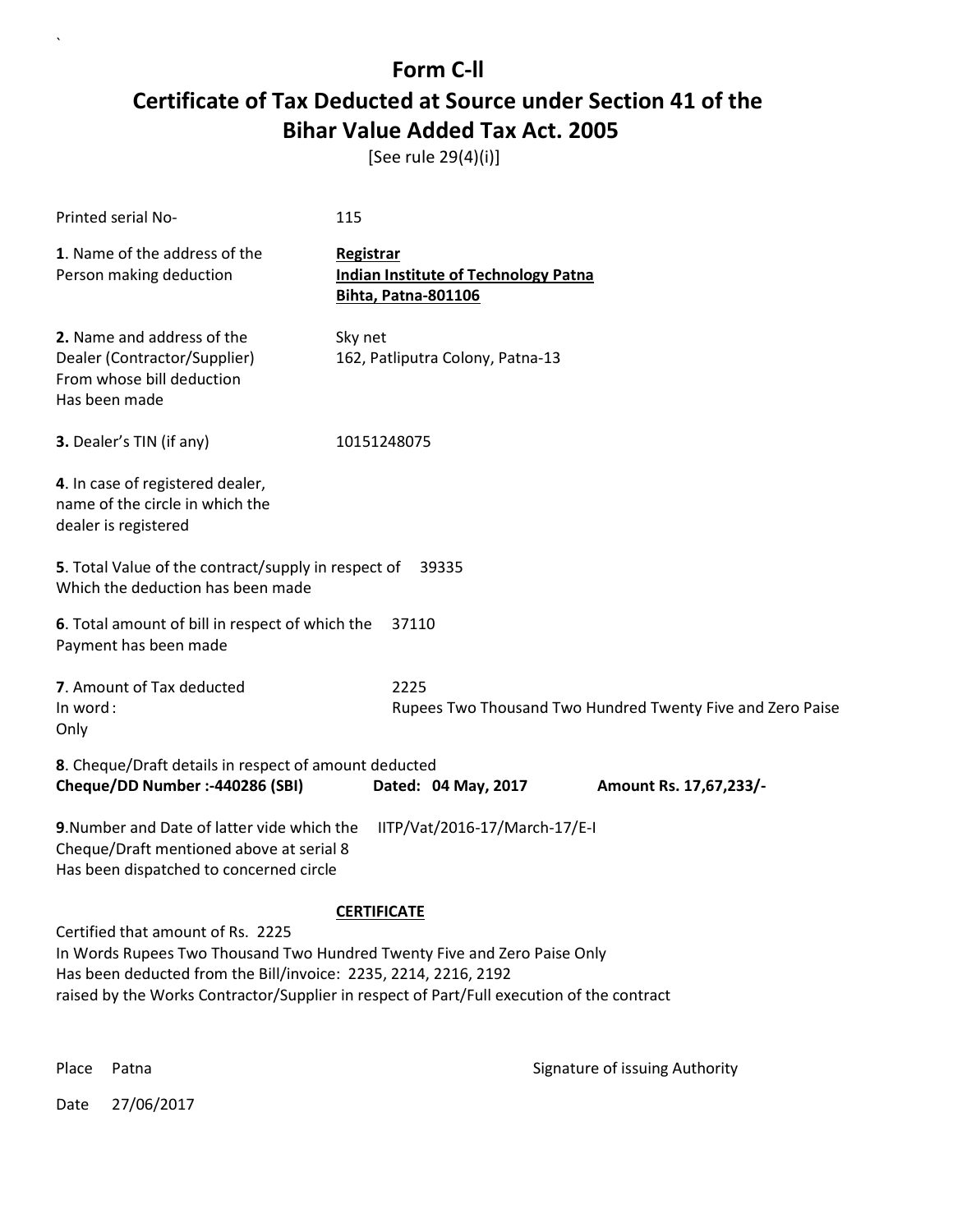[See rule 29(4)(i)]

| Printed serial No-                                                                                                                                                                                                                                          | 116                                                                                    |  |  |
|-------------------------------------------------------------------------------------------------------------------------------------------------------------------------------------------------------------------------------------------------------------|----------------------------------------------------------------------------------------|--|--|
| 1. Name of the address of the<br>Person making deduction                                                                                                                                                                                                    | Registrar<br><b>Indian Institute of Technology Patna</b><br><b>Bihta, Patna-801106</b> |  |  |
| 2. Name and address of the<br>Dealer (Contractor/Supplier)<br>From whose bill deduction<br>Has been made                                                                                                                                                    | Krishna collection<br>Patna                                                            |  |  |
| 3. Dealer's TIN (if any)                                                                                                                                                                                                                                    | 10142783176                                                                            |  |  |
| 4. In case of registered dealer,<br>name of the circle in which the<br>dealer is registered                                                                                                                                                                 |                                                                                        |  |  |
| 5. Total Value of the contract/supply in respect of<br>47725<br>Which the deduction has been made                                                                                                                                                           |                                                                                        |  |  |
| 6. Total amount of bill in respect of which the<br>41500<br>Payment has been made                                                                                                                                                                           |                                                                                        |  |  |
| 7. Amount of Tax deducted<br>In word:<br>Only                                                                                                                                                                                                               | 6225<br>Rupees Six Thousand Two Hundred Twenty Five and Zero Paise                     |  |  |
| 8. Cheque/Draft details in respect of amount deducted<br>Cheque/DD Number :- 440286 (SBI)                                                                                                                                                                   | Dated: 04 May, 2017<br>Amount Rs. 17,67,233/-                                          |  |  |
| 9. Number and Date of latter vide which the<br>IITP/Vat/2016-17/March-17/E-I<br>Cheque/Draft mentioned above at serial 8<br>Has been dispatched to concerned circle                                                                                         |                                                                                        |  |  |
| <b>CERTIFICATE</b>                                                                                                                                                                                                                                          |                                                                                        |  |  |
| Certified that amount of Rs. 6225<br>In Words Rupees Six Thousand Two Hundred Twenty Five and Zero Paise Only<br>Has been deducted from the Bill/invoice: 1102<br>raised by the Works Contractor/Supplier in respect of Part/Full execution of the contract |                                                                                        |  |  |

 $\ddot{\phantom{0}}$ 

Place Patna **Property** Place Patna Signature of issuing Authority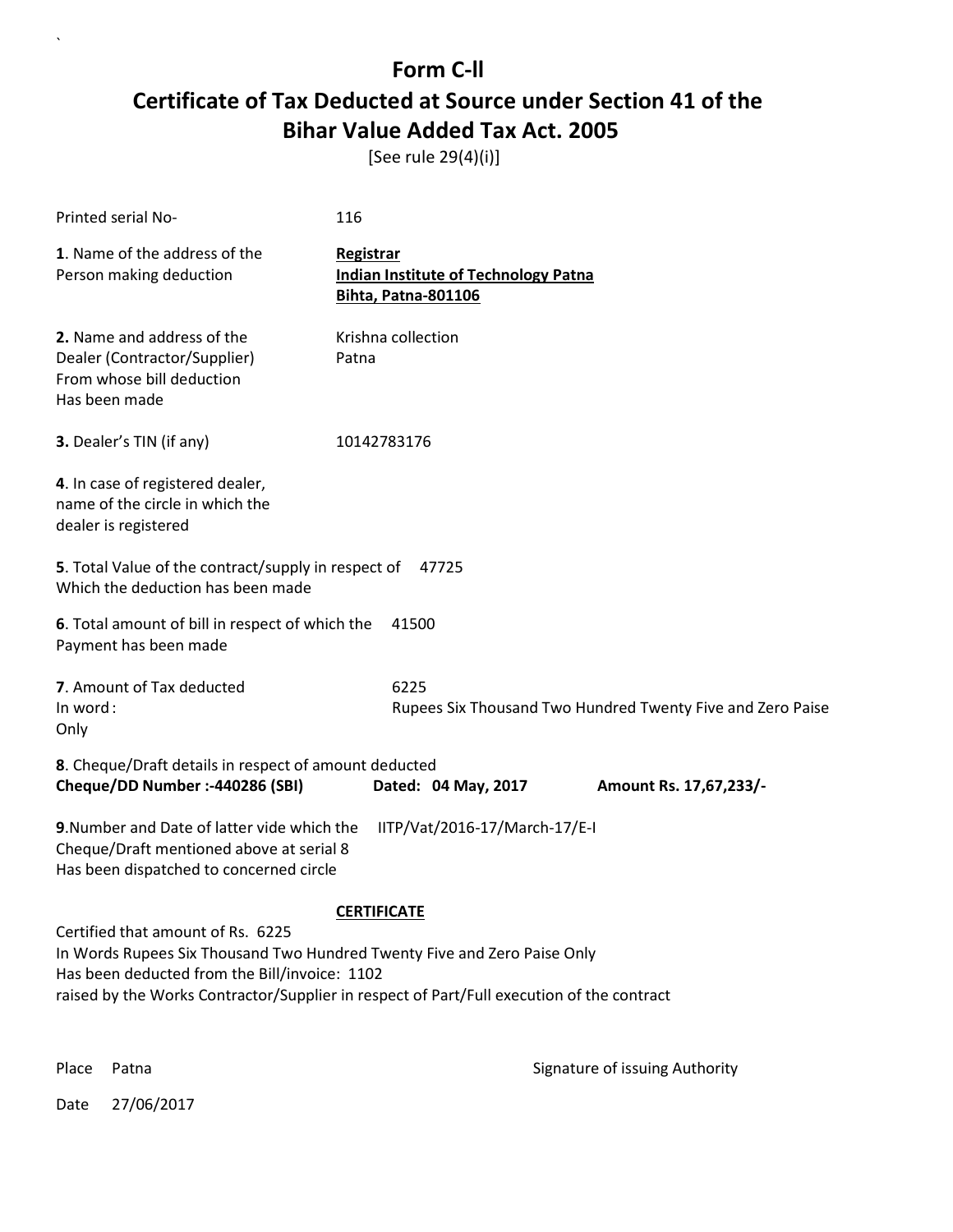[See rule 29(4)(i)]

| <b>Printed serial No-</b>                                                                                                                                                                                                                                   | 117                                                                                    |  |  |
|-------------------------------------------------------------------------------------------------------------------------------------------------------------------------------------------------------------------------------------------------------------|----------------------------------------------------------------------------------------|--|--|
| 1. Name of the address of the<br>Person making deduction                                                                                                                                                                                                    | Registrar<br><b>Indian Institute of Technology Patna</b><br><b>Bihta, Patna-801106</b> |  |  |
| 2. Name and address of the<br>Dealer (Contractor/Supplier)<br>From whose bill deduction<br>Has been made                                                                                                                                                    | M/S hubnet Computers<br>Patna                                                          |  |  |
| 3. Dealer's TIN (if any)                                                                                                                                                                                                                                    | 10156529089                                                                            |  |  |
| 4. In case of registered dealer,<br>name of the circle in which the<br>dealer is registered                                                                                                                                                                 |                                                                                        |  |  |
| 5. Total Value of the contract/supply in respect of 57982<br>Which the deduction has been made                                                                                                                                                              |                                                                                        |  |  |
| 6. Total amount of bill in respect of which the<br>54700<br>Payment has been made                                                                                                                                                                           |                                                                                        |  |  |
| 7. Amount of Tax deducted<br>In word:<br>Paise Only                                                                                                                                                                                                         | 3282<br>Rupees Three Thousand Two Hundred Eighty Two and Zero                          |  |  |
| 8. Cheque/Draft details in respect of amount deducted<br>Cheque/DD Number :- 440286 (SBI)                                                                                                                                                                   | Dated: 04 May, 2017<br>Amount Rs. 17,67,233/-                                          |  |  |
| 9. Number and Date of latter vide which the<br>IITP/Vat/2016-17/March-17/E-I<br>Cheque/Draft mentioned above at serial 8<br>Has been dispatched to concerned circle                                                                                         |                                                                                        |  |  |
| <b>CERTIFICATE</b>                                                                                                                                                                                                                                          |                                                                                        |  |  |
| Certified that amount of Rs. 3282<br>In Words Rupees Three Thousand Two Hundred Eighty Two and Zero Paise Only<br>Has been deducted from the Bill/invoice: 448<br>raised by the Works Contractor/Supplier in respect of Part/Full execution of the contract |                                                                                        |  |  |

`

Place Patna **Property** Place Patna Signature of issuing Authority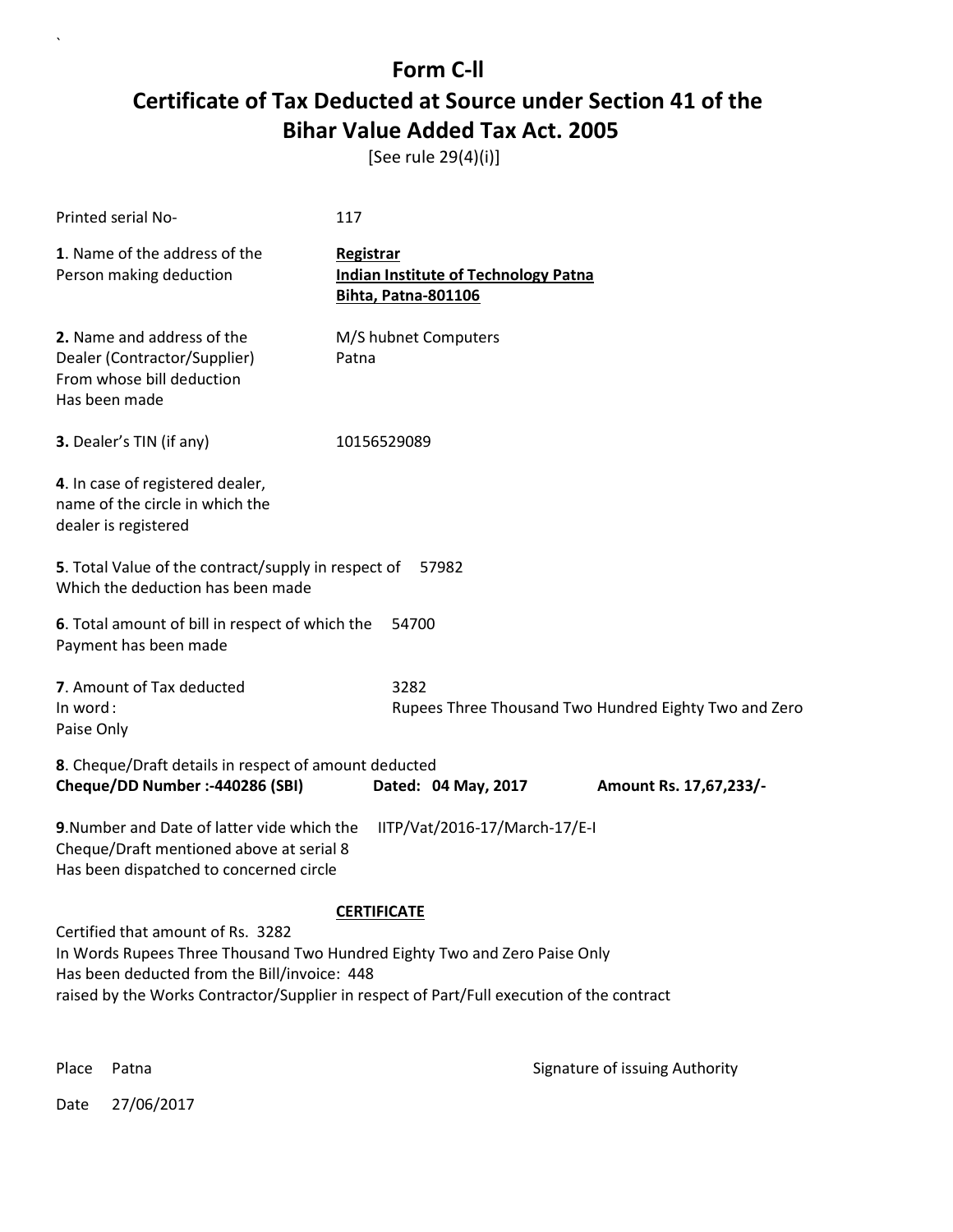| Printed serial No-                                                                                                                                                                                                                                             | [See rule 29(4)(i)]<br>118                                                                  |  |
|----------------------------------------------------------------------------------------------------------------------------------------------------------------------------------------------------------------------------------------------------------------|---------------------------------------------------------------------------------------------|--|
| 1. Name of the address of the<br>Person making deduction                                                                                                                                                                                                       | Registrar<br><b>Indian Institute of Technology Patna</b><br><b>Bihta, Patna-801106</b>      |  |
| 2. Name and address of the<br>Dealer (Contractor/Supplier)<br>Mithapur, Patna-01<br>From whose bill deduction<br>Has been made                                                                                                                                 | M/S G.R. Distributors<br>133/156 A, Bihari Complex, New Bengali Tola, Bus stand, Main Road, |  |
| 3. Dealer's TIN (if any)                                                                                                                                                                                                                                       | 10128528043                                                                                 |  |
| 4. In case of registered dealer,<br>name of the circle in which the<br>dealer is registered                                                                                                                                                                    |                                                                                             |  |
| 5. Total Value of the contract/supply in respect of<br>94976<br>Which the deduction has been made                                                                                                                                                              |                                                                                             |  |
| 6. Total amount of bill in respect of which the<br>89600<br>Payment has been made                                                                                                                                                                              |                                                                                             |  |
| 7. Amount of Tax deducted                                                                                                                                                                                                                                      | 5376                                                                                        |  |
| In word:<br>Paise Only                                                                                                                                                                                                                                         | Rupees Five Thousand Three Hundred Seventy Six and Zero                                     |  |
| 8. Cheque/Draft details in respect of amount deducted<br>Cheque/DD Number :- 440286 (SBI)                                                                                                                                                                      | Dated: 04 May, 2017<br>Amount Rs. 17,67,233/-                                               |  |
| 9. Number and Date of latter vide which the<br>IITP/Vat/2016-17/March-17/E-I<br>Cheque/Draft mentioned above at serial 8<br>Has been dispatched to concerned circle                                                                                            |                                                                                             |  |
|                                                                                                                                                                                                                                                                | <b>CERTIFICATE</b>                                                                          |  |
| Certified that amount of Rs. 5376<br>In Words Rupees Five Thousand Three Hundred Seventy Six and Zero Paise Only<br>Has been deducted from the Bill/invoice: 1334<br>raised by the Works Contractor/Supplier in respect of Part/Full execution of the contract |                                                                                             |  |

 $\ddot{\phantom{0}}$ 

Place Patna **Property** Place Patna Signature of issuing Authority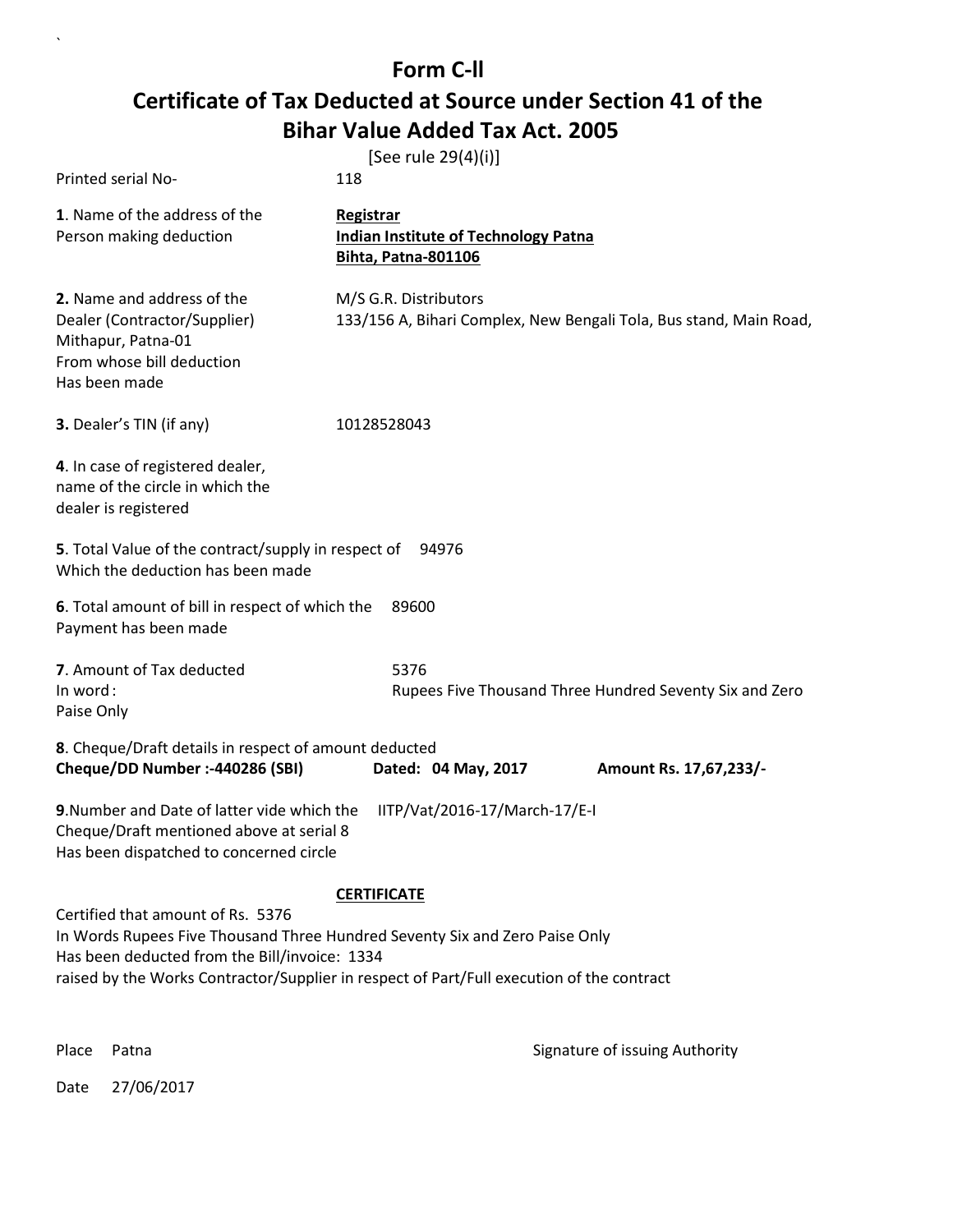[See rule 29(4)(i)]

| Printed serial No-                                                                                                                                                                                                                                                   | 119                                                                                         |  |  |
|----------------------------------------------------------------------------------------------------------------------------------------------------------------------------------------------------------------------------------------------------------------------|---------------------------------------------------------------------------------------------|--|--|
| 1. Name of the address of the<br>Person making deduction                                                                                                                                                                                                             | Registrar<br><b>Indian Institute of Technology Patna</b><br><b>Bihta, Patna-801106</b>      |  |  |
| 2. Name and address of the<br>Dealer (Contractor/Supplier)<br>Mithapur, Patna-01<br>From whose bill deduction<br>Has been made                                                                                                                                       | M/S G.R. Distributors<br>133/156 A, Bihari Complex, New Bengali Tola, Bus stand, Main Road, |  |  |
| 3. Dealer's TIN (if any)                                                                                                                                                                                                                                             | 10128528043                                                                                 |  |  |
| 4. In case of registered dealer,<br>name of the circle in which the<br>dealer is registered                                                                                                                                                                          |                                                                                             |  |  |
| 5. Total Value of the contract/supply in respect of 99705<br>Which the deduction has been made                                                                                                                                                                       |                                                                                             |  |  |
| 6. Total amount of bill in respect of which the<br>86700<br>Payment has been made                                                                                                                                                                                    |                                                                                             |  |  |
| 7. Amount of Tax deducted<br>In word:                                                                                                                                                                                                                                | 13005<br>Rupees Thirteen Thousand Five and Zero Paise Only                                  |  |  |
| 8. Cheque/Draft details in respect of amount deducted<br>Cheque/DD Number :- 440286 (SBI)                                                                                                                                                                            | Dated: 04 May, 2017<br>Amount Rs. 17,67,233/-                                               |  |  |
| 9. Number and Date of latter vide which the<br>IITP/Vat/2016-17/March-17/E-I<br>Cheque/Draft mentioned above at serial 8<br>Has been dispatched to concerned circle                                                                                                  |                                                                                             |  |  |
| <b>CERTIFICATE</b><br>Certified that amount of Rs. 13005<br>In Words Rupees Thirteen Thousand Five and Zero Paise Only<br>Has been deducted from the Bill/invoice: 1335<br>raised by the Works Contractor/Supplier in respect of Part/Full execution of the contract |                                                                                             |  |  |

 $\overline{\phantom{a}}$ 

Place Patna **Property** Place Patna Signature of issuing Authority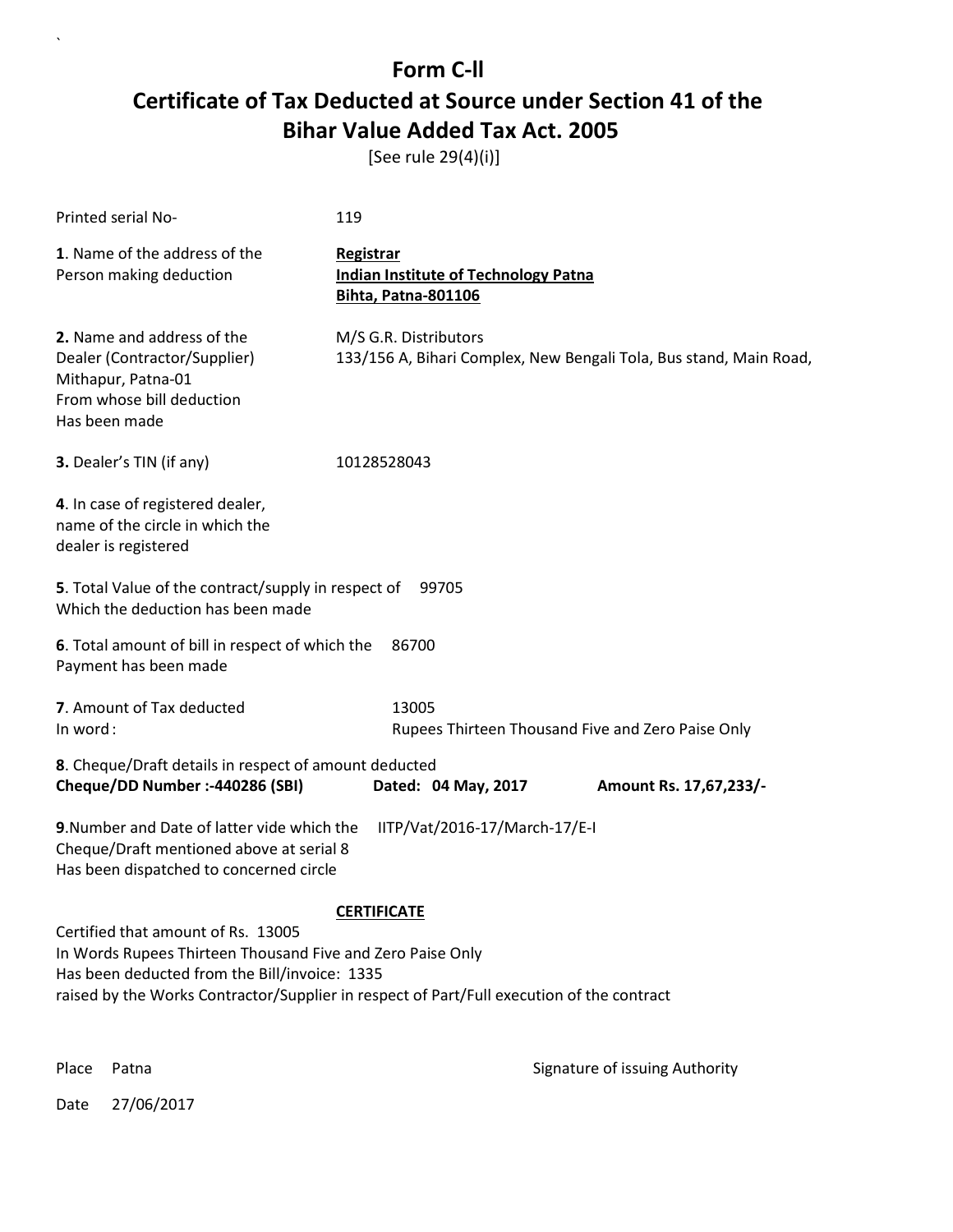[See rule 29(4)(i)]

| Printed serial No-                                                                                                                         | 120                                                                                           |                                                            |
|--------------------------------------------------------------------------------------------------------------------------------------------|-----------------------------------------------------------------------------------------------|------------------------------------------------------------|
| 1. Name of the address of the<br>Person making deduction                                                                                   | <b>Registrar</b><br><b>Indian Institute of Technology Patna</b><br><b>Bihta, Patna-801106</b> |                                                            |
| 2. Name and address of the<br>Dealer (Contractor/Supplier)<br>From whose bill deduction<br>Has been made                                   | M/S Usha Air Products Ltd<br>Dasratha, New ByPass Road, Patna-02                              |                                                            |
| 3. Dealer's TIN (if any)                                                                                                                   | 10120044048                                                                                   |                                                            |
| 4. In case of registered dealer,<br>name of the circle in which the<br>dealer is registered                                                |                                                                                               |                                                            |
| 5. Total Value of the contract/supply in respect of<br>Which the deduction has been made                                                   | 25440                                                                                         |                                                            |
| 6. Total amount of bill in respect of which the<br>Payment has been made                                                                   | 24000                                                                                         |                                                            |
| 7. Amount of Tax deducted<br>In word:                                                                                                      | 1440                                                                                          | Rupees One Thousand Four Hundred Forty and Zero Paise Only |
| 8. Cheque/Draft details in respect of amount deducted<br>Cheque/DD Number :- 440286 (SBI)                                                  | Dated: 04 May, 2017                                                                           | Amount Rs. 17,67,233/-                                     |
| 9. Number and Date of latter vide which the<br>Cheque/Draft mentioned above at serial 8<br>Has been dispatched to concerned circle         | IITP/Vat/2016-17/March-17/E-I                                                                 |                                                            |
|                                                                                                                                            | <b>CERTIFICATE</b>                                                                            |                                                            |
| Certified that amount of Rs. 1440<br>In Words Rupees One Thousand Four Hundred Forty and Zero Paise Only                                   |                                                                                               |                                                            |
| Has been deducted from the Bill/invoice: 8073<br>raised by the Works Contractor/Supplier in respect of Part/Full execution of the contract |                                                                                               |                                                            |
|                                                                                                                                            |                                                                                               |                                                            |

Place Patna **Property** Place Patna Signature of issuing Authority

Date 27/06/2017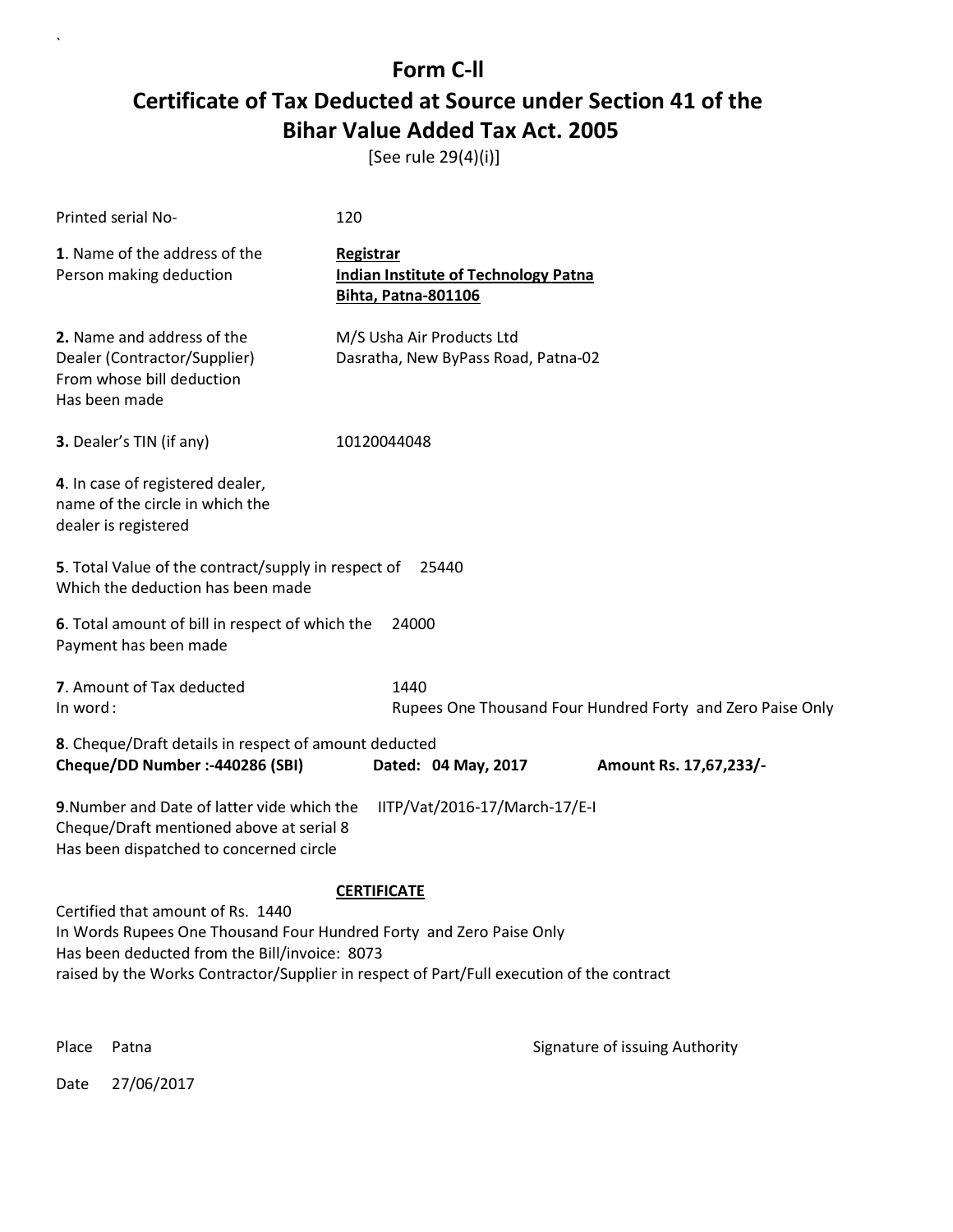[See rule 29(4)(i)]

| Printed serial No-                                                                                                                                                                                                                                      | 121                                                                             |  |  |
|---------------------------------------------------------------------------------------------------------------------------------------------------------------------------------------------------------------------------------------------------------|---------------------------------------------------------------------------------|--|--|
| 1. Name of the address of the<br>Person making deduction                                                                                                                                                                                                | Registrar<br><b>Indian Institute of Technology Patna</b><br>Bihta, Patna-801106 |  |  |
| 2. Name and address of the<br>Dealer (Contractor/Supplier)<br>From whose bill deduction<br>Has been made                                                                                                                                                | M/S Usha Air Products Ltd<br>Dasratha, New ByPass Road, Patna-02                |  |  |
| 3. Dealer's TIN (if any)                                                                                                                                                                                                                                | 10120044048                                                                     |  |  |
| 4. In case of registered dealer,<br>name of the circle in which the<br>dealer is registered                                                                                                                                                             |                                                                                 |  |  |
| 5. Total Value of the contract/supply in respect of<br>57240<br>Which the deduction has been made                                                                                                                                                       |                                                                                 |  |  |
| 6. Total amount of bill in respect of which the<br>54000<br>Payment has been made                                                                                                                                                                       |                                                                                 |  |  |
| 7. Amount of Tax deducted<br>In word:<br>Only                                                                                                                                                                                                           | 3240<br>Rupees Three Thousand Two Hundred Forty and Zero Paise                  |  |  |
| 8. Cheque/Draft details in respect of amount deducted<br>Cheque/DD Number :- 440286 (SBI)                                                                                                                                                               | Dated: 04 May, 2017<br>Amount Rs. 17,67,233/-                                   |  |  |
| 9. Number and Date of latter vide which the<br>IITP/Vat/2016-17/March-17/E-I<br>Cheque/Draft mentioned above at serial 8<br>Has been dispatched to concerned circle                                                                                     |                                                                                 |  |  |
| <b>CERTIFICATE</b>                                                                                                                                                                                                                                      |                                                                                 |  |  |
| Certified that amount of Rs. 3240<br>In Words Rupees Three Thousand Two Hundred Forty and Zero Paise Only<br>Has been deducted from the Bill/invoice: 8310<br>raised by the Works Contractor/Supplier in respect of Part/Full execution of the contract |                                                                                 |  |  |

 $\ddot{\phantom{0}}$ 

Place Patna **Property** Place Patna Signature of issuing Authority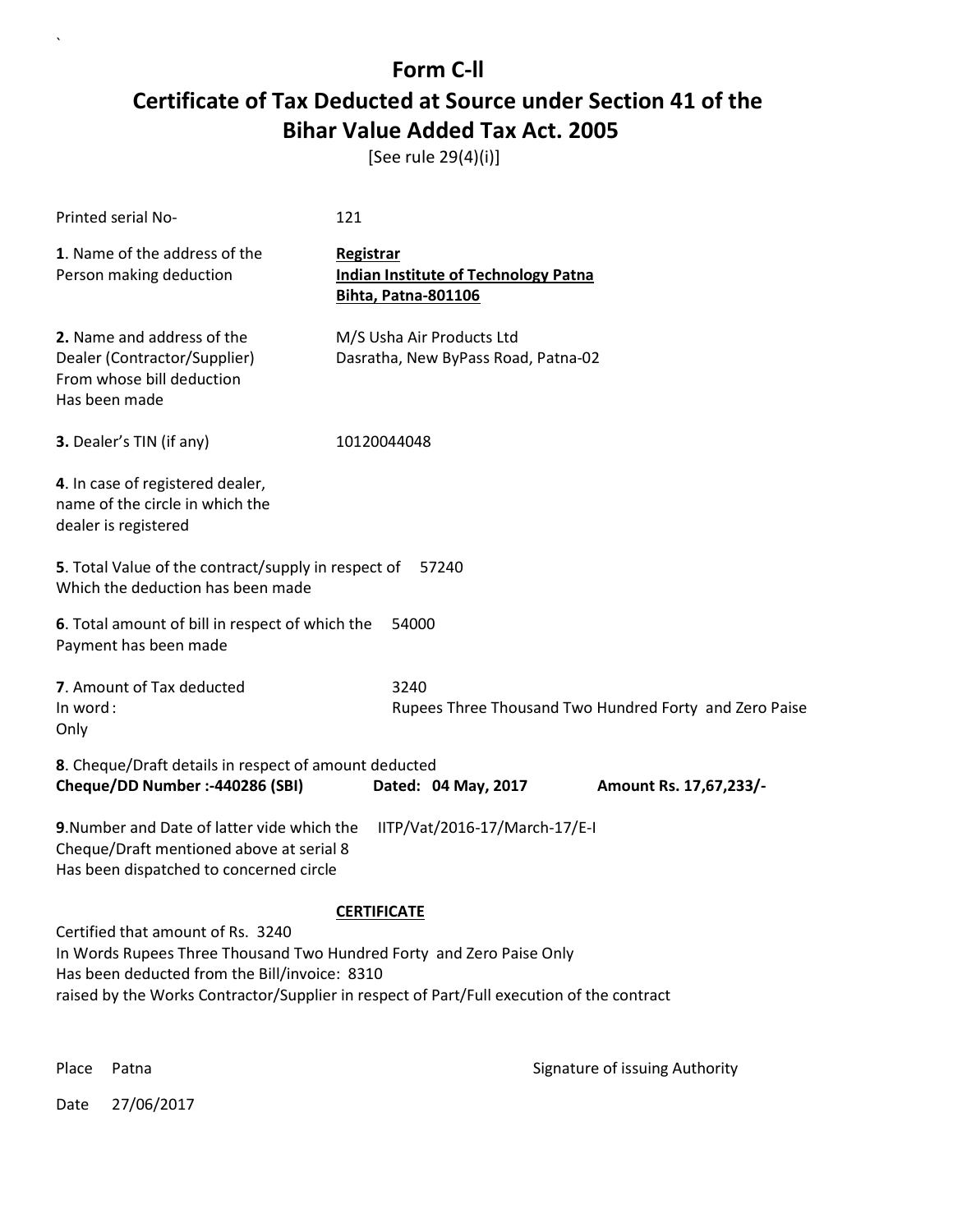[See rule 29(4)(i)]

| Printed serial No-                                                                                                                                                                                                                                           | 122                                                                                    |  |  |
|--------------------------------------------------------------------------------------------------------------------------------------------------------------------------------------------------------------------------------------------------------------|----------------------------------------------------------------------------------------|--|--|
| 1. Name of the address of the<br>Person making deduction                                                                                                                                                                                                     | Registrar<br><b>Indian Institute of Technology Patna</b><br><b>Bihta, Patna-801106</b> |  |  |
| 2. Name and address of the<br>Dealer (Contractor/Supplier)<br>From whose bill deduction<br>Has been made                                                                                                                                                     | M/S hubnet Computers<br>Patna                                                          |  |  |
| 3. Dealer's TIN (if any)                                                                                                                                                                                                                                     | 10156529089                                                                            |  |  |
| 4. In case of registered dealer,<br>name of the circle in which the<br>dealer is registered                                                                                                                                                                  |                                                                                        |  |  |
| 5. Total Value of the contract/supply in respect of<br>Which the deduction has been made                                                                                                                                                                     | 26450                                                                                  |  |  |
| 6. Total amount of bill in respect of which the<br>23000<br>Payment has been made                                                                                                                                                                            |                                                                                        |  |  |
| 7. Amount of Tax deducted<br>In word:                                                                                                                                                                                                                        | 3450<br>Rupees Three Thousand Four Hundred Fifty and Zero Paise Only                   |  |  |
| 8. Cheque/Draft details in respect of amount deducted<br>Cheque/DD Number :- 440286 (SBI)                                                                                                                                                                    | Dated: 04 May, 2017<br>Amount Rs. 17,67,233/-                                          |  |  |
| 9. Number and Date of latter vide which the<br>Cheque/Draft mentioned above at serial 8<br>Has been dispatched to concerned circle                                                                                                                           | IITP/Vat/2016-17/March-17/E-I                                                          |  |  |
| <b>CERTIFICATE</b>                                                                                                                                                                                                                                           |                                                                                        |  |  |
| Certified that amount of Rs. 3450<br>In Words Rupees Three Thousand Four Hundred Fifty and Zero Paise Only<br>Has been deducted from the Bill/invoice: 444, 462<br>raised by the Works Contractor/Supplier in respect of Part/Full execution of the contract |                                                                                        |  |  |
| Place<br>Patna                                                                                                                                                                                                                                               | Signature of issuing Authority                                                         |  |  |

Date 27/06/2017

 $\ddot{\phantom{0}}$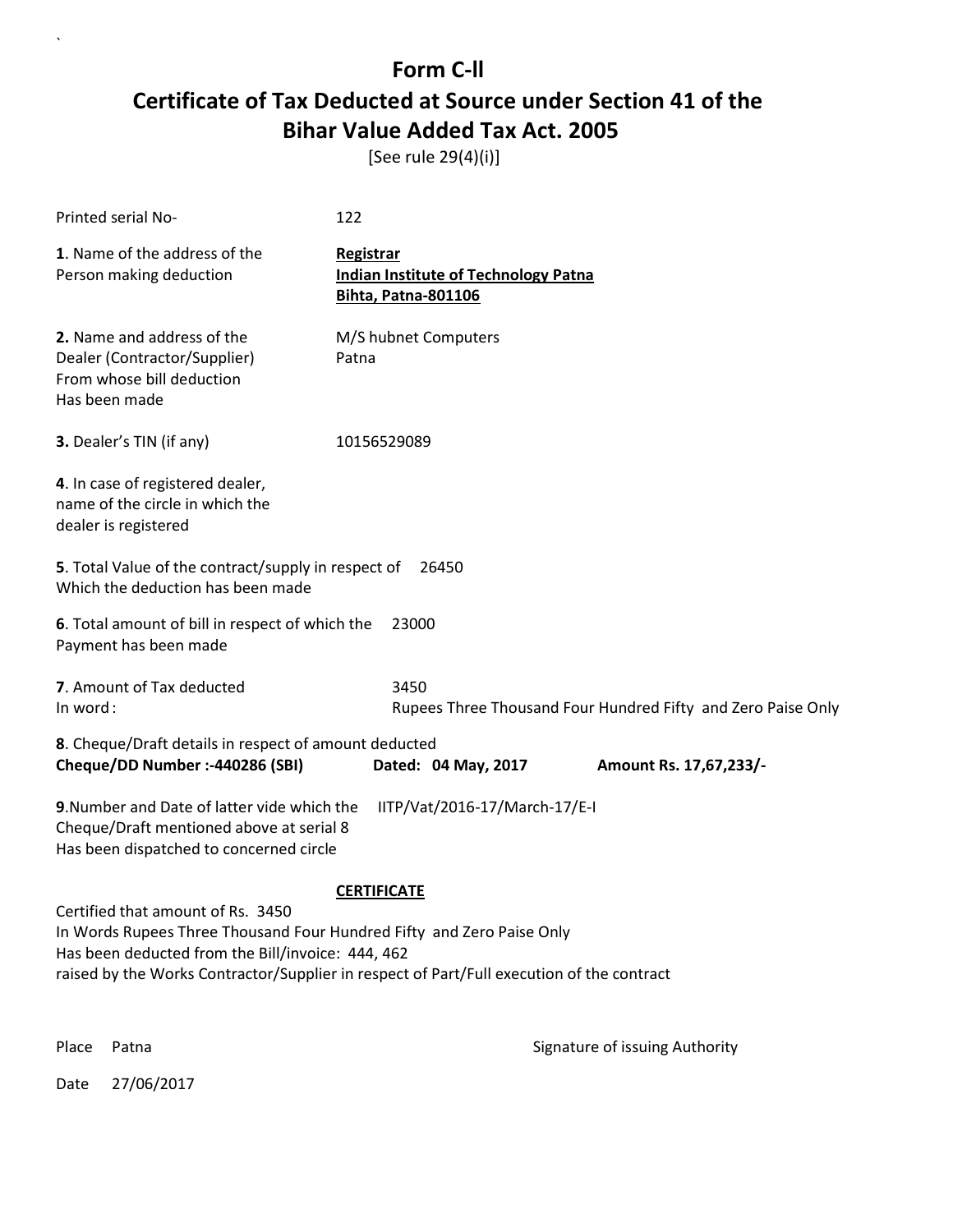[See rule 29(4)(i)]

| Printed serial No-                                                                                                                                                                                                                       | 123                                                                                    |  |  |
|------------------------------------------------------------------------------------------------------------------------------------------------------------------------------------------------------------------------------------------|----------------------------------------------------------------------------------------|--|--|
| 1. Name of the address of the<br>Person making deduction                                                                                                                                                                                 | Registrar<br><b>Indian Institute of Technology Patna</b><br><b>Bihta, Patna-801106</b> |  |  |
| 2. Name and address of the<br>Dealer (Contractor/Supplier)<br>From whose bill deduction<br>Has been made                                                                                                                                 | Sky net<br>162, Patliputra Colony, Patna-13                                            |  |  |
| 3. Dealer's TIN (if any)                                                                                                                                                                                                                 | 10151248075                                                                            |  |  |
| 4. In case of registered dealer,<br>name of the circle in which the<br>dealer is registered                                                                                                                                              |                                                                                        |  |  |
| 5. Total Value of the contract/supply in respect of<br>Which the deduction has been made                                                                                                                                                 | 9540                                                                                   |  |  |
| 6. Total amount of bill in respect of which the<br>Payment has been made                                                                                                                                                                 | 9000                                                                                   |  |  |
| 7. Amount of Tax deducted<br>In word:                                                                                                                                                                                                    | 540<br>Rupees Five Hundred Forty and Zero Paise Only                                   |  |  |
| 8. Cheque/Draft details in respect of amount deducted<br>Cheque/DD Number :- 440286 (SBI)                                                                                                                                                | Dated: 04 May, 2017<br>Amount Rs. 17,67,233/-                                          |  |  |
| 9. Number and Date of latter vide which the<br>IITP/Vat/2016-17/March-17/E-I<br>Cheque/Draft mentioned above at serial 8<br>Has been dispatched to concerned circle                                                                      |                                                                                        |  |  |
| <b>CERTIFICATE</b>                                                                                                                                                                                                                       |                                                                                        |  |  |
| Certified that amount of Rs. 540<br>In Words Rupees Five Hundred Forty and Zero Paise Only<br>Has been deducted from the Bill/invoice: 2242<br>raised by the Works Contractor/Supplier in respect of Part/Full execution of the contract |                                                                                        |  |  |
|                                                                                                                                                                                                                                          |                                                                                        |  |  |

Place Patna **Property** Place Patna Signature of issuing Authority

Date 27/06/2017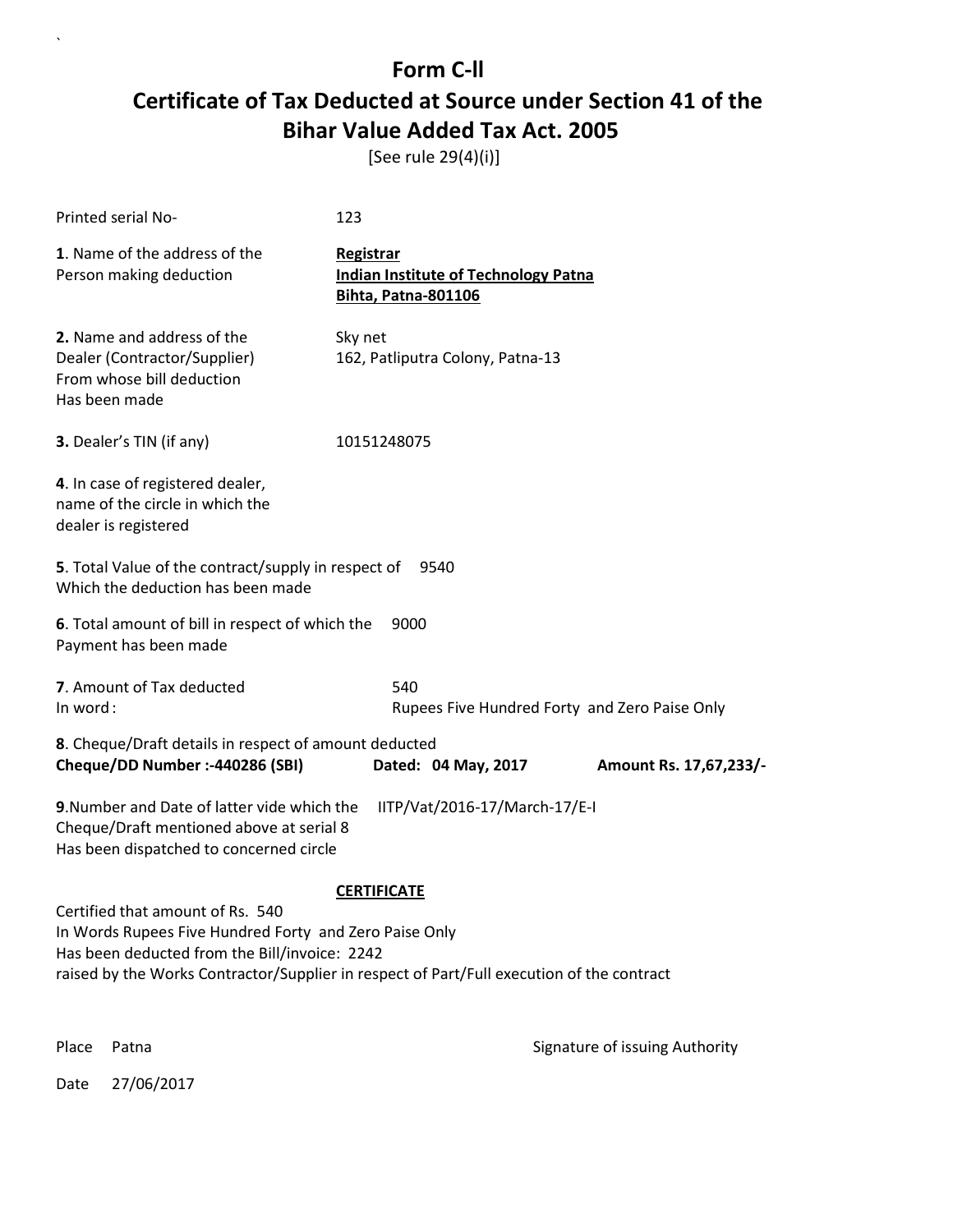[See rule 29(4)(i)]

| Printed serial No-                                                                                                                                                                                                                                                                       | 124                                                                                    |                                                    |  |
|------------------------------------------------------------------------------------------------------------------------------------------------------------------------------------------------------------------------------------------------------------------------------------------|----------------------------------------------------------------------------------------|----------------------------------------------------|--|
| 1. Name of the address of the<br>Person making deduction                                                                                                                                                                                                                                 | Registrar<br><b>Indian Institute of Technology Patna</b><br><b>Bihta, Patna-801106</b> |                                                    |  |
| 2. Name and address of the<br>Dealer (Contractor/Supplier)<br>From whose bill deduction<br>Has been made                                                                                                                                                                                 | Sky net<br>162, Patliputra Colony, Patna-13                                            |                                                    |  |
| 3. Dealer's TIN (if any)                                                                                                                                                                                                                                                                 | 10151248075                                                                            |                                                    |  |
| 4. In case of registered dealer,<br>name of the circle in which the<br>dealer is registered                                                                                                                                                                                              |                                                                                        |                                                    |  |
| 5. Total Value of the contract/supply in respect of<br>Which the deduction has been made                                                                                                                                                                                                 | 35740                                                                                  |                                                    |  |
| 6. Total amount of bill in respect of which the<br>33718<br>Payment has been made                                                                                                                                                                                                        |                                                                                        |                                                    |  |
| 7. Amount of Tax deducted<br>In word:                                                                                                                                                                                                                                                    | 2022                                                                                   | Rupees Two Thousand Twenty Two and Zero Paise Only |  |
| 8. Cheque/Draft details in respect of amount deducted<br>Cheque/DD Number :- 440286 (SBI)                                                                                                                                                                                                | Dated: 04 May, 2017                                                                    | Amount Rs. 17,67,233/-                             |  |
| 9. Number and Date of latter vide which the<br>IITP/Vat/2016-17/March-17/E-I<br>Cheque/Draft mentioned above at serial 8<br>Has been dispatched to concerned circle                                                                                                                      |                                                                                        |                                                    |  |
| <b>CERTIFICATE</b>                                                                                                                                                                                                                                                                       |                                                                                        |                                                    |  |
| Certified that amount of Rs. 2022<br>In Words Rupees Two Thousand Twenty Two and Zero Paise Only<br>Has been deducted from the Bill/invoice: 2183, 2222, 2226, 2135, 2215, 2225, 2234, 2233<br>raised by the Works Contractor/Supplier in respect of Part/Full execution of the contract |                                                                                        |                                                    |  |
| Place<br>Patna                                                                                                                                                                                                                                                                           |                                                                                        | Signature of issuing Authority                     |  |

Date 27/06/2017

 $\ddot{\phantom{0}}$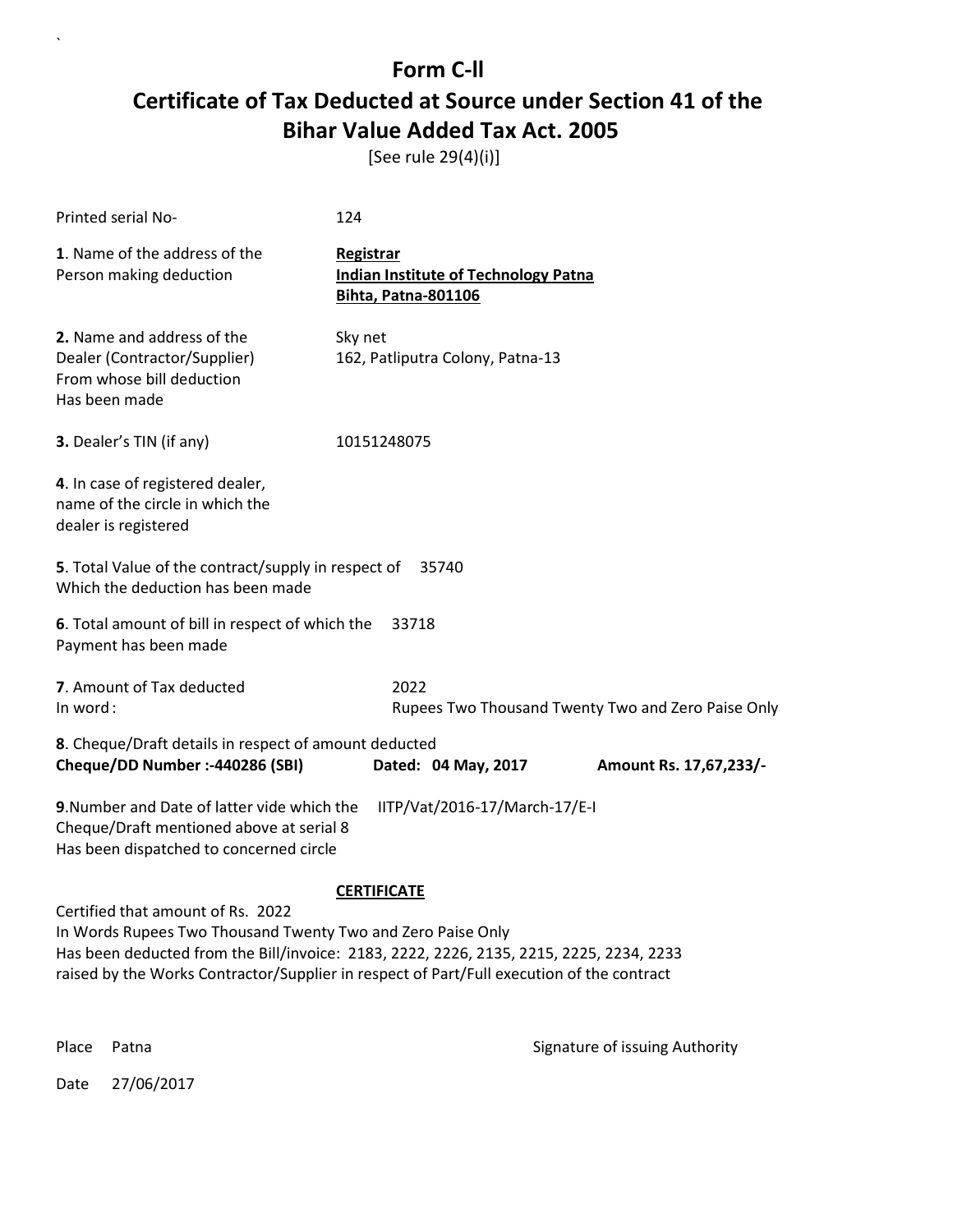[See rule 29(4)(i)]

| Printed serial No-                                                                                                                 | 125                                                                                                                                                                                              |  |
|------------------------------------------------------------------------------------------------------------------------------------|--------------------------------------------------------------------------------------------------------------------------------------------------------------------------------------------------|--|
| 1. Name of the address of the<br>Person making deduction                                                                           | Registrar<br><b>Indian Institute of Technology Patna</b><br><b>Bihta, Patna-801106</b>                                                                                                           |  |
| 2. Name and address of the<br>Dealer (Contractor/Supplier)<br>From whose bill deduction<br>Has been made                           | M/s Sajawat<br>Patna                                                                                                                                                                             |  |
| 3. Dealer's TIN (if any)                                                                                                           | 10151790014                                                                                                                                                                                      |  |
| 4. In case of registered dealer,<br>name of the circle in which the<br>dealer is registered                                        |                                                                                                                                                                                                  |  |
| 5. Total Value of the contract/supply in respect of<br>131424<br>Which the deduction has been made                                 |                                                                                                                                                                                                  |  |
| 6. Total amount of bill in respect of which the<br>Payment has been made                                                           | 115485                                                                                                                                                                                           |  |
| 7. Amount of Tax deducted<br>In word:<br>Paise Only                                                                                | 15939<br>Rupees Fifteen Thousand Nine Hundred Thirty Nine and Zero                                                                                                                               |  |
| 8. Cheque/Draft details in respect of amount deducted<br>Cheque/DD Number :- 440286 (SBI)                                          | Dated: 04 May, 2017<br>Amount Rs. 17,67,233/-                                                                                                                                                    |  |
| 9. Number and Date of latter vide which the<br>Cheque/Draft mentioned above at serial 8<br>Has been dispatched to concerned circle | IITP/Vat/2016-17/March-17/E-I                                                                                                                                                                    |  |
| Certified that amount of Rs. 15939<br>Has been deducted from the Bill/invoice: 194, 353, 367, 359, 361                             | <b>CERTIFICATE</b><br>In Words Rupees Fifteen Thousand Nine Hundred Thirty Nine and Zero Paise Only<br>raised by the Works Contractor/Supplier in respect of Part/Full execution of the contract |  |

 $\ddot{\phantom{0}}$ 

Place Patna **Property** Place Patna Signature of issuing Authority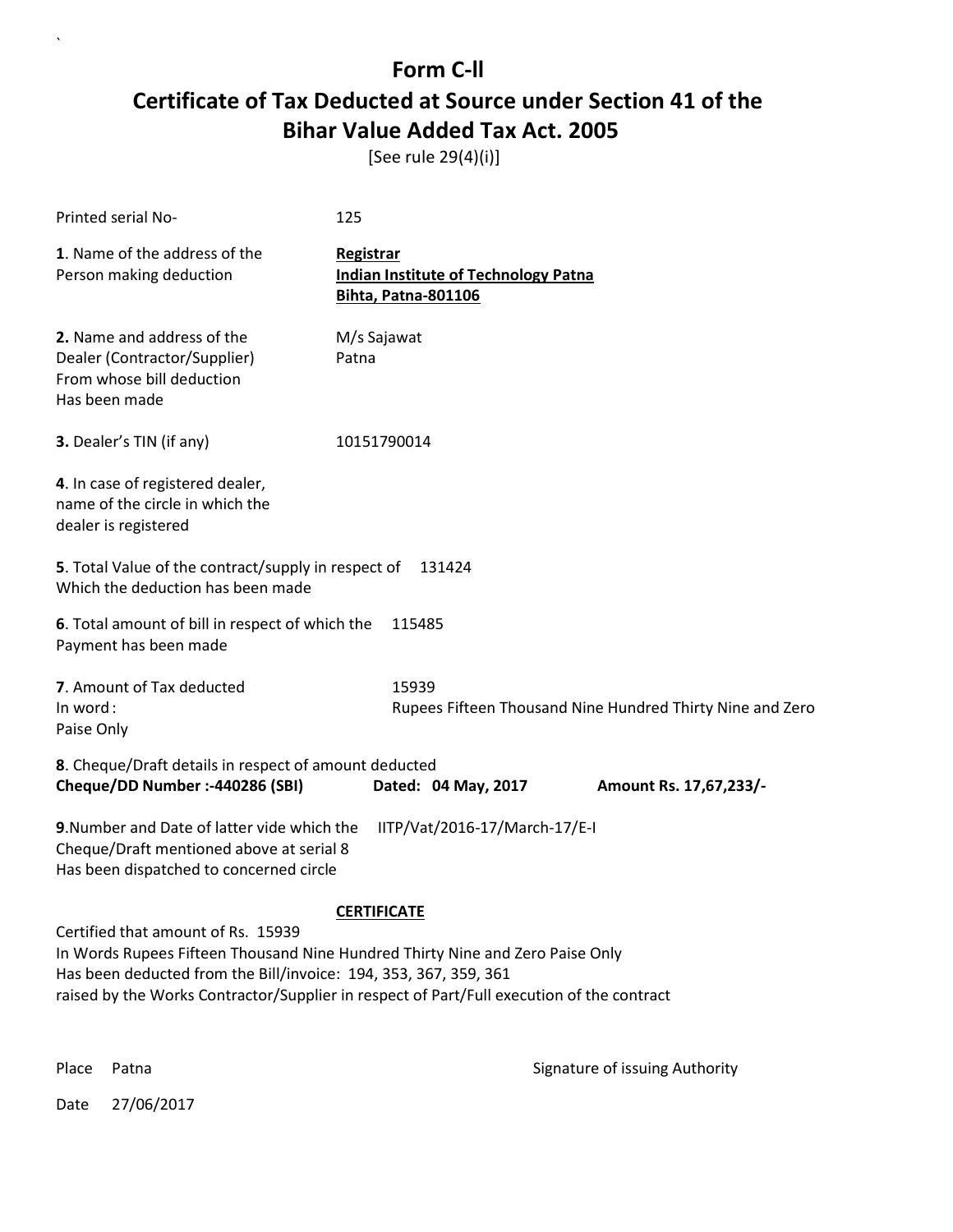[See rule 29(4)(i)]

| Printed serial No-                                                                                                                                                                                                                                                                                  | 126                                                                             |  |
|-----------------------------------------------------------------------------------------------------------------------------------------------------------------------------------------------------------------------------------------------------------------------------------------------------|---------------------------------------------------------------------------------|--|
| 1. Name of the address of the<br>Person making deduction                                                                                                                                                                                                                                            | Registrar<br><b>Indian Institute of Technology Patna</b><br>Bihta, Patna-801106 |  |
| 2. Name and address of the<br>Dealer (Contractor/Supplier)<br>From whose bill deduction<br>Has been made                                                                                                                                                                                            | Compufly consultancy LLP<br>Patna                                               |  |
| 3. Dealer's TIN (if any)                                                                                                                                                                                                                                                                            | 10158515063                                                                     |  |
| 4. In case of registered dealer,<br>name of the circle in which the<br>dealer is registered                                                                                                                                                                                                         |                                                                                 |  |
| 5. Total Value of the contract/supply in respect of<br>22419<br>Which the deduction has been made                                                                                                                                                                                                   |                                                                                 |  |
| 6. Total amount of bill in respect of which the<br>Payment has been made                                                                                                                                                                                                                            | 21150                                                                           |  |
| 7. Amount of Tax deducted<br>In word:<br>Only                                                                                                                                                                                                                                                       | 1269<br>Rupees One Thousand Two Hundred Sixty Nine and Zero Paise               |  |
| 8. Cheque/Draft details in respect of amount deducted<br>Cheque/DD Number :- 440286 (SBI)                                                                                                                                                                                                           | Dated: 04 May, 2017<br>Amount Rs. 17,67,233/-                                   |  |
| 9. Number and Date of latter vide which the<br>Cheque/Draft mentioned above at serial 8<br>Has been dispatched to concerned circle                                                                                                                                                                  | IITP/Vat/2016-17/March-17/E-I                                                   |  |
| <b>CERTIFICATE</b><br>Certified that amount of Rs. 1269<br>In Words Rupees One Thousand Two Hundred Sixty Nine and Zero Paise Only<br>Has been deducted from the Bill/invoice: CCLP/16-17/RT32, 40, 47<br>raised by the Works Contractor/Supplier in respect of Part/Full execution of the contract |                                                                                 |  |

 $\ddot{\phantom{0}}$ 

Place Patna **Property** Place Patna Signature of issuing Authority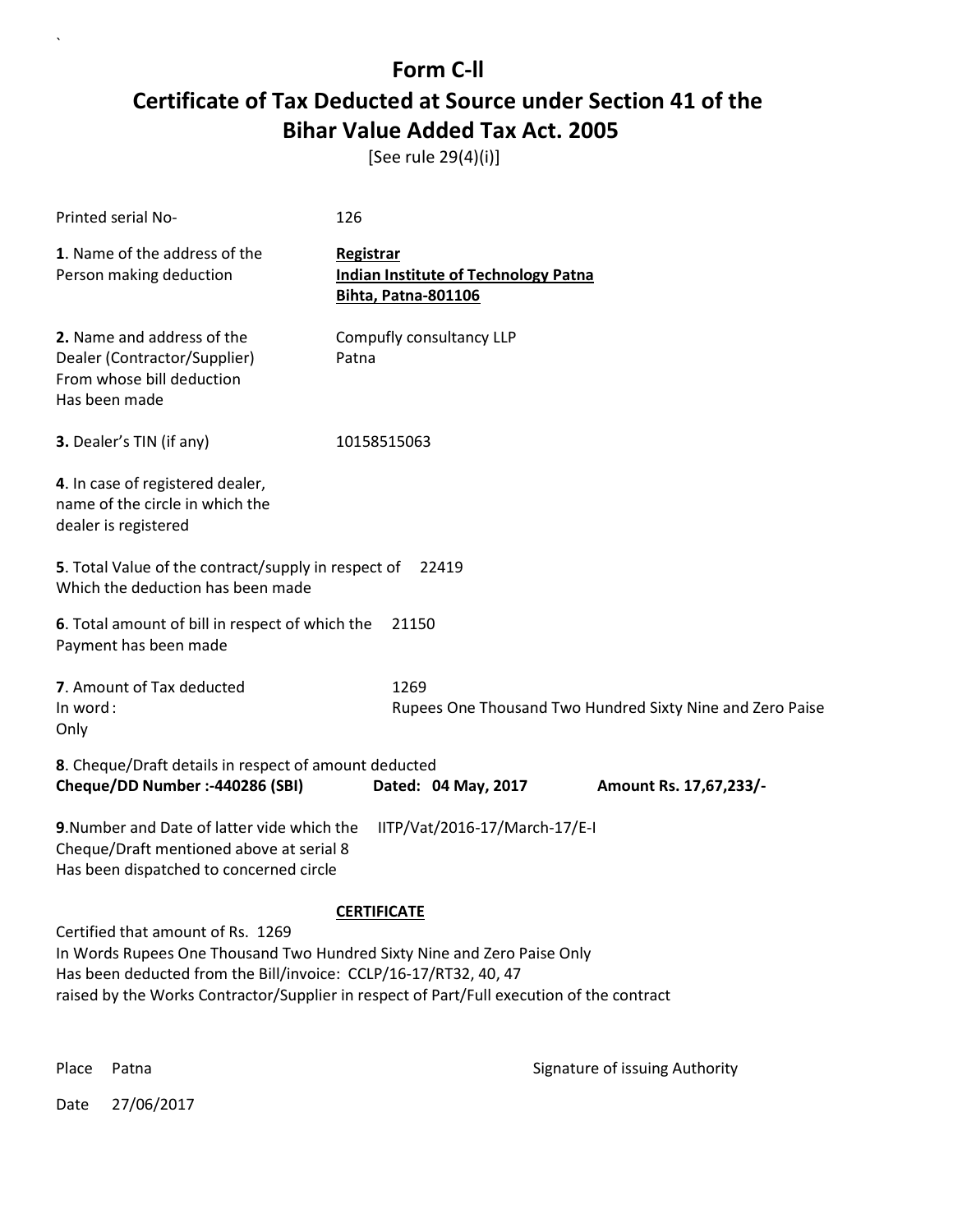[See rule 29(4)(i)]

| Printed serial No-                                                                                                                                    | 127                                                                                       |
|-------------------------------------------------------------------------------------------------------------------------------------------------------|-------------------------------------------------------------------------------------------|
| 1. Name of the address of the<br>Person making deduction                                                                                              | Registrar<br><b>Indian Institute of Technology Patna</b><br><b>Bihta, Patna-801106</b>    |
| 2. Name and address of the<br>Dealer (Contractor/Supplier)<br>From whose bill deduction<br>Has been made                                              | Sky net<br>162, Patliputra Colony, Patna-13                                               |
| <b>3.</b> Dealer's TIN (if any)                                                                                                                       | 10151248075                                                                               |
| 4. In case of registered dealer,<br>name of the circle in which the<br>dealer is registered                                                           |                                                                                           |
| 5. Total Value of the contract/supply in respect of<br>Which the deduction has been made                                                              | 12052                                                                                     |
| 6. Total amount of bill in respect of which the<br>Payment has been made                                                                              | 11370                                                                                     |
| 7. Amount of Tax deducted<br>In word:                                                                                                                 | 682<br>Rupees Six Hundred Eighty Two and Zero Paise Only                                  |
| 8. Cheque/Draft details in respect of amount deducted<br>Cheque/DD Number :- 440286 (SBI)                                                             | Dated: 04 May, 2017<br>Amount Rs. 17,67,233/-                                             |
| 9. Number and Date of latter vide which the<br>Cheque/Draft mentioned above at serial 8<br>Has been dispatched to concerned circle                    | IITP/Vat/2016-17/March-17/E-I                                                             |
|                                                                                                                                                       | <b>CERTIFICATE</b>                                                                        |
| Certified that amount of Rs. 682<br>In Words Rupees Six Hundred Eighty Two and Zero Paise Only<br>Has been deducted from the Bill/invoice: 2182, 2218 | raised by the Works Contractor/Supplier in respect of Part/Full execution of the contract |
| Place<br>Patna                                                                                                                                        | Signature of issuing Authority                                                            |

Date 27/06/2017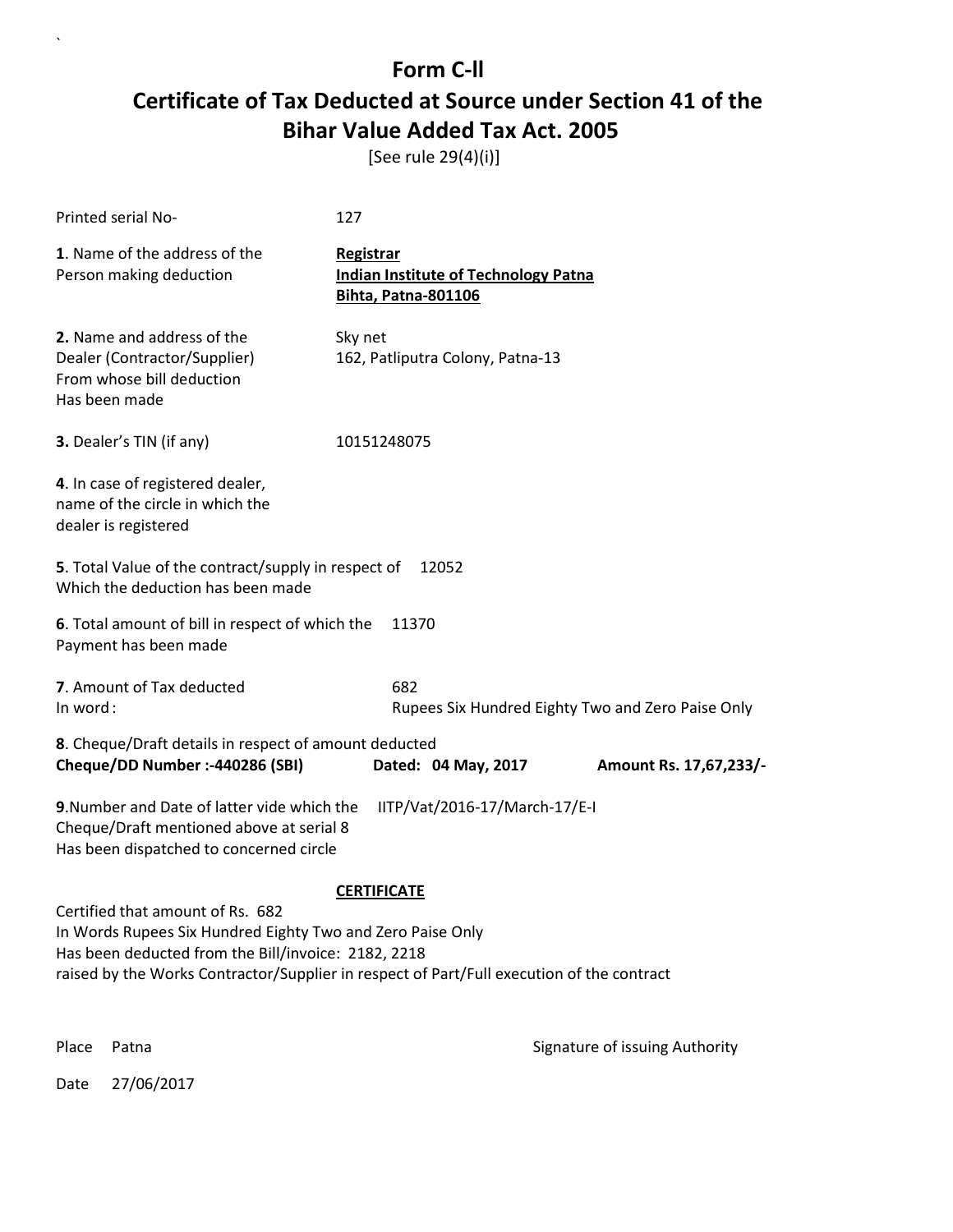[See rule 29(4)(i)]

| Printed serial No-                                                                                                                                                                                                                                                                         | 128                                                                                    |  |
|--------------------------------------------------------------------------------------------------------------------------------------------------------------------------------------------------------------------------------------------------------------------------------------------|----------------------------------------------------------------------------------------|--|
| 1. Name of the address of the<br>Person making deduction                                                                                                                                                                                                                                   | Registrar<br><b>Indian Institute of Technology Patna</b><br><b>Bihta, Patna-801106</b> |  |
| 2. Name and address of the<br>Dealer (Contractor/Supplier)<br>From whose bill deduction<br>Has been made                                                                                                                                                                                   | M/S Ranjan Scientific Traders<br>A/7, Kamla Place, G.M.Road, Patna-01                  |  |
| 3. Dealer's TIN (if any)                                                                                                                                                                                                                                                                   | 10105224097                                                                            |  |
| 4. In case of registered dealer,<br>name of the circle in which the<br>dealer is registered                                                                                                                                                                                                |                                                                                        |  |
| 5. Total Value of the contract/supply in respect of<br>36027<br>Which the deduction has been made                                                                                                                                                                                          |                                                                                        |  |
| 6. Total amount of bill in respect of which the<br>Payment has been made                                                                                                                                                                                                                   | 32323                                                                                  |  |
| 7. Amount of Tax deducted                                                                                                                                                                                                                                                                  | 3704                                                                                   |  |
| In word:<br>Only                                                                                                                                                                                                                                                                           | Rupees Three Thousand Seven Hundred Four and Zero Paise                                |  |
| 8. Cheque/Draft details in respect of amount deducted<br>Cheque/DD Number :- 440286 (SBI)                                                                                                                                                                                                  | Dated: 04 May, 2017<br>Amount Rs. 17,67,233/-                                          |  |
| 9. Number and Date of latter vide which the<br>Cheque/Draft mentioned above at serial 8<br>Has been dispatched to concerned circle                                                                                                                                                         | IITP/Vat/2016-17/March-17/E-I                                                          |  |
| <b>CERTIFICATE</b><br>Certified that amount of Rs. 3704<br>In Words Rupees Three Thousand Seven Hundred Four and Zero Paise Only<br>Has been deducted from the Bill/invoice: 1192, 1117, 1222<br>raised by the Works Contractor/Supplier in respect of Part/Full execution of the contract |                                                                                        |  |

 $\ddot{\phantom{0}}$ 

Place Patna **Property** Place Patna Signature of issuing Authority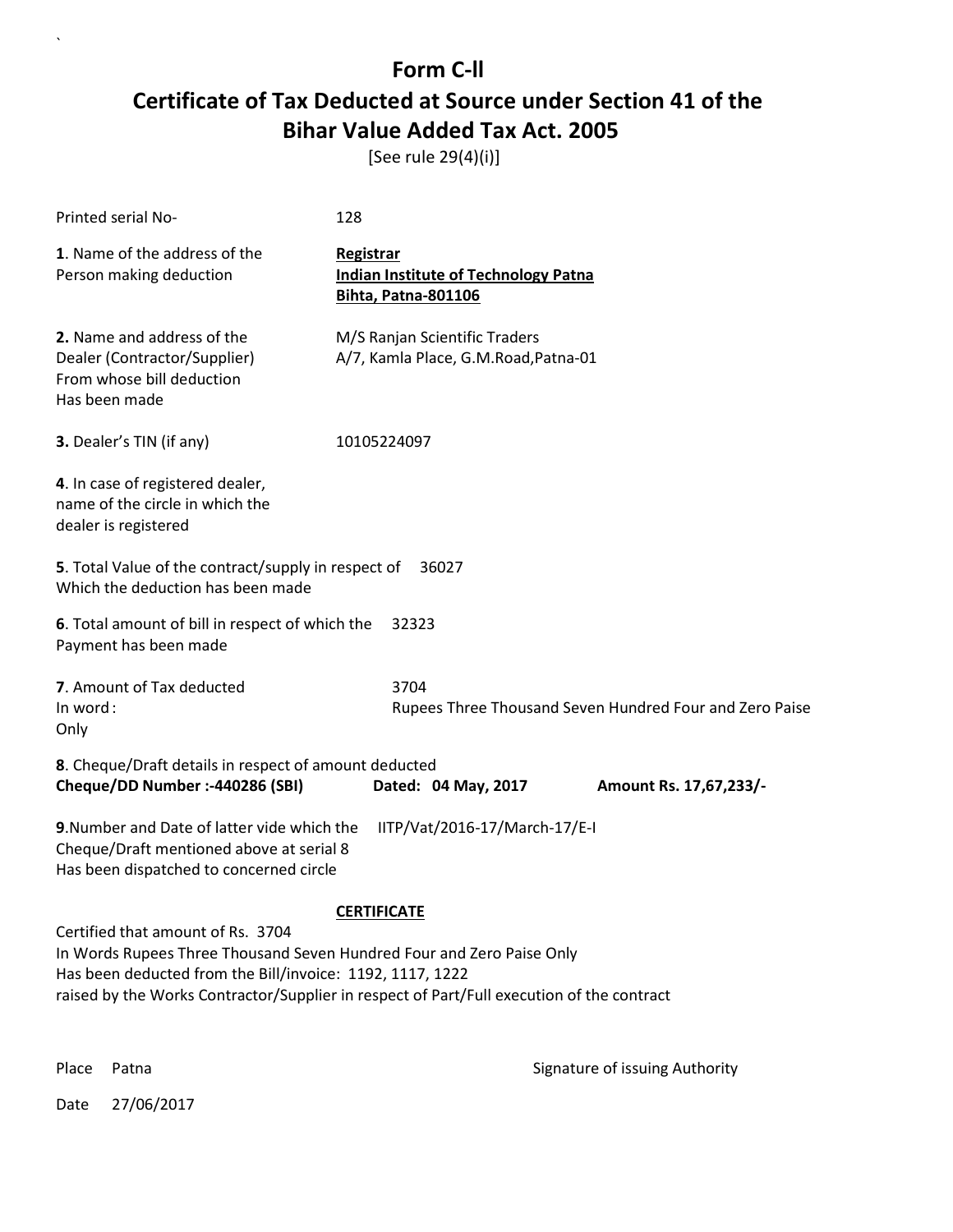[See rule 29(4)(i)]

| Printed serial No-                                                                                                                                                                                                                                       | 129                                                                                    |
|----------------------------------------------------------------------------------------------------------------------------------------------------------------------------------------------------------------------------------------------------------|----------------------------------------------------------------------------------------|
| 1. Name of the address of the<br>Person making deduction                                                                                                                                                                                                 | Registrar<br><b>Indian Institute of Technology Patna</b><br><b>Bihta, Patna-801106</b> |
| 2. Name and address of the<br>Dealer (Contractor/Supplier)<br>From whose bill deduction<br>Has been made                                                                                                                                                 | M/s Pathfinder Store<br>Patna                                                          |
| 3. Dealer's TIN (if any)                                                                                                                                                                                                                                 | 10049280065                                                                            |
| 4. In case of registered dealer,<br>name of the circle in which the<br>dealer is registered                                                                                                                                                              |                                                                                        |
| 5. Total Value of the contract/supply in respect of<br>Which the deduction has been made                                                                                                                                                                 | 11078                                                                                  |
| 6. Total amount of bill in respect of which the<br>Payment has been made                                                                                                                                                                                 | 10451                                                                                  |
| 7. Amount of Tax deducted<br>In word:                                                                                                                                                                                                                    | 627<br>Rupees Six Hundred Twenty Seven and Zero Paise Only                             |
| 8. Cheque/Draft details in respect of amount deducted<br>Cheque/DD Number :- 440286 (SBI)                                                                                                                                                                | Dated: 04 May, 2017<br>Amount Rs. 17,67,233/-                                          |
| 9. Number and Date of latter vide which the<br>Cheque/Draft mentioned above at serial 8<br>Has been dispatched to concerned circle                                                                                                                       | IITP/Vat/2016-17/March-17/E-I                                                          |
|                                                                                                                                                                                                                                                          | <b>CERTIFICATE</b>                                                                     |
| Certified that amount of Rs. 627<br>In Words Rupees Six Hundred Twenty Seven and Zero Paise Only<br>Has been deducted from the Bill/invoice: 12, 13, 14, 11<br>raised by the Works Contractor/Supplier in respect of Part/Full execution of the contract |                                                                                        |
| Place<br>Patna                                                                                                                                                                                                                                           | Signature of issuing Authority                                                         |

Date 27/06/2017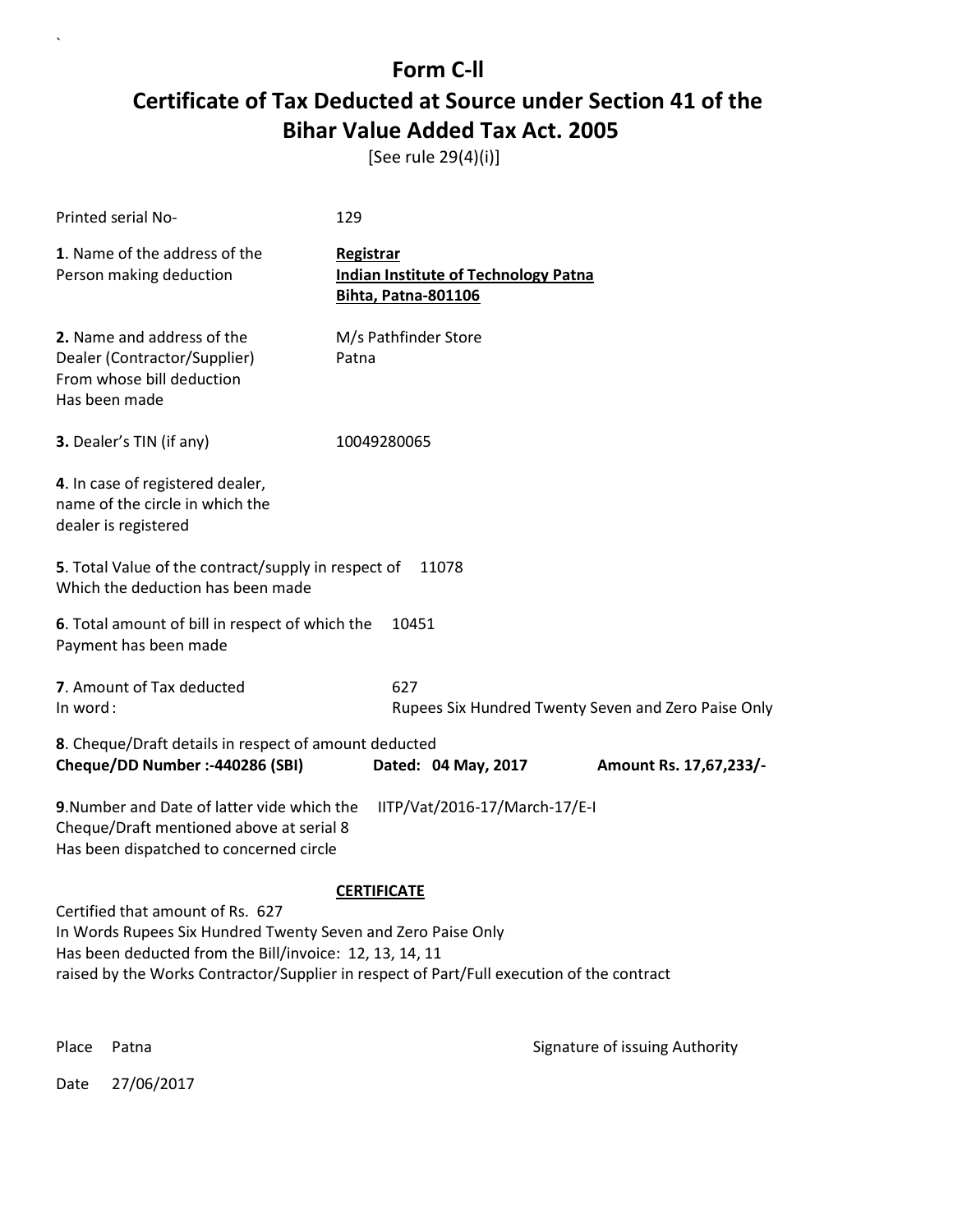[See rule 29(4)(i)]

| Printed serial No-                                                                                                                                                                                                                                                            | 130                                                                                    |                        |
|-------------------------------------------------------------------------------------------------------------------------------------------------------------------------------------------------------------------------------------------------------------------------------|----------------------------------------------------------------------------------------|------------------------|
| 1. Name of the address of the<br>Person making deduction                                                                                                                                                                                                                      | Registrar<br><b>Indian Institute of Technology Patna</b><br><b>Bihta, Patna-801106</b> |                        |
| 2. Name and address of the<br>Dealer (Contractor/Supplier)<br>From whose bill deduction<br>Has been made                                                                                                                                                                      | Chaudhary Electronic and Automation<br>Patna                                           |                        |
| <b>3.</b> Dealer's TIN (if any)                                                                                                                                                                                                                                               | 10132802070                                                                            |                        |
| 4. In case of registered dealer,<br>name of the circle in which the<br>dealer is registered                                                                                                                                                                                   |                                                                                        |                        |
| 5. Total Value of the contract/supply in respect of<br>29562<br>Which the deduction has been made                                                                                                                                                                             |                                                                                        |                        |
| 6. Total amount of bill in respect of which the<br>Payment has been made                                                                                                                                                                                                      | 27912                                                                                  |                        |
| 7. Amount of Tax deducted<br>In word:                                                                                                                                                                                                                                         | 1650<br>Rupees One Thousand Six Hundred Fifty and Zero Paise Only                      |                        |
| 8. Cheque/Draft details in respect of amount deducted<br>Cheque/DD Number :- 440286 (SBI)                                                                                                                                                                                     | Dated: 04 May, 2017                                                                    | Amount Rs. 17,67,233/- |
| 9. Number and Date of latter vide which the<br>Cheque/Draft mentioned above at serial 8<br>Has been dispatched to concerned circle                                                                                                                                            | IITP/Vat/2016-17/March-17/E-I                                                          |                        |
| <b>CERTIFICATE</b><br>Certified that amount of Rs. 1650<br>In Words Rupees One Thousand Six Hundred Fifty and Zero Paise Only<br>Has been deducted from the Bill/invoice: 44, 48<br>raised by the Works Contractor/Supplier in respect of Part/Full execution of the contract |                                                                                        |                        |

 $\overline{\phantom{a}}$ 

Place Patna **Property** Place Patna Signature of issuing Authority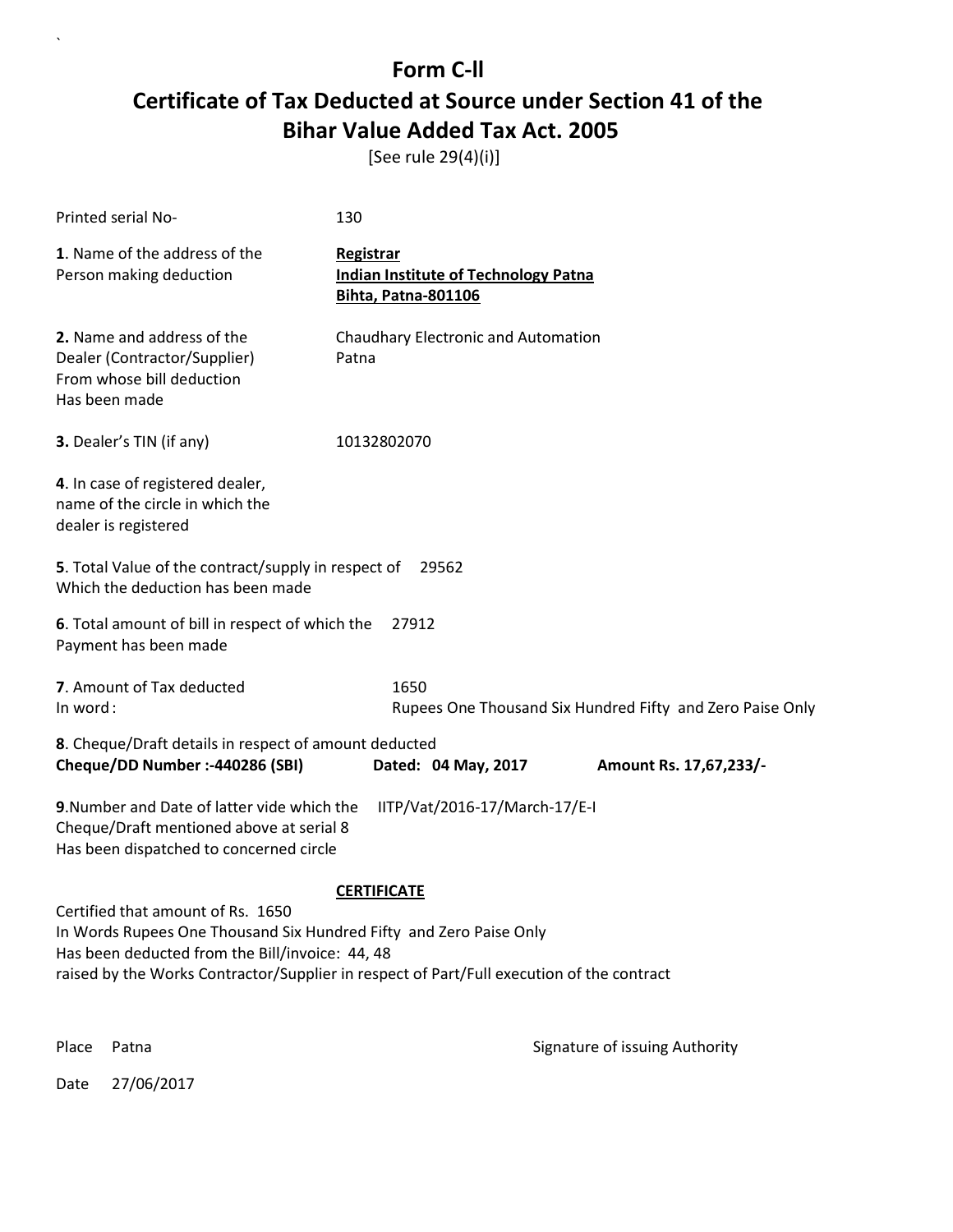[See rule 29(4)(i)]

| Printed serial No-                                                                                                                                                  | 131                                                                                       |  |
|---------------------------------------------------------------------------------------------------------------------------------------------------------------------|-------------------------------------------------------------------------------------------|--|
| 1. Name of the address of the<br>Person making deduction                                                                                                            | Registrar<br><b>Indian Institute of Technology Patna</b><br>Bihta, Patna-801106           |  |
| 2. Name and address of the<br>Dealer (Contractor/Supplier)<br>From whose bill deduction<br>Has been made                                                            | M/s Harsh Electric & Electricals<br>Patna                                                 |  |
| 3. Dealer's TIN (if any)                                                                                                                                            | 10048260030                                                                               |  |
| 4. In case of registered dealer,<br>name of the circle in which the<br>dealer is registered                                                                         |                                                                                           |  |
| 5. Total Value of the contract/supply in respect of<br>16215<br>Which the deduction has been made                                                                   |                                                                                           |  |
| 6. Total amount of bill in respect of which the<br>Payment has been made                                                                                            | 14100                                                                                     |  |
| 7. Amount of Tax deducted<br>In word:<br>Only                                                                                                                       | 2115<br>Rupees Two Thousand One Hundred Fifteen and Zero Paise                            |  |
| 8. Cheque/Draft details in respect of amount deducted<br>Cheque/DD Number :- 440286 (SBI)                                                                           | Dated: 04 May, 2017<br>Amount Rs. 17,67,233/-                                             |  |
| 9. Number and Date of latter vide which the<br>IITP/Vat/2016-17/March-17/E-I<br>Cheque/Draft mentioned above at serial 8<br>Has been dispatched to concerned circle |                                                                                           |  |
|                                                                                                                                                                     | <b>CERTIFICATE</b>                                                                        |  |
| Certified that amount of Rs. 2115<br>In Words Rupees Two Thousand One Hundred Fifteen and Zero Paise Only<br>Has been deducted from the Bill/invoice: 17.03.17      | raised by the Works Contractor/Supplier in respect of Part/Full execution of the contract |  |

 $\ddot{\phantom{0}}$ 

Place Patna **Property** Place Patna Signature of issuing Authority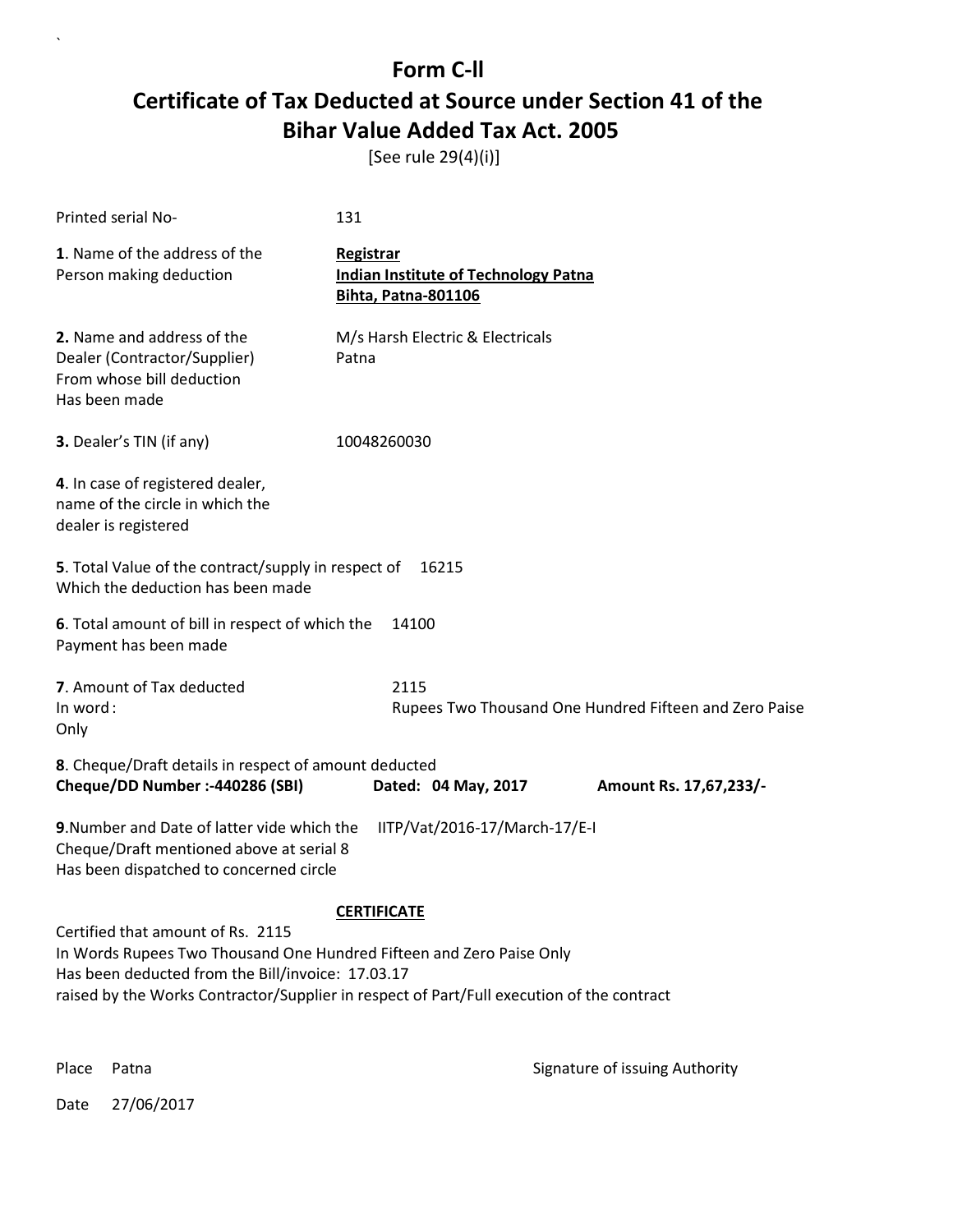[See rule 29(4)(i)]

| Printed serial No-                                                                                                                                                                                                                     | 132                                                                                    |                        |
|----------------------------------------------------------------------------------------------------------------------------------------------------------------------------------------------------------------------------------------|----------------------------------------------------------------------------------------|------------------------|
| 1. Name of the address of the<br>Person making deduction                                                                                                                                                                               | Registrar<br><b>Indian Institute of Technology Patna</b><br><b>Bihta, Patna-801106</b> |                        |
| 2. Name and address of the<br>Dealer (Contractor/Supplier)<br>From whose bill deduction<br>Has been made                                                                                                                               | Sharma Enterprises<br>Bihta, Patna                                                     |                        |
| 3. Dealer's TIN (if any)                                                                                                                                                                                                               | 10047786028                                                                            |                        |
| 4. In case of registered dealer,<br>name of the circle in which the<br>dealer is registered                                                                                                                                            |                                                                                        |                        |
| 5. Total Value of the contract/supply in respect of<br>12970<br>Which the deduction has been made                                                                                                                                      |                                                                                        |                        |
| 6. Total amount of bill in respect of which the<br>Payment has been made                                                                                                                                                               | 12520                                                                                  |                        |
| 7. Amount of Tax deducted<br>In word:                                                                                                                                                                                                  | 450<br>Rupees Four Hundred Fifty and Zero Paise Only                                   |                        |
| 8. Cheque/Draft details in respect of amount deducted<br>Cheque/DD Number :- 440286 (SBI)                                                                                                                                              | Dated: 04 May, 2017                                                                    | Amount Rs. 17,67,233/- |
| 9. Number and Date of latter vide which the<br>Cheque/Draft mentioned above at serial 8<br>Has been dispatched to concerned circle                                                                                                     | IITP/Vat/2016-17/March-17/E-I                                                          |                        |
|                                                                                                                                                                                                                                        | <b>CERTIFICATE</b>                                                                     |                        |
| Certified that amount of Rs. 450<br>In Words Rupees Four Hundred Fifty and Zero Paise Only<br>Has been deducted from the Bill/invoice: 48<br>raised by the Works Contractor/Supplier in respect of Part/Full execution of the contract |                                                                                        |                        |
|                                                                                                                                                                                                                                        |                                                                                        |                        |

Date 27/06/2017

 $\ddot{\phantom{0}}$ 

Place Patna **Property** Place Patna Signature of issuing Authority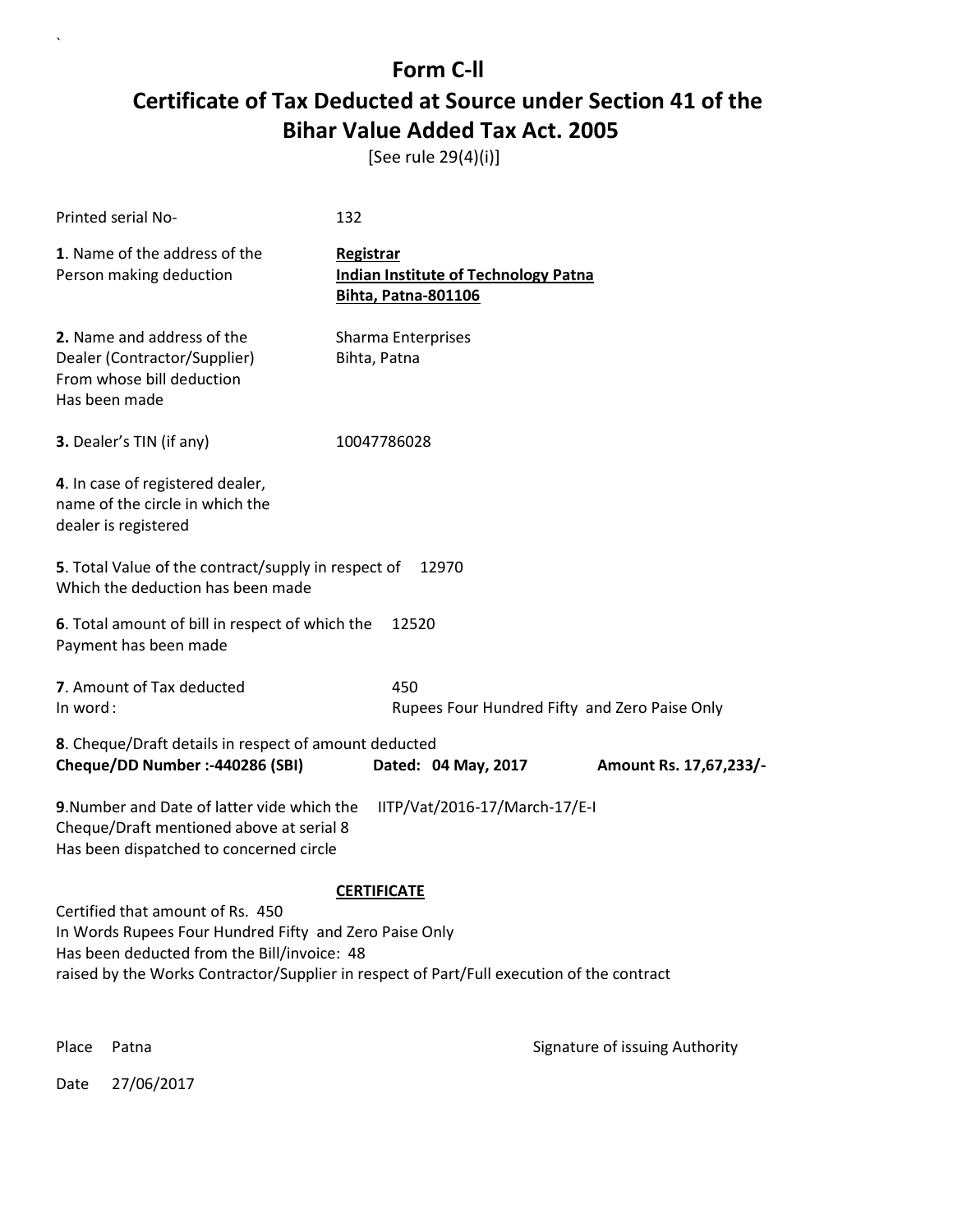[See rule 29(4)(i)]

| Printed serial No-                                                                                                                                                  | 133                                                                                       |  |
|---------------------------------------------------------------------------------------------------------------------------------------------------------------------|-------------------------------------------------------------------------------------------|--|
| 1. Name of the address of the<br>Person making deduction                                                                                                            | Registrar<br><b>Indian Institute of Technology Patna</b><br><b>Bihta, Patna-801106</b>    |  |
| 2. Name and address of the<br>Dealer (Contractor/Supplier)<br>From whose bill deduction<br>Has been made                                                            | M/S Usha Air Products Ltd<br>Dasratha, New ByPass Road, Patna-02                          |  |
| 3. Dealer's TIN (if any)                                                                                                                                            | 10120044048                                                                               |  |
| 4. In case of registered dealer,<br>name of the circle in which the<br>dealer is registered                                                                         |                                                                                           |  |
| 5. Total Value of the contract/supply in respect of<br>21052<br>Which the deduction has been made                                                                   |                                                                                           |  |
| 6. Total amount of bill in respect of which the<br>Payment has been made                                                                                            | 20200                                                                                     |  |
| 7. Amount of Tax deducted<br>In word:                                                                                                                               | 852<br>Rupees Eight Hundred Fifty Two and Zero Paise Only                                 |  |
| 8. Cheque/Draft details in respect of amount deducted<br>Cheque/DD Number :- 440286 (SBI)                                                                           | Dated: 04 May, 2017<br>Amount Rs. 17,67,233/-                                             |  |
| 9. Number and Date of latter vide which the<br>IITP/Vat/2016-17/March-17/E-I<br>Cheque/Draft mentioned above at serial 8<br>Has been dispatched to concerned circle |                                                                                           |  |
|                                                                                                                                                                     | <b>CERTIFICATE</b>                                                                        |  |
| Certified that amount of Rs. 852<br>In Words Rupees Eight Hundred Fifty Two and Zero Paise Only<br>Has been deducted from the Bill/invoice: 8905, 4159              | raised by the Works Contractor/Supplier in respect of Part/Full execution of the contract |  |
| Place<br>Patna                                                                                                                                                      | Signature of issuing Authority                                                            |  |

Date 27/06/2017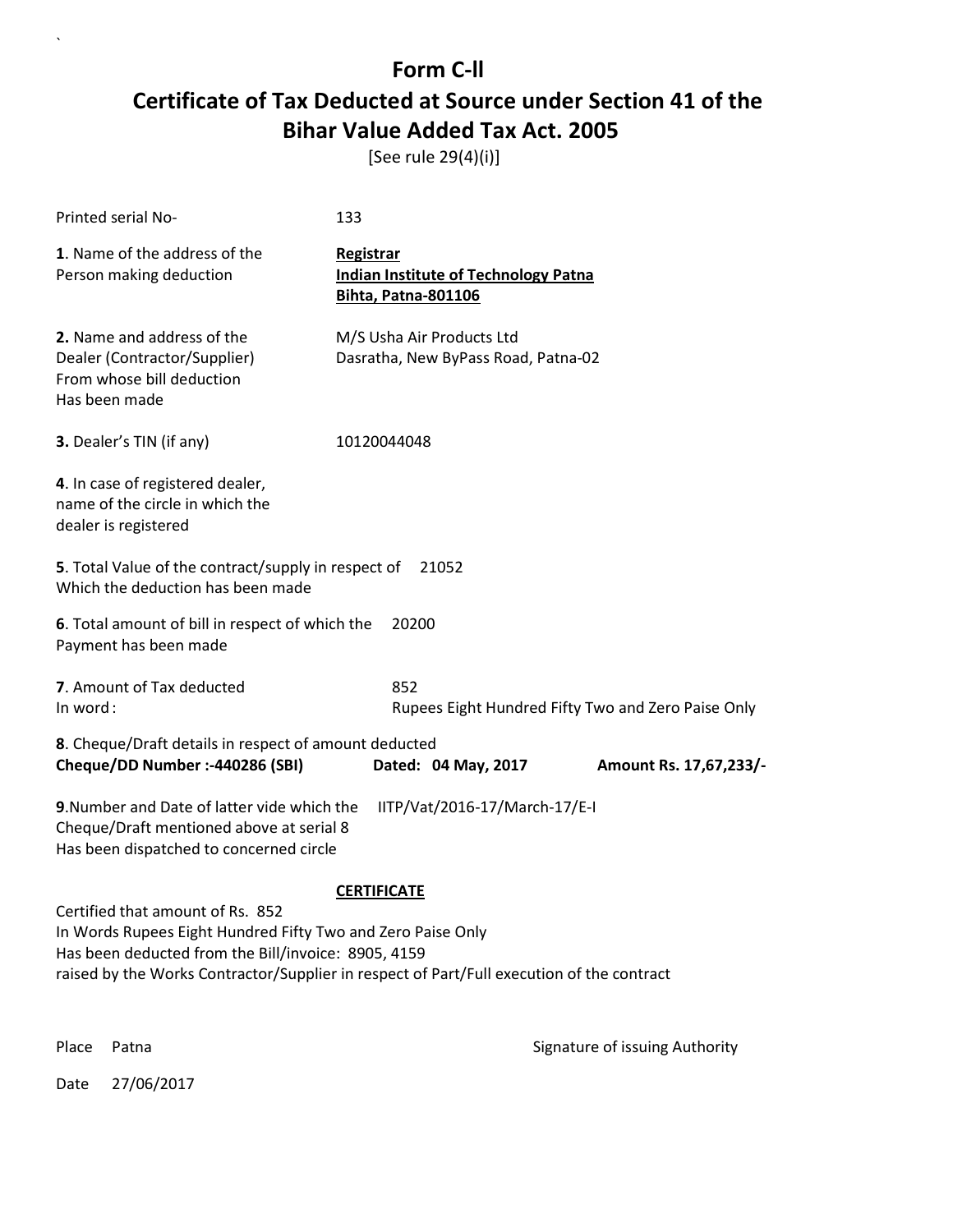[See rule 29(4)(i)]

| Printed serial No-                                                                                                                                                                                                                                                                   | 134                                                                                         |  |
|--------------------------------------------------------------------------------------------------------------------------------------------------------------------------------------------------------------------------------------------------------------------------------------|---------------------------------------------------------------------------------------------|--|
| 1. Name of the address of the<br>Person making deduction                                                                                                                                                                                                                             | Registrar<br><b>Indian Institute of Technology Patna</b><br>Bihta, Patna-801106             |  |
| 2. Name and address of the<br>Dealer (Contractor/Supplier)<br>From whose bill deduction<br>Has been made                                                                                                                                                                             | M/S Laxmi Sales Agency<br>Sri Laxmi Place, Behind Abhishek Plaza, Exhibition Road, Patna-01 |  |
| 3. Dealer's TIN (if any)                                                                                                                                                                                                                                                             | 10140807092                                                                                 |  |
| 4. In case of registered dealer,<br>name of the circle in which the<br>dealer is registered                                                                                                                                                                                          |                                                                                             |  |
| 5. Total Value of the contract/supply in respect of<br>42871<br>Which the deduction has been made                                                                                                                                                                                    |                                                                                             |  |
| 6. Total amount of bill in respect of which the<br>39690<br>Payment has been made                                                                                                                                                                                                    |                                                                                             |  |
| 7. Amount of Tax deducted<br>In word:<br>Paise Only                                                                                                                                                                                                                                  | 3181<br>Rupees Three Thousand One Hundred Eighty One and Zero                               |  |
| 8. Cheque/Draft details in respect of amount deducted<br>Cheque/DD Number :- 440286 (SBI)                                                                                                                                                                                            | Dated: 04 May, 2017<br>Amount Rs. 17,67,233/-                                               |  |
| 9. Number and Date of latter vide which the<br>IITP/Vat/2016-17/March-17/E-I<br>Cheque/Draft mentioned above at serial 8<br>Has been dispatched to concerned circle                                                                                                                  |                                                                                             |  |
|                                                                                                                                                                                                                                                                                      | <b>CERTIFICATE</b>                                                                          |  |
| Certified that amount of Rs. 3181<br>In Words Rupees Three Thousand One Hundred Eighty One and Zero Paise Only<br>Has been deducted from the Bill/invoice: 112, 110, 120, 113, 115, 117<br>raised by the Works Contractor/Supplier in respect of Part/Full execution of the contract |                                                                                             |  |

 $\ddot{\phantom{0}}$ 

Place Patna **Property** Place Patna Signature of issuing Authority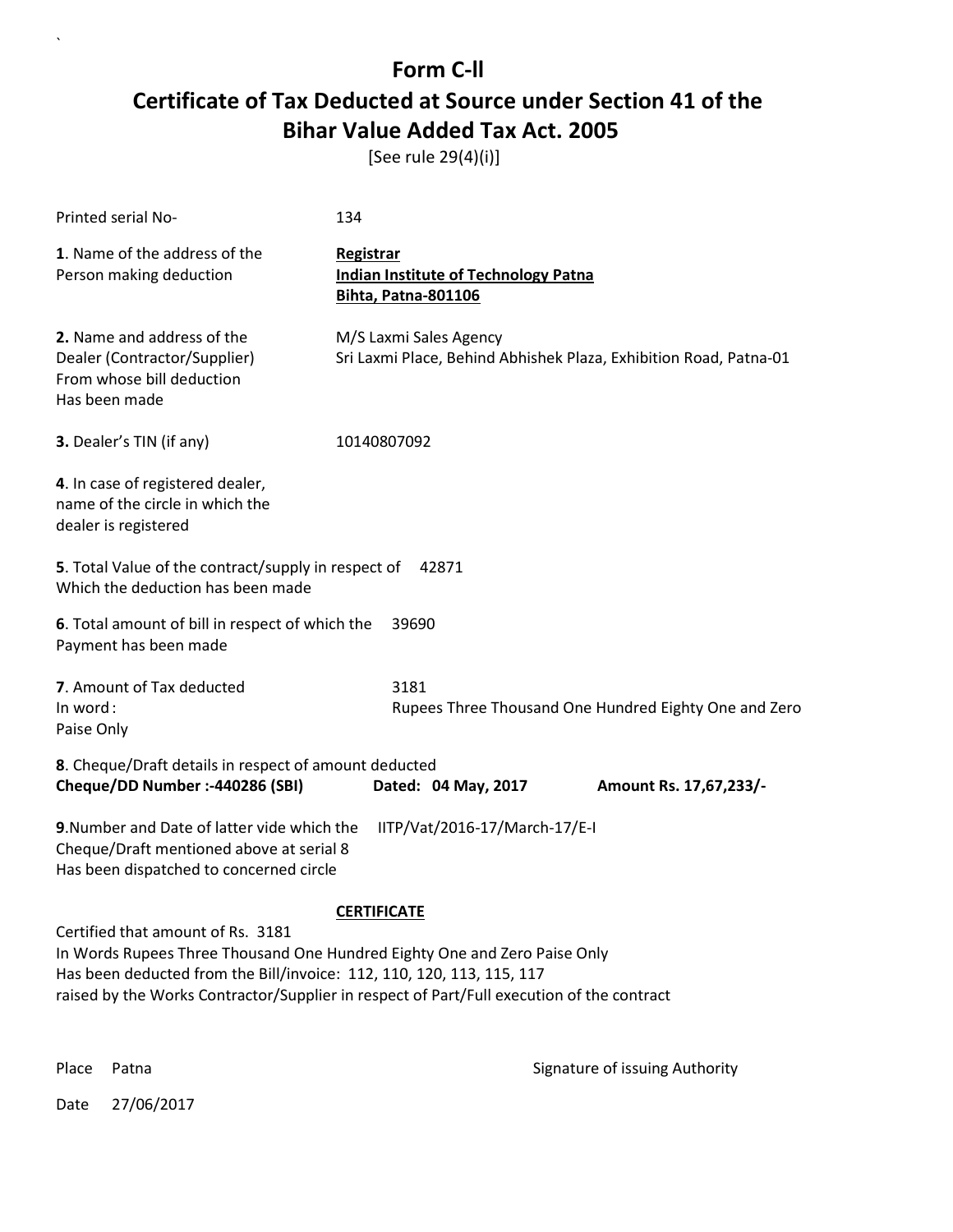[See rule 29(4)(i)]

| Printed serial No-                                                                                                                 | 135                                                                                                                                                                                                     |  |
|------------------------------------------------------------------------------------------------------------------------------------|---------------------------------------------------------------------------------------------------------------------------------------------------------------------------------------------------------|--|
| 1. Name of the address of the<br>Person making deduction                                                                           | Registrar<br><b>Indian Institute of Technology Patna</b><br>Bihta, Patna-801106                                                                                                                         |  |
| 2. Name and address of the<br>Dealer (Contractor/Supplier)<br>From whose bill deduction<br>Has been made                           | M/S hubnet Computers<br>Patna                                                                                                                                                                           |  |
| 3. Dealer's TIN (if any)                                                                                                           | 10156529089                                                                                                                                                                                             |  |
| 4. In case of registered dealer,<br>name of the circle in which the<br>dealer is registered                                        |                                                                                                                                                                                                         |  |
| 5. Total Value of the contract/supply in respect of<br>40900<br>Which the deduction has been made                                  |                                                                                                                                                                                                         |  |
| 6. Total amount of bill in respect of which the<br>Payment has been made                                                           | 38715                                                                                                                                                                                                   |  |
| 7. Amount of Tax deducted<br>In word:<br>Only                                                                                      | 2185<br>Rupees Two Thousand One Hundred Eighty Five and Zero Paise                                                                                                                                      |  |
| 8. Cheque/Draft details in respect of amount deducted<br>Cheque/DD Number :- 440286 (SBI)                                          | Dated: 04 May, 2017<br>Amount Rs. 17,67,233/-                                                                                                                                                           |  |
| 9. Number and Date of latter vide which the<br>Cheque/Draft mentioned above at serial 8<br>Has been dispatched to concerned circle | IITP/Vat/2016-17/March-17/E-I                                                                                                                                                                           |  |
| Certified that amount of Rs. 2185<br>In Words Rupees Two Thousand One Hundred Eighty Five and Zero Paise Only                      | <b>CERTIFICATE</b><br>Has been deducted from the Bill/invoice: 466, 239, 474, 468, 011, 224, 418, 242, 420<br>raised by the Works Contractor/Supplier in respect of Part/Full execution of the contract |  |

 $\ddot{\phantom{0}}$ 

Place Patna **Property** Place Patna Signature of issuing Authority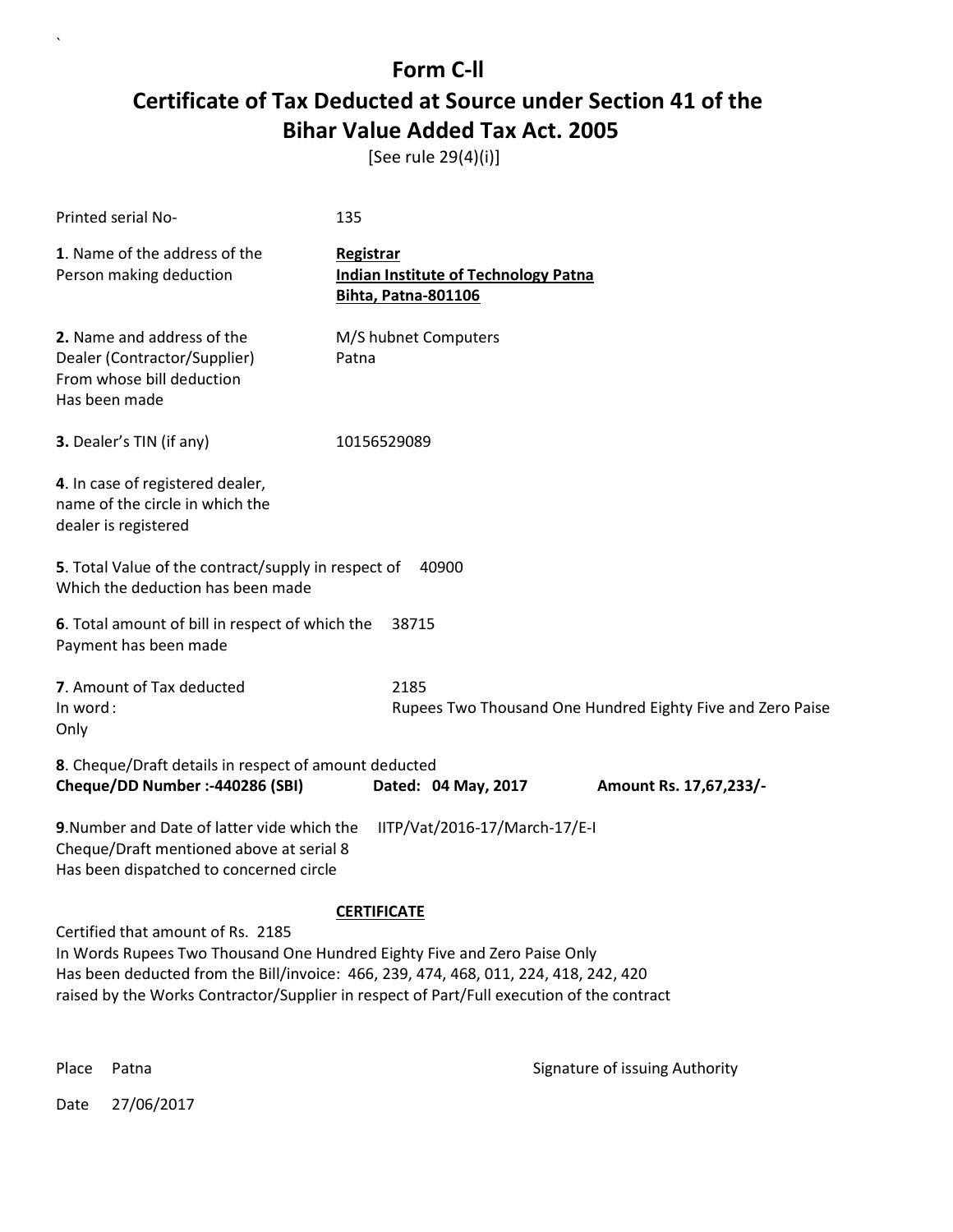[See rule 29(4)(i)]

| Printed serial No-                                                                                                                                                                                                                                                              | 136                                                                             |  |
|---------------------------------------------------------------------------------------------------------------------------------------------------------------------------------------------------------------------------------------------------------------------------------|---------------------------------------------------------------------------------|--|
| 1. Name of the address of the<br>Person making deduction                                                                                                                                                                                                                        | Registrar<br><b>Indian Institute of Technology Patna</b><br>Bihta, Patna-801106 |  |
| 2. Name and address of the<br>Dealer (Contractor/Supplier)<br>From whose bill deduction<br>Has been made                                                                                                                                                                        | Dolphin Contractors and Engineers Pvt. Ltd.<br>Patna                            |  |
| 3. Dealer's TIN (if any)                                                                                                                                                                                                                                                        | 10045113029                                                                     |  |
| 4. In case of registered dealer,<br>name of the circle in which the<br>dealer is registered                                                                                                                                                                                     |                                                                                 |  |
| 5. Total Value of the contract/supply in respect of<br>972314<br>Which the deduction has been made                                                                                                                                                                              |                                                                                 |  |
| 6. Total amount of bill in respect of which the<br>Payment has been made                                                                                                                                                                                                        | 894529                                                                          |  |
| 7. Amount of Tax deducted<br>In word:<br>Zero Paise Only                                                                                                                                                                                                                        | 77785<br>Rupees Seventy Seven Thousand Seven Hundred Eighty Five and            |  |
| 8. Cheque/Draft details in respect of amount deducted<br>Cheque/DD Number :- 440286 (SBI)                                                                                                                                                                                       | Dated: 04 May, 2017<br>Amount Rs. 17,67,233/-                                   |  |
| 9. Number and Date of latter vide which the<br>Cheque/Draft mentioned above at serial 8<br>Has been dispatched to concerned circle                                                                                                                                              | IITP/Vat/2016-17/March-17/E-I                                                   |  |
| <b>CERTIFICATE</b>                                                                                                                                                                                                                                                              |                                                                                 |  |
| Certified that amount of Rs. 77785<br>In Words Rupees Seventy Seven Thousand Seven Hundred Eighty Five and Zero Paise Only<br>Has been deducted from the Bill/invoice: 1st RA bill<br>raised by the Works Contractor/Supplier in respect of Part/Full execution of the contract |                                                                                 |  |

 $\ddot{\phantom{0}}$ 

Place Patna **Property** Place Patna Signature of issuing Authority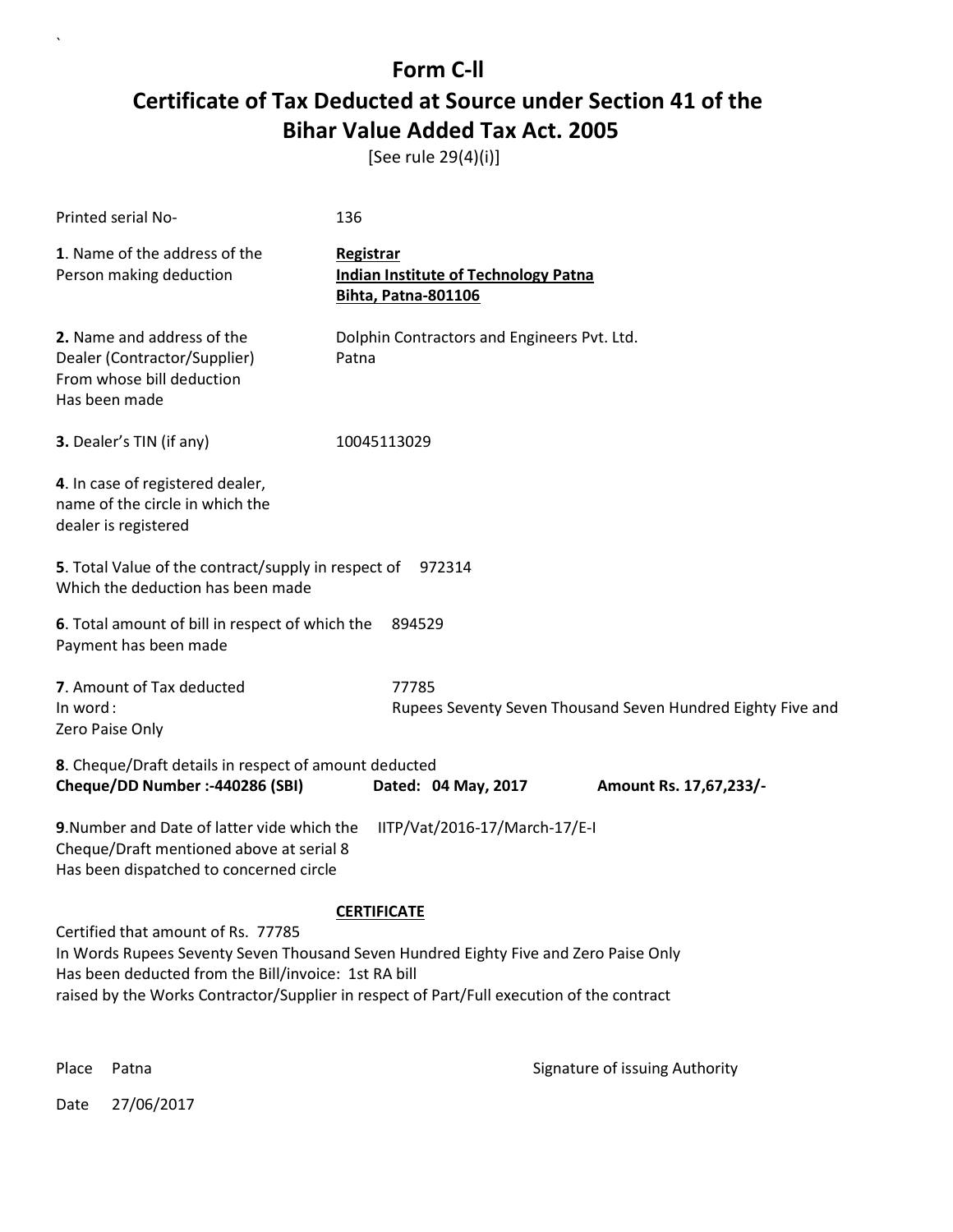[See rule 29(4)(i)]

| Printed serial No-                                                                                                                                                                                                                                           | 137                                                                             |  |
|--------------------------------------------------------------------------------------------------------------------------------------------------------------------------------------------------------------------------------------------------------------|---------------------------------------------------------------------------------|--|
| 1. Name of the address of the<br>Person making deduction                                                                                                                                                                                                     | Registrar<br><b>Indian Institute of Technology Patna</b><br>Bihta, Patna-801106 |  |
| 2. Name and address of the<br>Dealer (Contractor/Supplier)<br>From whose bill deduction<br>Has been made                                                                                                                                                     | Gopal Kumar                                                                     |  |
| 3. Dealer's TIN (if any)                                                                                                                                                                                                                                     | 10044678064                                                                     |  |
| 4. In case of registered dealer,<br>name of the circle in which the<br>dealer is registered                                                                                                                                                                  |                                                                                 |  |
| 5. Total Value of the contract/supply in respect of<br>Which the deduction has been made                                                                                                                                                                     | 49761                                                                           |  |
| 6. Total amount of bill in respect of which the<br>Payment has been made                                                                                                                                                                                     | 45526                                                                           |  |
| 7. Amount of Tax deducted<br>In word:<br>Only                                                                                                                                                                                                                | 4235<br>Rupees Four Thousand Two Hundred Thirty Five and Zero Paise             |  |
| 8. Cheque/Draft details in respect of amount deducted<br>Cheque/DD Number :- 440286 (SBI)                                                                                                                                                                    | Dated: 04 May, 2017<br>Amount Rs. 17,67,233/-                                   |  |
| 9. Number and Date of latter vide which the<br>Cheque/Draft mentioned above at serial 8<br>Has been dispatched to concerned circle                                                                                                                           | IITP/Vat/2016-17/March-17/E-I                                                   |  |
|                                                                                                                                                                                                                                                              | <b>CERTIFICATE</b>                                                              |  |
| Certified that amount of Rs. 4235<br>In Words Rupees Four Thousand Two Hundred Thirty Five and Zero Paise Only<br>Has been deducted from the Bill/invoice: 1181<br>raised by the Works Contractor/Supplier in respect of Part/Full execution of the contract |                                                                                 |  |

 $\ddot{\phantom{0}}$ 

Place Patna **Property** Place Patna Signature of issuing Authority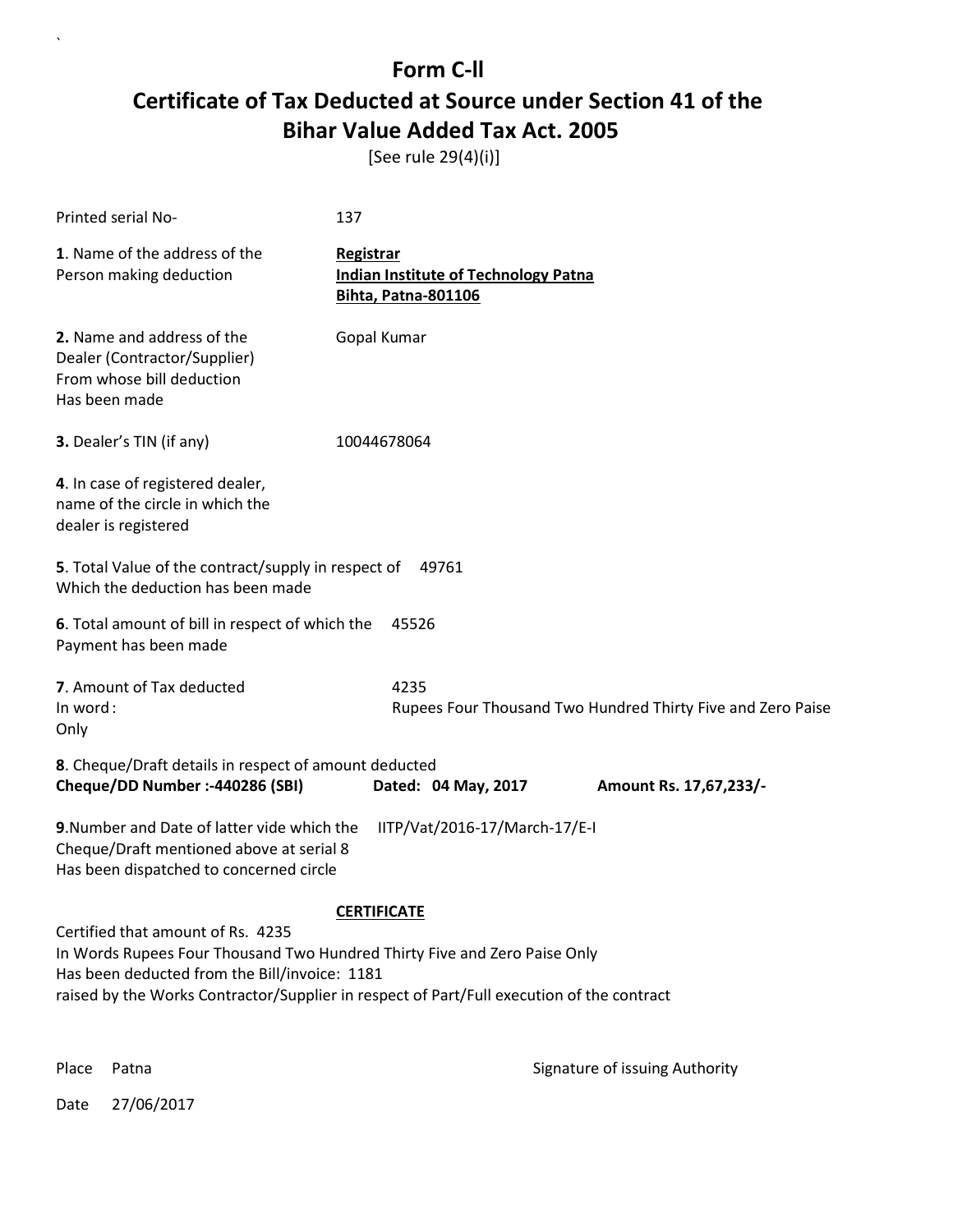|                                                                                                                                                                  | [See rule 29(4)(i)]                                                                                             |
|------------------------------------------------------------------------------------------------------------------------------------------------------------------|-----------------------------------------------------------------------------------------------------------------|
| Printed serial No-                                                                                                                                               | 138                                                                                                             |
| 1. Name of the address of the<br>Person making deduction                                                                                                         | Registrar<br><b>Indian Institute of Technology Patna</b><br>Bihta, Patna-801106                                 |
| 2. Name and address of the<br>Dealer (Contractor/Supplier)<br>Mithapur, Patna-01<br>From whose bill deduction<br>Has been made                                   | M/S G.R. Distributors<br>133/156 A, Bihari Complex, New Bengali Tola, Bus stand, Main Road,                     |
| 3. Dealer's TIN (if any)                                                                                                                                         | 10128528043                                                                                                     |
| 4. In case of registered dealer,<br>name of the circle in which the<br>dealer is registered                                                                      |                                                                                                                 |
| 5. Total Value of the contract/supply in respect of<br>Which the deduction has been made                                                                         | 16375                                                                                                           |
| 6. Total amount of bill in respect of which the<br>Payment has been made                                                                                         | 14963                                                                                                           |
| 7. Amount of Tax deducted<br>In word:<br>Only                                                                                                                    | 1412<br>Rupees One Thousand Four Hundred Twelve and Zero Paise                                                  |
| 8. Cheque/Draft details in respect of amount deducted<br>Cheque/DD Number :- 440286 (SBI)                                                                        | Dated: 04 May, 2017<br>Amount Rs. 17,67,233/-                                                                   |
| 9. Number and Date of latter vide which the<br>Cheque/Draft mentioned above at serial 8<br>Has been dispatched to concerned circle                               | IITP/Vat/2016-17/March-17/E-I                                                                                   |
| Certified that amount of Rs. 1412<br>In Words Rupees One Thousand Four Hundred Twelve and Zero Paise Only<br>Has been deducted from the Bill/invoice: 1345, 1290 | <b>CERTIFICATE</b><br>raised by the Works Contractor/Supplier in respect of Part/Full execution of the contract |

Place Patna **Property** Place Patna Signature of issuing Authority

Date 27/06/2017

 $\ddot{\phantom{0}}$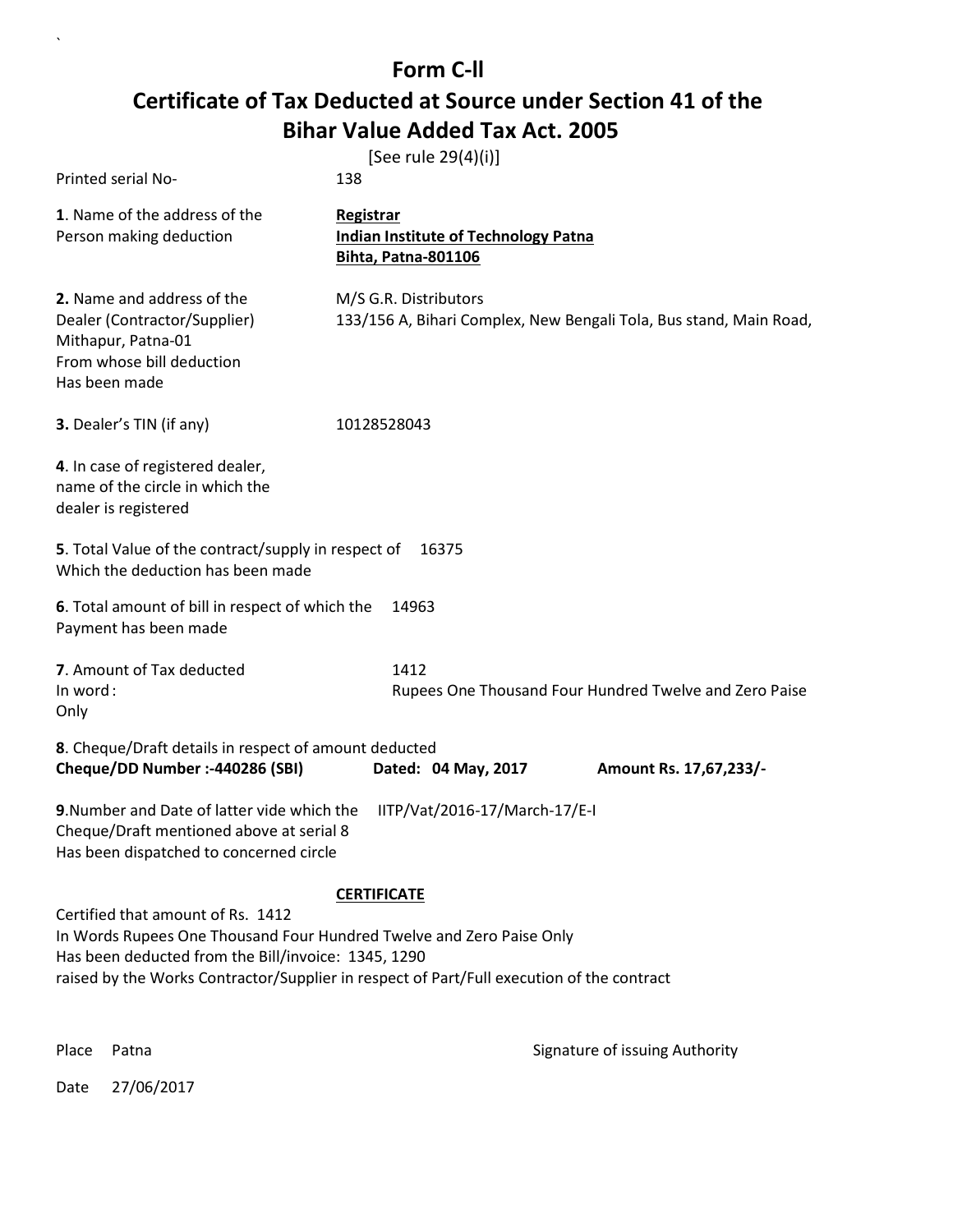[See rule 29(4)(i)]

| Printed serial No-                                                                                                                                                                                                                           | 139                                                                                    |                                |
|----------------------------------------------------------------------------------------------------------------------------------------------------------------------------------------------------------------------------------------------|----------------------------------------------------------------------------------------|--------------------------------|
| 1. Name of the address of the<br>Person making deduction                                                                                                                                                                                     | Registrar<br><b>Indian Institute of Technology Patna</b><br><b>Bihta, Patna-801106</b> |                                |
| 2. Name and address of the<br>Dealer (Contractor/Supplier)<br>From whose bill deduction<br>Has been made                                                                                                                                     | <b>Scientific Traders</b><br>Pustak Bhandar Compound, Govinda Mitra Road, Patna-04     |                                |
| 3. Dealer's TIN (if any)                                                                                                                                                                                                                     | 10100336073                                                                            |                                |
| 4. In case of registered dealer,<br>name of the circle in which the<br>dealer is registered                                                                                                                                                  |                                                                                        |                                |
| 5. Total Value of the contract/supply in respect of<br>Which the deduction has been made                                                                                                                                                     | 9540                                                                                   |                                |
| 6. Total amount of bill in respect of which the<br>Payment has been made                                                                                                                                                                     | 9000                                                                                   |                                |
| 7. Amount of Tax deducted<br>In word:                                                                                                                                                                                                        | 540<br>Rupees Five Hundred Forty and Zero Paise Only                                   |                                |
| 8. Cheque/Draft details in respect of amount deducted<br>Cheque/DD Number :- 440286 (SBI)                                                                                                                                                    | Dated: 04 May, 2017                                                                    | Amount Rs. 17,67,233/-         |
| 9. Number and Date of latter vide which the<br>Cheque/Draft mentioned above at serial 8<br>Has been dispatched to concerned circle                                                                                                           | IITP/Vat/2016-17/March-17/E-I                                                          |                                |
|                                                                                                                                                                                                                                              | <b>CERTIFICATE</b>                                                                     |                                |
| Certified that amount of Rs. 540<br>In Words Rupees Five Hundred Forty and Zero Paise Only<br>Has been deducted from the Bill/invoice: 499, 435<br>raised by the Works Contractor/Supplier in respect of Part/Full execution of the contract |                                                                                        |                                |
| Place<br>Patna                                                                                                                                                                                                                               |                                                                                        | Signature of issuing Authority |

Date 27/06/2017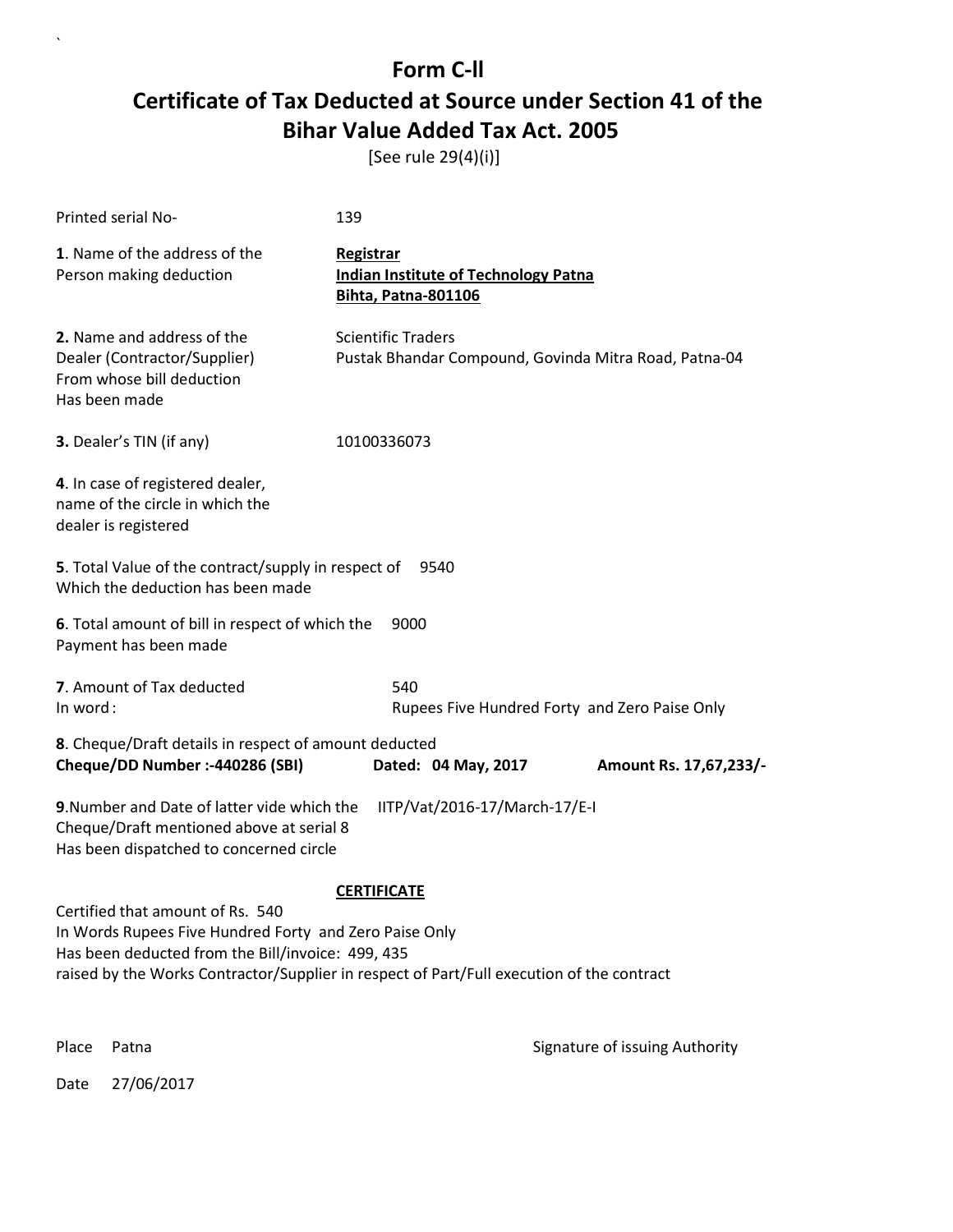[See rule 29(4)(i)]

| <b>Printed serial No-</b>                                                                                                                                                                                                                                                                       | 140                                                                                    |  |
|-------------------------------------------------------------------------------------------------------------------------------------------------------------------------------------------------------------------------------------------------------------------------------------------------|----------------------------------------------------------------------------------------|--|
| 1. Name of the address of the<br>Person making deduction                                                                                                                                                                                                                                        | Registrar<br><b>Indian Institute of Technology Patna</b><br><b>Bihta, Patna-801106</b> |  |
| 2. Name and address of the<br>Dealer (Contractor/Supplier)<br>From whose bill deduction<br>Has been made                                                                                                                                                                                        | India Marketing<br>patna                                                               |  |
| 3. Dealer's TIN (if any)                                                                                                                                                                                                                                                                        | 10150282052                                                                            |  |
| 4. In case of registered dealer,<br>name of the circle in which the<br>dealer is registered                                                                                                                                                                                                     |                                                                                        |  |
| 5. Total Value of the contract/supply in respect of<br>Which the deduction has been made                                                                                                                                                                                                        | 11409                                                                                  |  |
| 6. Total amount of bill in respect of which the<br>Payment has been made                                                                                                                                                                                                                        | 9921                                                                                   |  |
| 7. Amount of Tax deducted<br>In word:<br>Only                                                                                                                                                                                                                                                   | 1488<br>Rupees One Thousand Four Hundred Eighty Eight and Zero Paise                   |  |
| 8. Cheque/Draft details in respect of amount deducted<br>Cheque/DD Number :- 440286 (SBI)                                                                                                                                                                                                       | Dated: 04 May, 2017<br>Amount Rs. 17,67,233/-                                          |  |
| 9. Number and Date of latter vide which the<br>IITP/Vat/2016-17/March-17/E-I<br>Cheque/Draft mentioned above at serial 8<br>Has been dispatched to concerned circle                                                                                                                             |                                                                                        |  |
| <b>CERTIFICATE</b><br>Certified that amount of Rs. 1488<br>In Words Rupees One Thousand Four Hundred Eighty Eight and Zero Paise Only<br>Has been deducted from the Bill/invoice: 1513, 327, 1523,<br>raised by the Works Contractor/Supplier in respect of Part/Full execution of the contract |                                                                                        |  |

 $\ddot{\phantom{0}}$ 

Place Patna **Property** Place Patna Signature of issuing Authority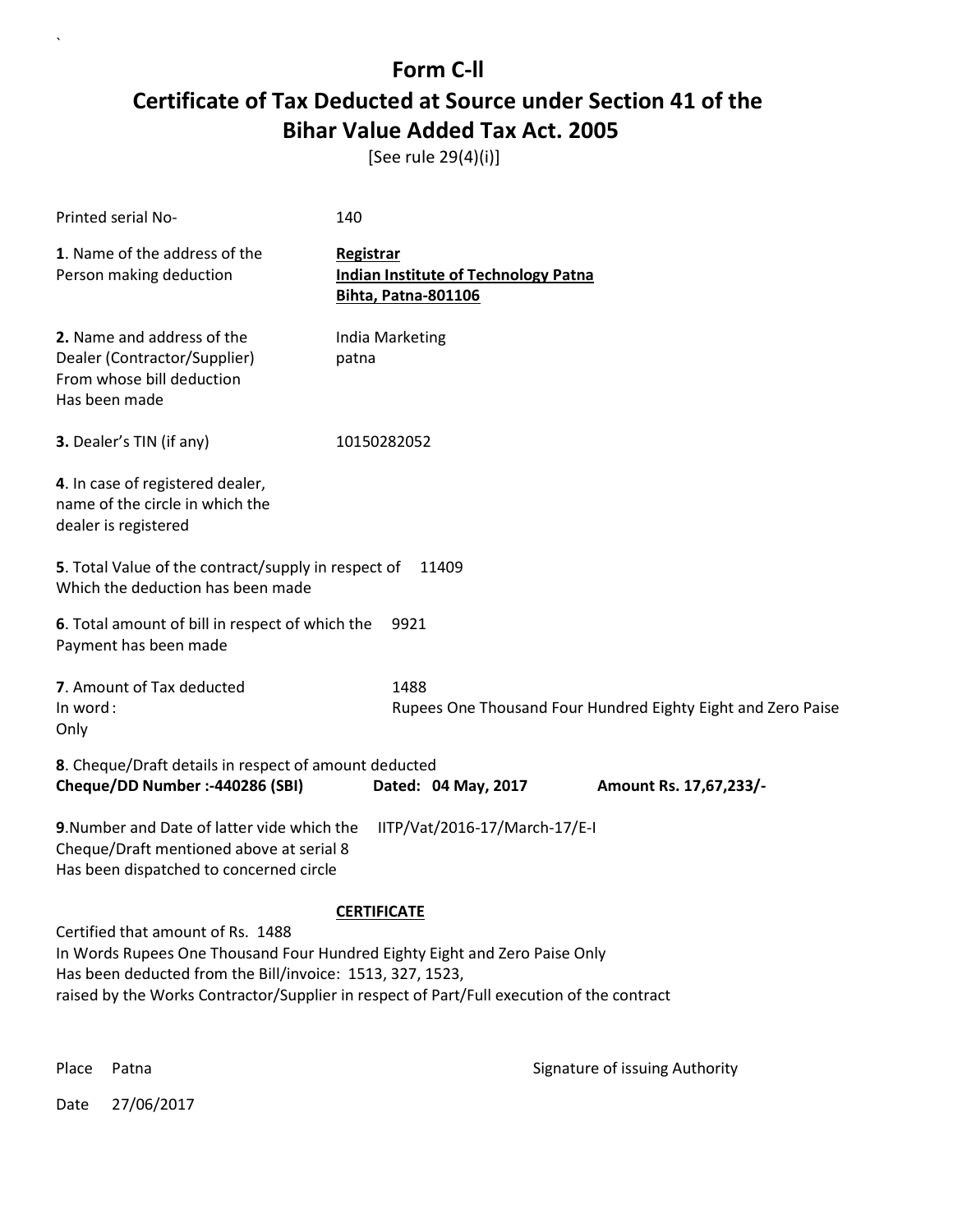[See rule 29(4)(i)]

| Printed serial No-                                                                                                                                                                                                              | 141                                                                                    |                                |
|---------------------------------------------------------------------------------------------------------------------------------------------------------------------------------------------------------------------------------|----------------------------------------------------------------------------------------|--------------------------------|
| 1. Name of the address of the<br>Person making deduction                                                                                                                                                                        | Registrar<br><b>Indian Institute of Technology Patna</b><br><b>Bihta, Patna-801106</b> |                                |
| 2. Name and address of the<br>Dealer (Contractor/Supplier)<br>From whose bill deduction<br>Has been made                                                                                                                        | Nucleone bio science<br>Patna                                                          |                                |
| 3. Dealer's TIN (if any)                                                                                                                                                                                                        | 10156684052                                                                            |                                |
| 4. In case of registered dealer,<br>name of the circle in which the<br>dealer is registered                                                                                                                                     |                                                                                        |                                |
| 5. Total Value of the contract/supply in respect of<br>Which the deduction has been made                                                                                                                                        | 1685                                                                                   |                                |
| 6. Total amount of bill in respect of which the<br>Payment has been made                                                                                                                                                        | 1590                                                                                   |                                |
| 7. Amount of Tax deducted<br>In word:                                                                                                                                                                                           | 95<br>Rupees Ninety Five and Zero Paise Only                                           |                                |
| 8. Cheque/Draft details in respect of amount deducted<br>Cheque/DD Number :- 440286 (SBI)                                                                                                                                       | Dated: 04 May, 2017                                                                    | Amount Rs. 17,67,233/-         |
| 9. Number and Date of latter vide which the<br>Cheque/Draft mentioned above at serial 8<br>Has been dispatched to concerned circle                                                                                              | IITP/Vat/2016-17/March-17/E-I                                                          |                                |
|                                                                                                                                                                                                                                 | <b>CERTIFICATE</b>                                                                     |                                |
| Certified that amount of Rs. 95<br>In Words Rupees Ninety Five and Zero Paise Only<br>Has been deducted from the Bill/invoice: 169<br>raised by the Works Contractor/Supplier in respect of Part/Full execution of the contract |                                                                                        |                                |
| Place<br>Patna                                                                                                                                                                                                                  |                                                                                        | Signature of issuing Authority |

Date 27/06/2017

 $\ddot{\phantom{0}}$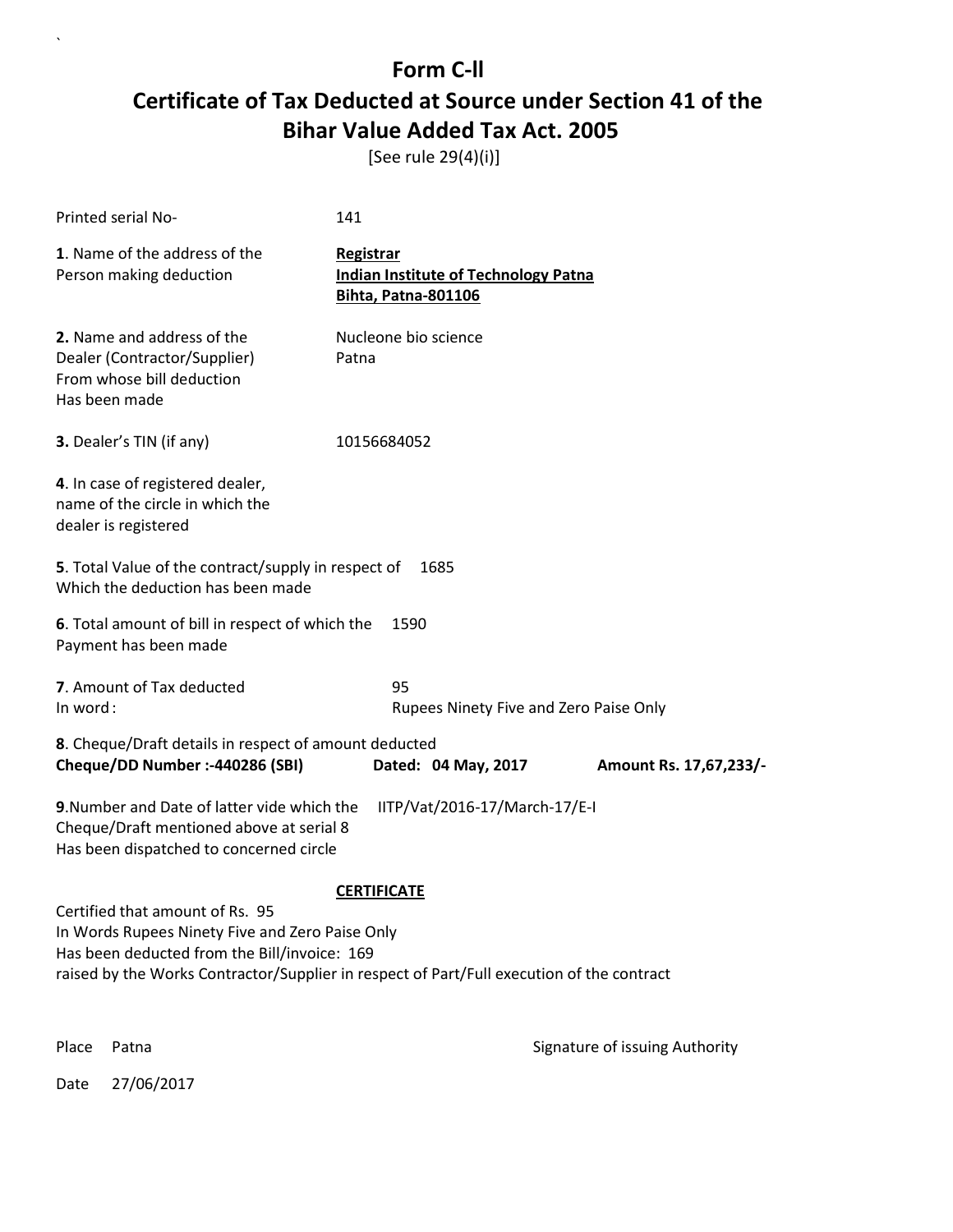[See rule 29(4)(i)]

| Printed serial No-                                                                                                                                                                                                                     | 142                                                                                    |                        |  |
|----------------------------------------------------------------------------------------------------------------------------------------------------------------------------------------------------------------------------------------|----------------------------------------------------------------------------------------|------------------------|--|
| 1. Name of the address of the<br>Person making deduction                                                                                                                                                                               | Registrar<br><b>Indian Institute of Technology Patna</b><br><b>Bihta, Patna-801106</b> |                        |  |
| 2. Name and address of the<br>Dealer (Contractor/Supplier)<br>From whose bill deduction<br>Has been made                                                                                                                               | Science tech corporation<br>Patna                                                      |                        |  |
| 3. Dealer's TIN (if any)                                                                                                                                                                                                               | 10133333044                                                                            |                        |  |
| 4. In case of registered dealer,<br>name of the circle in which the<br>dealer is registered                                                                                                                                            |                                                                                        |                        |  |
| 5. Total Value of the contract/supply in respect of<br>Which the deduction has been made                                                                                                                                               | 14306                                                                                  |                        |  |
| 6. Total amount of bill in respect of which the<br>Payment has been made                                                                                                                                                               | 13496                                                                                  |                        |  |
| 7. Amount of Tax deducted<br>In word:                                                                                                                                                                                                  | 810<br>Rupees Eight Hundred Ten and Zero Paise Only                                    |                        |  |
| 8. Cheque/Draft details in respect of amount deducted<br>Cheque/DD Number :- 440286 (SBI)                                                                                                                                              | Dated: 04 May, 2017                                                                    | Amount Rs. 17,67,233/- |  |
| 9. Number and Date of latter vide which the<br>IITP/Vat/2016-17/March-17/E-I<br>Cheque/Draft mentioned above at serial 8<br>Has been dispatched to concerned circle                                                                    |                                                                                        |                        |  |
| Certified that amount of Rs. 810<br>In Words Rupees Eight Hundred Ten and Zero Paise Only<br>Has been deducted from the Bill/invoice: 105<br>raised by the Works Contractor/Supplier in respect of Part/Full execution of the contract | <b>CERTIFICATE</b>                                                                     |                        |  |

Place Patna **Property** Place Patna Signature of issuing Authority

Date 27/06/2017

 $\ddot{\phantom{0}}$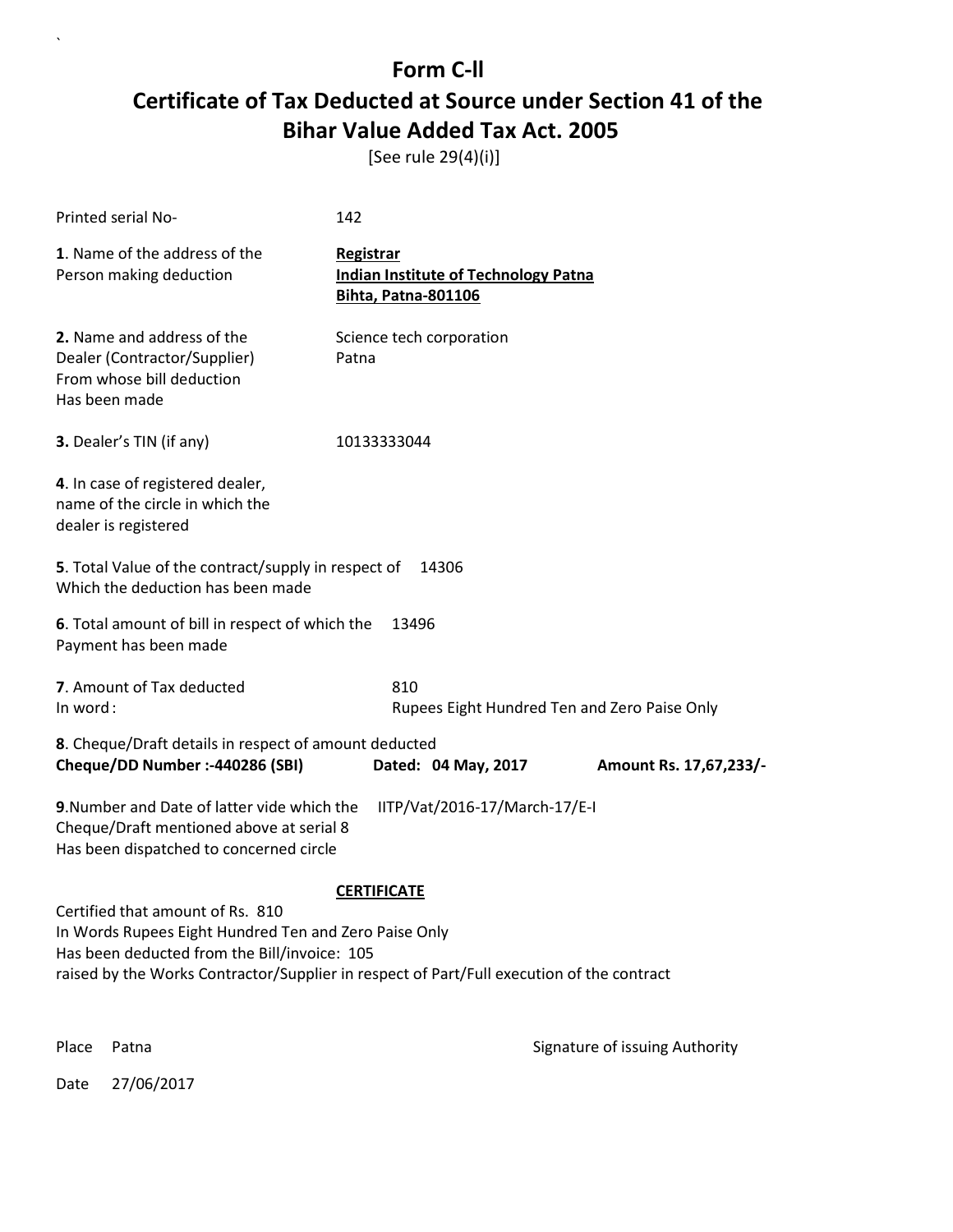[See rule 29(4)(i)]

| Printed serial No-                                                                                                                                                  | 143                                                                                    |                        |  |
|---------------------------------------------------------------------------------------------------------------------------------------------------------------------|----------------------------------------------------------------------------------------|------------------------|--|
| 1. Name of the address of the<br>Person making deduction                                                                                                            | Registrar<br><b>Indian Institute of Technology Patna</b><br><b>Bihta, Patna-801106</b> |                        |  |
| 2. Name and address of the<br>Dealer (Contractor/Supplier)<br>From whose bill deduction<br>Has been made                                                            | Arun Kumar Tiwari<br>Barki Sondiya Salempur Road, Ara, Bihar                           |                        |  |
| 3. Dealer's TIN (if any)                                                                                                                                            | 10168863035                                                                            |                        |  |
| 4. In case of registered dealer,<br>name of the circle in which the<br>dealer is registered                                                                         |                                                                                        |                        |  |
| 5. Total Value of the contract/supply in respect of<br>Which the deduction has been made                                                                            | 14840                                                                                  |                        |  |
| 6. Total amount of bill in respect of which the<br>Payment has been made                                                                                            | 14000                                                                                  |                        |  |
| 7. Amount of Tax deducted<br>In word:                                                                                                                               | 840<br>Rupees Eight Hundred Forty and Zero Paise Only                                  |                        |  |
| 8. Cheque/Draft details in respect of amount deducted<br>Cheque/DD Number :- 440286 (SBI)                                                                           | Dated: 04 May, 2017                                                                    | Amount Rs. 17,67,233/- |  |
| 9. Number and Date of latter vide which the<br>IITP/Vat/2016-17/March-17/E-I<br>Cheque/Draft mentioned above at serial 8<br>Has been dispatched to concerned circle |                                                                                        |                        |  |
|                                                                                                                                                                     | <b>CERTIFICATE</b>                                                                     |                        |  |
| Certified that amount of Rs. 840<br>In Words Rupees Eight Hundred Forty and Zero Paise Only                                                                         |                                                                                        |                        |  |
| Has been deducted from the Bill/invoice: 29<br>raised by the Works Contractor/Supplier in respect of Part/Full execution of the contract                            |                                                                                        |                        |  |
|                                                                                                                                                                     |                                                                                        |                        |  |

Place Patna **Property** Place Patna Signature of issuing Authority

Date 27/06/2017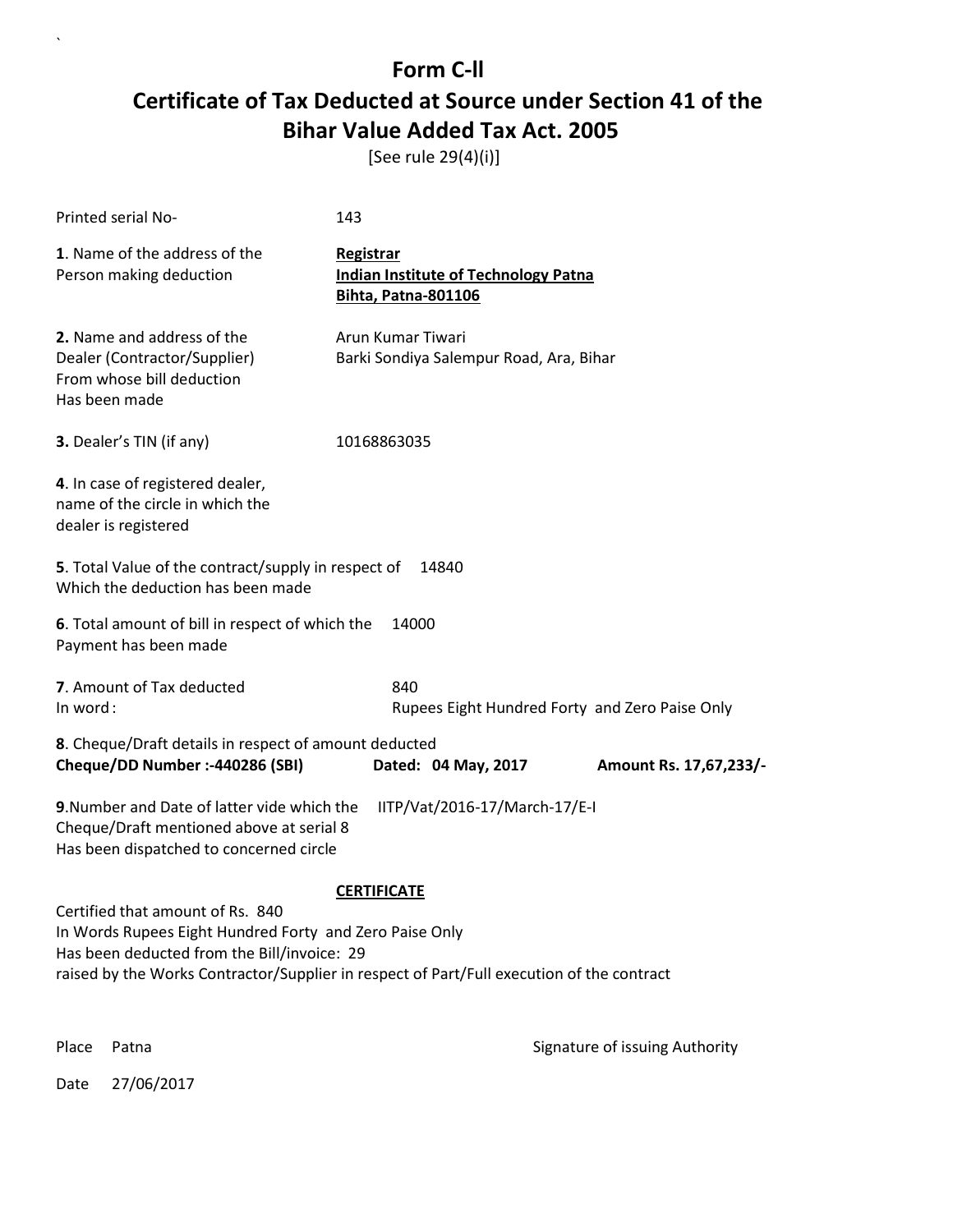[See rule 29(4)(i)]

| Printed serial No-                                                                                                                                                                                                              | 144                                                                                    |                        |
|---------------------------------------------------------------------------------------------------------------------------------------------------------------------------------------------------------------------------------|----------------------------------------------------------------------------------------|------------------------|
| 1. Name of the address of the<br>Person making deduction                                                                                                                                                                        | Registrar<br><b>Indian Institute of Technology Patna</b><br><b>Bihta, Patna-801106</b> |                        |
| 2. Name and address of the<br>Dealer (Contractor/Supplier)<br>From whose bill deduction<br>Has been made                                                                                                                        | Science tech corporation<br>Patna                                                      |                        |
| 3. Dealer's TIN (if any)                                                                                                                                                                                                        | 10133333044                                                                            |                        |
| 4. In case of registered dealer,<br>name of the circle in which the<br>dealer is registered                                                                                                                                     |                                                                                        |                        |
| 5. Total Value of the contract/supply in respect of<br>Which the deduction has been made                                                                                                                                        | 1272                                                                                   |                        |
| 6. Total amount of bill in respect of which the<br>Payment has been made                                                                                                                                                        | 1200                                                                                   |                        |
| 7. Amount of Tax deducted<br>In word:                                                                                                                                                                                           | 72<br>Rupees Seventy Two and Zero Paise Only                                           |                        |
| 8. Cheque/Draft details in respect of amount deducted<br>Cheque/DD Number :- 440286 (SBI)                                                                                                                                       | Dated: 04 May, 2017                                                                    | Amount Rs. 17,67,233/- |
| 9. Number and Date of latter vide which the<br>Cheque/Draft mentioned above at serial 8<br>Has been dispatched to concerned circle                                                                                              | IITP/Vat/2016-17/March-17/E-I                                                          |                        |
|                                                                                                                                                                                                                                 | <b>CERTIFICATE</b>                                                                     |                        |
| Certified that amount of Rs. 72<br>In Words Rupees Seventy Two and Zero Paise Only<br>Has been deducted from the Bill/invoice: 147<br>raised by the Works Contractor/Supplier in respect of Part/Full execution of the contract |                                                                                        |                        |
|                                                                                                                                                                                                                                 |                                                                                        |                        |

Place Patna **Property** Place Patna Signature of issuing Authority

Date 27/06/2017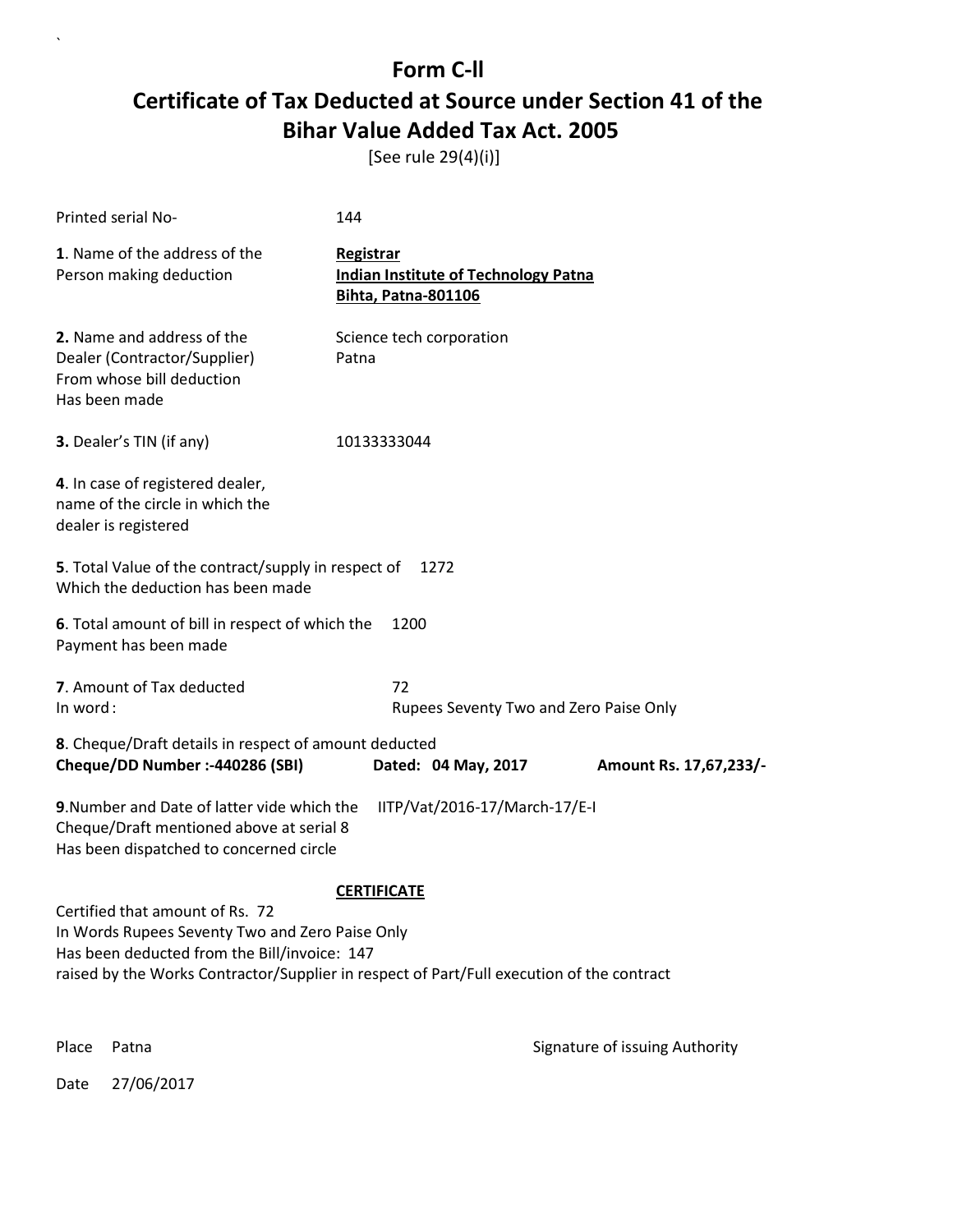[See rule 29(4)(i)]

| Printed serial No-                                                                                                                                                                                                                 | 145                                                                                    |                        |
|------------------------------------------------------------------------------------------------------------------------------------------------------------------------------------------------------------------------------------|----------------------------------------------------------------------------------------|------------------------|
| 1. Name of the address of the<br>Person making deduction                                                                                                                                                                           | Registrar<br><b>Indian Institute of Technology Patna</b><br><b>Bihta, Patna-801106</b> |                        |
| 2. Name and address of the<br>Dealer (Contractor/Supplier)<br>From whose bill deduction<br>Has been made                                                                                                                           | M/S hubnet Computers<br>Patna                                                          |                        |
| 3. Dealer's TIN (if any)                                                                                                                                                                                                           | 10156529089                                                                            |                        |
| 4. In case of registered dealer,<br>name of the circle in which the<br>dealer is registered                                                                                                                                        |                                                                                        |                        |
| 5. Total Value of the contract/supply in respect of<br>Which the deduction has been made                                                                                                                                           | 5300                                                                                   |                        |
| 6. Total amount of bill in respect of which the<br>Payment has been made                                                                                                                                                           | 5000                                                                                   |                        |
| 7. Amount of Tax deducted<br>In word:                                                                                                                                                                                              | 300<br>Rupees Three Hundred and Zero Paise Only                                        |                        |
| 8. Cheque/Draft details in respect of amount deducted<br>Cheque/DD Number :- 440286 (SBI)                                                                                                                                          | Dated: 04 May, 2017                                                                    | Amount Rs. 17,67,233/- |
| 9. Number and Date of latter vide which the<br>Cheque/Draft mentioned above at serial 8<br>Has been dispatched to concerned circle                                                                                                 | IITP/Vat/2016-17/March-17/E-I                                                          |                        |
| Certified that amount of Rs. 300<br>In Words Rupees Three Hundred and Zero Paise Only<br>Has been deducted from the Bill/invoice: 385<br>raised by the Works Contractor/Supplier in respect of Part/Full execution of the contract | <b>CERTIFICATE</b>                                                                     |                        |

Place Patna **Property** Place Patna Signature of issuing Authority

Date 27/06/2017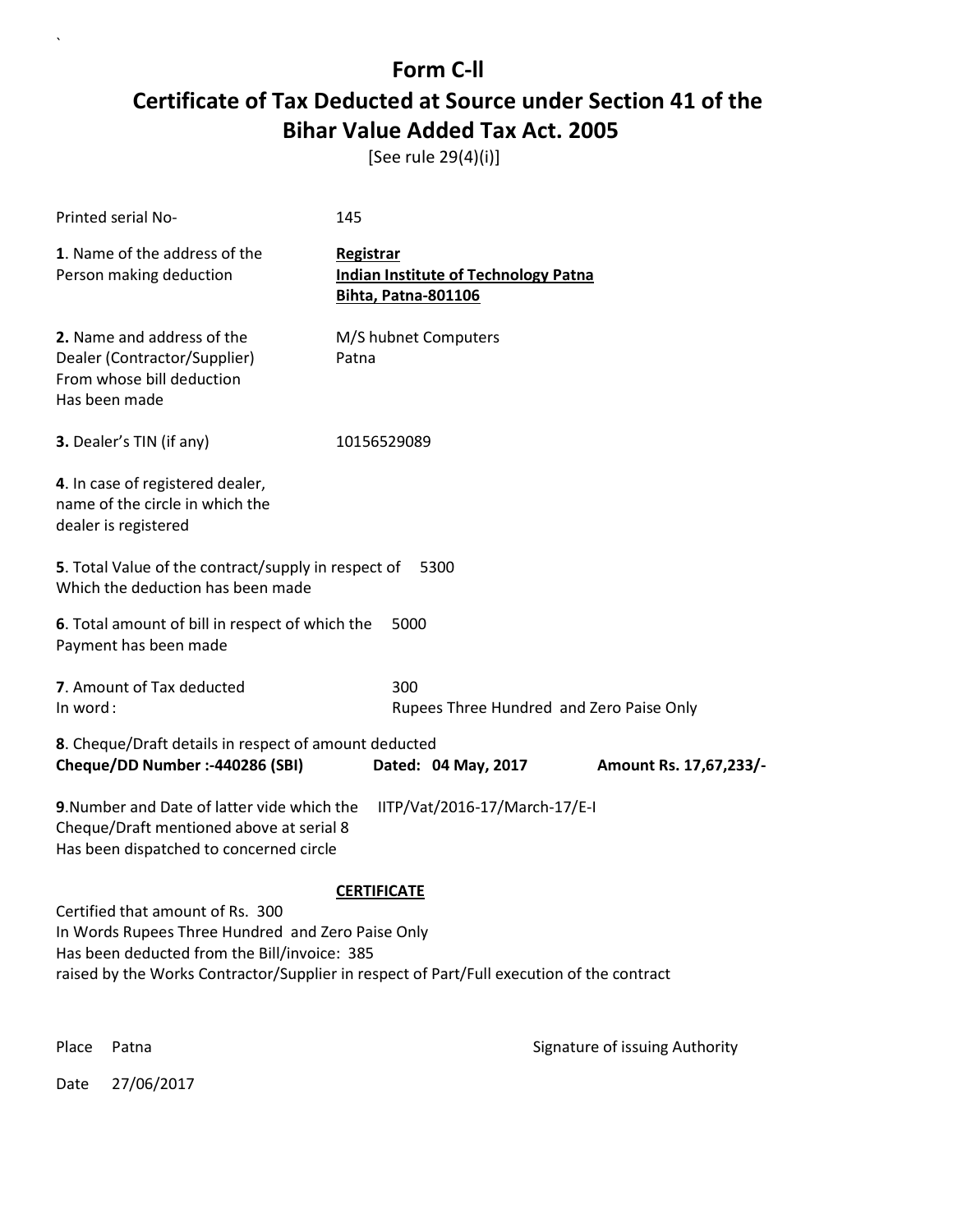[See rule 29(4)(i)]

| Printed serial No-                                                                                                                                                     | 146                                                                                       |                                                           |
|------------------------------------------------------------------------------------------------------------------------------------------------------------------------|-------------------------------------------------------------------------------------------|-----------------------------------------------------------|
| 1. Name of the address of the<br>Person making deduction                                                                                                               | Registrar<br><b>Indian Institute of Technology Patna</b><br><b>Bihta, Patna-801106</b>    |                                                           |
| 2. Name and address of the<br>Dealer (Contractor/Supplier)<br>From whose bill deduction<br>Has been made                                                               | M/s Krishna Consultancy Services<br>Patna                                                 |                                                           |
| 3. Dealer's TIN (if any)                                                                                                                                               | 10150058079                                                                               |                                                           |
| 4. In case of registered dealer,<br>name of the circle in which the<br>dealer is registered                                                                            |                                                                                           |                                                           |
| 5. Total Value of the contract/supply in respect of<br>Which the deduction has been made                                                                               | 9160                                                                                      |                                                           |
| 6. Total amount of bill in respect of which the<br>Payment has been made                                                                                               | 8000                                                                                      |                                                           |
| 7. Amount of Tax deducted<br>In word:                                                                                                                                  | 1160                                                                                      | Rupees One Thousand One Hundred Sixty and Zero Paise Only |
| 8. Cheque/Draft details in respect of amount deducted<br>Cheque/DD Number :- 440286 (SBI)                                                                              | Dated: 04 May, 2017                                                                       | Amount Rs. 17,67,233/-                                    |
| 9. Number and Date of latter vide which the<br>Cheque/Draft mentioned above at serial 8<br>Has been dispatched to concerned circle                                     | IITP/Vat/2016-17/March-17/E-I                                                             |                                                           |
|                                                                                                                                                                        | <b>CERTIFICATE</b>                                                                        |                                                           |
| Certified that amount of Rs. 1160<br>In Words Rupees One Thousand One Hundred Sixty and Zero Paise Only<br>Has been deducted from the Bill/invoice: KCS/RI/00296/16-17 | raised by the Works Contractor/Supplier in respect of Part/Full execution of the contract |                                                           |
| Place<br>Patna                                                                                                                                                         |                                                                                           | Signature of issuing Authority                            |

Date 27/06/2017

 $\ddot{\phantom{0}}$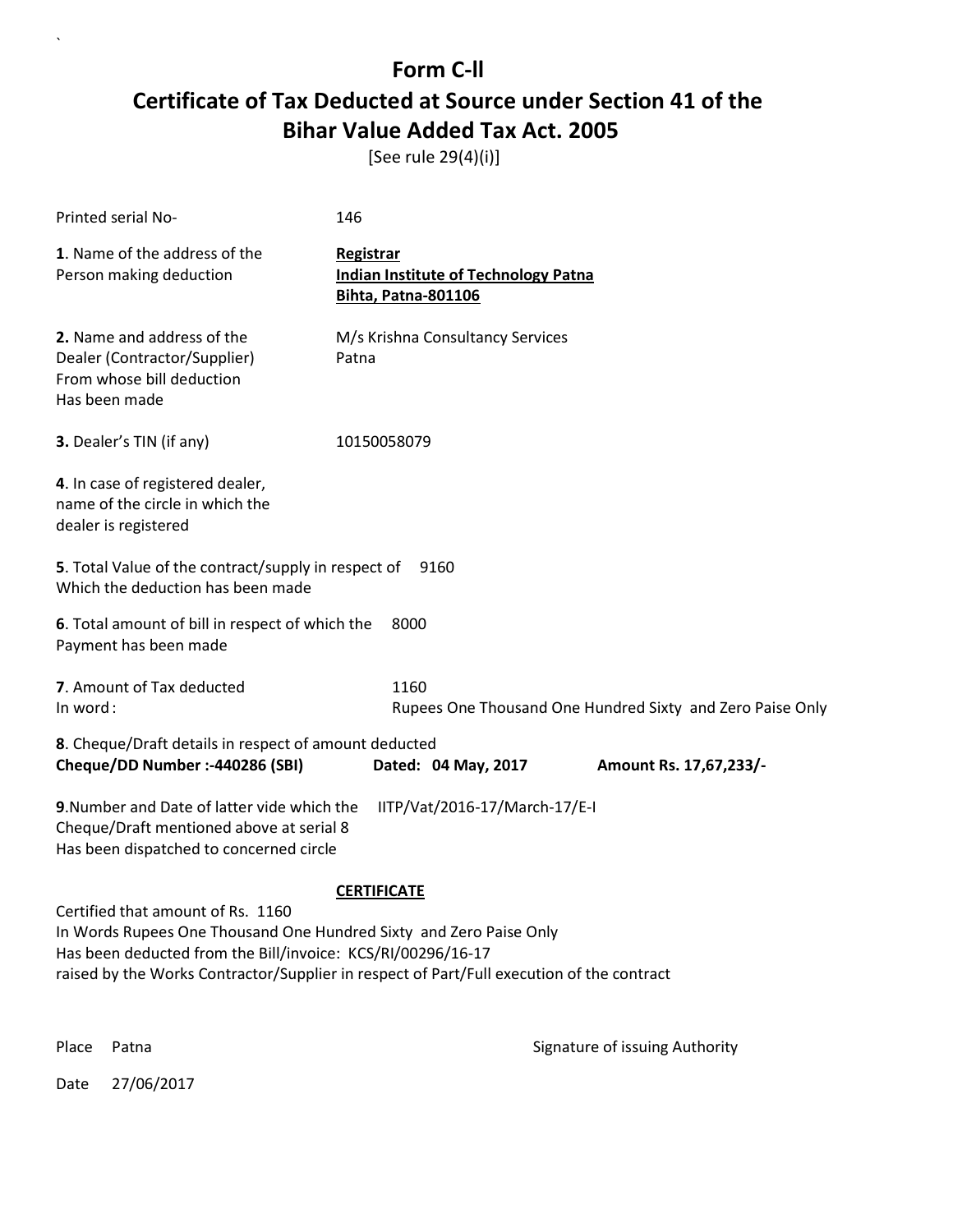[See rule 29(4)(i)]

| Printed serial No-                                                                                                                                       | 147                                                                                       |
|----------------------------------------------------------------------------------------------------------------------------------------------------------|-------------------------------------------------------------------------------------------|
| 1. Name of the address of the<br>Person making deduction                                                                                                 | Registrar<br><b>Indian Institute of Technology Patna</b><br>Bihta, Patna-801106           |
| 2. Name and address of the<br>Dealer (Contractor/Supplier)<br>From whose bill deduction<br>Has been made                                                 | Sharma Enterprises<br>Bihta, Patna                                                        |
| 3. Dealer's TIN (if any)                                                                                                                                 | 10047786028                                                                               |
| 4. In case of registered dealer,<br>name of the circle in which the<br>dealer is registered                                                              |                                                                                           |
| 5. Total Value of the contract/supply in respect of<br>Which the deduction has been made                                                                 | 14720                                                                                     |
| 6. Total amount of bill in respect of which the<br>Payment has been made                                                                                 | 12800                                                                                     |
| 7. Amount of Tax deducted<br>In word:<br>Only                                                                                                            | 1920<br>Rupees One Thousand Nine Hundred Twenty and Zero Paise                            |
| 8. Cheque/Draft details in respect of amount deducted<br>Cheque/DD Number :- 440286 (SBI)                                                                | Dated: 04 May, 2017<br>Amount Rs. 17,67,233/-                                             |
| 9. Number and Date of latter vide which the<br>Cheque/Draft mentioned above at serial 8<br>Has been dispatched to concerned circle                       | IITP/Vat/2016-17/March-17/E-I                                                             |
|                                                                                                                                                          | <b>CERTIFICATE</b>                                                                        |
| Certified that amount of Rs. 1920<br>In Words Rupees One Thousand Nine Hundred Twenty and Zero Paise Only<br>Has been deducted from the Bill/invoice: 56 | raised by the Works Contractor/Supplier in respect of Part/Full execution of the contract |

 $\overline{\phantom{a}}$ 

Place Patna **Property** Place Patna Signature of issuing Authority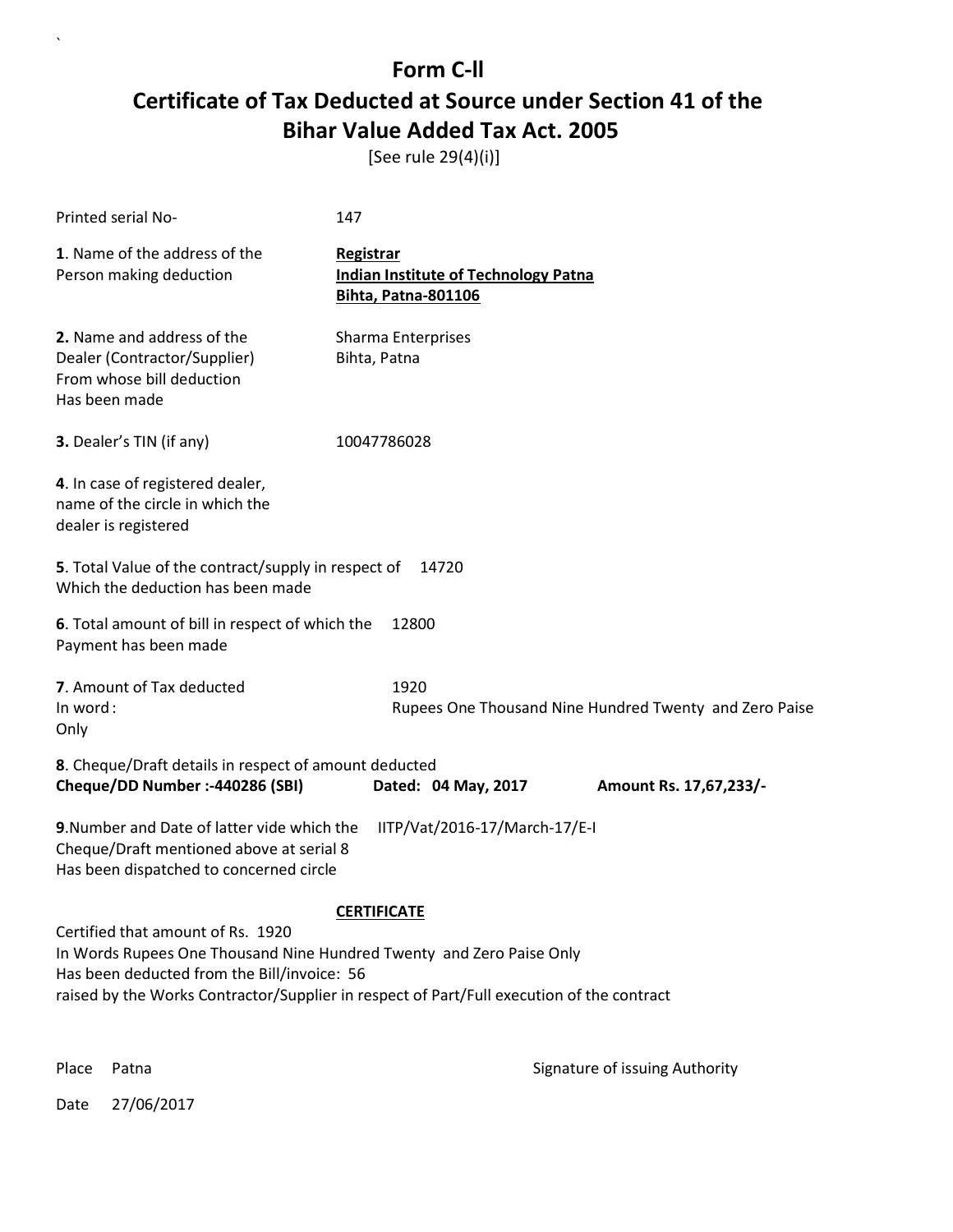[See rule 29(4)(i)]

| Printed serial No-                                                                                                                                                                                                                           | 148                                                                                    |                        |  |
|----------------------------------------------------------------------------------------------------------------------------------------------------------------------------------------------------------------------------------------------|----------------------------------------------------------------------------------------|------------------------|--|
| 1. Name of the address of the<br>Person making deduction                                                                                                                                                                                     | Registrar<br><b>Indian Institute of Technology Patna</b><br><b>Bihta, Patna-801106</b> |                        |  |
| 2. Name and address of the<br>Dealer (Contractor/Supplier)<br>From whose bill deduction<br>Has been made                                                                                                                                     | Gyan Mandir<br>Patna                                                                   |                        |  |
| 3. Dealer's TIN (if any)                                                                                                                                                                                                                     | 10156278020                                                                            |                        |  |
| 4. In case of registered dealer,<br>name of the circle in which the<br>dealer is registered                                                                                                                                                  |                                                                                        |                        |  |
| 5. Total Value of the contract/supply in respect of<br>Which the deduction has been made                                                                                                                                                     | 3248                                                                                   |                        |  |
| 6. Total amount of bill in respect of which the<br>Payment has been made                                                                                                                                                                     | 3036                                                                                   |                        |  |
| 7. Amount of Tax deducted<br>In word:                                                                                                                                                                                                        | 212<br>Rupees Two Hundred Twelve and Zero Paise Only                                   |                        |  |
| 8. Cheque/Draft details in respect of amount deducted<br>Cheque/DD Number :- 440286 (SBI)                                                                                                                                                    | Dated: 04 May, 2017                                                                    | Amount Rs. 17,67,233/- |  |
| 9. Number and Date of latter vide which the<br>IITP/Vat/2016-17/March-17/E-I<br>Cheque/Draft mentioned above at serial 8<br>Has been dispatched to concerned circle                                                                          |                                                                                        |                        |  |
|                                                                                                                                                                                                                                              | <b>CERTIFICATE</b>                                                                     |                        |  |
| Certified that amount of Rs. 212<br>In Words Rupees Two Hundred Twelve and Zero Paise Only<br>Has been deducted from the Bill/invoice: 699, 774<br>raised by the Works Contractor/Supplier in respect of Part/Full execution of the contract |                                                                                        |                        |  |
|                                                                                                                                                                                                                                              |                                                                                        |                        |  |

Place Patna **Property** Place Patna Signature of issuing Authority

Date 27/06/2017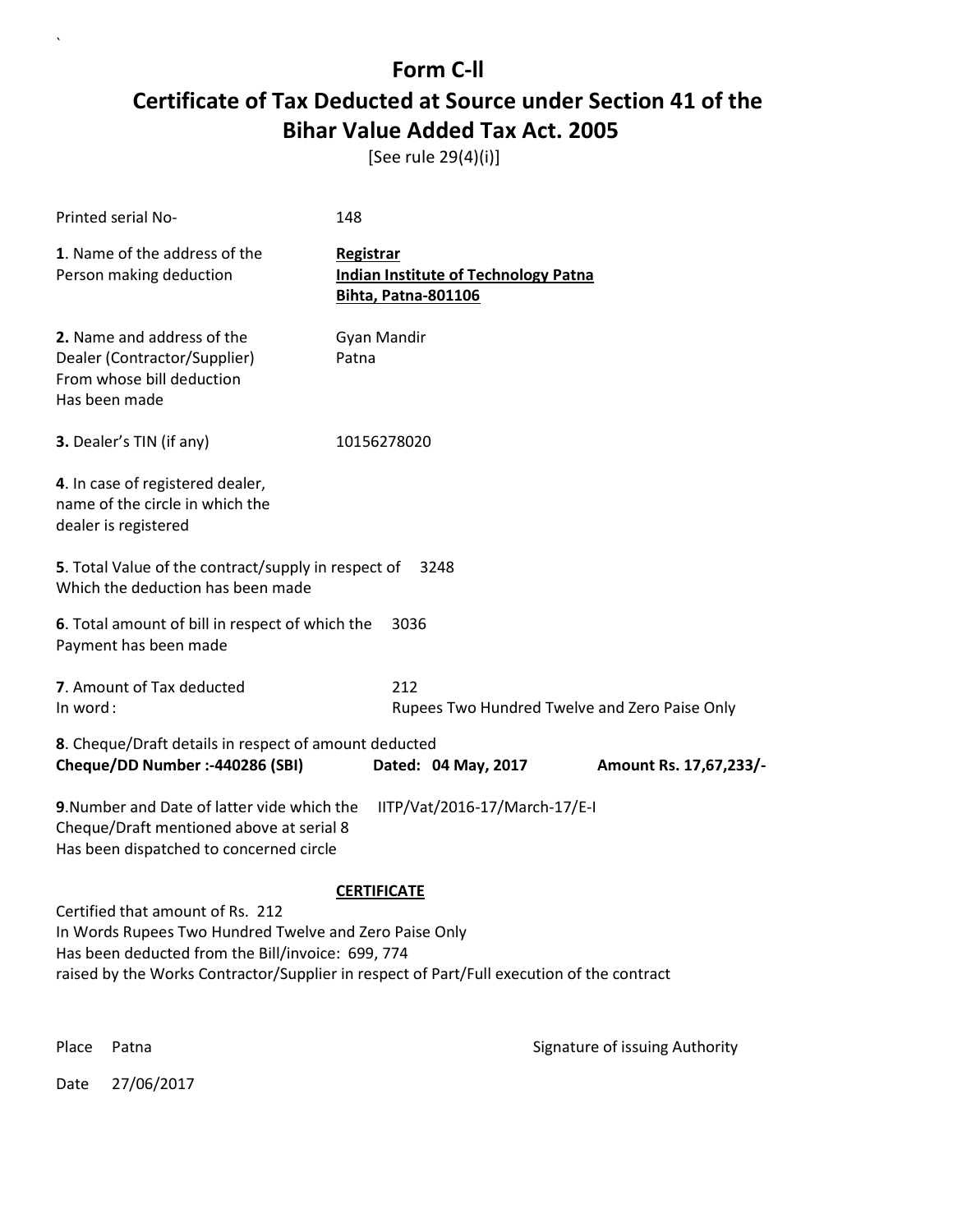[See rule 29(4)(i)]

| Printed serial No-                                                                                                                                                                                                                      | 149                                                                                    |                                |
|-----------------------------------------------------------------------------------------------------------------------------------------------------------------------------------------------------------------------------------------|----------------------------------------------------------------------------------------|--------------------------------|
| 1. Name of the address of the<br>Person making deduction                                                                                                                                                                                | Registrar<br><b>Indian Institute of Technology Patna</b><br><b>Bihta, Patna-801106</b> |                                |
| 2. Name and address of the<br>Dealer (Contractor/Supplier)<br>From whose bill deduction<br>Has been made                                                                                                                                | Lakhmani Infotech<br>Patna                                                             |                                |
| 3. Dealer's TIN (if any)                                                                                                                                                                                                                | 10110510015                                                                            |                                |
| 4. In case of registered dealer,<br>name of the circle in which the<br>dealer is registered                                                                                                                                             |                                                                                        |                                |
| 5. Total Value of the contract/supply in respect of<br>Which the deduction has been made                                                                                                                                                | 10660                                                                                  |                                |
| 6. Total amount of bill in respect of which the<br>Payment has been made                                                                                                                                                                | 10057                                                                                  |                                |
| 7. Amount of Tax deducted<br>In word:                                                                                                                                                                                                   | 603<br>Rupees Six Hundred Three and Zero Paise Only                                    |                                |
| 8. Cheque/Draft details in respect of amount deducted<br>Cheque/DD Number :- 440286 (SBI)                                                                                                                                               | Dated: 04 May, 2017                                                                    | Amount Rs. 17,67,233/-         |
| 9. Number and Date of latter vide which the<br>Cheque/Draft mentioned above at serial 8<br>Has been dispatched to concerned circle                                                                                                      | IITP/Vat/2016-17/March-17/E-I                                                          |                                |
|                                                                                                                                                                                                                                         | <b>CERTIFICATE</b>                                                                     |                                |
| Certified that amount of Rs. 603<br>In Words Rupees Six Hundred Three and Zero Paise Only<br>Has been deducted from the Bill/invoice: 2256<br>raised by the Works Contractor/Supplier in respect of Part/Full execution of the contract |                                                                                        |                                |
| Place<br>Patna                                                                                                                                                                                                                          |                                                                                        | Signature of issuing Authority |

Date 27/06/2017

 $\ddot{\phantom{0}}$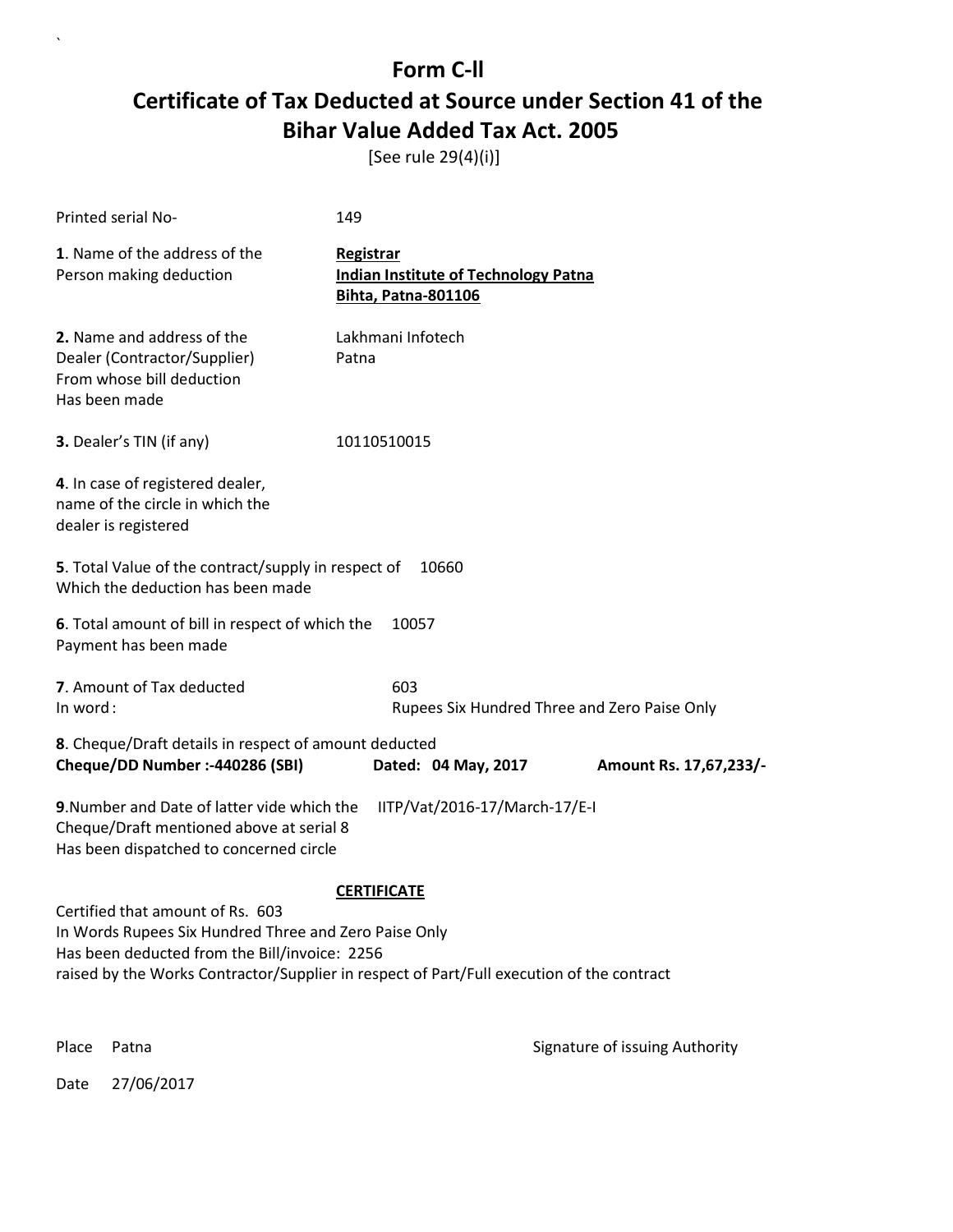[See rule 29(4)(i)]

| Printed serial No-                                                                                                                                                                                                                                                   | 150                                                                                    |  |
|----------------------------------------------------------------------------------------------------------------------------------------------------------------------------------------------------------------------------------------------------------------------|----------------------------------------------------------------------------------------|--|
| 1. Name of the address of the<br>Person making deduction                                                                                                                                                                                                             | Registrar<br><b>Indian Institute of Technology Patna</b><br><b>Bihta, Patna-801106</b> |  |
| 2. Name and address of the<br>Dealer (Contractor/Supplier)<br>From whose bill deduction<br>Has been made                                                                                                                                                             | Sky net<br>162, Patliputra Colony, Patna-13                                            |  |
| <b>3.</b> Dealer's TIN (if any)                                                                                                                                                                                                                                      | 10151248075                                                                            |  |
| 4. In case of registered dealer,<br>name of the circle in which the<br>dealer is registered                                                                                                                                                                          |                                                                                        |  |
| 5. Total Value of the contract/supply in respect of<br>4921<br>Which the deduction has been made                                                                                                                                                                     |                                                                                        |  |
| 6. Total amount of bill in respect of which the<br>4643<br>Payment has been made                                                                                                                                                                                     |                                                                                        |  |
| 7. Amount of Tax deducted<br>In word:                                                                                                                                                                                                                                | 278<br>Rupees Two Hundred Seventy Eight and Zero Paise Only                            |  |
| 8. Cheque/Draft details in respect of amount deducted<br>Cheque/DD Number :- 440286 (SBI)<br>Dated: 04 May, 2017<br>Amount Rs. 17,67,233/-                                                                                                                           |                                                                                        |  |
| 9. Number and Date of latter vide which the<br>IITP/Vat/2016-17/March-17/E-I<br>Cheque/Draft mentioned above at serial 8<br>Has been dispatched to concerned circle                                                                                                  |                                                                                        |  |
| <b>CERTIFICATE</b><br>Certified that amount of Rs. 278<br>In Words Rupees Two Hundred Seventy Eight and Zero Paise Only<br>Has been deducted from the Bill/invoice: 261<br>raised by the Works Contractor/Supplier in respect of Part/Full execution of the contract |                                                                                        |  |

Place Patna **Property** Place Patna Signature of issuing Authority

Date 27/06/2017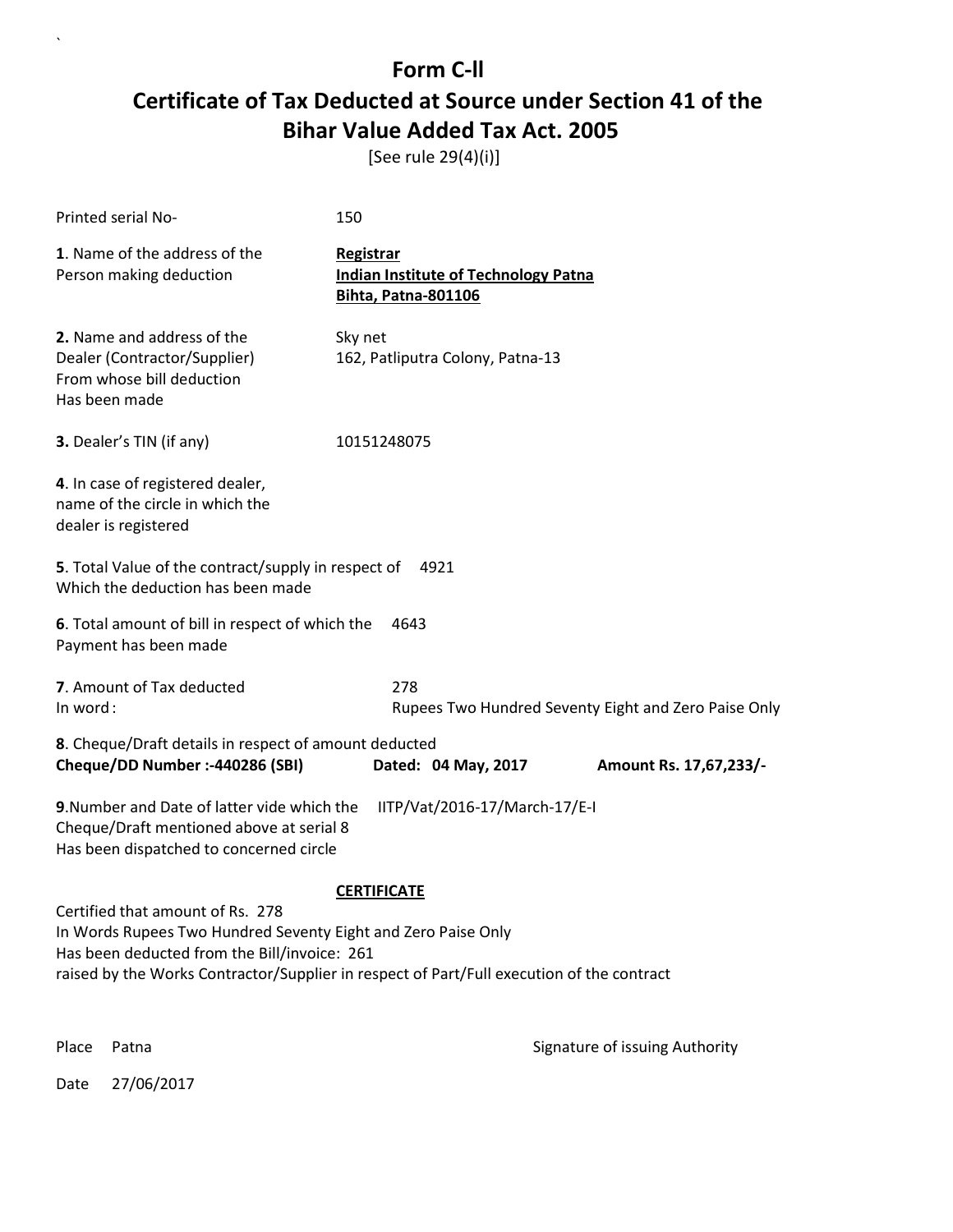[See rule 29(4)(i)]

| Printed serial No-                                                                                                                                                                                                                           | 151                                                                                    |                        |
|----------------------------------------------------------------------------------------------------------------------------------------------------------------------------------------------------------------------------------------------|----------------------------------------------------------------------------------------|------------------------|
| 1. Name of the address of the<br>Person making deduction                                                                                                                                                                                     | Registrar<br><b>Indian Institute of Technology Patna</b><br><b>Bihta, Patna-801106</b> |                        |
| 2. Name and address of the<br>Dealer (Contractor/Supplier)<br>From whose bill deduction<br>Has been made                                                                                                                                     | Kshitij Enterprises                                                                    |                        |
| 3. Dealer's TIN (if any)                                                                                                                                                                                                                     | 10044835009                                                                            |                        |
| 4. In case of registered dealer,<br>name of the circle in which the<br>dealer is registered                                                                                                                                                  |                                                                                        |                        |
| 5. Total Value of the contract/supply in respect of<br>13216<br>Which the deduction has been made                                                                                                                                            |                                                                                        |                        |
| 6. Total amount of bill in respect of which the<br>12159<br>Payment has been made                                                                                                                                                            |                                                                                        |                        |
| 7. Amount of Tax deducted<br>In word:                                                                                                                                                                                                        | 1057<br>Rupees One Thousand Fifty Seven and Zero Paise Only                            |                        |
| 8. Cheque/Draft details in respect of amount deducted<br>Cheque/DD Number :- 440286 (SBI)                                                                                                                                                    | Dated: 04 May, 2017                                                                    | Amount Rs. 17,67,233/- |
| 9. Number and Date of latter vide which the<br>IITP/Vat/2016-17/March-17/E-I<br>Cheque/Draft mentioned above at serial 8<br>Has been dispatched to concerned circle                                                                          |                                                                                        |                        |
|                                                                                                                                                                                                                                              | <b>CERTIFICATE</b>                                                                     |                        |
| Certified that amount of Rs. 1057<br>In Words Rupees One Thousand Fifty Seven and Zero Paise Only<br>Has been deducted from the Bill/invoice: 1<br>raised by the Works Contractor/Supplier in respect of Part/Full execution of the contract |                                                                                        |                        |

 $\overline{\phantom{a}}$ 

Place Patna **Property** Place Patna Signature of issuing Authority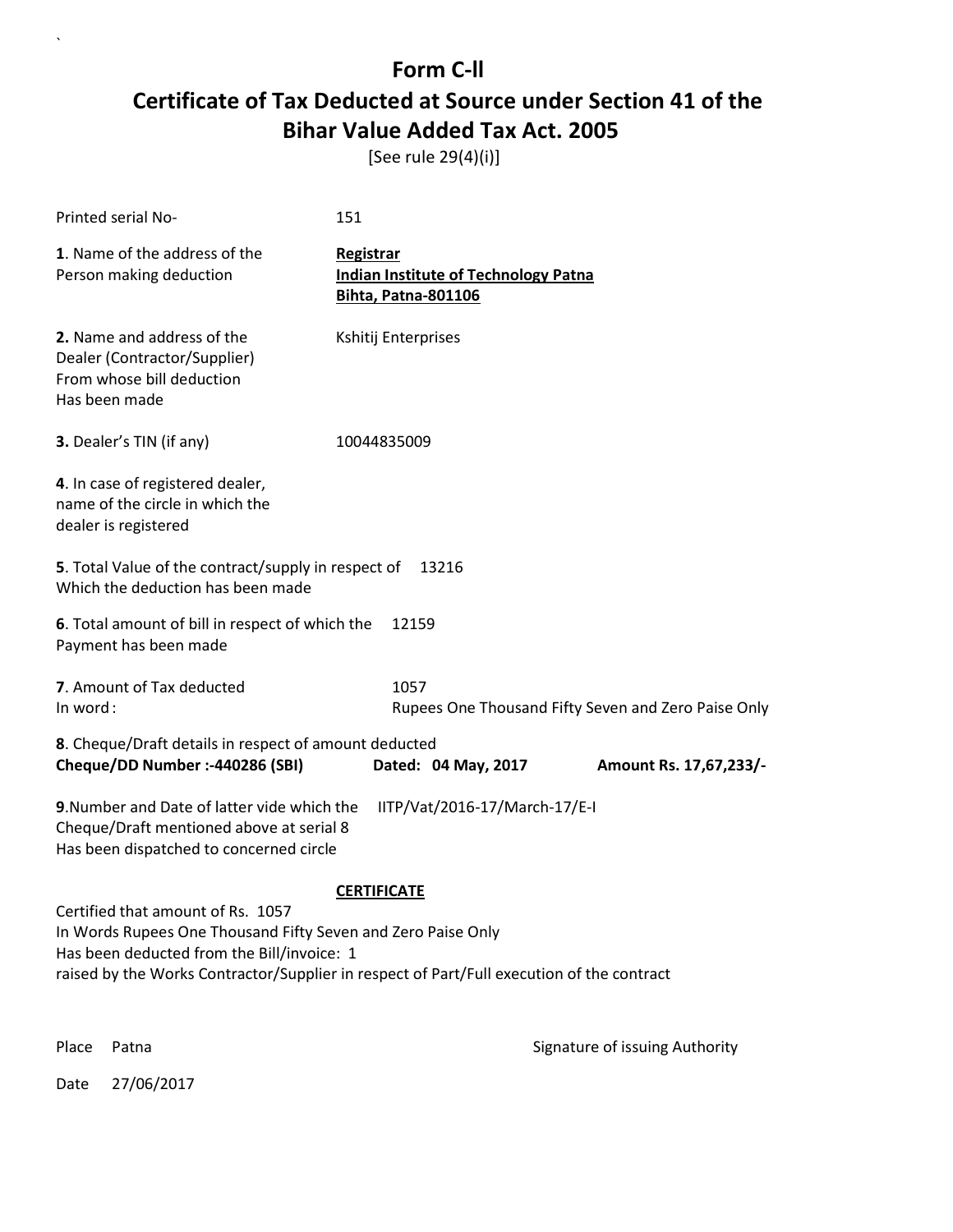[See rule 29(4)(i)]

| Printed serial No-                                                                                                                                                                                                                                  | 152                                                                                    |                                                      |
|-----------------------------------------------------------------------------------------------------------------------------------------------------------------------------------------------------------------------------------------------------|----------------------------------------------------------------------------------------|------------------------------------------------------|
| 1. Name of the address of the<br>Person making deduction                                                                                                                                                                                            | Registrar<br><b>Indian Institute of Technology Patna</b><br><b>Bihta, Patna-801106</b> |                                                      |
| 2. Name and address of the<br>Dealer (Contractor/Supplier)<br>From whose bill deduction<br>Has been made                                                                                                                                            | M/s Harsh Electric & Electricals<br>Patna                                              |                                                      |
| 3. Dealer's TIN (if any)                                                                                                                                                                                                                            | 10048260030                                                                            |                                                      |
| 4. In case of registered dealer,<br>name of the circle in which the<br>dealer is registered                                                                                                                                                         |                                                                                        |                                                      |
| 5. Total Value of the contract/supply in respect of<br>6225<br>Which the deduction has been made                                                                                                                                                    |                                                                                        |                                                      |
| 6. Total amount of bill in respect of which the<br>5727<br>Payment has been made                                                                                                                                                                    |                                                                                        |                                                      |
| 7. Amount of Tax deducted<br>In word:                                                                                                                                                                                                               | 498                                                                                    | Rupees Four Hundred Ninety Eight and Zero Paise Only |
| 8. Cheque/Draft details in respect of amount deducted<br>Cheque/DD Number :- 440286 (SBI)                                                                                                                                                           | Dated: 04 May, 2017                                                                    | Amount Rs. 17,67,233/-                               |
| 9. Number and Date of latter vide which the<br>IITP/Vat/2016-17/March-17/E-I<br>Cheque/Draft mentioned above at serial 8<br>Has been dispatched to concerned circle                                                                                 |                                                                                        |                                                      |
|                                                                                                                                                                                                                                                     | <b>CERTIFICATE</b>                                                                     |                                                      |
| Certified that amount of Rs. 498<br>In Words Rupees Four Hundred Ninety Eight and Zero Paise Only<br>Has been deducted from the Bill/invoice: 24.03.17<br>raised by the Works Contractor/Supplier in respect of Part/Full execution of the contract |                                                                                        |                                                      |
| Place<br>Patna                                                                                                                                                                                                                                      |                                                                                        | Signature of issuing Authority                       |

Date 27/06/2017

 $\ddot{\phantom{0}}$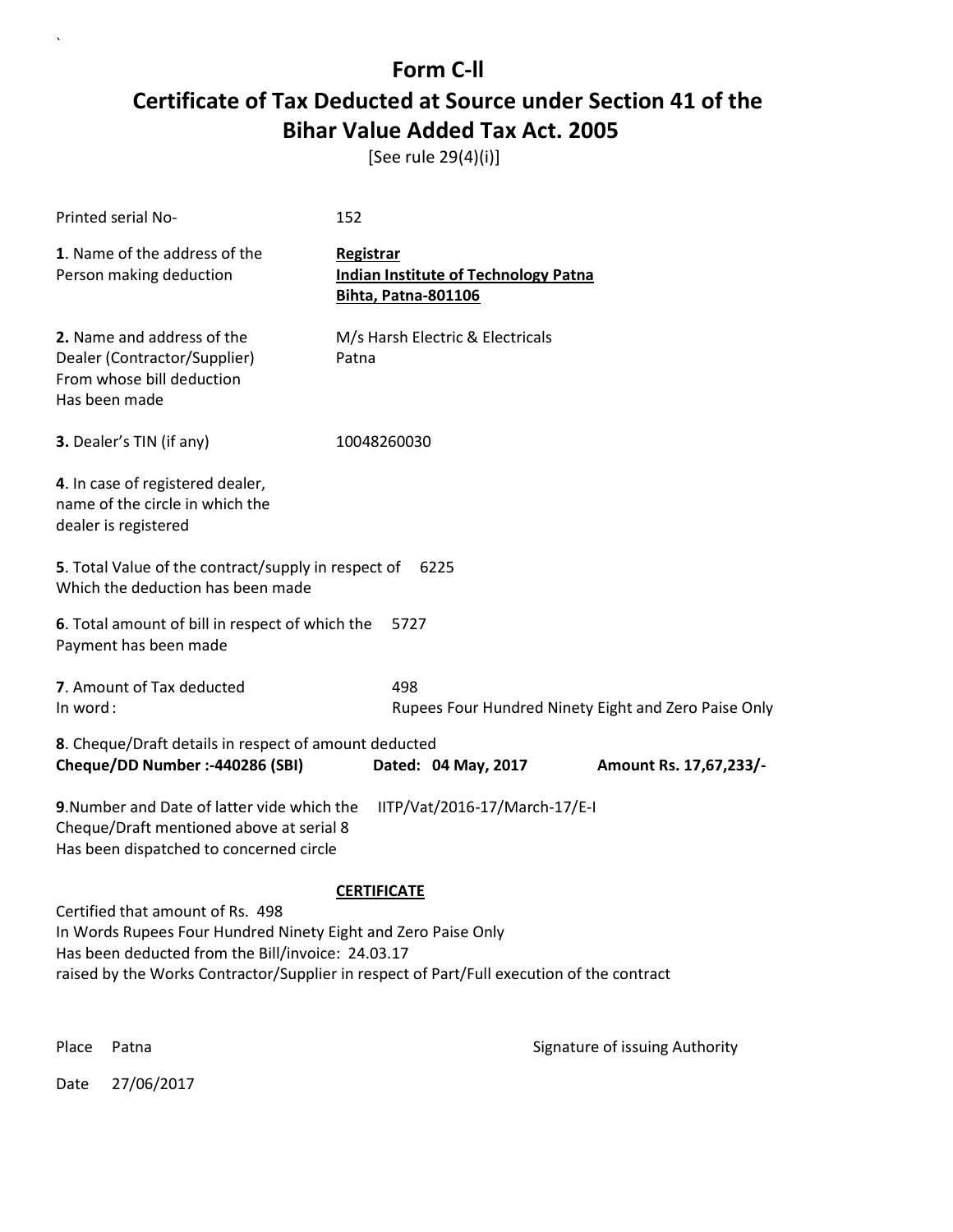[See rule 29(4)(i)]

| Printed serial No-                                                                                                                                                                                                                                         | 153                                                                             |  |
|------------------------------------------------------------------------------------------------------------------------------------------------------------------------------------------------------------------------------------------------------------|---------------------------------------------------------------------------------|--|
| 1. Name of the address of the<br>Person making deduction                                                                                                                                                                                                   | Registrar<br><b>Indian Institute of Technology Patna</b><br>Bihta, Patna-801106 |  |
| 2. Name and address of the<br>Dealer (Contractor/Supplier)<br>From whose bill deduction<br>Has been made                                                                                                                                                   | India Marketing<br>patna                                                        |  |
| 3. Dealer's TIN (if any)                                                                                                                                                                                                                                   | 10150282052                                                                     |  |
| 4. In case of registered dealer,<br>name of the circle in which the<br>dealer is registered                                                                                                                                                                |                                                                                 |  |
| 5. Total Value of the contract/supply in respect of<br>99900<br>Which the deduction has been made                                                                                                                                                          |                                                                                 |  |
| 6. Total amount of bill in respect of which the<br>Payment has been made                                                                                                                                                                                   | 94246                                                                           |  |
| 7. Amount of Tax deducted<br>In word:<br>Only                                                                                                                                                                                                              | 5654<br>Rupees Five Thousand Six Hundred Fifty Four and Zero Paise              |  |
| 8. Cheque/Draft details in respect of amount deducted<br>Cheque/DD Number :- 440286 (SBI)                                                                                                                                                                  | Dated: 04 May, 2017<br>Amount Rs. 17,67,233/-                                   |  |
| 9. Number and Date of latter vide which the<br>IITP/Vat/2016-17/March-17/E-I<br>Cheque/Draft mentioned above at serial 8<br>Has been dispatched to concerned circle                                                                                        |                                                                                 |  |
| <b>CERTIFICATE</b>                                                                                                                                                                                                                                         |                                                                                 |  |
| Certified that amount of Rs. 5654<br>In Words Rupees Five Thousand Six Hundred Fifty Four and Zero Paise Only<br>Has been deducted from the Bill/invoice: 326<br>raised by the Works Contractor/Supplier in respect of Part/Full execution of the contract |                                                                                 |  |

 $\ddot{\phantom{0}}$ 

Place Patna **Property** Place Patna Signature of issuing Authority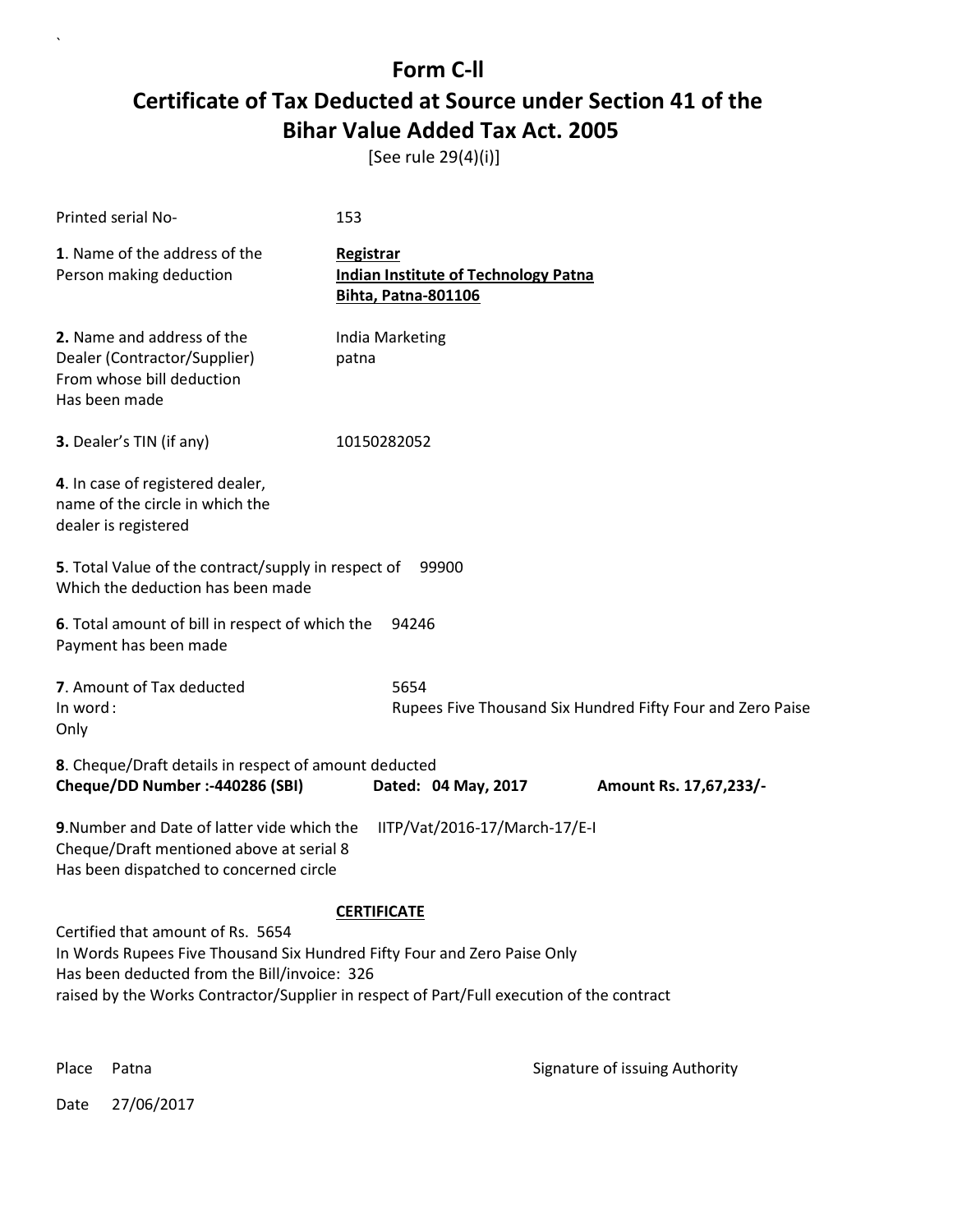[See rule 29(4)(i)]

| Printed serial No-                                                                                                                                                                                                                                         | 154                                                                             |  |
|------------------------------------------------------------------------------------------------------------------------------------------------------------------------------------------------------------------------------------------------------------|---------------------------------------------------------------------------------|--|
| 1. Name of the address of the<br>Person making deduction                                                                                                                                                                                                   | Registrar<br><b>Indian Institute of Technology Patna</b><br>Bihta, Patna-801106 |  |
| 2. Name and address of the<br>Dealer (Contractor/Supplier)<br>From whose bill deduction<br>Has been made                                                                                                                                                   | India Marketing<br>patna                                                        |  |
| 3. Dealer's TIN (if any)                                                                                                                                                                                                                                   | 10150282052                                                                     |  |
| 4. In case of registered dealer,<br>name of the circle in which the<br>dealer is registered                                                                                                                                                                |                                                                                 |  |
| 5. Total Value of the contract/supply in respect of<br>99900<br>Which the deduction has been made                                                                                                                                                          |                                                                                 |  |
| 6. Total amount of bill in respect of which the<br>Payment has been made                                                                                                                                                                                   | 94245                                                                           |  |
| 7. Amount of Tax deducted<br>In word:<br>Only                                                                                                                                                                                                              | 5655<br>Rupees Five Thousand Six Hundred Fifty Five and Zero Paise              |  |
| 8. Cheque/Draft details in respect of amount deducted<br>Cheque/DD Number :- 440286 (SBI)                                                                                                                                                                  | Dated: 04 May, 2017<br>Amount Rs. 17,67,233/-                                   |  |
| 9. Number and Date of latter vide which the<br>IITP/Vat/2016-17/March-17/E-I<br>Cheque/Draft mentioned above at serial 8<br>Has been dispatched to concerned circle                                                                                        |                                                                                 |  |
| <b>CERTIFICATE</b>                                                                                                                                                                                                                                         |                                                                                 |  |
| Certified that amount of Rs. 5655<br>In Words Rupees Five Thousand Six Hundred Fifty Five and Zero Paise Only<br>Has been deducted from the Bill/invoice: 305<br>raised by the Works Contractor/Supplier in respect of Part/Full execution of the contract |                                                                                 |  |

 $\overline{\phantom{a}}$ 

Place Patna **Property** Place Patna Signature of issuing Authority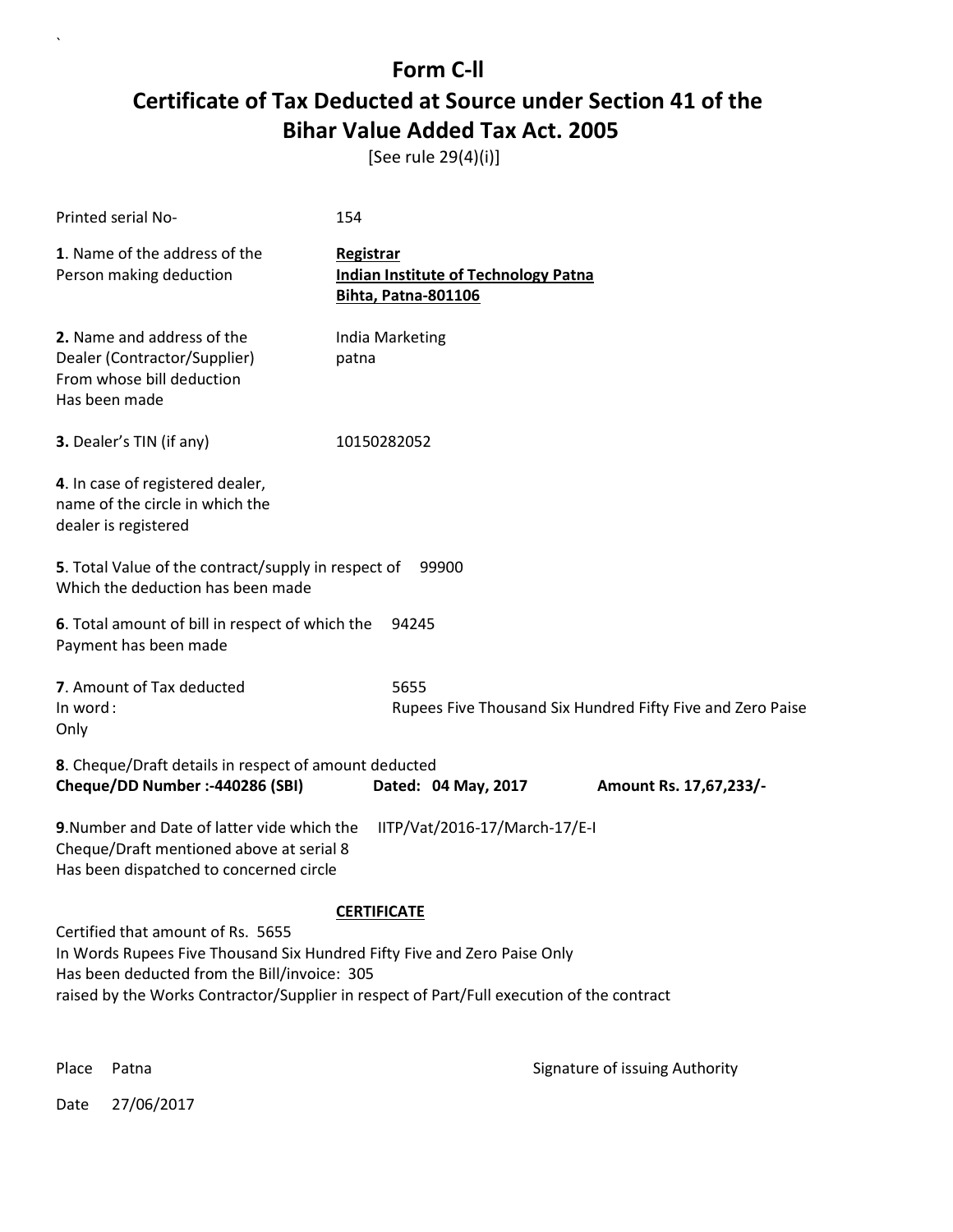| Printed serial No-                                                                                                                                                                                                                                          | [See rule 29(4)(i)]<br>155                                                                    |  |
|-------------------------------------------------------------------------------------------------------------------------------------------------------------------------------------------------------------------------------------------------------------|-----------------------------------------------------------------------------------------------|--|
| 1. Name of the address of the<br>Person making deduction                                                                                                                                                                                                    | <b>Registrar</b><br><b>Indian Institute of Technology Patna</b><br><b>Bihta, Patna-801106</b> |  |
| 2. Name and address of the<br>Dealer (Contractor/Supplier)<br>Mithapur, Patna-01<br>From whose bill deduction<br>Has been made                                                                                                                              | M/S G.R. Distributors<br>133/156 A, Bihari Complex, New Bengali Tola, Bus stand, Main Road,   |  |
| 3. Dealer's TIN (if any)                                                                                                                                                                                                                                    | 10128528043                                                                                   |  |
| 4. In case of registered dealer,<br>name of the circle in which the<br>dealer is registered                                                                                                                                                                 |                                                                                               |  |
| 5. Total Value of the contract/supply in respect of<br>Which the deduction has been made                                                                                                                                                                    | 97750                                                                                         |  |
| 6. Total amount of bill in respect of which the<br>Payment has been made                                                                                                                                                                                    | 85000                                                                                         |  |
| 7. Amount of Tax deducted<br>In word:<br>Only                                                                                                                                                                                                               | 12750<br>Rupees Twelve Thousand Seven Hundred Fifty and Zero Paise                            |  |
| 8. Cheque/Draft details in respect of amount deducted<br>Cheque/DD Number :- 440286 (SBI)                                                                                                                                                                   | Dated: 04 May, 2017<br>Amount Rs. 17,67,233/-                                                 |  |
| 9. Number and Date of latter vide which the<br>Cheque/Draft mentioned above at serial 8<br>Has been dispatched to concerned circle                                                                                                                          | IITP/Vat/2016-17/March-17/E-I                                                                 |  |
|                                                                                                                                                                                                                                                             | <b>CERTIFICATE</b>                                                                            |  |
| Certified that amount of Rs. 12750<br>In Words Rupees Twelve Thousand Seven Hundred Fifty and Zero Paise Only<br>Has been deducted from the Bill/invoice: 1344<br>raised by the Works Contractor/Supplier in respect of Part/Full execution of the contract |                                                                                               |  |
|                                                                                                                                                                                                                                                             |                                                                                               |  |

 $\ddot{\phantom{0}}$ 

Place Patna **Property** Place Patna Signature of issuing Authority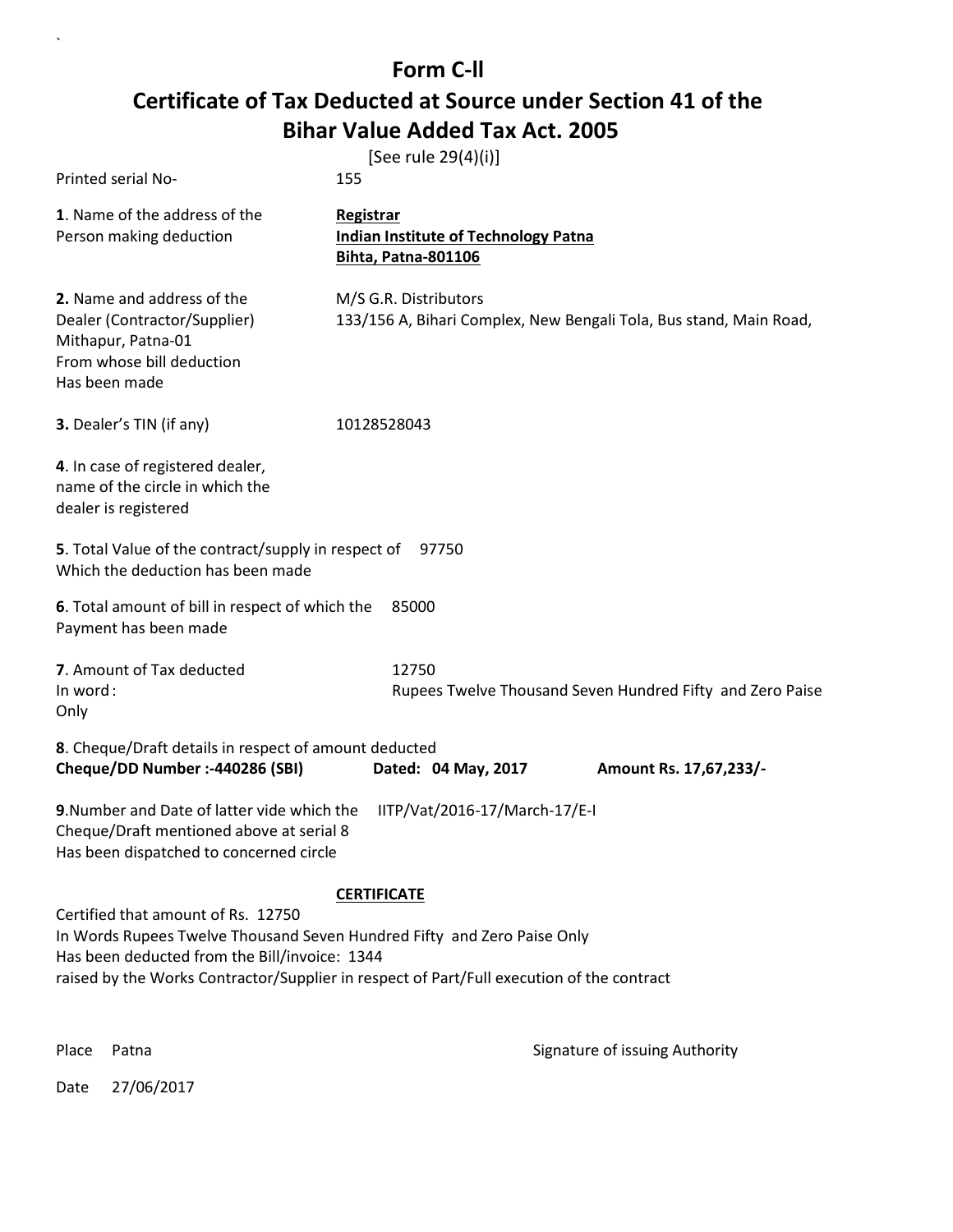[See rule 29(4)(i)]

| Printed serial No-                                                                                                                                                                                                                                           | 156                                                                                    |  |
|--------------------------------------------------------------------------------------------------------------------------------------------------------------------------------------------------------------------------------------------------------------|----------------------------------------------------------------------------------------|--|
| 1. Name of the address of the<br>Person making deduction                                                                                                                                                                                                     | Registrar<br><b>Indian Institute of Technology Patna</b><br><b>Bihta, Patna-801106</b> |  |
| 2. Name and address of the<br>Dealer (Contractor/Supplier)<br>From whose bill deduction<br>Has been made                                                                                                                                                     | <b>Dguards</b><br>Patna                                                                |  |
| 3. Dealer's TIN (if any)                                                                                                                                                                                                                                     | 10111683053                                                                            |  |
| 4. In case of registered dealer,<br>name of the circle in which the<br>dealer is registered                                                                                                                                                                  |                                                                                        |  |
| 5. Total Value of the contract/supply in respect of<br>99015<br>Which the deduction has been made                                                                                                                                                            |                                                                                        |  |
| 6. Total amount of bill in respect of which the<br>Payment has been made                                                                                                                                                                                     | 86100                                                                                  |  |
| 7. Amount of Tax deducted<br>In word:<br>Only                                                                                                                                                                                                                | 12915<br>Rupees Twelve Thousand Nine Hundred Fifteen and Zero Paise                    |  |
| 8. Cheque/Draft details in respect of amount deducted<br>Cheque/DD Number :- 440286 (SBI)                                                                                                                                                                    | Dated: 04 May, 2017<br>Amount Rs. 17,67,233/-                                          |  |
| 9. Number and Date of latter vide which the<br>IITP/Vat/2016-17/March-17/E-I<br>Cheque/Draft mentioned above at serial 8<br>Has been dispatched to concerned circle                                                                                          |                                                                                        |  |
| <b>CERTIFICATE</b>                                                                                                                                                                                                                                           |                                                                                        |  |
| Certified that amount of Rs. 12915<br>In Words Rupees Twelve Thousand Nine Hundred Fifteen and Zero Paise Only<br>Has been deducted from the Bill/invoice: 4701<br>raised by the Works Contractor/Supplier in respect of Part/Full execution of the contract |                                                                                        |  |

 $\overline{\phantom{a}}$ 

Place Patna **Property** Place Patna Signature of issuing Authority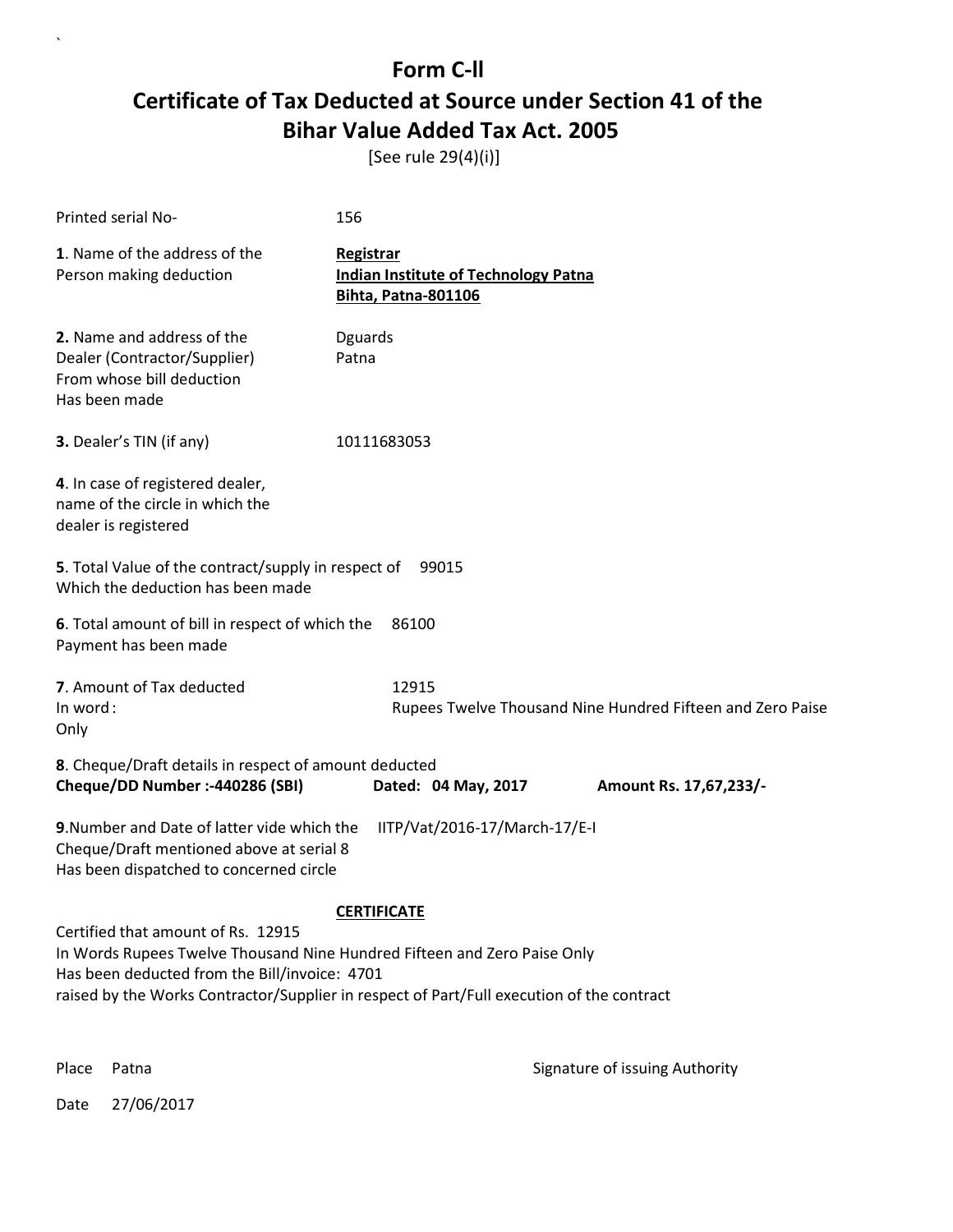[See rule 29(4)(i)]

| Printed serial No-                                                                                                                                                                                                                              | 157                                                                                    |                        |
|-------------------------------------------------------------------------------------------------------------------------------------------------------------------------------------------------------------------------------------------------|----------------------------------------------------------------------------------------|------------------------|
| 1. Name of the address of the<br>Person making deduction                                                                                                                                                                                        | Registrar<br><b>Indian Institute of Technology Patna</b><br><b>Bihta, Patna-801106</b> |                        |
| <b>2.</b> Name and address of the<br>Dealer (Contractor/Supplier)<br>From whose bill deduction<br>Has been made                                                                                                                                 | M/S hubnet Computers<br>Patna                                                          |                        |
| 3. Dealer's TIN (if any)                                                                                                                                                                                                                        | 10156529089                                                                            |                        |
| 4. In case of registered dealer,<br>name of the circle in which the<br>dealer is registered                                                                                                                                                     |                                                                                        |                        |
| 5. Total Value of the contract/supply in respect of<br>29700<br>Which the deduction has been made                                                                                                                                               |                                                                                        |                        |
| 6. Total amount of bill in respect of which the<br>Payment has been made                                                                                                                                                                        | 25500                                                                                  |                        |
| 7. Amount of Tax deducted<br>In word:                                                                                                                                                                                                           | 4200<br>Rupees Four Thousand Two Hundred and Zero Paise Only                           |                        |
| 8. Cheque/Draft details in respect of amount deducted<br>Cheque/DD Number :- 440286 (SBI)                                                                                                                                                       | Dated: 04 May, 2017                                                                    | Amount Rs. 17,67,233/- |
| 9. Number and Date of latter vide which the<br>IITP/Vat/2016-17/March-17/E-I<br>Cheque/Draft mentioned above at serial 8<br>Has been dispatched to concerned circle                                                                             |                                                                                        |                        |
|                                                                                                                                                                                                                                                 | <b>CERTIFICATE</b>                                                                     |                        |
| Certified that amount of Rs. 4200<br>In Words Rupees Four Thousand Two Hundred and Zero Paise Only<br>Has been deducted from the Bill/invoice: 487<br>raised by the Works Contractor/Supplier in respect of Part/Full execution of the contract |                                                                                        |                        |
|                                                                                                                                                                                                                                                 |                                                                                        |                        |

Date 27/06/2017

 $\overline{\phantom{a}}$ 

Place Patna **Property** Place Patna Signature of issuing Authority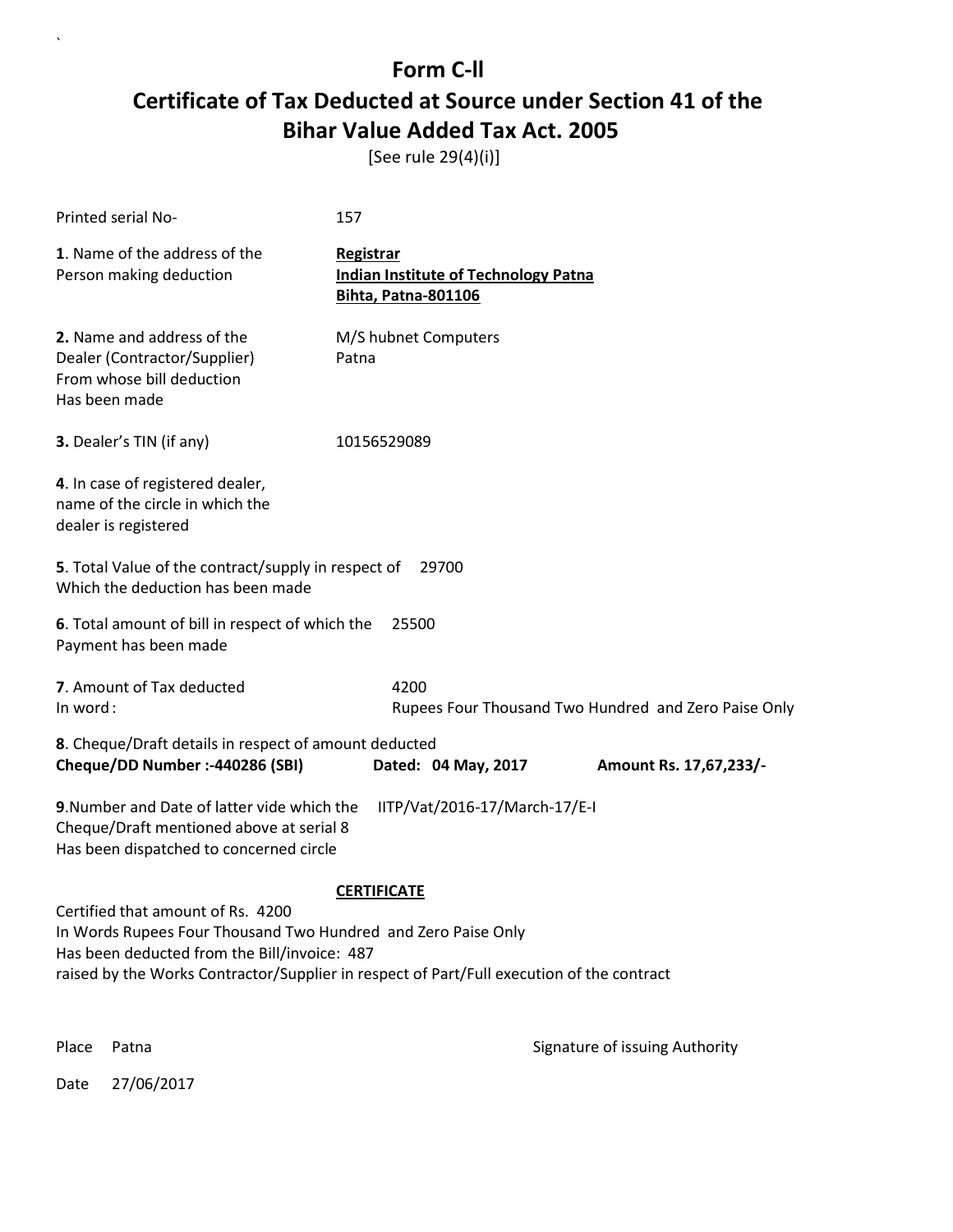[See rule 29(4)(i)]

| Printed serial No-                                                                                                                                                                                                                      | 158                                                                                    |                                |
|-----------------------------------------------------------------------------------------------------------------------------------------------------------------------------------------------------------------------------------------|----------------------------------------------------------------------------------------|--------------------------------|
| 1. Name of the address of the<br>Person making deduction                                                                                                                                                                                | Registrar<br><b>Indian Institute of Technology Patna</b><br><b>Bihta, Patna-801106</b> |                                |
| 2. Name and address of the<br>Dealer (Contractor/Supplier)<br>From whose bill deduction<br>Has been made                                                                                                                                | M/s Vaishnavi Enterprises<br>Patna                                                     |                                |
| 3. Dealer's TIN (if any)                                                                                                                                                                                                                | 10043948038                                                                            |                                |
| 4. In case of registered dealer,<br>name of the circle in which the<br>dealer is registered                                                                                                                                             |                                                                                        |                                |
| 5. Total Value of the contract/supply in respect of<br>Which the deduction has been made                                                                                                                                                | 10720                                                                                  |                                |
| 6. Total amount of bill in respect of which the<br>Payment has been made                                                                                                                                                                | 10114                                                                                  |                                |
| 7. Amount of Tax deducted<br>In word:                                                                                                                                                                                                   | 606<br>Rupees Six Hundred Six and Zero Paise Only                                      |                                |
| 8. Cheque/Draft details in respect of amount deducted<br>Cheque/DD Number :- 440286 (SBI)                                                                                                                                               | Dated: 04 May, 2017                                                                    | Amount Rs. 17,67,233/-         |
| 9. Number and Date of latter vide which the<br>Cheque/Draft mentioned above at serial 8<br>Has been dispatched to concerned circle                                                                                                      | IITP/Vat/2016-17/March-17/E-I                                                          |                                |
|                                                                                                                                                                                                                                         | <b>CERTIFICATE</b>                                                                     |                                |
| Certified that amount of Rs. 606<br>In Words Rupees Six Hundred Six and Zero Paise Only<br>Has been deducted from the Bill/invoice: 33, 48<br>raised by the Works Contractor/Supplier in respect of Part/Full execution of the contract |                                                                                        |                                |
| Place<br>Patna                                                                                                                                                                                                                          |                                                                                        | Signature of issuing Authority |

Date 27/06/2017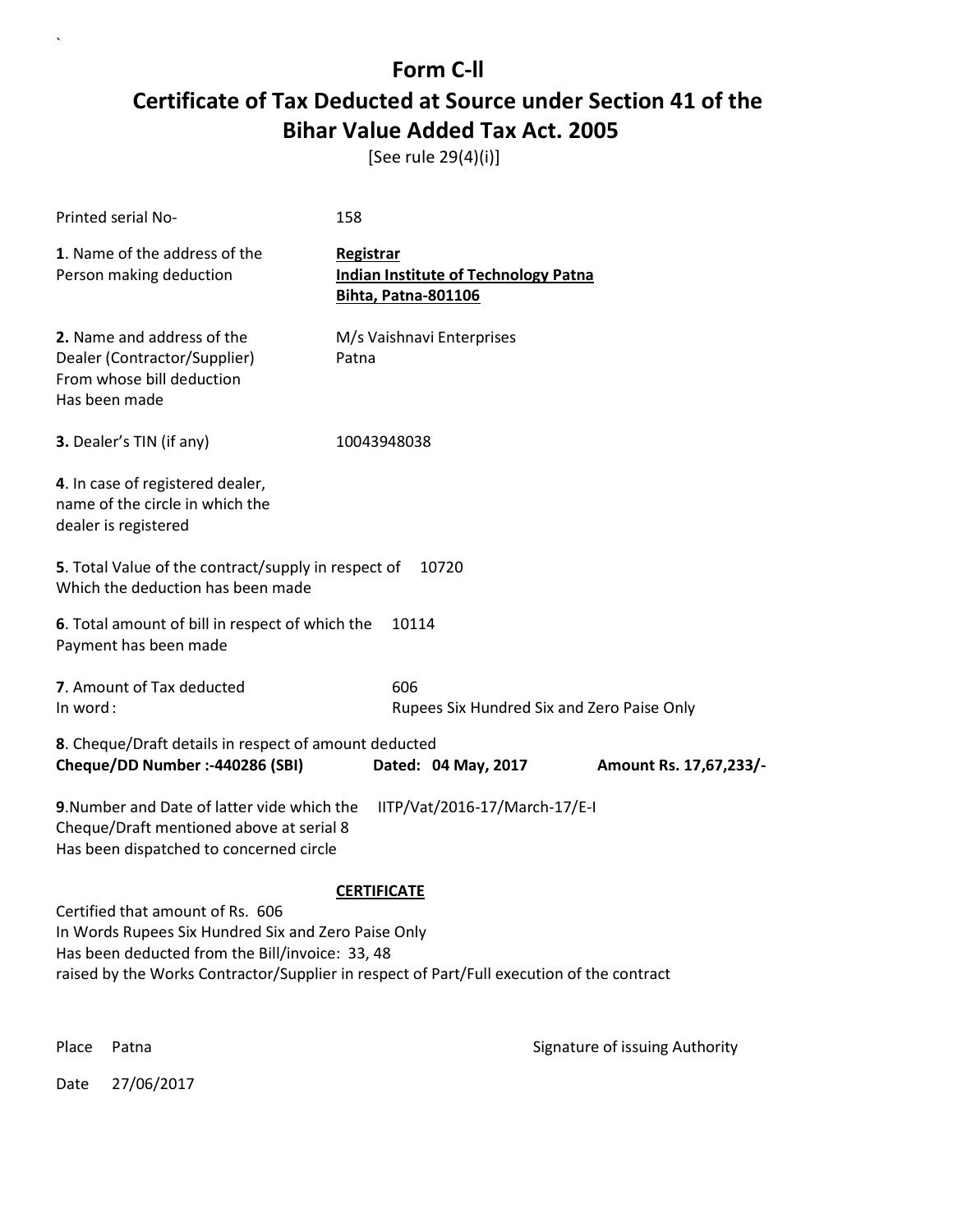[See rule 29(4)(i)]

| Printed serial No-                                                                                                                                                                                                                                       | 159                                                                             |  |
|----------------------------------------------------------------------------------------------------------------------------------------------------------------------------------------------------------------------------------------------------------|---------------------------------------------------------------------------------|--|
| 1. Name of the address of the<br>Person making deduction                                                                                                                                                                                                 | Registrar<br><b>Indian Institute of Technology Patna</b><br>Bihta, Patna-801106 |  |
| 2. Name and address of the<br>Dealer (Contractor/Supplier)<br>From whose bill deduction<br>Has been made                                                                                                                                                 | M/s Bharat commercial Agency<br>Jeevandeep, Exhibition Road, Patna-01           |  |
| 3. Dealer's TIN (if any)                                                                                                                                                                                                                                 | 10110116098                                                                     |  |
| 4. In case of registered dealer,<br>name of the circle in which the<br>dealer is registered                                                                                                                                                              |                                                                                 |  |
| 5. Total Value of the contract/supply in respect of<br>39224<br>Which the deduction has been made                                                                                                                                                        |                                                                                 |  |
| 6. Total amount of bill in respect of which the<br>Payment has been made                                                                                                                                                                                 | 34108                                                                           |  |
| 7. Amount of Tax deducted<br>In word:<br>Only                                                                                                                                                                                                            | 5116<br>Rupees Five Thousand One Hundred Sixteen and Zero Paise                 |  |
| 8. Cheque/Draft details in respect of amount deducted<br>Cheque/DD Number :- 440286 (SBI)                                                                                                                                                                | Dated: 04 May, 2017<br>Amount Rs. 17,67,233/-                                   |  |
| 9. Number and Date of latter vide which the<br>IITP/Vat/2016-17/March-17/E-I<br>Cheque/Draft mentioned above at serial 8<br>Has been dispatched to concerned circle                                                                                      |                                                                                 |  |
| <b>CERTIFICATE</b>                                                                                                                                                                                                                                       |                                                                                 |  |
| Certified that amount of Rs. 5116<br>In Words Rupees Five Thousand One Hundred Sixteen and Zero Paise Only<br>Has been deducted from the Bill/invoice: 1236<br>raised by the Works Contractor/Supplier in respect of Part/Full execution of the contract |                                                                                 |  |

 $\overline{\phantom{a}}$ 

Place Patna **Property** Place Patna Signature of issuing Authority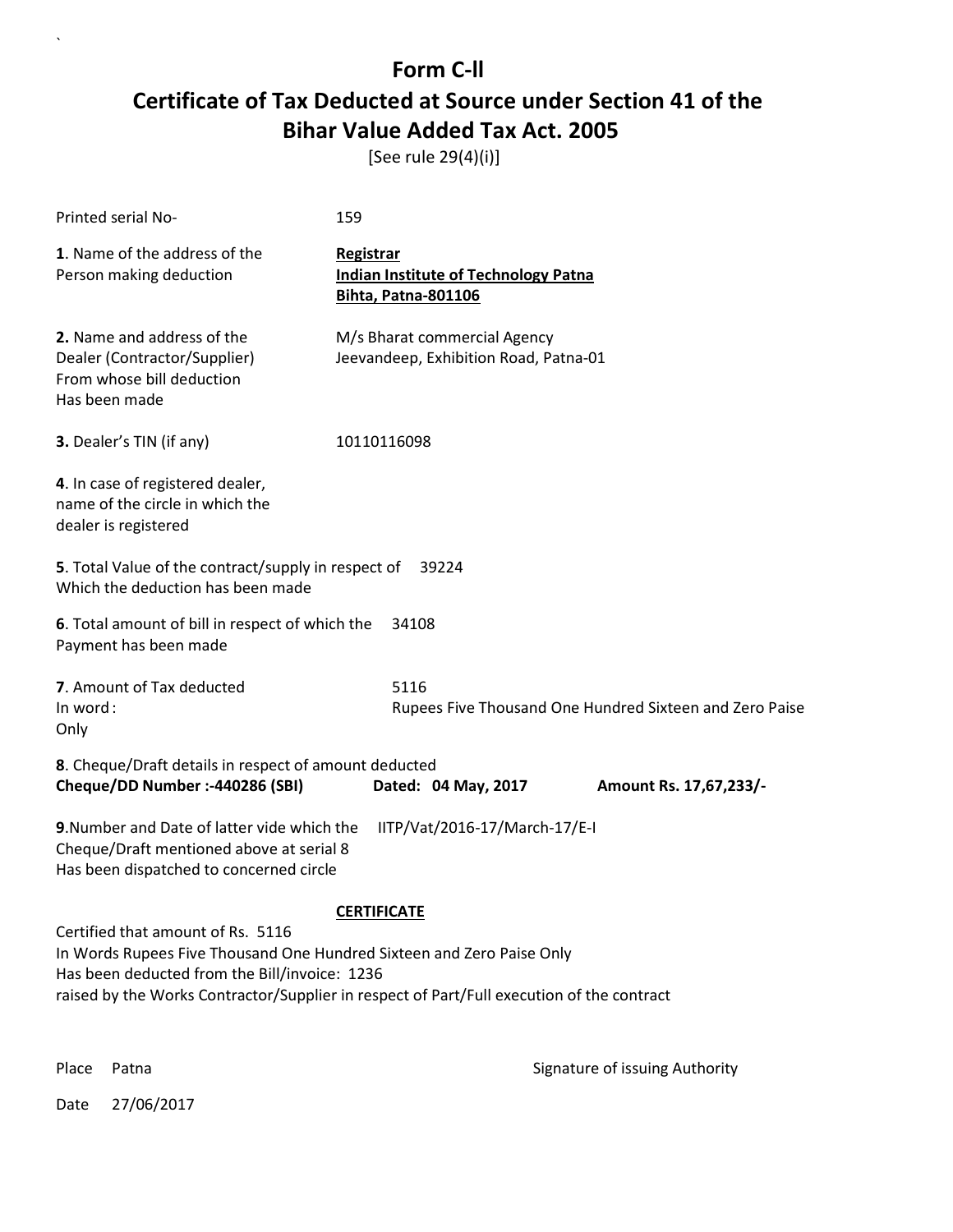[See rule 29(4)(i)]

| Printed serial No-                                                                                                                                                                                                                                                                   | 160                                                                             |  |
|--------------------------------------------------------------------------------------------------------------------------------------------------------------------------------------------------------------------------------------------------------------------------------------|---------------------------------------------------------------------------------|--|
| 1. Name of the address of the<br>Person making deduction                                                                                                                                                                                                                             | Registrar<br><b>Indian Institute of Technology Patna</b><br>Bihta, Patna-801106 |  |
| 2. Name and address of the<br>Dealer (Contractor/Supplier)<br>From whose bill deduction<br>Has been made                                                                                                                                                                             | Chandra Brothers                                                                |  |
| 3. Dealer's TIN (if any)                                                                                                                                                                                                                                                             | 10140279024                                                                     |  |
| 4. In case of registered dealer,<br>name of the circle in which the<br>dealer is registered                                                                                                                                                                                          |                                                                                 |  |
| 5. Total Value of the contract/supply in respect of 739456<br>Which the deduction has been made                                                                                                                                                                                      |                                                                                 |  |
| 6. Total amount of bill in respect of which the<br>Payment has been made                                                                                                                                                                                                             | 702483                                                                          |  |
| 7. Amount of Tax deducted<br>In word:<br>Zero Paise Only                                                                                                                                                                                                                             | 36973<br>Rupees Thirty Six Thousand Nine Hundred Seventy Three and              |  |
| 8. Cheque/Draft details in respect of amount deducted<br>Cheque/DD Number :- 440286 (SBI)                                                                                                                                                                                            | Dated: 04 May, 2017<br>Amount Rs. 17,67,233/-                                   |  |
| IITP/Vat/2016-17/March-17/E-I<br>9. Number and Date of latter vide which the<br>Cheque/Draft mentioned above at serial 8<br>Has been dispatched to concerned circle                                                                                                                  |                                                                                 |  |
| <b>CERTIFICATE</b>                                                                                                                                                                                                                                                                   |                                                                                 |  |
| Certified that amount of Rs. 36973<br>In Words Rupees Thirty Six Thousand Nine Hundred Seventy Three and Zero Paise Only<br>Has been deducted from the Bill/invoice: 3rd and final bill<br>raised by the Works Contractor/Supplier in respect of Part/Full execution of the contract |                                                                                 |  |

 $\ddot{\phantom{0}}$ 

Place Patna **Property** Place Patna Signature of issuing Authority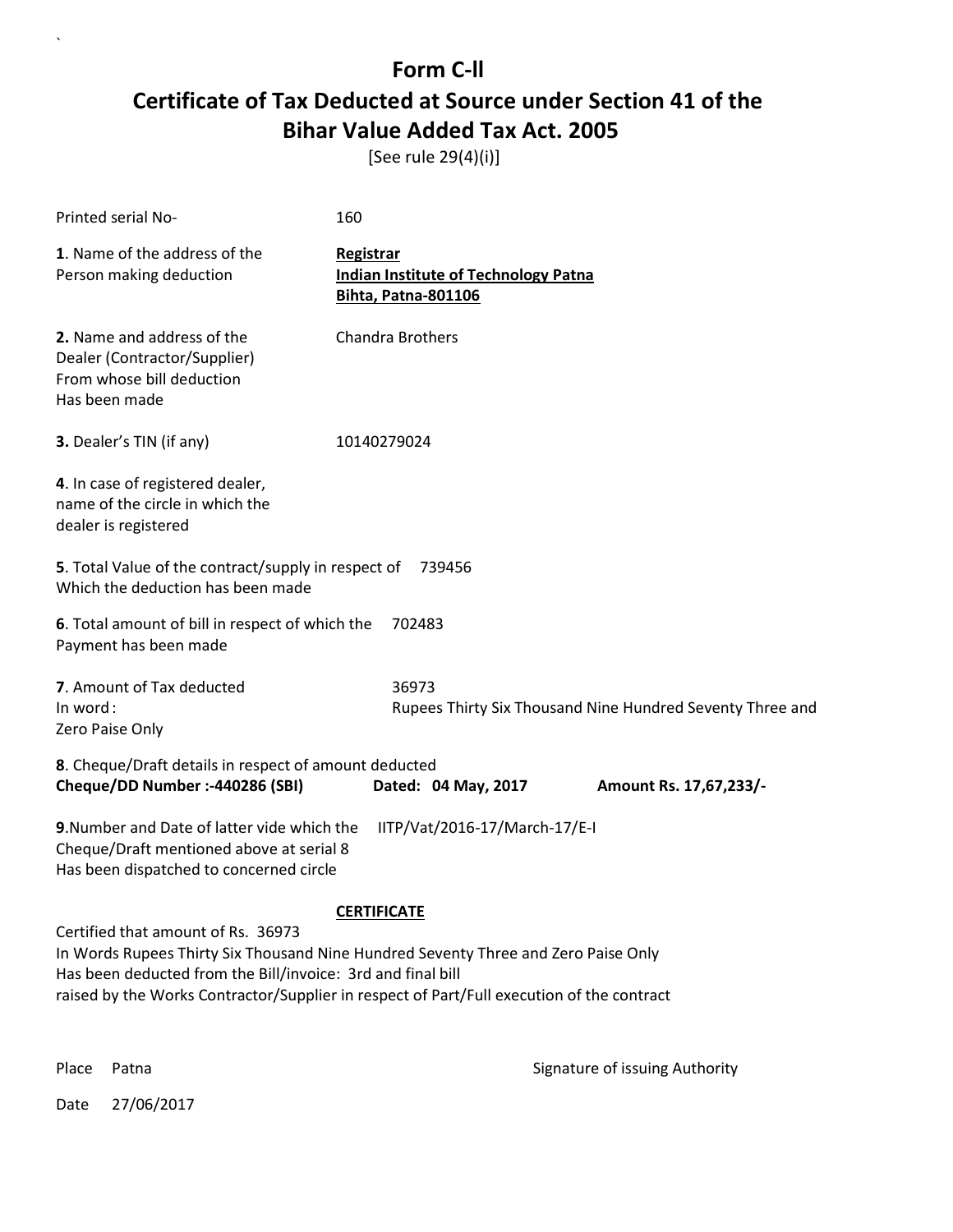[See rule 29(4)(i)]

| Printed serial No-                                                                                                                                                                                                                                                         | 161                                                                                    |  |
|----------------------------------------------------------------------------------------------------------------------------------------------------------------------------------------------------------------------------------------------------------------------------|----------------------------------------------------------------------------------------|--|
| 1. Name of the address of the<br>Person making deduction                                                                                                                                                                                                                   | <b>Registrar</b><br><b>Indian Institute of Technology Patna</b><br>Bihta, Patna-801106 |  |
| 2. Name and address of the<br>Dealer (Contractor/Supplier)<br>From whose bill deduction<br>Has been made                                                                                                                                                                   | M/s Bharat commercial Agency<br>Jeevandeep, Exhibition Road, Patna-01                  |  |
| 3. Dealer's TIN (if any)                                                                                                                                                                                                                                                   | 10110116098                                                                            |  |
| 4. In case of registered dealer,<br>name of the circle in which the<br>dealer is registered                                                                                                                                                                                |                                                                                        |  |
| 5. Total Value of the contract/supply in respect of<br>99968<br>Which the deduction has been made                                                                                                                                                                          |                                                                                        |  |
| 6. Total amount of bill in respect of which the<br>86929<br>Payment has been made                                                                                                                                                                                          |                                                                                        |  |
| 7. Amount of Tax deducted<br>In word:                                                                                                                                                                                                                                      | 13039<br>Rupees Thirteen Thousand Thirty Nine and Zero Paise Only                      |  |
| 8. Cheque/Draft details in respect of amount deducted<br>Cheque/DD Number :- 440286 (SBI)<br>Dated: 04 May, 2017<br>Amount Rs. 17,67,233/-                                                                                                                                 |                                                                                        |  |
| 9. Number and Date of latter vide which the<br>IITP/Vat/2016-17/March-17/E-I<br>Cheque/Draft mentioned above at serial 8<br>Has been dispatched to concerned circle                                                                                                        |                                                                                        |  |
| <b>CERTIFICATE</b><br>Certified that amount of Rs. 13039<br>In Words Rupees Thirteen Thousand Thirty Nine and Zero Paise Only<br>Has been deducted from the Bill/invoice: 553<br>raised by the Works Contractor/Supplier in respect of Part/Full execution of the contract |                                                                                        |  |

 $\overline{\phantom{a}}$ 

Place Patna **Property** Place Patna Signature of issuing Authority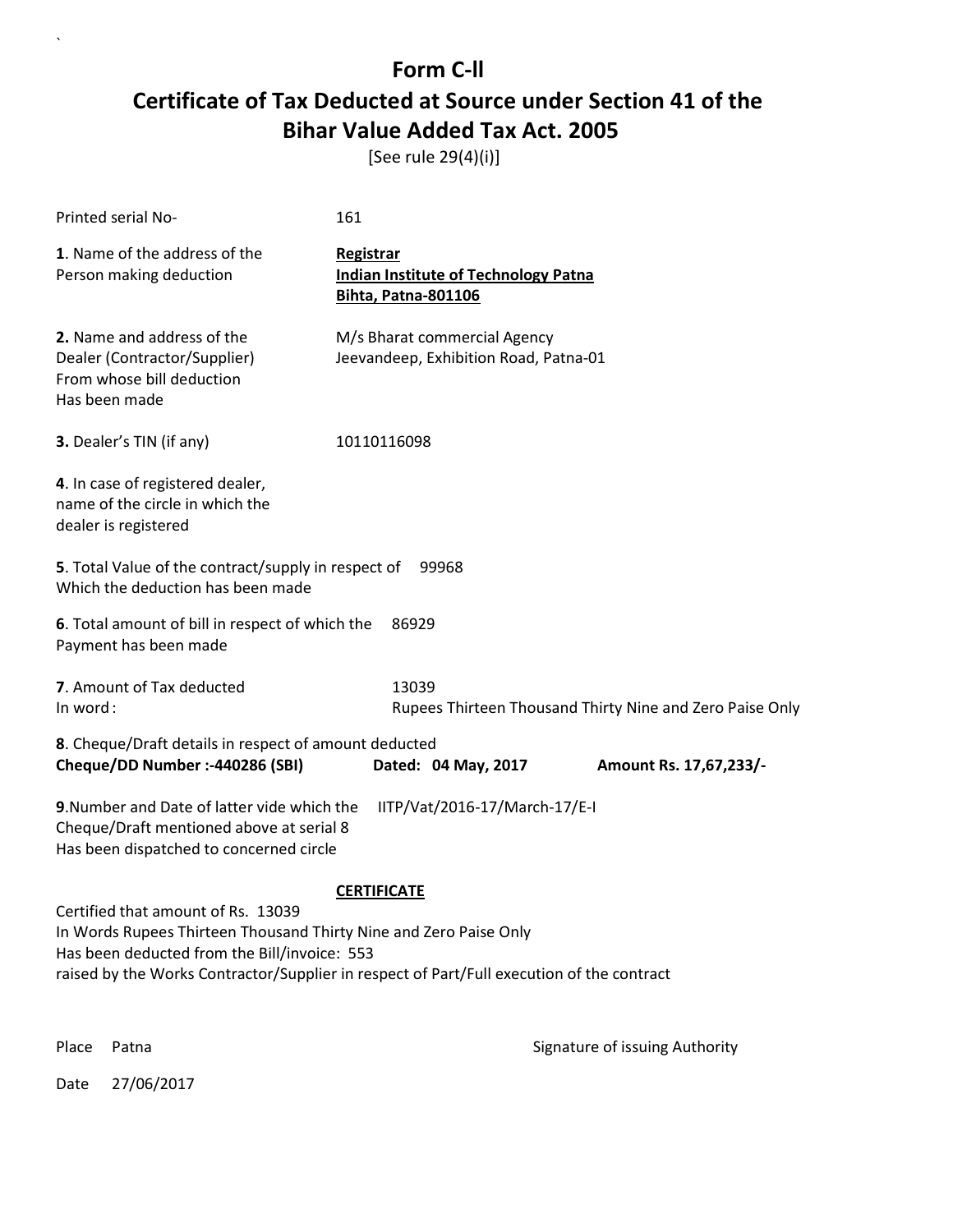[See rule 29(4)(i)]

| Printed serial No-                                                                                                                                                  | 162                                                                             |  |
|---------------------------------------------------------------------------------------------------------------------------------------------------------------------|---------------------------------------------------------------------------------|--|
| 1. Name of the address of the<br>Person making deduction                                                                                                            | Registrar<br><b>Indian Institute of Technology Patna</b><br>Bihta, Patna-801106 |  |
| 2. Name and address of the<br>Dealer (Contractor/Supplier)<br>From whose bill deduction<br>Has been made                                                            | M/s Bharat commercial Agency<br>Jeevandeep, Exhibition Road, Patna-01           |  |
| 3. Dealer's TIN (if any)                                                                                                                                            | 10110116098                                                                     |  |
| 4. In case of registered dealer,<br>name of the circle in which the<br>dealer is registered                                                                         |                                                                                 |  |
| 5. Total Value of the contract/supply in respect of 94219<br>Which the deduction has been made                                                                      |                                                                                 |  |
| 6. Total amount of bill in respect of which the<br>Payment has been made                                                                                            | 81930                                                                           |  |
| 7. Amount of Tax deducted<br>In word:<br>Paise Only                                                                                                                 | 12289<br>Rupees Twelve Thousand Two Hundred Eighty Nine and Zero                |  |
| 8. Cheque/Draft details in respect of amount deducted<br>Cheque/DD Number :- 440286 (SBI)                                                                           | Dated: 04 May, 2017<br>Amount Rs. 17,67,233/-                                   |  |
| 9. Number and Date of latter vide which the<br>IITP/Vat/2016-17/March-17/E-I<br>Cheque/Draft mentioned above at serial 8<br>Has been dispatched to concerned circle |                                                                                 |  |
| <b>CERTIFICATE</b>                                                                                                                                                  |                                                                                 |  |
| Certified that amount of Rs. 12289<br>In Words Rupees Twelve Thousand Two Hundred Eighty Nine and Zero Paise Only                                                   |                                                                                 |  |
| Has been deducted from the Bill/invoice: 1313<br>raised by the Works Contractor/Supplier in respect of Part/Full execution of the contract                          |                                                                                 |  |
|                                                                                                                                                                     |                                                                                 |  |

 $\ddot{\phantom{0}}$ 

Place Patna **Property** Place Patna Signature of issuing Authority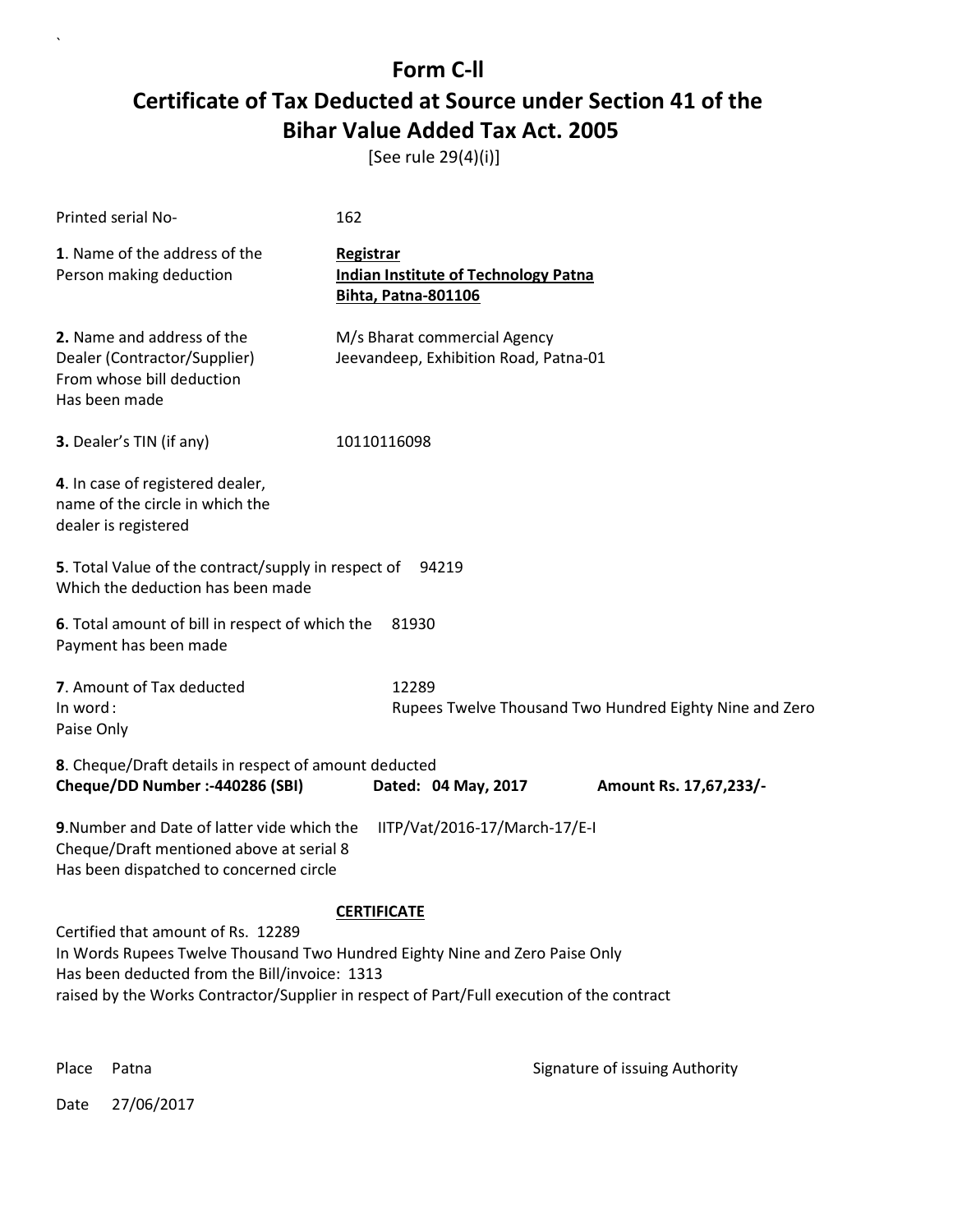[See rule 29(4)(i)]

| Printed serial No-                                                                                                                                                                                                                                                  | 163                                                                                    |  |
|---------------------------------------------------------------------------------------------------------------------------------------------------------------------------------------------------------------------------------------------------------------------|----------------------------------------------------------------------------------------|--|
| 1. Name of the address of the<br>Person making deduction                                                                                                                                                                                                            | Registrar<br><b>Indian Institute of Technology Patna</b><br><b>Bihta, Patna-801106</b> |  |
| 2. Name and address of the<br>Dealer (Contractor/Supplier)<br>From whose bill deduction<br>Has been made                                                                                                                                                            | M/s Bharat commercial Agency<br>Jeevandeep, Exhibition Road, Patna-01                  |  |
| 3. Dealer's TIN (if any)                                                                                                                                                                                                                                            | 10110116098                                                                            |  |
| 4. In case of registered dealer,<br>name of the circle in which the<br>dealer is registered                                                                                                                                                                         |                                                                                        |  |
| 5. Total Value of the contract/supply in respect of 744932<br>Which the deduction has been made                                                                                                                                                                     |                                                                                        |  |
| 6. Total amount of bill in respect of which the<br>647767<br>Payment has been made                                                                                                                                                                                  |                                                                                        |  |
| 7. Amount of Tax deducted<br>In word:<br>Zero Paise Only                                                                                                                                                                                                            | 97165<br>Rupees Ninety Seven Thousand One Hundred Sixty Five and                       |  |
| 8. Cheque/Draft details in respect of amount deducted<br>Cheque/DD Number :- 440286 (SBI)                                                                                                                                                                           | Dated: 04 May, 2017<br>Amount Rs. 17,67,233/-                                          |  |
| 9. Number and Date of latter vide which the<br>IITP/Vat/2016-17/March-17/E-I<br>Cheque/Draft mentioned above at serial 8<br>Has been dispatched to concerned circle                                                                                                 |                                                                                        |  |
| <b>CERTIFICATE</b>                                                                                                                                                                                                                                                  |                                                                                        |  |
| Certified that amount of Rs. 97165<br>In Words Rupees Ninety Seven Thousand One Hundred Sixty Five and Zero Paise Only<br>Has been deducted from the Bill/invoice: 527<br>raised by the Works Contractor/Supplier in respect of Part/Full execution of the contract |                                                                                        |  |

 $\ddot{\phantom{0}}$ 

Place Patna **Property** Place Patna Signature of issuing Authority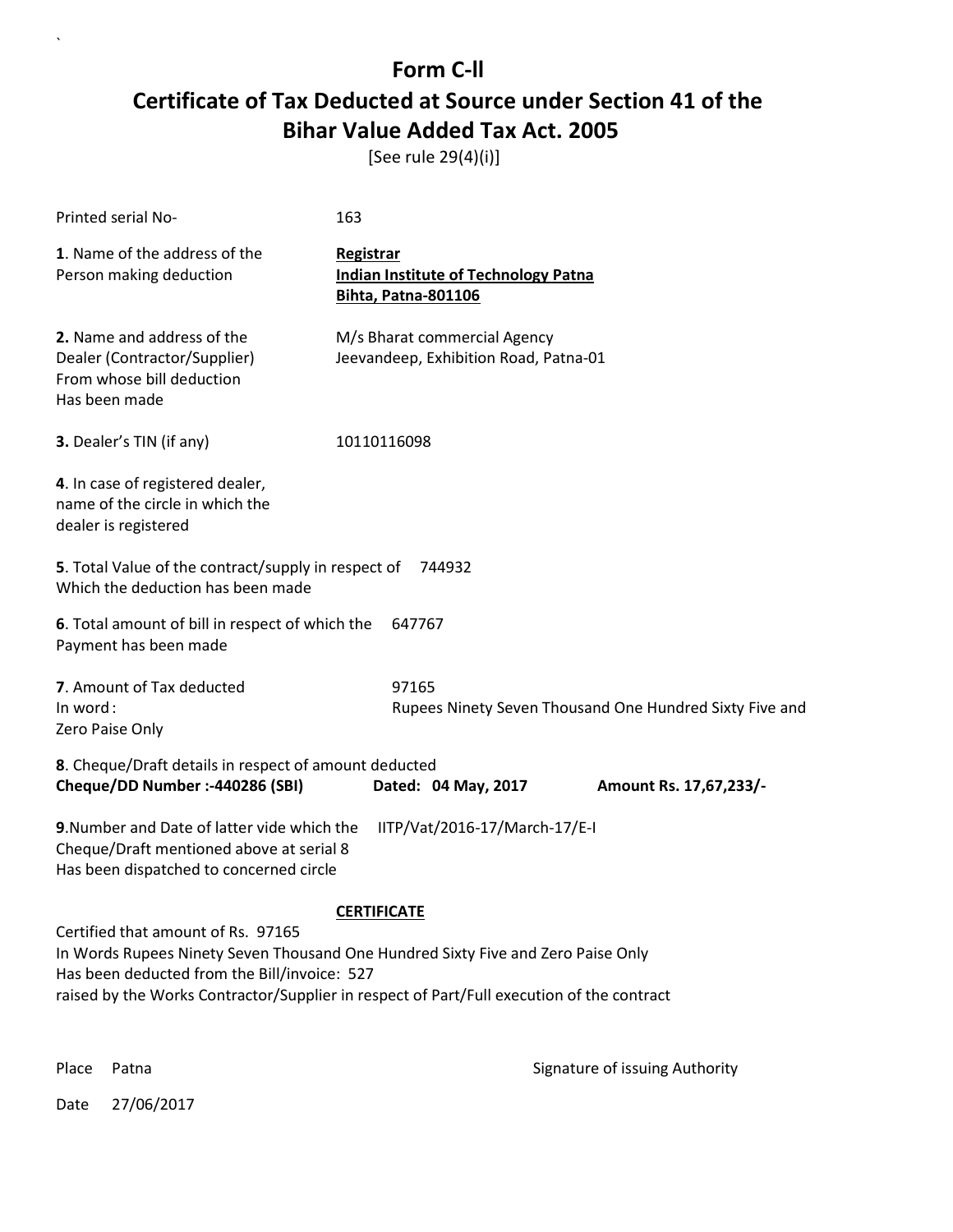[See rule 29(4)(i)]

| Printed serial No-                                                                                                                                                                                                                                            | 164                                                                                    |  |
|---------------------------------------------------------------------------------------------------------------------------------------------------------------------------------------------------------------------------------------------------------------|----------------------------------------------------------------------------------------|--|
| 1. Name of the address of the<br>Person making deduction                                                                                                                                                                                                      | Registrar<br><b>Indian Institute of Technology Patna</b><br><b>Bihta, Patna-801106</b> |  |
| 2. Name and address of the<br>Dealer (Contractor/Supplier)<br>From whose bill deduction<br>Has been made                                                                                                                                                      | M/s Bharat commercial Agency<br>Jeevandeep, Exhibition Road, Patna-01                  |  |
| 3. Dealer's TIN (if any)                                                                                                                                                                                                                                      | 10110116098                                                                            |  |
| 4. In case of registered dealer,<br>name of the circle in which the<br>dealer is registered                                                                                                                                                                   |                                                                                        |  |
| 5. Total Value of the contract/supply in respect of 64305<br>Which the deduction has been made                                                                                                                                                                |                                                                                        |  |
| 6. Total amount of bill in respect of which the<br>56162<br>Payment has been made                                                                                                                                                                             |                                                                                        |  |
| 7. Amount of Tax deducted<br>In word:<br>Paise Only                                                                                                                                                                                                           | 8143<br>Rupees Eight Thousand One Hundred Forty Three and Zero                         |  |
| 8. Cheque/Draft details in respect of amount deducted<br>Cheque/DD Number :- 440286 (SBI)                                                                                                                                                                     | Dated: 04 May, 2017<br>Amount Rs. 17,67,233/-                                          |  |
| 9. Number and Date of latter vide which the<br>IITP/Vat/2016-17/March-17/E-I<br>Cheque/Draft mentioned above at serial 8<br>Has been dispatched to concerned circle                                                                                           |                                                                                        |  |
| <b>CERTIFICATE</b>                                                                                                                                                                                                                                            |                                                                                        |  |
| Certified that amount of Rs. 8143<br>In Words Rupees Eight Thousand One Hundred Forty Three and Zero Paise Only<br>Has been deducted from the Bill/invoice: 1285<br>raised by the Works Contractor/Supplier in respect of Part/Full execution of the contract |                                                                                        |  |

 $\ddot{\phantom{0}}$ 

Place Patna **Property** Place Patna Signature of issuing Authority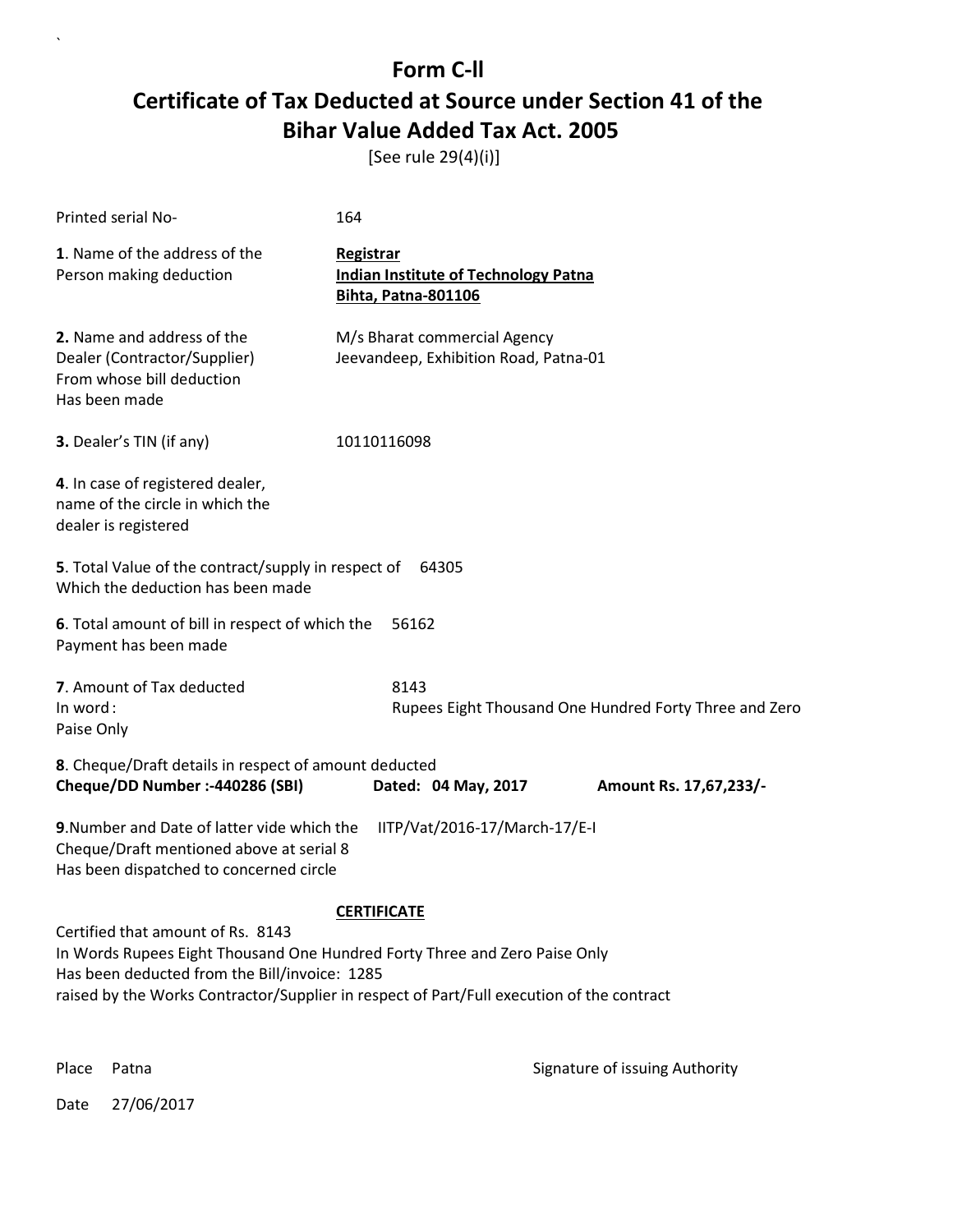[See rule 29(4)(i)]

| Printed serial No-                                                                                                                                                                                                                                          | 165                                                                                    |  |
|-------------------------------------------------------------------------------------------------------------------------------------------------------------------------------------------------------------------------------------------------------------|----------------------------------------------------------------------------------------|--|
| 1. Name of the address of the<br>Person making deduction                                                                                                                                                                                                    | Registrar<br><b>Indian Institute of Technology Patna</b><br><b>Bihta, Patna-801106</b> |  |
| 2. Name and address of the<br>Dealer (Contractor/Supplier)<br>From whose bill deduction<br>Has been made                                                                                                                                                    | H K Enterprises                                                                        |  |
| 3. Dealer's TIN (if any)                                                                                                                                                                                                                                    | 10130266005                                                                            |  |
| 4. In case of registered dealer,<br>name of the circle in which the<br>dealer is registered                                                                                                                                                                 |                                                                                        |  |
| 5. Total Value of the contract/supply in respect of<br>60926<br>Which the deduction has been made                                                                                                                                                           |                                                                                        |  |
| 6. Total amount of bill in respect of which the<br>Payment has been made                                                                                                                                                                                    | 52980                                                                                  |  |
| 7. Amount of Tax deducted<br>In word:<br>Only                                                                                                                                                                                                               | 7946<br>Rupees Seven Thousand Nine Hundred Forty Six and Zero Paise                    |  |
| 8. Cheque/Draft details in respect of amount deducted<br>Cheque/DD Number :- 440286 (SBI)                                                                                                                                                                   | Dated: 04 May, 2017<br>Amount Rs. 17,67,233/-                                          |  |
| 9. Number and Date of latter vide which the<br>IITP/Vat/2016-17/March-17/E-I<br>Cheque/Draft mentioned above at serial 8<br>Has been dispatched to concerned circle                                                                                         |                                                                                        |  |
| <b>CERTIFICATE</b>                                                                                                                                                                                                                                          |                                                                                        |  |
| Certified that amount of Rs. 7946<br>In Words Rupees Seven Thousand Nine Hundred Forty Six and Zero Paise Only<br>Has been deducted from the Bill/invoice: 326<br>raised by the Works Contractor/Supplier in respect of Part/Full execution of the contract |                                                                                        |  |

 $\ddot{\phantom{0}}$ 

Place Patna **Property** Place Patna Signature of issuing Authority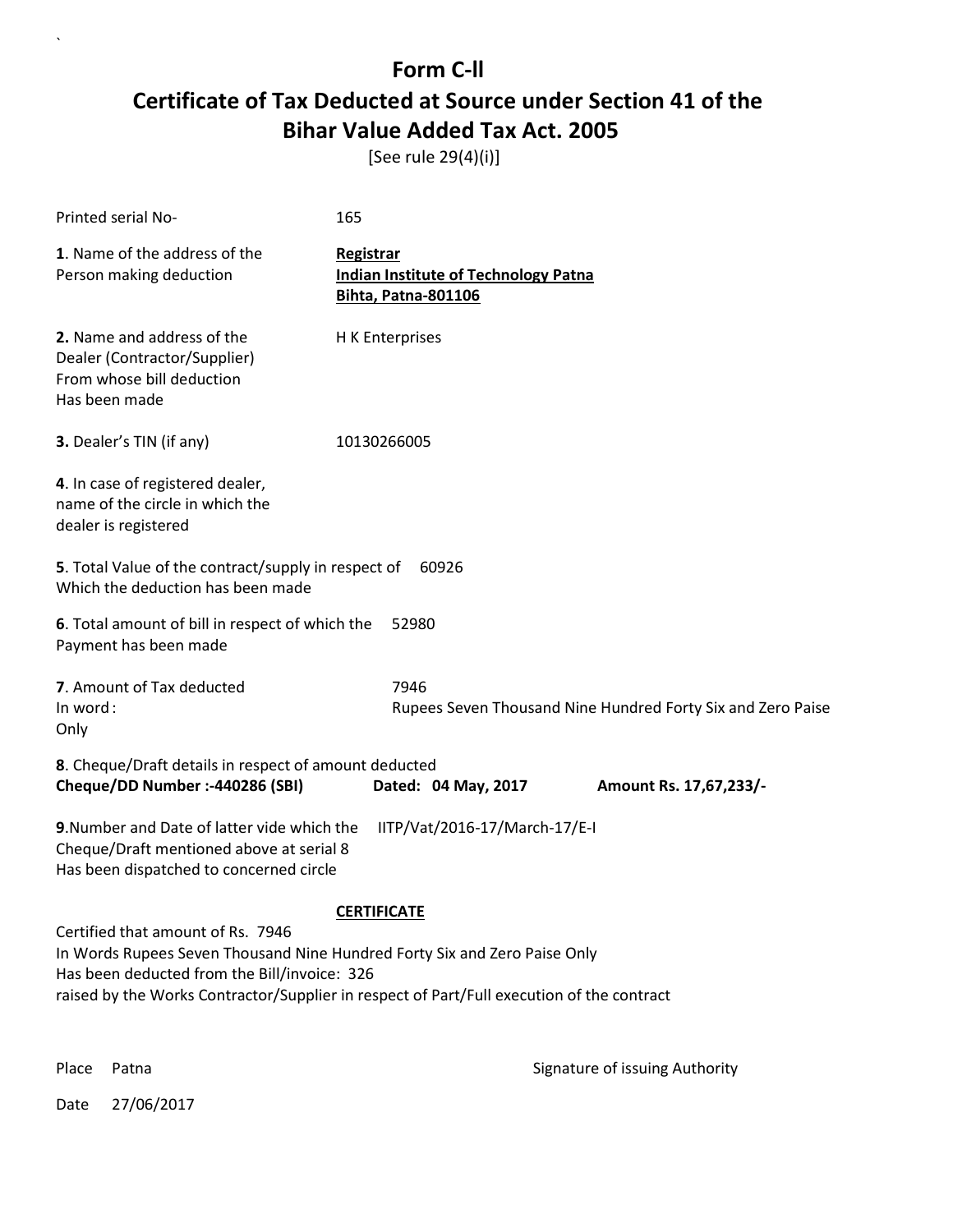[See rule 29(4)(i)]

| Printed serial No-                                                                                                                                                                                                                                                                    | 166                                                                             |  |
|---------------------------------------------------------------------------------------------------------------------------------------------------------------------------------------------------------------------------------------------------------------------------------------|---------------------------------------------------------------------------------|--|
| 1. Name of the address of the<br>Person making deduction                                                                                                                                                                                                                              | Registrar<br><b>Indian Institute of Technology Patna</b><br>Bihta, Patna-801106 |  |
| 2. Name and address of the<br>Dealer (Contractor/Supplier)<br>From whose bill deduction<br>Has been made                                                                                                                                                                              | M/s New Kohli Sports<br>Fraser Road, Patna-01                                   |  |
| 3. Dealer's TIN (if any)                                                                                                                                                                                                                                                              | 10110113091                                                                     |  |
| 4. In case of registered dealer,<br>name of the circle in which the<br>dealer is registered                                                                                                                                                                                           |                                                                                 |  |
| 5. Total Value of the contract/supply in respect of<br>65800<br>Which the deduction has been made                                                                                                                                                                                     |                                                                                 |  |
| 6. Total amount of bill in respect of which the<br>62075<br>Payment has been made                                                                                                                                                                                                     |                                                                                 |  |
| 7. Amount of Tax deducted<br>In word:<br>Paise Only                                                                                                                                                                                                                                   | 3725<br>Rupees Three Thousand Seven Hundred Twenty Five and Zero                |  |
| 8. Cheque/Draft details in respect of amount deducted<br>Cheque/DD Number :- 440286 (SBI)                                                                                                                                                                                             | Dated: 04 May, 2017<br>Amount Rs. 17,67,233/-                                   |  |
| 9. Number and Date of latter vide which the<br>Cheque/Draft mentioned above at serial 8<br>Has been dispatched to concerned circle                                                                                                                                                    | IITP/Vat/2016-17/March-17/E-I                                                   |  |
| <b>CERTIFICATE</b><br>Certified that amount of Rs. 3725<br>In Words Rupees Three Thousand Seven Hundred Twenty Five and Zero Paise Only<br>Has been deducted from the Bill/invoice: 3732<br>raised by the Works Contractor/Supplier in respect of Part/Full execution of the contract |                                                                                 |  |

 $\overline{\phantom{a}}$ 

Place Patna **Property** Place Patna Signature of issuing Authority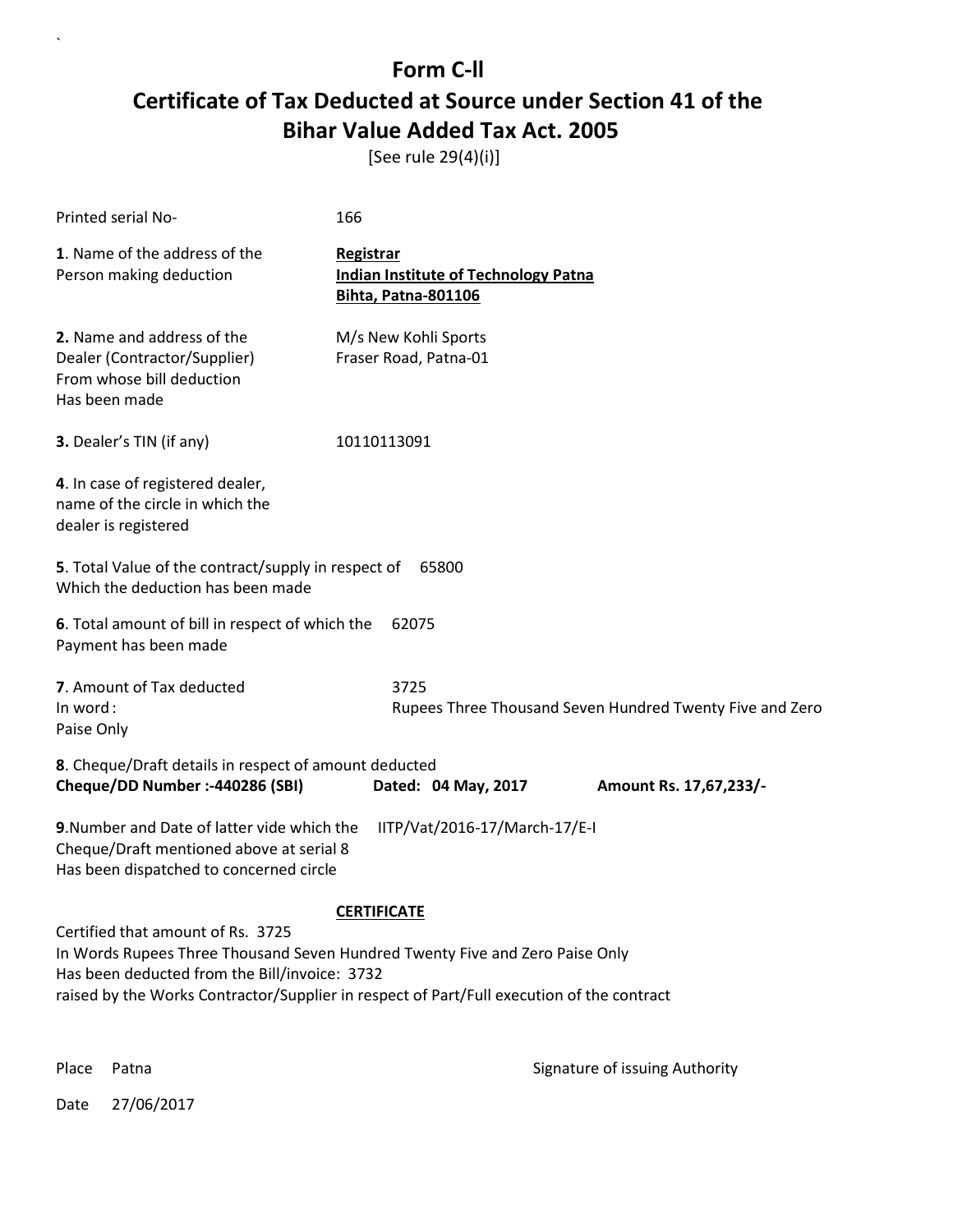[See rule 29(4)(i)]

| Printed serial No-                                                                                                                                                                                                                                          | 167                                                                                    |  |  |
|-------------------------------------------------------------------------------------------------------------------------------------------------------------------------------------------------------------------------------------------------------------|----------------------------------------------------------------------------------------|--|--|
| 1. Name of the address of the<br>Person making deduction                                                                                                                                                                                                    | <b>Registrar</b><br><b>Indian Institute of Technology Patna</b><br>Bihta, Patna-801106 |  |  |
| 2. Name and address of the<br>Dealer (Contractor/Supplier)<br>From whose bill deduction<br>Has been made                                                                                                                                                    | M/S Wizertech Informatics Pvt. Ltd<br>18, Telegraph Colony, Kidwaipuri, Patna-01       |  |  |
| 3. Dealer's TIN (if any)                                                                                                                                                                                                                                    | 10050803019                                                                            |  |  |
| 4. In case of registered dealer,<br>name of the circle in which the<br>dealer is registered                                                                                                                                                                 |                                                                                        |  |  |
| Which the deduction has been made                                                                                                                                                                                                                           | 5. Total Value of the contract/supply in respect of<br>29680                           |  |  |
| 6. Total amount of bill in respect of which the<br>Payment has been made                                                                                                                                                                                    | 28000                                                                                  |  |  |
| 7. Amount of Tax deducted<br>In word:                                                                                                                                                                                                                       | 1680<br>Rupees One Thousand Six Hundred Eighty and Zero Paise Only                     |  |  |
| 8. Cheque/Draft details in respect of amount deducted<br>Cheque/DD Number :- 440286 (SBI)                                                                                                                                                                   | Dated: 04 May, 2017<br>Amount Rs. 17,67,233/-                                          |  |  |
| 9. Number and Date of latter vide which the<br>Cheque/Draft mentioned above at serial 8<br>Has been dispatched to concerned circle                                                                                                                          | IITP/Vat/2016-17/March-17/E-I                                                          |  |  |
| <b>CERTIFICATE</b>                                                                                                                                                                                                                                          |                                                                                        |  |  |
| Certified that amount of Rs. 1680<br>In Words Rupees One Thousand Six Hundred Eighty and Zero Paise Only<br>Has been deducted from the Bill/invoice: 417102113<br>raised by the Works Contractor/Supplier in respect of Part/Full execution of the contract |                                                                                        |  |  |
| Place<br>Patna                                                                                                                                                                                                                                              | Signature of issuing Authority                                                         |  |  |

Date 27/06/2017

 $\ddot{\phantom{0}}$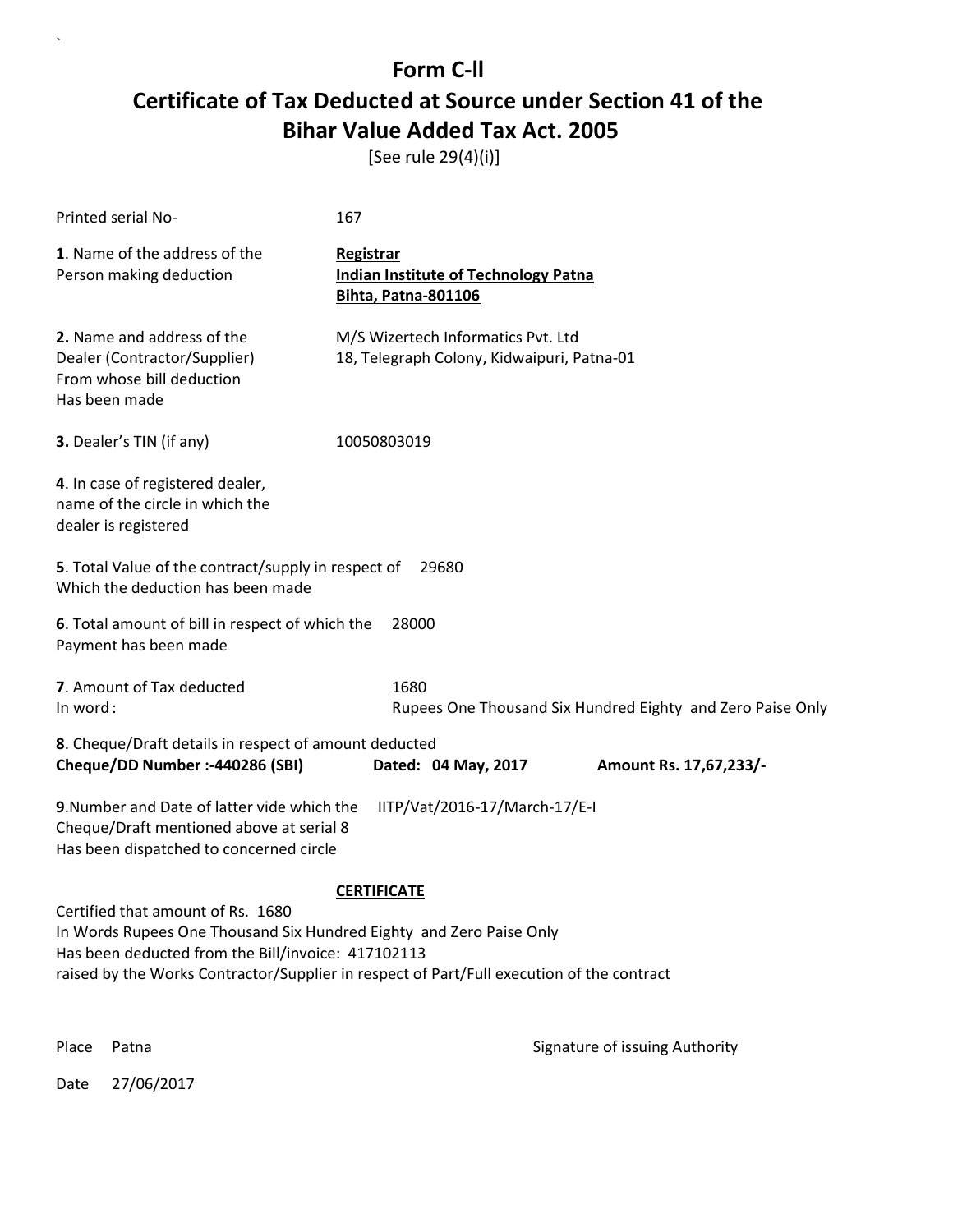[See rule 29(4)(i)]

| Printed serial No-                                                                                                                                                                                                                                         | 168                                                                                    |  |
|------------------------------------------------------------------------------------------------------------------------------------------------------------------------------------------------------------------------------------------------------------|----------------------------------------------------------------------------------------|--|
| 1. Name of the address of the<br>Person making deduction                                                                                                                                                                                                   | Registrar<br><b>Indian Institute of Technology Patna</b><br><b>Bihta, Patna-801106</b> |  |
| 2. Name and address of the<br>Dealer (Contractor/Supplier)<br>From whose bill deduction<br>Has been made                                                                                                                                                   | Lakhmani Infotech<br>Patna                                                             |  |
| 3. Dealer's TIN (if any)                                                                                                                                                                                                                                   | 10110510015                                                                            |  |
| 4. In case of registered dealer,<br>name of the circle in which the<br>dealer is registered                                                                                                                                                                |                                                                                        |  |
| 5. Total Value of the contract/supply in respect of<br>47550<br>Which the deduction has been made                                                                                                                                                          |                                                                                        |  |
| 6. Total amount of bill in respect of which the<br>Payment has been made                                                                                                                                                                                   | 44859                                                                                  |  |
| 7. Amount of Tax deducted<br>In word:<br>Only                                                                                                                                                                                                              | 2691<br>Rupees Two Thousand Six Hundred Ninety One and Zero Paise                      |  |
| 8. Cheque/Draft details in respect of amount deducted<br>Cheque/DD Number :- 440286 (SBI)                                                                                                                                                                  | Dated: 04 May, 2017<br>Amount Rs. 17,67,233/-                                          |  |
| 9. Number and Date of latter vide which the<br>IITP/Vat/2016-17/March-17/E-I<br>Cheque/Draft mentioned above at serial 8<br>Has been dispatched to concerned circle                                                                                        |                                                                                        |  |
| <b>CERTIFICATE</b>                                                                                                                                                                                                                                         |                                                                                        |  |
| Certified that amount of Rs. 2691<br>In Words Rupees Two Thousand Six Hundred Ninety One and Zero Paise Only<br>Has been deducted from the Bill/invoice: 2247<br>raised by the Works Contractor/Supplier in respect of Part/Full execution of the contract |                                                                                        |  |

 $\overline{\phantom{a}}$ 

Place Patna **Property** Place Patna Signature of issuing Authority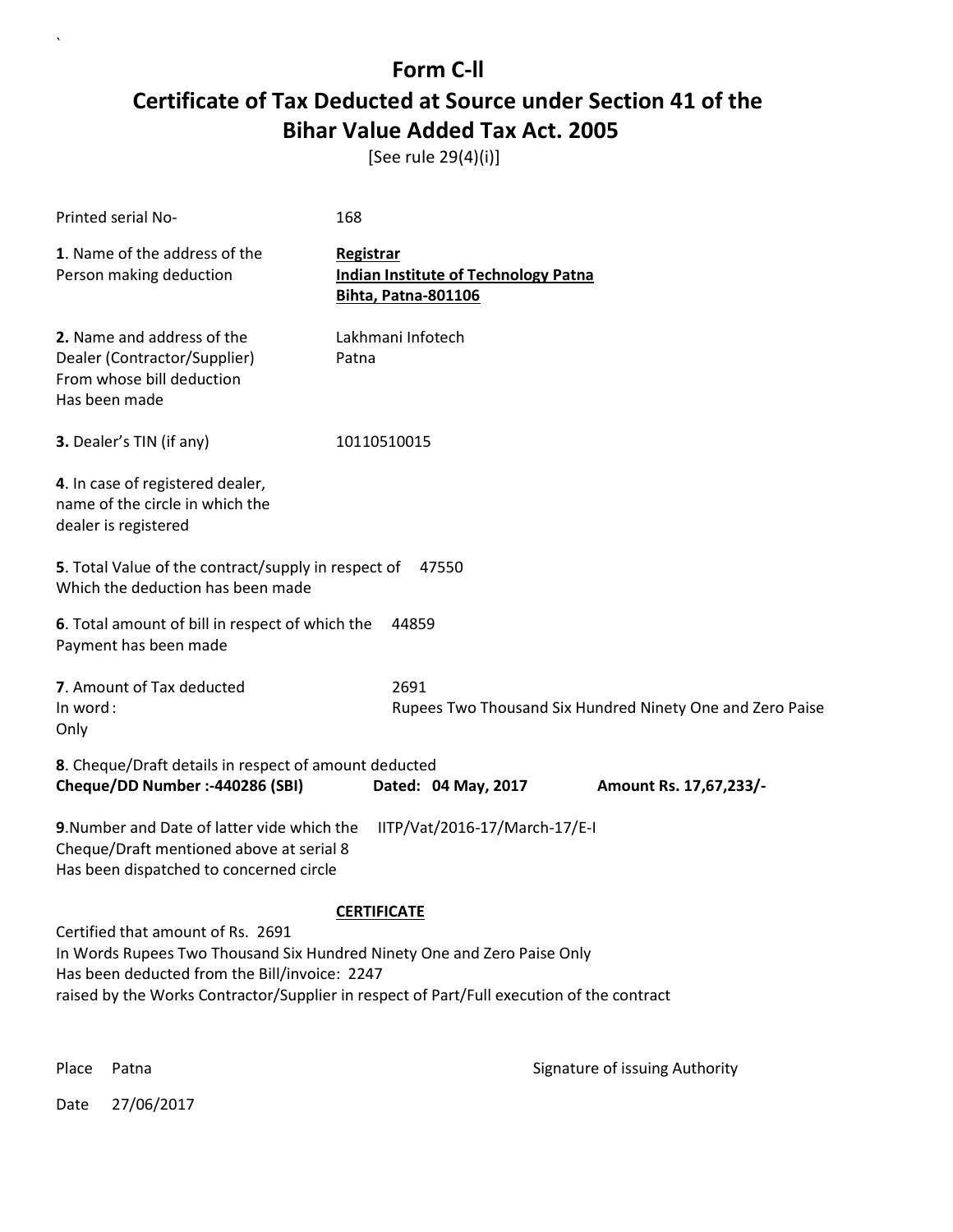[See rule 29(4)(i)]

| <b>Printed serial No-</b>                                                                                                                                                                                                                      | 169                                                                                    |                        |
|------------------------------------------------------------------------------------------------------------------------------------------------------------------------------------------------------------------------------------------------|----------------------------------------------------------------------------------------|------------------------|
| 1. Name of the address of the<br>Person making deduction                                                                                                                                                                                       | Registrar<br><b>Indian Institute of Technology Patna</b><br><b>Bihta, Patna-801106</b> |                        |
| 2. Name and address of the<br>Dealer (Contractor/Supplier)<br>From whose bill deduction<br>Has been made                                                                                                                                       | M/s Sajawat<br>Patna                                                                   |                        |
| 3. Dealer's TIN (if any)                                                                                                                                                                                                                       | 10151790014                                                                            |                        |
| 4. In case of registered dealer,<br>name of the circle in which the<br>dealer is registered                                                                                                                                                    |                                                                                        |                        |
| 5. Total Value of the contract/supply in respect of<br>84456<br>Which the deduction has been made                                                                                                                                              |                                                                                        |                        |
| 6. Total amount of bill in respect of which the<br>73440<br>Payment has been made                                                                                                                                                              |                                                                                        |                        |
| 7. Amount of Tax deducted<br>In word:                                                                                                                                                                                                          | 11016<br>Rupees Eleven Thousand Sixteen and Zero Paise Only                            |                        |
| 8. Cheque/Draft details in respect of amount deducted<br>Cheque/DD Number :- 440286 (SBI)                                                                                                                                                      | Dated: 04 May, 2017                                                                    | Amount Rs. 17,67,233/- |
| 9. Number and Date of latter vide which the<br>IITP/Vat/2016-17/March-17/E-I<br>Cheque/Draft mentioned above at serial 8<br>Has been dispatched to concerned circle                                                                            |                                                                                        |                        |
| <b>CERTIFICATE</b>                                                                                                                                                                                                                             |                                                                                        |                        |
| Certified that amount of Rs. 11016<br>In Words Rupees Eleven Thousand Sixteen and Zero Paise Only<br>Has been deducted from the Bill/invoice: 387<br>raised by the Works Contractor/Supplier in respect of Part/Full execution of the contract |                                                                                        |                        |

 $\overline{\phantom{a}}$ 

Place Patna **Property** Place Patna Signature of issuing Authority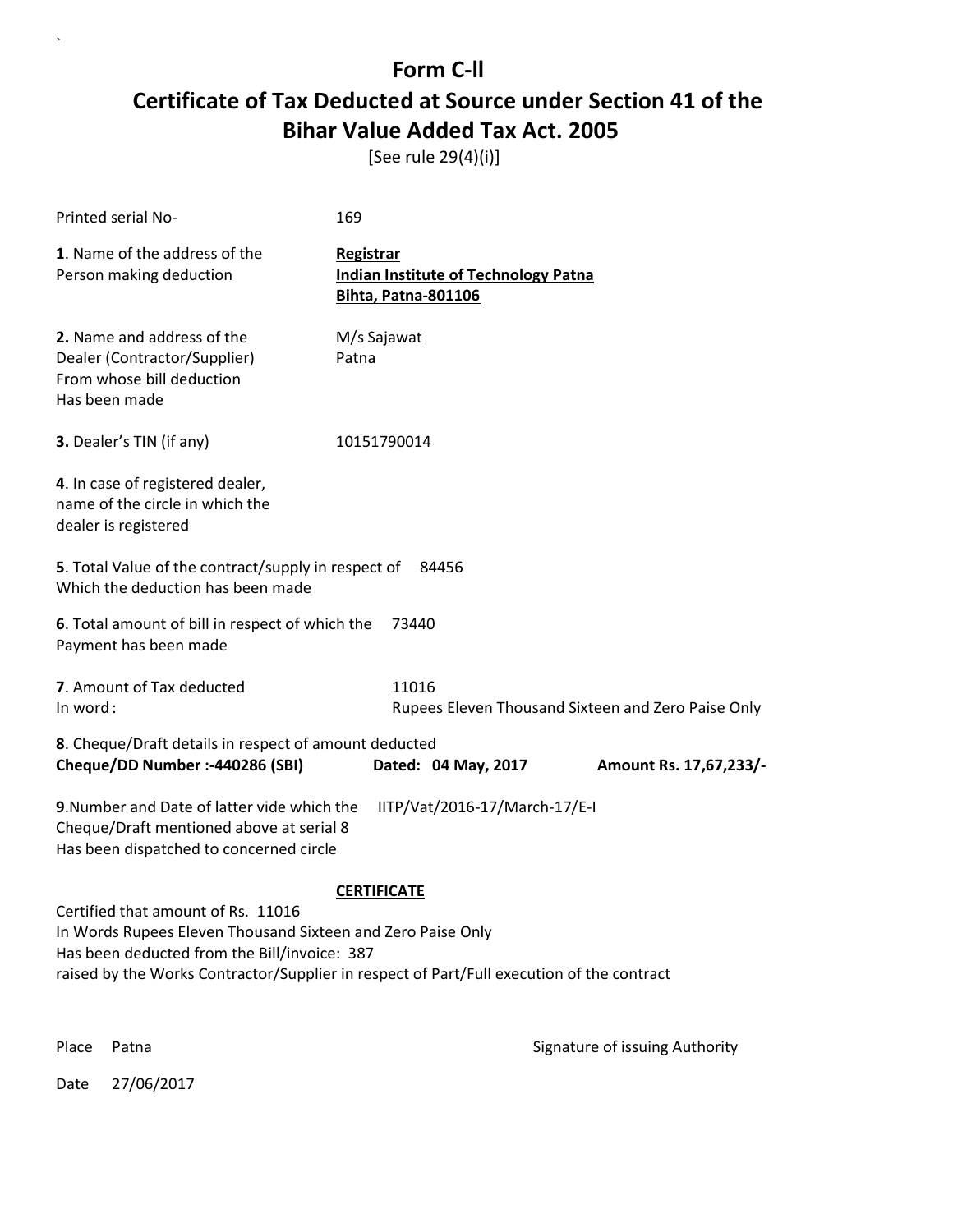[See rule 29(4)(i)]

| Printed serial No-                                                                                                                                                                                                                                                   | 170                                                                                    |                        |
|----------------------------------------------------------------------------------------------------------------------------------------------------------------------------------------------------------------------------------------------------------------------|----------------------------------------------------------------------------------------|------------------------|
| 1. Name of the address of the<br>Person making deduction                                                                                                                                                                                                             | Registrar<br><b>Indian Institute of Technology Patna</b><br><b>Bihta, Patna-801106</b> |                        |
| 2. Name and address of the<br>Dealer (Contractor/Supplier)<br>From whose bill deduction<br>Has been made                                                                                                                                                             | Microvind<br>Patna                                                                     |                        |
| 3. Dealer's TIN (if any)                                                                                                                                                                                                                                             | 10047585091                                                                            |                        |
| 4. In case of registered dealer,<br>name of the circle in which the<br>dealer is registered                                                                                                                                                                          |                                                                                        |                        |
| 5. Total Value of the contract/supply in respect of<br>39100<br>Which the deduction has been made                                                                                                                                                                    |                                                                                        |                        |
| 6. Total amount of bill in respect of which the<br>34000<br>Payment has been made                                                                                                                                                                                    |                                                                                        |                        |
| 7. Amount of Tax deducted<br>In word:                                                                                                                                                                                                                                | 5100<br>Rupees Five Thousand One Hundred and Zero Paise Only                           |                        |
| 8. Cheque/Draft details in respect of amount deducted<br>Cheque/DD Number :- 440286 (SBI)                                                                                                                                                                            | Dated: 04 May, 2017                                                                    | Amount Rs. 17,67,233/- |
| 9. Number and Date of latter vide which the<br>IITP/Vat/2016-17/March-17/E-I<br>Cheque/Draft mentioned above at serial 8<br>Has been dispatched to concerned circle                                                                                                  |                                                                                        |                        |
| <b>CERTIFICATE</b><br>Certified that amount of Rs. 5100<br>In Words Rupees Five Thousand One Hundred and Zero Paise Only<br>Has been deducted from the Bill/invoice: 72<br>raised by the Works Contractor/Supplier in respect of Part/Full execution of the contract |                                                                                        |                        |

 $\overline{\phantom{a}}$ 

Place Patna **Property** Place Patna Signature of issuing Authority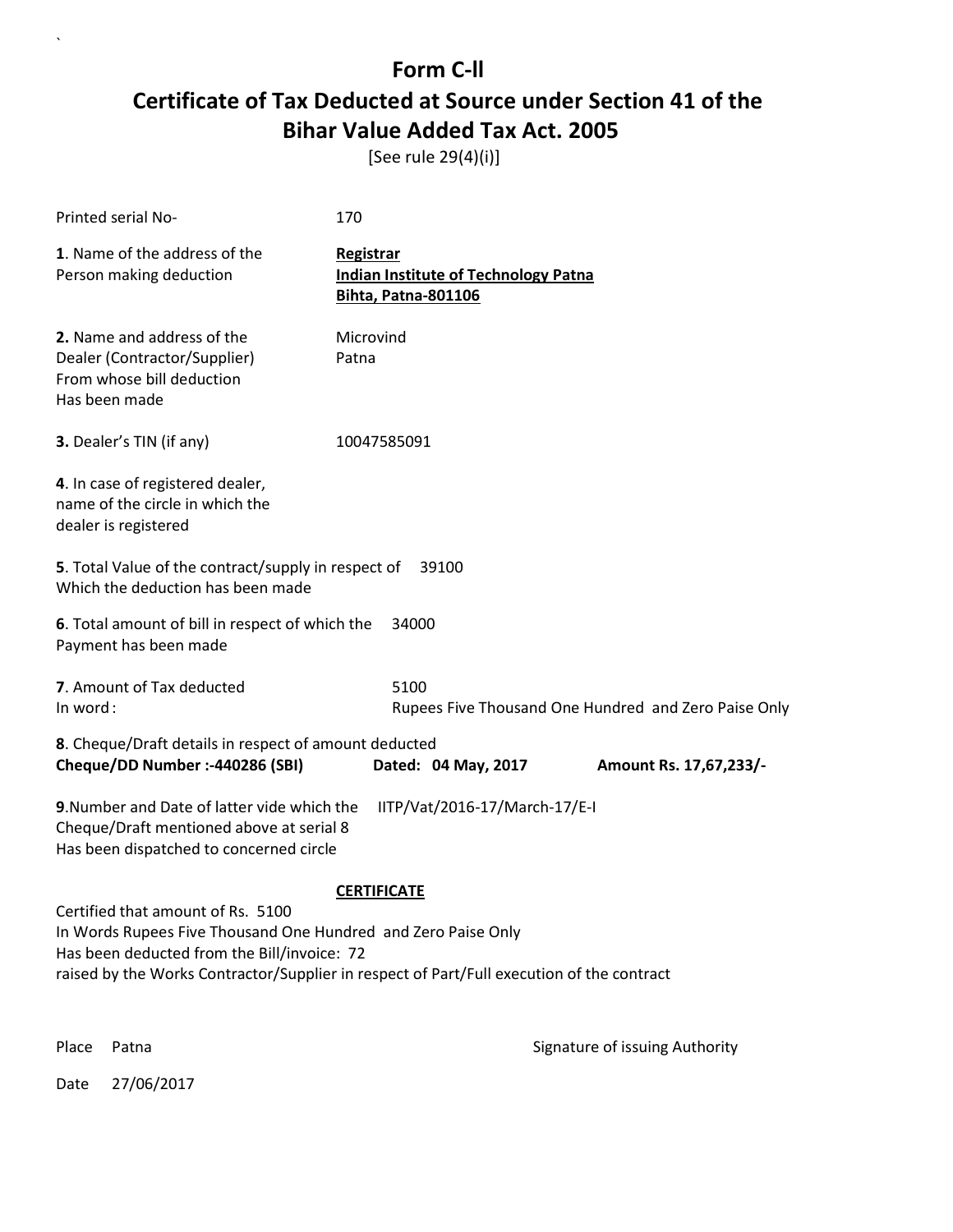[See rule 29(4)(i)]

| <b>Printed serial No-</b>                                                                                                                                                                                                                                                     | 171                                                                             |  |
|-------------------------------------------------------------------------------------------------------------------------------------------------------------------------------------------------------------------------------------------------------------------------------|---------------------------------------------------------------------------------|--|
| 1. Name of the address of the<br>Person making deduction                                                                                                                                                                                                                      | Registrar<br><b>Indian Institute of Technology Patna</b><br>Bihta, Patna-801106 |  |
| 2. Name and address of the<br>Dealer (Contractor/Supplier)<br>From whose bill deduction<br>Has been made                                                                                                                                                                      | M/S Ranjan Scientific Traders<br>A/7, Kamla Place, G.M.Road, Patna-01           |  |
| 3. Dealer's TIN (if any)                                                                                                                                                                                                                                                      | 10105224097                                                                     |  |
| 4. In case of registered dealer,<br>name of the circle in which the<br>dealer is registered                                                                                                                                                                                   |                                                                                 |  |
| 5. Total Value of the contract/supply in respect of<br>50880<br>Which the deduction has been made                                                                                                                                                                             |                                                                                 |  |
| 6. Total amount of bill in respect of which the<br>Payment has been made                                                                                                                                                                                                      | 48000                                                                           |  |
| 7. Amount of Tax deducted<br>In word:<br>Only                                                                                                                                                                                                                                 | 2880<br>Rupees Two Thousand Eight Hundred Eighty and Zero Paise                 |  |
| 8. Cheque/Draft details in respect of amount deducted<br>Cheque/DD Number :- 440286 (SBI)                                                                                                                                                                                     | Dated: 04 May, 2017<br>Amount Rs. 17,67,233/-                                   |  |
| 9. Number and Date of latter vide which the<br>Cheque/Draft mentioned above at serial 8<br>Has been dispatched to concerned circle                                                                                                                                            | IITP/Vat/2016-17/March-17/E-I                                                   |  |
| <b>CERTIFICATE</b><br>Certified that amount of Rs. 2880<br>In Words Rupees Two Thousand Eight Hundred Eighty and Zero Paise Only<br>Has been deducted from the Bill/invoice: 791<br>raised by the Works Contractor/Supplier in respect of Part/Full execution of the contract |                                                                                 |  |

 $\ddot{\phantom{0}}$ 

Place Patna **Property** Place Patna Signature of issuing Authority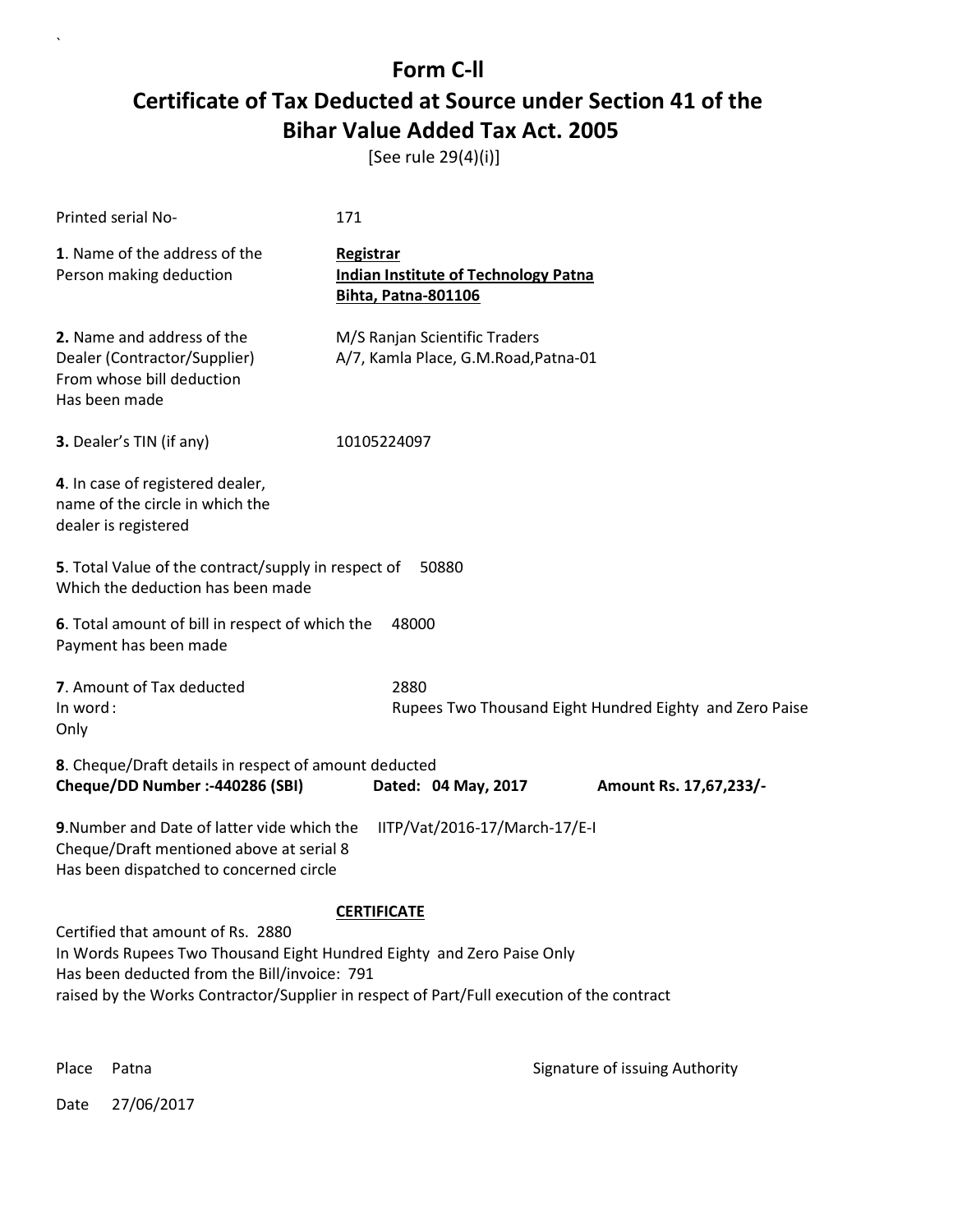[See rule 29(4)(i)]

| Printed serial No-                                                                                                                                                                                                                                                      | 172                                                                             |  |
|-------------------------------------------------------------------------------------------------------------------------------------------------------------------------------------------------------------------------------------------------------------------------|---------------------------------------------------------------------------------|--|
| 1. Name of the address of the<br>Person making deduction                                                                                                                                                                                                                | Registrar<br><b>Indian Institute of Technology Patna</b><br>Bihta, Patna-801106 |  |
| 2. Name and address of the<br>Dealer (Contractor/Supplier)<br>From whose bill deduction<br>Has been made                                                                                                                                                                | Methodex systems Itd<br>Patna                                                   |  |
| 3. Dealer's TIN (if any)                                                                                                                                                                                                                                                | 10010376042                                                                     |  |
| 4. In case of registered dealer,<br>name of the circle in which the<br>dealer is registered                                                                                                                                                                             |                                                                                 |  |
| 5. Total Value of the contract/supply in respect of<br>257427<br>Which the deduction has been made                                                                                                                                                                      |                                                                                 |  |
| 6. Total amount of bill in respect of which the<br>Payment has been made                                                                                                                                                                                                | 223850                                                                          |  |
| 7. Amount of Tax deducted<br>In word:<br>Zero Paise Only                                                                                                                                                                                                                | 33577<br>Rupees Thirty Three Thousand Five Hundred Seventy Seven and            |  |
| 8. Cheque/Draft details in respect of amount deducted<br>Cheque/DD Number :- 440286 (SBI)                                                                                                                                                                               | Dated: 04 May, 2017<br>Amount Rs. 17,67,233/-                                   |  |
| IITP/Vat/2016-17/March-17/E-I<br>9. Number and Date of latter vide which the<br>Cheque/Draft mentioned above at serial 8<br>Has been dispatched to concerned circle                                                                                                     |                                                                                 |  |
| <b>CERTIFICATE</b>                                                                                                                                                                                                                                                      |                                                                                 |  |
| Certified that amount of Rs. 33577<br>In Words Rupees Thirty Three Thousand Five Hundred Seventy Seven and Zero Paise Only<br>Has been deducted from the Bill/invoice: 777<br>raised by the Works Contractor/Supplier in respect of Part/Full execution of the contract |                                                                                 |  |

 $\overline{\phantom{a}}$ 

Place Patna **Property** Place Patna Signature of issuing Authority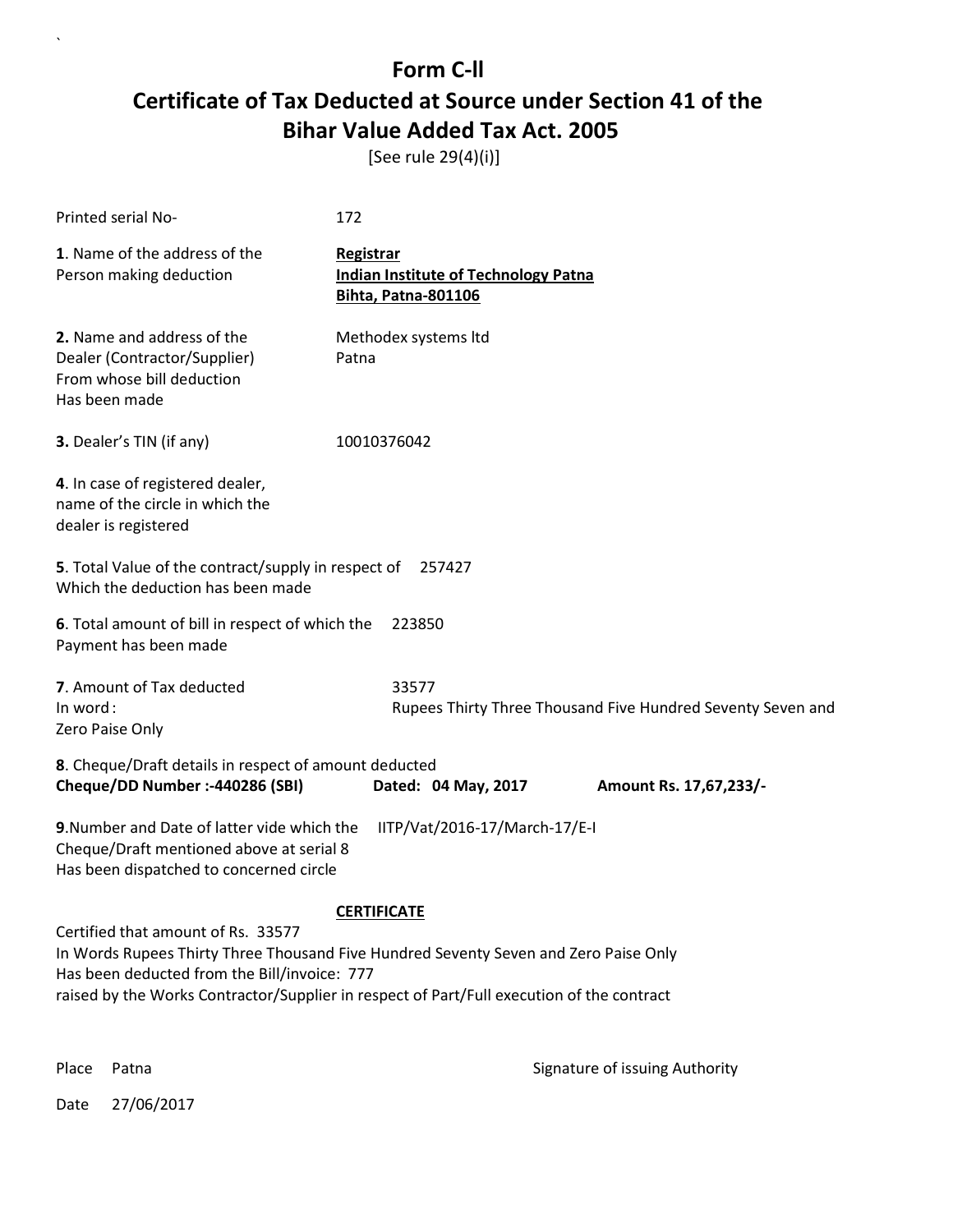[See rule 29(4)(i)]

| Printed serial No-                                                                                                                                                                                                                                                               | 173                                                                             |  |  |
|----------------------------------------------------------------------------------------------------------------------------------------------------------------------------------------------------------------------------------------------------------------------------------|---------------------------------------------------------------------------------|--|--|
| 1. Name of the address of the<br>Person making deduction                                                                                                                                                                                                                         | Registrar<br><b>Indian Institute of Technology Patna</b><br>Bihta, Patna-801106 |  |  |
| 2. Name and address of the<br>Dealer (Contractor/Supplier)<br>From whose bill deduction<br>Has been made                                                                                                                                                                         | M/S hubnet Computers<br>Patna                                                   |  |  |
| 3. Dealer's TIN (if any)                                                                                                                                                                                                                                                         | 10156529089                                                                     |  |  |
| 4. In case of registered dealer,<br>name of the circle in which the<br>dealer is registered                                                                                                                                                                                      |                                                                                 |  |  |
| 5. Total Value of the contract/supply in respect of 95615<br>Which the deduction has been made                                                                                                                                                                                   |                                                                                 |  |  |
| 6. Total amount of bill in respect of which the<br>83000<br>Payment has been made                                                                                                                                                                                                |                                                                                 |  |  |
| 7. Amount of Tax deducted<br>In word:<br>Only                                                                                                                                                                                                                                    | 12615<br>Rupees Twelve Thousand Six Hundred Fifteen and Zero Paise              |  |  |
| 8. Cheque/Draft details in respect of amount deducted<br>Cheque/DD Number :- 440286 (SBI)                                                                                                                                                                                        | Dated: 04 May, 2017<br>Amount Rs. 17,67,233/-                                   |  |  |
| 9. Number and Date of latter vide which the<br>Cheque/Draft mentioned above at serial 8<br>Has been dispatched to concerned circle                                                                                                                                               | IITP/Vat/2016-17/March-17/E-I                                                   |  |  |
| <b>CERTIFICATE</b><br>Certified that amount of Rs. 12615<br>In Words Rupees Twelve Thousand Six Hundred Fifteen and Zero Paise Only<br>Has been deducted from the Bill/invoice: 465<br>raised by the Works Contractor/Supplier in respect of Part/Full execution of the contract |                                                                                 |  |  |

 $\overline{\phantom{a}}$ 

Place Patna **Property** Place Patna Signature of issuing Authority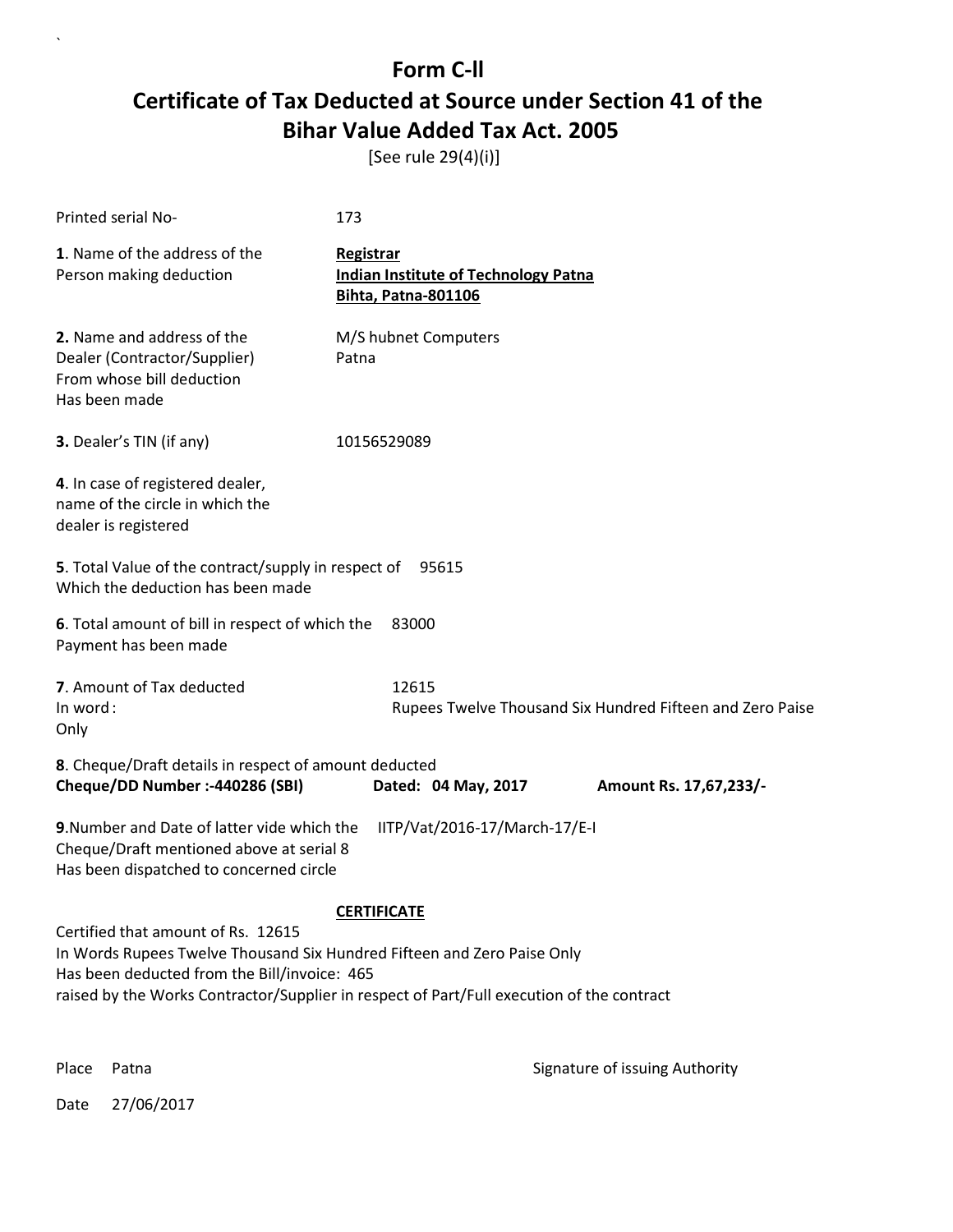[See rule 29(4)(i)]

| Printed serial No-                                                                                                                                                                                                                                            | 174                                                                                         |  |  |
|---------------------------------------------------------------------------------------------------------------------------------------------------------------------------------------------------------------------------------------------------------------|---------------------------------------------------------------------------------------------|--|--|
| 1. Name of the address of the<br>Person making deduction                                                                                                                                                                                                      | Registrar<br><b>Indian Institute of Technology Patna</b><br>Bihta, Patna-801106             |  |  |
| 2. Name and address of the<br>Dealer (Contractor/Supplier)<br>From whose bill deduction<br>Has been made                                                                                                                                                      | M/S Laxmi Sales Agency<br>Sri Laxmi Place, Behind Abhishek Plaza, Exhibition Road, Patna-01 |  |  |
| 3. Dealer's TIN (if any)                                                                                                                                                                                                                                      | 10140807092                                                                                 |  |  |
| 4. In case of registered dealer,<br>name of the circle in which the<br>dealer is registered                                                                                                                                                                   |                                                                                             |  |  |
| 5. Total Value of the contract/supply in respect of<br>65888<br>Which the deduction has been made                                                                                                                                                             |                                                                                             |  |  |
| 6. Total amount of bill in respect of which the<br>57294<br>Payment has been made                                                                                                                                                                             |                                                                                             |  |  |
| 7. Amount of Tax deducted<br>In word:<br>Paise Only                                                                                                                                                                                                           | 8594<br>Rupees Eight Thousand Five Hundred Ninety Four and Zero                             |  |  |
| 8. Cheque/Draft details in respect of amount deducted<br>Cheque/DD Number :- 440286 (SBI)                                                                                                                                                                     | Dated: 04 May, 2017<br>Amount Rs. 17,67,233/-                                               |  |  |
| 9. Number and Date of latter vide which the<br>IITP/Vat/2016-17/March-17/E-I<br>Cheque/Draft mentioned above at serial 8<br>Has been dispatched to concerned circle                                                                                           |                                                                                             |  |  |
| <b>CERTIFICATE</b>                                                                                                                                                                                                                                            |                                                                                             |  |  |
| Certified that amount of Rs. 8594<br>In Words Rupees Eight Thousand Five Hundred Ninety Four and Zero Paise Only<br>Has been deducted from the Bill/invoice: 129<br>raised by the Works Contractor/Supplier in respect of Part/Full execution of the contract |                                                                                             |  |  |

 $\ddot{\phantom{0}}$ 

Place Patna **Property** Place Patna Signature of issuing Authority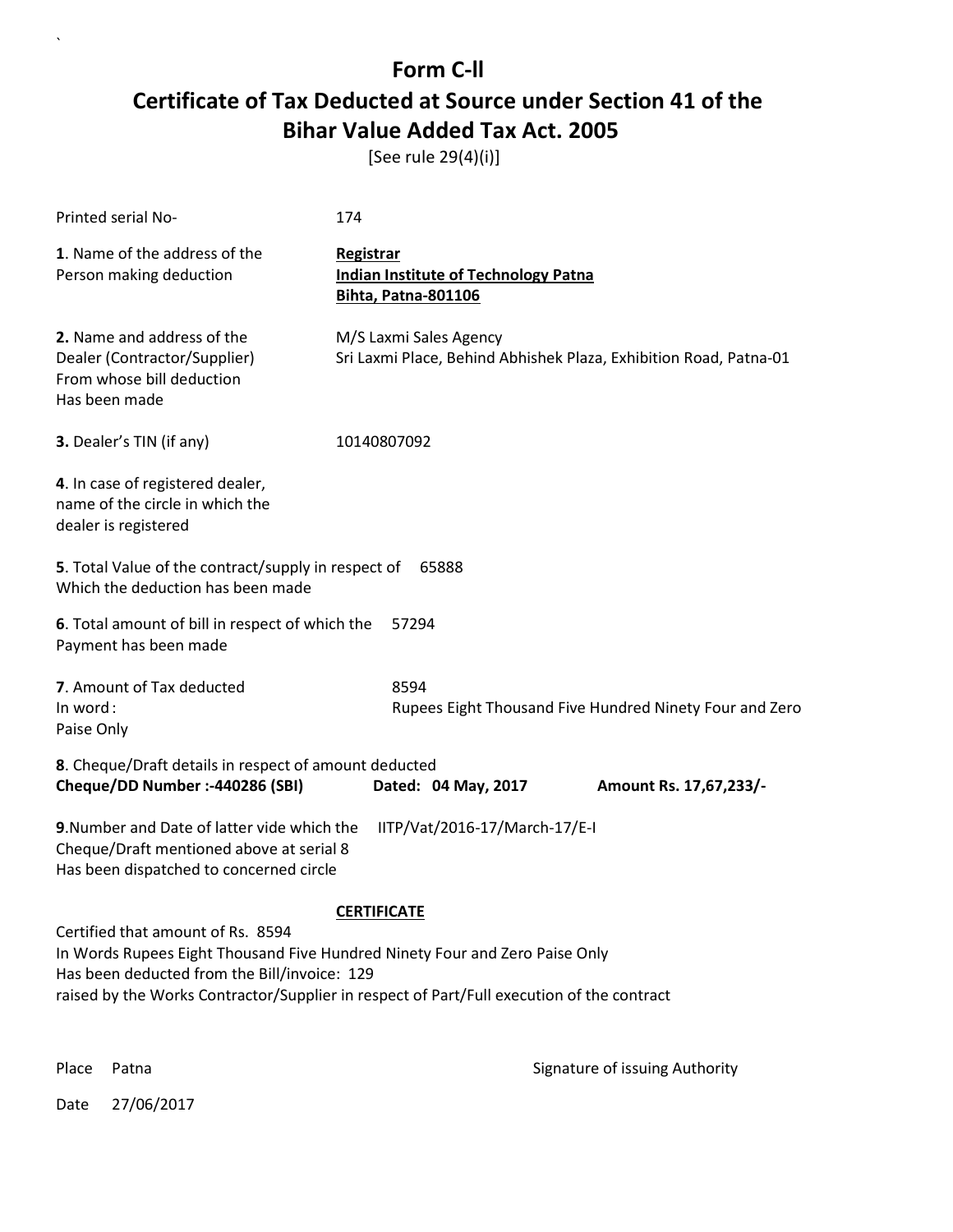[See rule 29(4)(i)]

| Printed serial No-                                                                                                                                                                                                                                                   | 175                                                                                           |  |  |
|----------------------------------------------------------------------------------------------------------------------------------------------------------------------------------------------------------------------------------------------------------------------|-----------------------------------------------------------------------------------------------|--|--|
| 1. Name of the address of the<br>Person making deduction                                                                                                                                                                                                             | <b>Registrar</b><br><b>Indian Institute of Technology Patna</b><br><b>Bihta, Patna-801106</b> |  |  |
| 2. Name and address of the<br>Dealer (Contractor/Supplier)<br>From whose bill deduction<br>Has been made                                                                                                                                                             | M/S Ranjan Scientific Traders<br>A/7, Kamla Place, G.M.Road, Patna-01                         |  |  |
| 3. Dealer's TIN (if any)                                                                                                                                                                                                                                             | 10105224097                                                                                   |  |  |
| 4. In case of registered dealer,<br>name of the circle in which the<br>dealer is registered                                                                                                                                                                          |                                                                                               |  |  |
| 5. Total Value of the contract/supply in respect of<br>37100<br>Which the deduction has been made                                                                                                                                                                    |                                                                                               |  |  |
| 6. Total amount of bill in respect of which the<br>35000<br>Payment has been made                                                                                                                                                                                    |                                                                                               |  |  |
| 7. Amount of Tax deducted<br>In word:                                                                                                                                                                                                                                | 2100<br>Rupees Two Thousand One Hundred and Zero Paise Only                                   |  |  |
| 8. Cheque/Draft details in respect of amount deducted<br>Cheque/DD Number :- 440286 (SBI)                                                                                                                                                                            | Dated: 04 May, 2017<br>Amount Rs. 17,67,233/-                                                 |  |  |
| 9. Number and Date of latter vide which the<br>IITP/Vat/2016-17/March-17/E-I<br>Cheque/Draft mentioned above at serial 8<br>Has been dispatched to concerned circle                                                                                                  |                                                                                               |  |  |
| <b>CERTIFICATE</b><br>Certified that amount of Rs. 2100<br>In Words Rupees Two Thousand One Hundred and Zero Paise Only<br>Has been deducted from the Bill/invoice: 792<br>raised by the Works Contractor/Supplier in respect of Part/Full execution of the contract |                                                                                               |  |  |

 $\overline{\phantom{a}}$ 

Place Patna **Property** Place Patna Signature of issuing Authority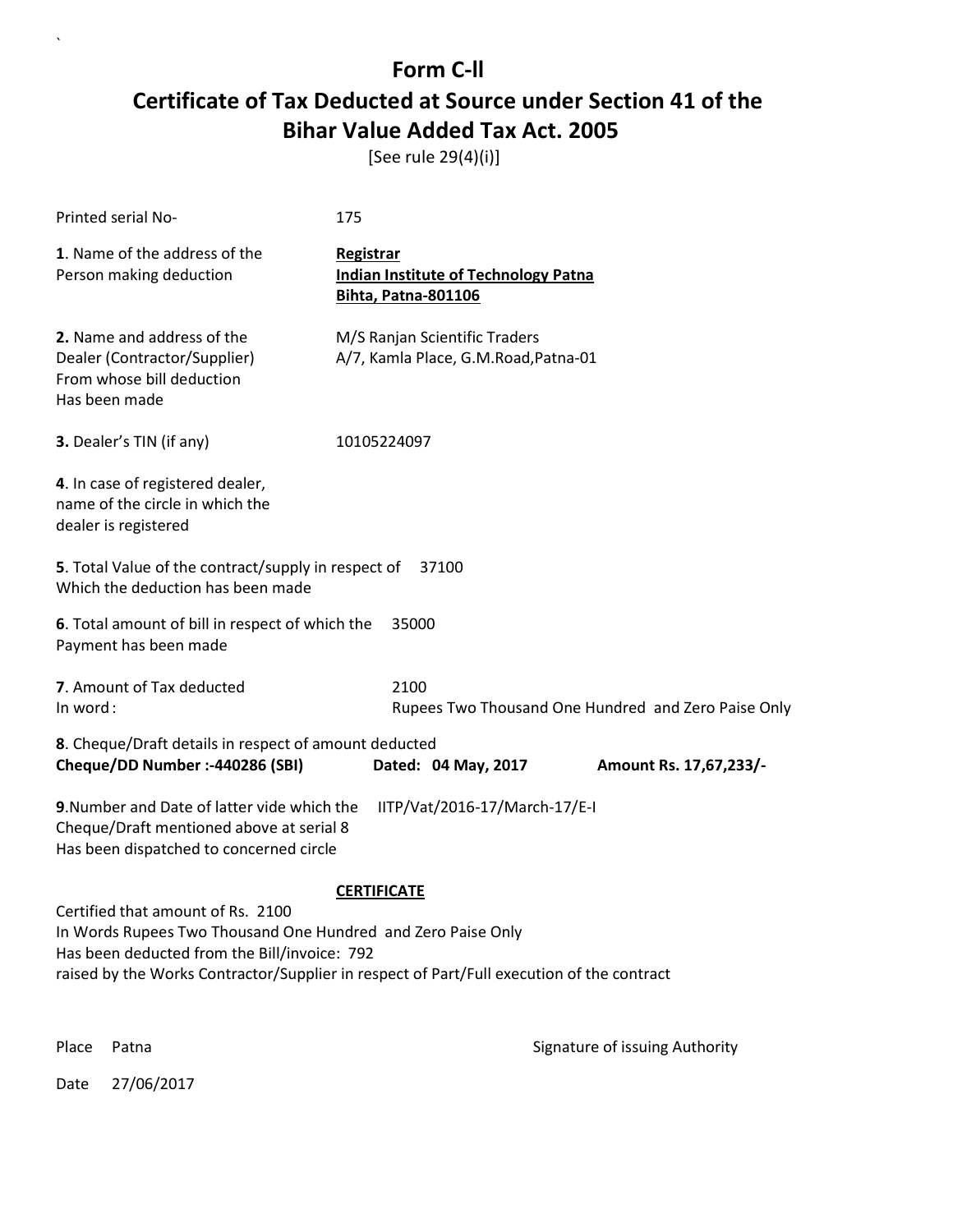[See rule 29(4)(i)]

| Printed serial No-                                                                                                                                                                                                                                       | 176                                                                                           |  |  |
|----------------------------------------------------------------------------------------------------------------------------------------------------------------------------------------------------------------------------------------------------------|-----------------------------------------------------------------------------------------------|--|--|
| 1. Name of the address of the<br>Person making deduction                                                                                                                                                                                                 | <b>Registrar</b><br><b>Indian Institute of Technology Patna</b><br><b>Bihta, Patna-801106</b> |  |  |
| 2. Name and address of the<br>Dealer (Contractor/Supplier)<br>From whose bill deduction<br>Has been made                                                                                                                                                 | M/S Usha Air Products Ltd<br>Dasratha, New ByPass Road, Patna-02                              |  |  |
| 3. Dealer's TIN (if any)                                                                                                                                                                                                                                 | 10120044048                                                                                   |  |  |
| 4. In case of registered dealer,<br>name of the circle in which the<br>dealer is registered                                                                                                                                                              |                                                                                               |  |  |
| 5. Total Value of the contract/supply in respect of<br>Which the deduction has been made                                                                                                                                                                 | 58860                                                                                         |  |  |
| 6. Total amount of bill in respect of which the<br>54000<br>Payment has been made                                                                                                                                                                        |                                                                                               |  |  |
| 7. Amount of Tax deducted<br>In word:                                                                                                                                                                                                                    | 4860<br>Rupees Four Thousand Eight Hundred Sixty and Zero Paise Only                          |  |  |
| 8. Cheque/Draft details in respect of amount deducted<br>Cheque/DD Number :- 440286 (SBI)                                                                                                                                                                | Dated: 04 May, 2017<br>Amount Rs. 17,67,233/-                                                 |  |  |
| 9. Number and Date of latter vide which the<br>IITP/Vat/2016-17/March-17/E-I<br>Cheque/Draft mentioned above at serial 8<br>Has been dispatched to concerned circle                                                                                      |                                                                                               |  |  |
|                                                                                                                                                                                                                                                          | <b>CERTIFICATE</b>                                                                            |  |  |
| Certified that amount of Rs. 4860<br>In Words Rupees Four Thousand Eight Hundred Sixty and Zero Paise Only<br>Has been deducted from the Bill/invoice: 8904<br>raised by the Works Contractor/Supplier in respect of Part/Full execution of the contract |                                                                                               |  |  |
| Place<br>Patna                                                                                                                                                                                                                                           | Signature of issuing Authority                                                                |  |  |

Date 27/06/2017

 $\overline{\phantom{a}}$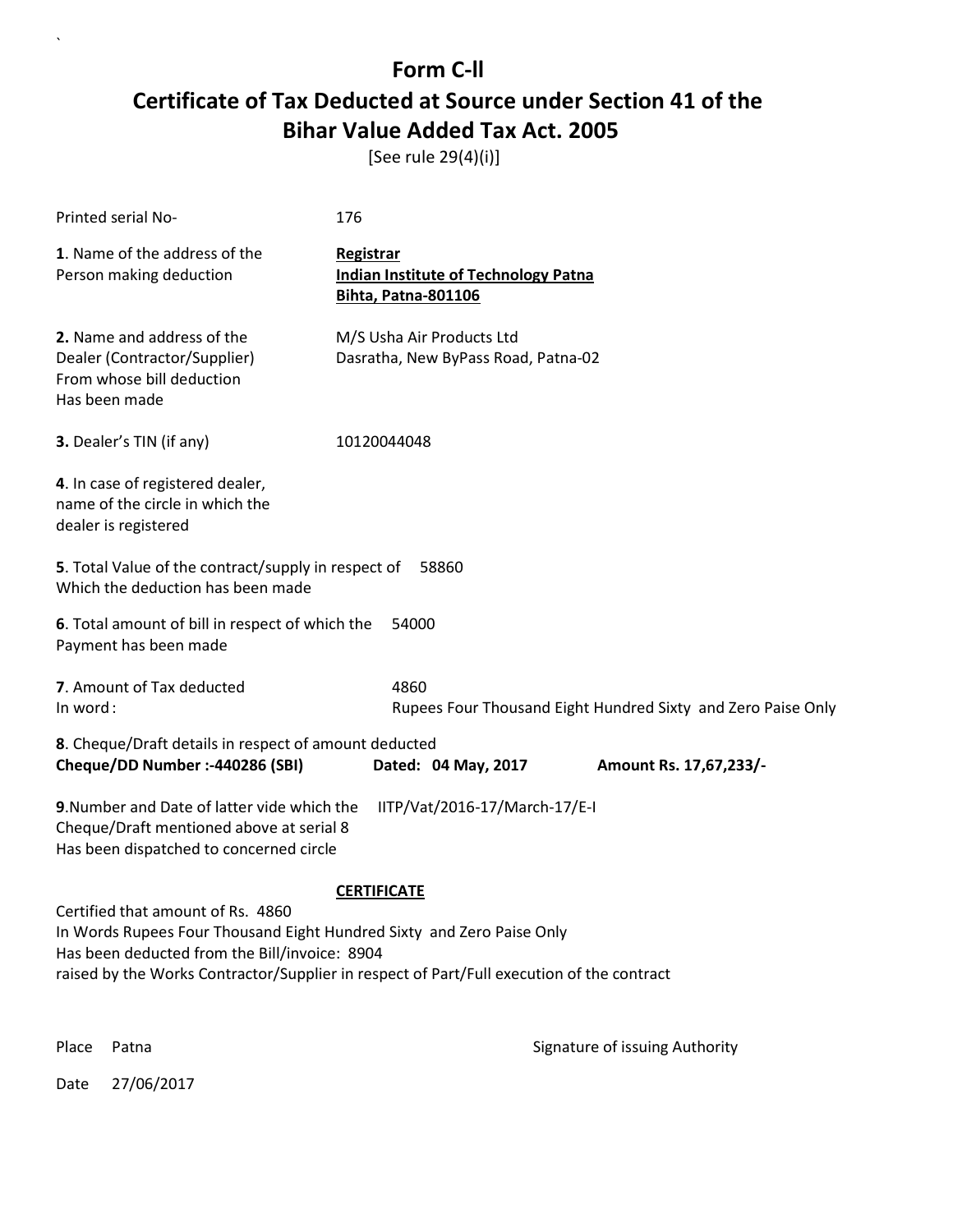[See rule 29(4)(i)]

| Printed serial No-                                                                                                                                                                                                                                                    | 177                                                                                    |  |  |
|-----------------------------------------------------------------------------------------------------------------------------------------------------------------------------------------------------------------------------------------------------------------------|----------------------------------------------------------------------------------------|--|--|
| 1. Name of the address of the<br>Person making deduction                                                                                                                                                                                                              | Registrar<br><b>Indian Institute of Technology Patna</b><br><b>Bihta, Patna-801106</b> |  |  |
| 2. Name and address of the<br>Dealer (Contractor/Supplier)<br>From whose bill deduction<br>Has been made                                                                                                                                                              | United Construction Co.                                                                |  |  |
| 3. Dealer's TIN (if any)                                                                                                                                                                                                                                              | 10107267043                                                                            |  |  |
| 4. In case of registered dealer,<br>name of the circle in which the<br>dealer is registered                                                                                                                                                                           |                                                                                        |  |  |
| 5. Total Value of the contract/supply in respect of<br>75000<br>Which the deduction has been made                                                                                                                                                                     |                                                                                        |  |  |
| 6. Total amount of bill in respect of which the<br>65217<br>Payment has been made                                                                                                                                                                                     |                                                                                        |  |  |
| 7. Amount of Tax deducted<br>In word:<br>Paise Only                                                                                                                                                                                                                   | 9783<br>Rupees Nine Thousand Seven Hundred Eighty Three and Zero                       |  |  |
| 8. Cheque/Draft details in respect of amount deducted<br>Cheque/DD Number :- 440286 (SBI)                                                                                                                                                                             | Dated: 04 May, 2017<br>Amount Rs. 17,67,233/-                                          |  |  |
| 9. Number and Date of latter vide which the<br>IITP/Vat/2016-17/March-17/E-I<br>Cheque/Draft mentioned above at serial 8<br>Has been dispatched to concerned circle                                                                                                   |                                                                                        |  |  |
| <b>CERTIFICATE</b>                                                                                                                                                                                                                                                    |                                                                                        |  |  |
| Certified that amount of Rs. 9783<br>In Words Rupees Nine Thousand Seven Hundred Eighty Three and Zero Paise Only<br>Has been deducted from the Bill/invoice: 27/2016-17<br>raised by the Works Contractor/Supplier in respect of Part/Full execution of the contract |                                                                                        |  |  |

`

Place Patna **Property** Place Patna Signature of issuing Authority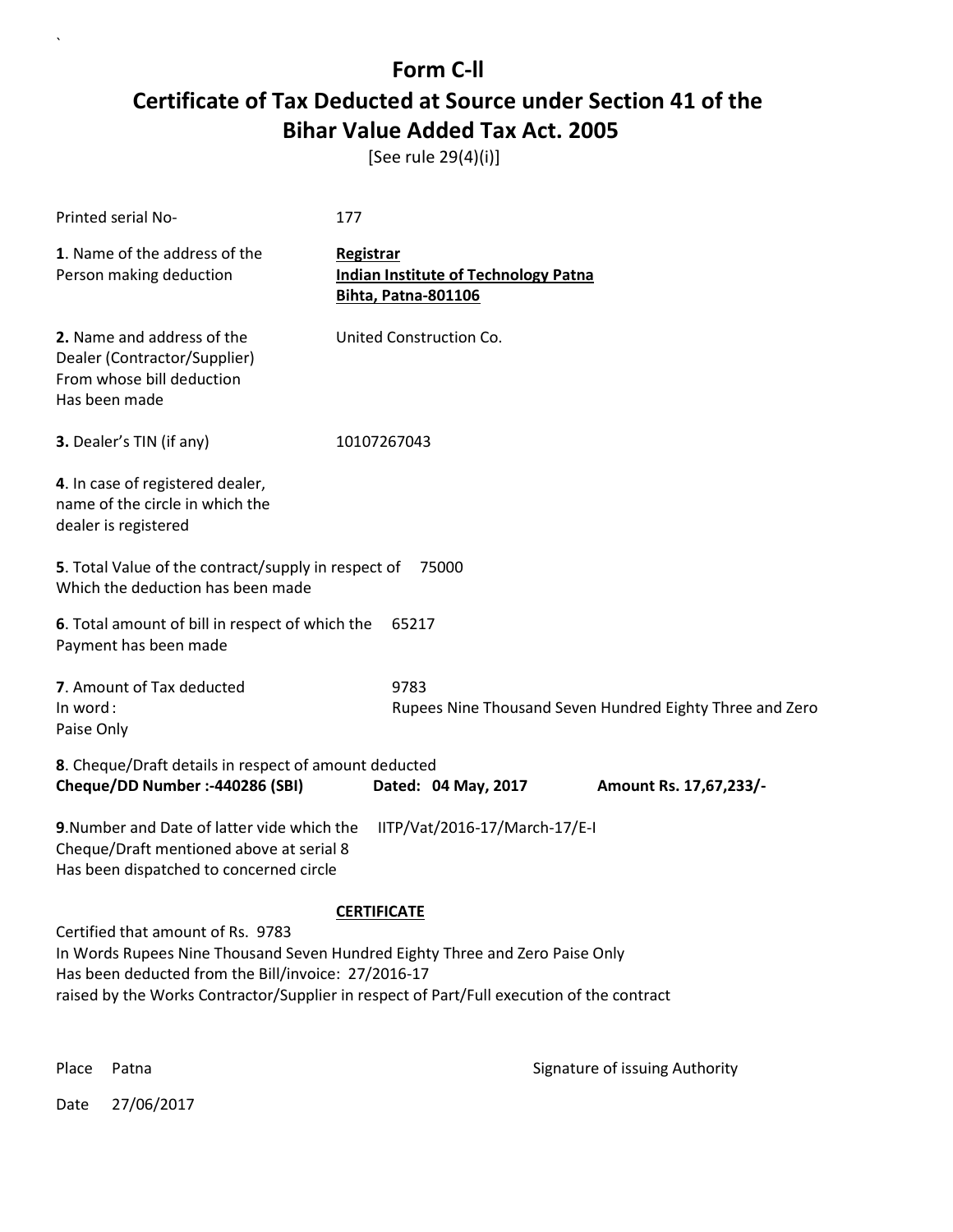[See rule 29(4)(i)]

| 178                                                                                                                                                                 |                                                           |  |  |
|---------------------------------------------------------------------------------------------------------------------------------------------------------------------|-----------------------------------------------------------|--|--|
| Registrar<br><b>Indian Institute of Technology Patna</b><br><b>Bihta, Patna-801106</b>                                                                              |                                                           |  |  |
| Katyayni Contractors Pvt. Ltd.<br>Patna                                                                                                                             |                                                           |  |  |
| 10041112044                                                                                                                                                         |                                                           |  |  |
|                                                                                                                                                                     |                                                           |  |  |
| 5. Total Value of the contract/supply in respect of 127321<br>Which the deduction has been made                                                                     |                                                           |  |  |
| 6. Total amount of bill in respect of which the<br>117135<br>Payment has been made                                                                                  |                                                           |  |  |
| 10186                                                                                                                                                               | Rupees Ten Thousand One Hundred Eighty Six and Zero Paise |  |  |
| Dated: 04 May, 2017                                                                                                                                                 | Amount Rs. 17,67,233/-                                    |  |  |
| 9. Number and Date of latter vide which the<br>IITP/Vat/2016-17/March-17/E-I<br>Cheque/Draft mentioned above at serial 8<br>Has been dispatched to concerned circle |                                                           |  |  |
| <b>CERTIFICATE</b>                                                                                                                                                  |                                                           |  |  |
| Certified that amount of Rs. 10186<br>In Words Rupees Ten Thousand One Hundred Eighty Six and Zero Paise Only                                                       |                                                           |  |  |
| Has been deducted from the Bill/invoice: 23.10.16<br>raised by the Works Contractor/Supplier in respect of Part/Full execution of the contract                      |                                                           |  |  |
|                                                                                                                                                                     | 8. Cheque/Draft details in respect of amount deducted     |  |  |

 $\ddot{\phantom{0}}$ 

Place Patna **Property** Place Patna Signature of issuing Authority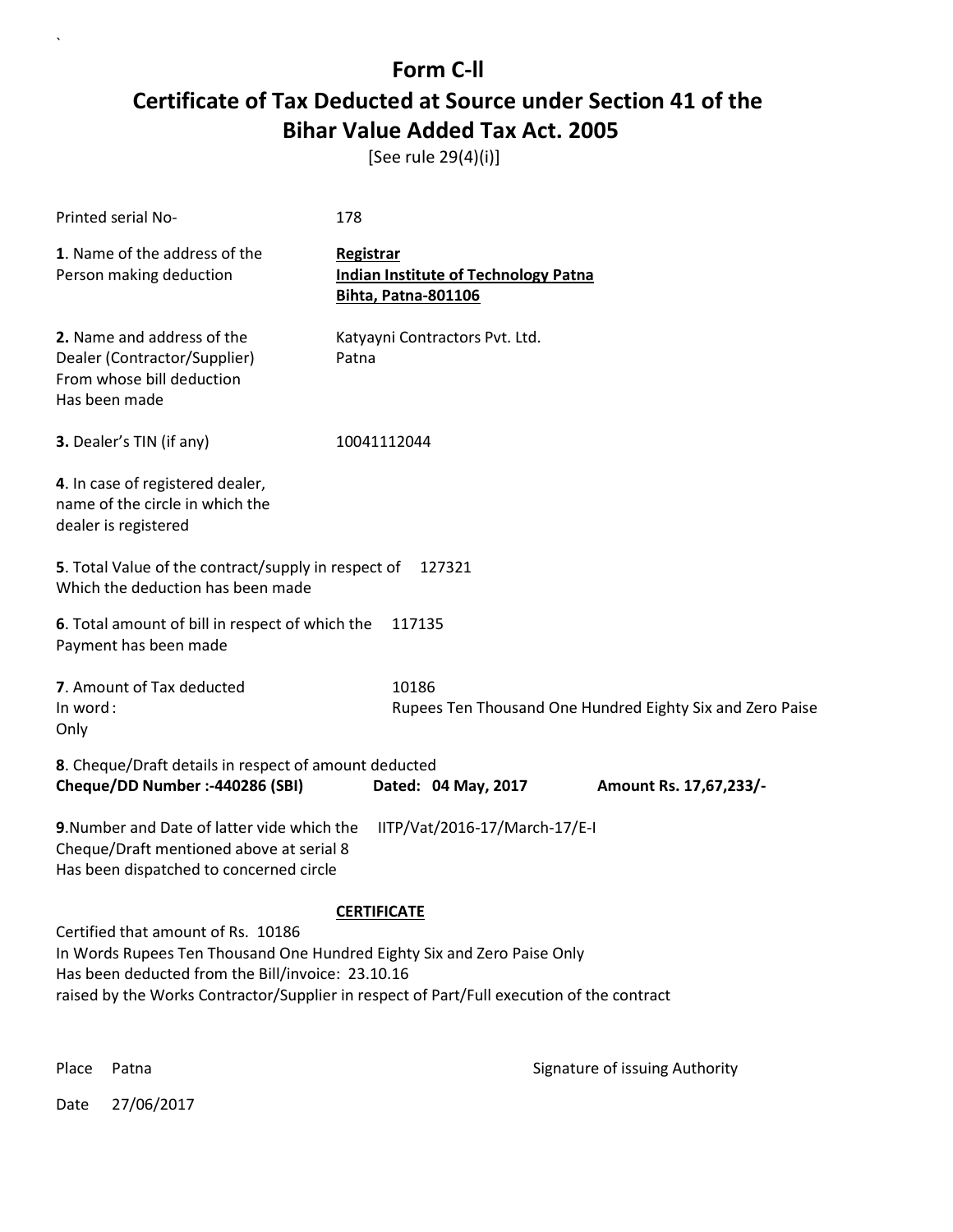[See rule 29(4)(i)]

| <b>Printed serial No-</b>                                                                                                                                                                                                                                                       | 179                                                                                         |  |  |
|---------------------------------------------------------------------------------------------------------------------------------------------------------------------------------------------------------------------------------------------------------------------------------|---------------------------------------------------------------------------------------------|--|--|
| 1. Name of the address of the<br>Person making deduction                                                                                                                                                                                                                        | Registrar<br><b>Indian Institute of Technology Patna</b><br>Bihta, Patna-801106             |  |  |
| 2. Name and address of the<br>Dealer (Contractor/Supplier)<br>From whose bill deduction<br>Has been made                                                                                                                                                                        | M/S Laxmi Sales Agency<br>Sri Laxmi Place, Behind Abhishek Plaza, Exhibition Road, Patna-01 |  |  |
| 3. Dealer's TIN (if any)                                                                                                                                                                                                                                                        | 10140807092                                                                                 |  |  |
| 4. In case of registered dealer,<br>name of the circle in which the<br>dealer is registered                                                                                                                                                                                     |                                                                                             |  |  |
| 5. Total Value of the contract/supply in respect of 93380<br>Which the deduction has been made                                                                                                                                                                                  |                                                                                             |  |  |
| 6. Total amount of bill in respect of which the<br>81200<br>Payment has been made                                                                                                                                                                                               |                                                                                             |  |  |
| 7. Amount of Tax deducted<br>In word:<br>Only                                                                                                                                                                                                                                   | 12180<br>Rupees Twelve Thousand One Hundred Eighty and Zero Paise                           |  |  |
| 8. Cheque/Draft details in respect of amount deducted<br>Cheque/DD Number :- 440286 (SBI)                                                                                                                                                                                       | Dated: 04 May, 2017<br>Amount Rs. 17,67,233/-                                               |  |  |
| 9. Number and Date of latter vide which the<br>IITP/Vat/2016-17/March-17/E-I<br>Cheque/Draft mentioned above at serial 8<br>Has been dispatched to concerned circle                                                                                                             |                                                                                             |  |  |
| <b>CERTIFICATE</b><br>Certified that amount of Rs. 12180<br>In Words Rupees Twelve Thousand One Hundred Eighty and Zero Paise Only<br>Has been deducted from the Bill/invoice: 138<br>raised by the Works Contractor/Supplier in respect of Part/Full execution of the contract |                                                                                             |  |  |

 $\ddot{\phantom{0}}$ 

Place Patna **Property** Place Patna Signature of issuing Authority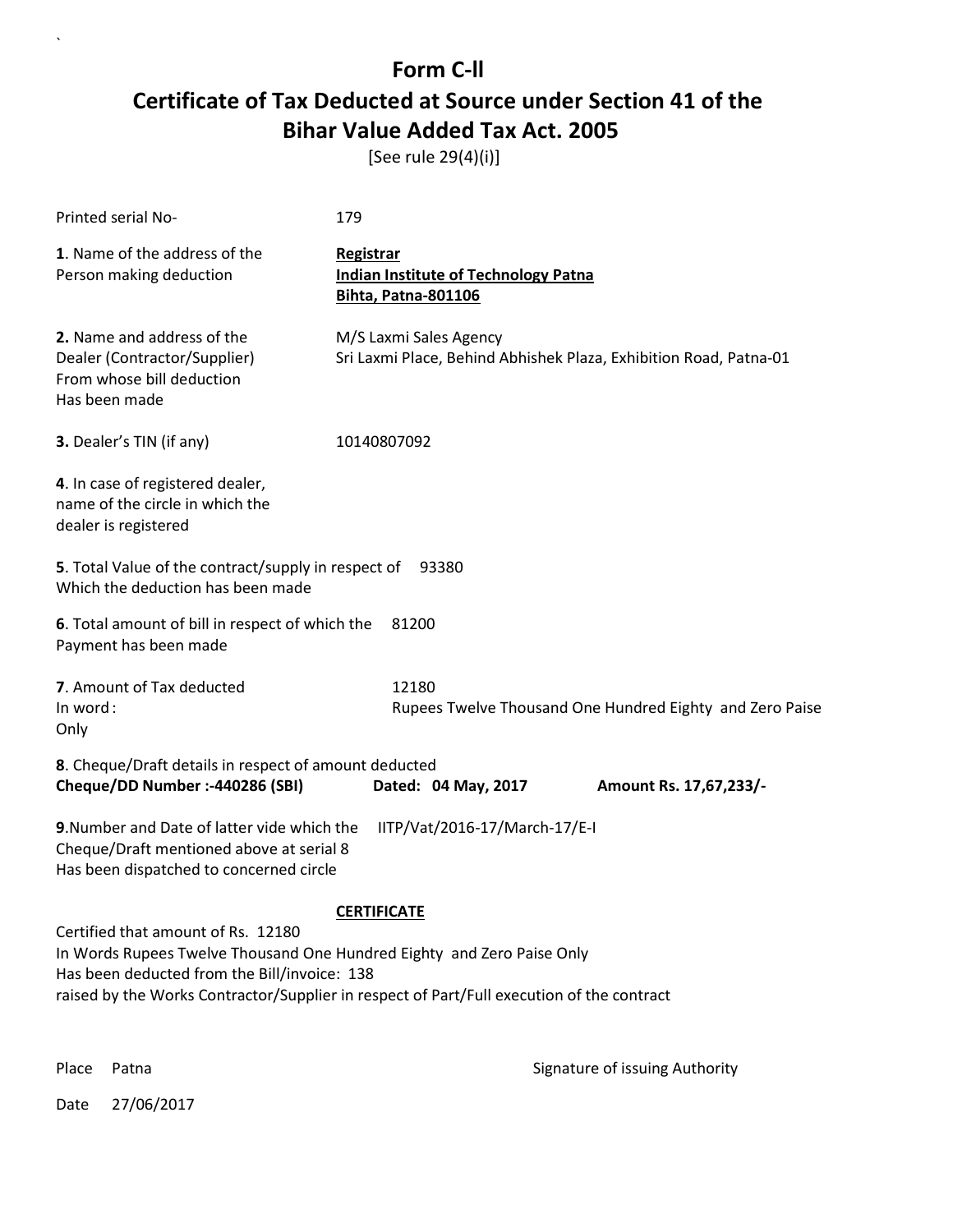[See rule 29(4)(i)]

| Printed serial No-                                                                                                                                                                                                                              | 180                                                                                    |                        |  |
|-------------------------------------------------------------------------------------------------------------------------------------------------------------------------------------------------------------------------------------------------|----------------------------------------------------------------------------------------|------------------------|--|
| 1. Name of the address of the<br>Person making deduction                                                                                                                                                                                        | Registrar<br><b>Indian Institute of Technology Patna</b><br><b>Bihta, Patna-801106</b> |                        |  |
| 2. Name and address of the<br>Dealer (Contractor/Supplier)<br>From whose bill deduction<br>Has been made                                                                                                                                        | Sharma Enterprises<br>Bihta, Patna                                                     |                        |  |
| 3. Dealer's TIN (if any)                                                                                                                                                                                                                        | 10047786028                                                                            |                        |  |
| 4. In case of registered dealer,<br>name of the circle in which the<br>dealer is registered                                                                                                                                                     |                                                                                        |                        |  |
| 5. Total Value of the contract/supply in respect of<br>69575<br>Which the deduction has been made                                                                                                                                               |                                                                                        |                        |  |
| 6. Total amount of bill in respect of which the<br>60500<br>Payment has been made                                                                                                                                                               |                                                                                        |                        |  |
| 7. Amount of Tax deducted<br>In word:                                                                                                                                                                                                           | 9075<br>Rupees Nine Thousand Seventy Five and Zero Paise Only                          |                        |  |
| 8. Cheque/Draft details in respect of amount deducted<br>Cheque/DD Number :- 440286 (SBI)                                                                                                                                                       | Dated: 04 May, 2017                                                                    | Amount Rs. 17,67,233/- |  |
| 9. Number and Date of latter vide which the<br>IITP/Vat/2016-17/March-17/E-I<br>Cheque/Draft mentioned above at serial 8<br>Has been dispatched to concerned circle                                                                             |                                                                                        |                        |  |
|                                                                                                                                                                                                                                                 | <b>CERTIFICATE</b>                                                                     |                        |  |
| Certified that amount of Rs. 9075<br>In Words Rupees Nine Thousand Seventy Five and Zero Paise Only<br>Has been deducted from the Bill/invoice: 49<br>raised by the Works Contractor/Supplier in respect of Part/Full execution of the contract |                                                                                        |                        |  |
|                                                                                                                                                                                                                                                 |                                                                                        |                        |  |

Place Patna **Property** Place Patna Signature of issuing Authority

Date 27/06/2017

 $\overline{\phantom{a}}$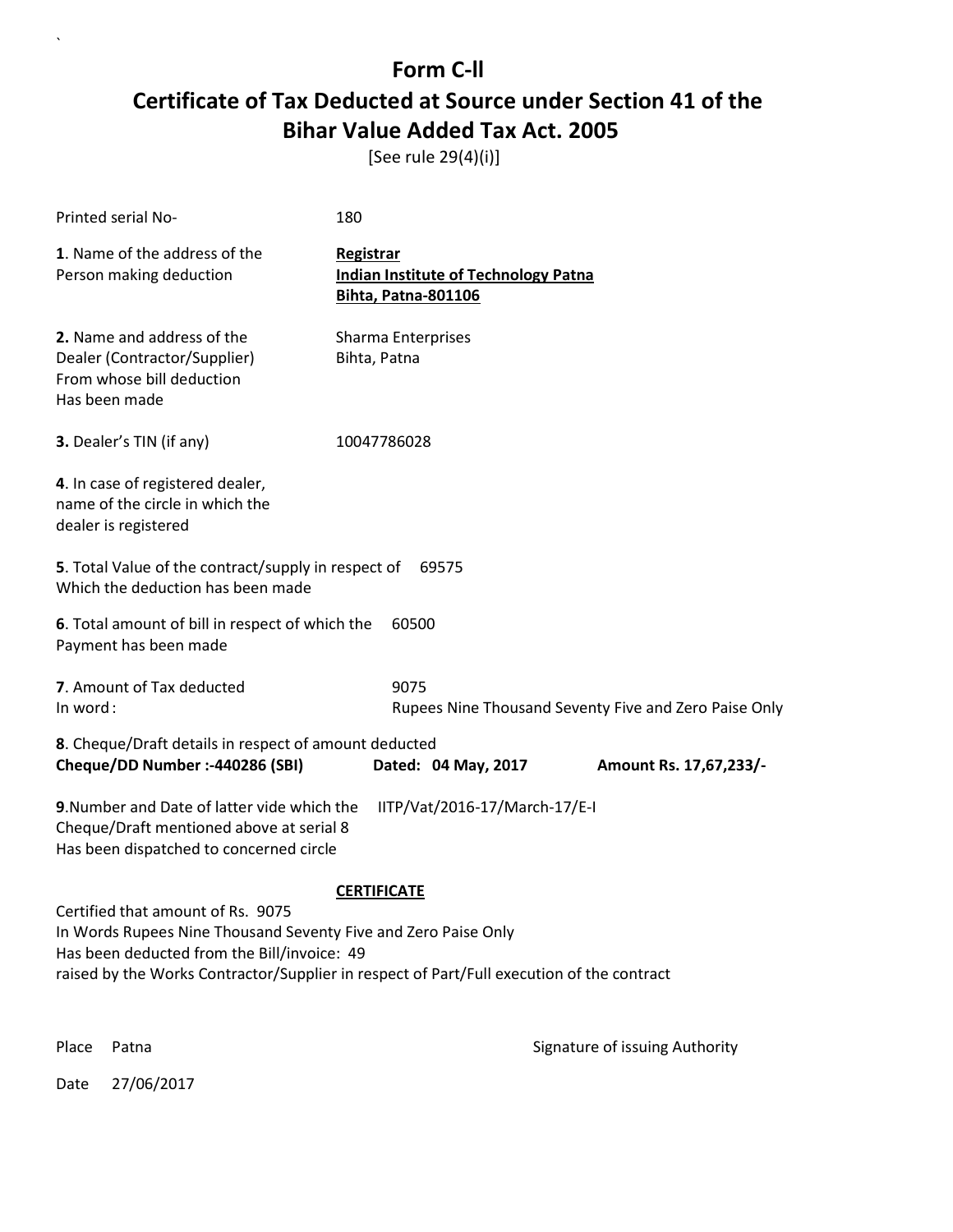[See rule 29(4)(i)]

| Printed serial No-                                                                                                                                                                                                                                                               | 181                                                                                    |  |  |
|----------------------------------------------------------------------------------------------------------------------------------------------------------------------------------------------------------------------------------------------------------------------------------|----------------------------------------------------------------------------------------|--|--|
| 1. Name of the address of the<br>Person making deduction                                                                                                                                                                                                                         | Registrar<br><b>Indian Institute of Technology Patna</b><br><b>Bihta, Patna-801106</b> |  |  |
| 2. Name and address of the<br>Dealer (Contractor/Supplier)<br>From whose bill deduction<br>Has been made                                                                                                                                                                         | Hue Services Pvt Ltd.<br>Flat No.-302, 3rd Floor, Ganesh Complex, Kadamkuna, Patna-03  |  |  |
| 3. Dealer's TIN (if any)                                                                                                                                                                                                                                                         | 10107026078                                                                            |  |  |
| 4. In case of registered dealer,<br>name of the circle in which the<br>dealer is registered                                                                                                                                                                                      |                                                                                        |  |  |
| 5. Total Value of the contract/supply in respect of<br>52624<br>Which the deduction has been made                                                                                                                                                                                |                                                                                        |  |  |
| 6. Total amount of bill in respect of which the<br>45760<br>Payment has been made                                                                                                                                                                                                |                                                                                        |  |  |
| 7. Amount of Tax deducted<br>In word:<br>Only                                                                                                                                                                                                                                    | 6864<br>Rupees Six Thousand Eight Hundred Sixty Four and Zero Paise                    |  |  |
| 8. Cheque/Draft details in respect of amount deducted<br>Cheque/DD Number :- 440286 (SBI)                                                                                                                                                                                        | Dated: 04 May, 2017<br>Amount Rs. 17,67,233/-                                          |  |  |
| 9. Number and Date of latter vide which the<br>IITP/Vat/2016-17/March-17/E-I<br>Cheque/Draft mentioned above at serial 8<br>Has been dispatched to concerned circle                                                                                                              |                                                                                        |  |  |
| <b>CERTIFICATE</b>                                                                                                                                                                                                                                                               |                                                                                        |  |  |
| Certified that amount of Rs. 6864<br>In Words Rupees Six Thousand Eight Hundred Sixty Four and Zero Paise Only<br>Has been deducted from the Bill/invoice: HSP/S/PNBE/S/040/2016-17<br>raised by the Works Contractor/Supplier in respect of Part/Full execution of the contract |                                                                                        |  |  |

 $\ddot{\phantom{0}}$ 

Place Patna **Property** Place Patna Signature of issuing Authority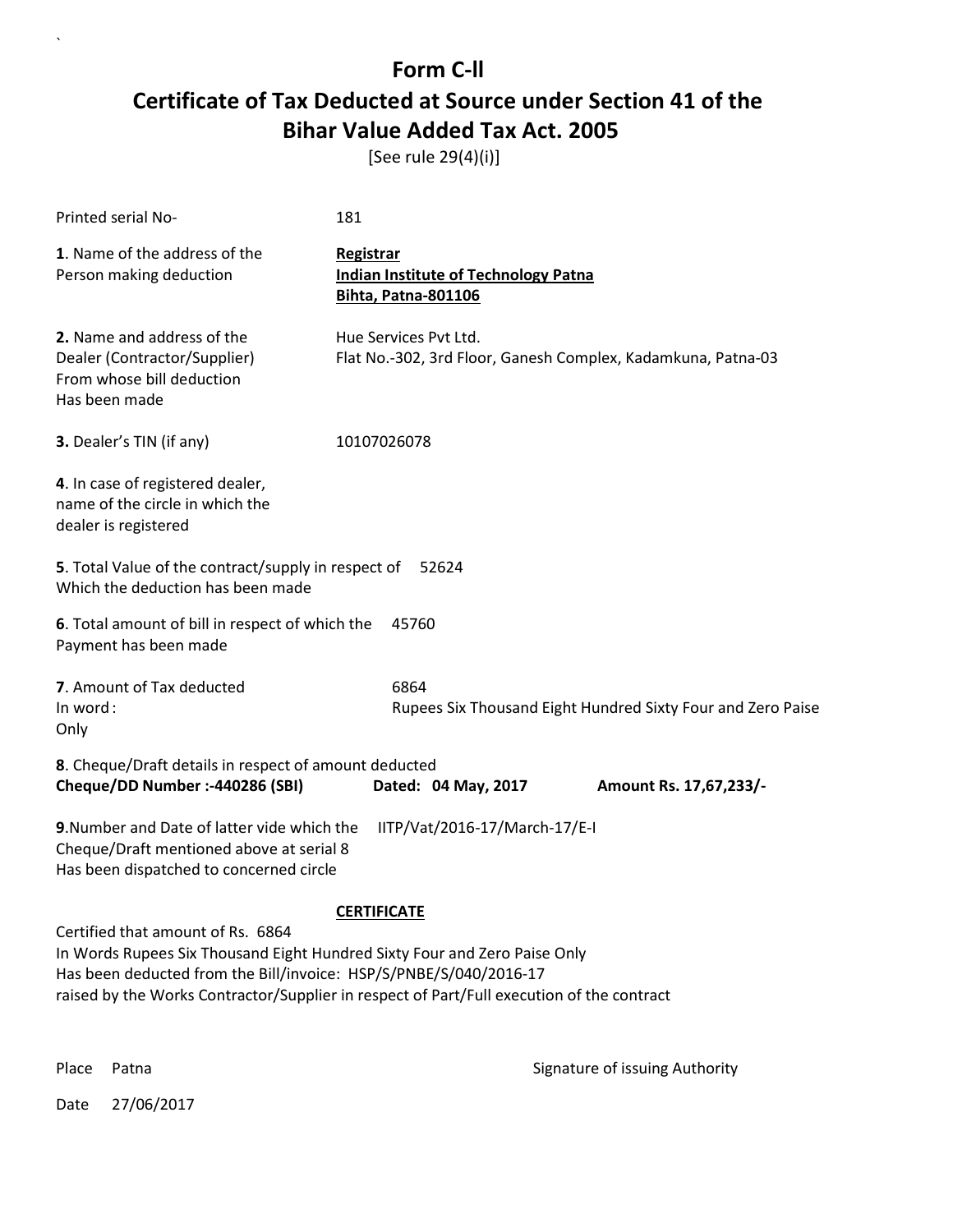[See rule 29(4)(i)]

| Printed serial No-                                                                                                                                                                                                                                                   | 182                                                                                    |  |  |
|----------------------------------------------------------------------------------------------------------------------------------------------------------------------------------------------------------------------------------------------------------------------|----------------------------------------------------------------------------------------|--|--|
| 1. Name of the address of the<br>Person making deduction                                                                                                                                                                                                             | Registrar<br><b>Indian Institute of Technology Patna</b><br><b>Bihta, Patna-801106</b> |  |  |
| 2. Name and address of the<br>Dealer (Contractor/Supplier)<br>From whose bill deduction<br>Has been made                                                                                                                                                             | M/s Bharat commercial Agency<br>Jeevandeep, Exhibition Road, Patna-01                  |  |  |
| 3. Dealer's TIN (if any)                                                                                                                                                                                                                                             | 10110116098                                                                            |  |  |
| 4. In case of registered dealer,<br>name of the circle in which the<br>dealer is registered                                                                                                                                                                          |                                                                                        |  |  |
| 5. Total Value of the contract/supply in respect of<br>92150<br>Which the deduction has been made                                                                                                                                                                    |                                                                                        |  |  |
| 6. Total amount of bill in respect of which the<br>80130<br>Payment has been made                                                                                                                                                                                    |                                                                                        |  |  |
| 7. Amount of Tax deducted<br>In word:                                                                                                                                                                                                                                | 12020<br>Rupees Twelve Thousand Twenty and Zero Paise Only                             |  |  |
| 8. Cheque/Draft details in respect of amount deducted<br>Cheque/DD Number :- 440286 (SBI)                                                                                                                                                                            | Dated: 04 May, 2017<br>Amount Rs. 17,67,233/-                                          |  |  |
| 9. Number and Date of latter vide which the<br>IITP/Vat/2016-17/March-17/E-I<br>Cheque/Draft mentioned above at serial 8<br>Has been dispatched to concerned circle                                                                                                  |                                                                                        |  |  |
| <b>CERTIFICATE</b><br>Certified that amount of Rs. 12020<br>In Words Rupees Twelve Thousand Twenty and Zero Paise Only<br>Has been deducted from the Bill/invoice: 1217<br>raised by the Works Contractor/Supplier in respect of Part/Full execution of the contract |                                                                                        |  |  |

 $\overline{\phantom{a}}$ 

Place Patna **Property** Place Patna Signature of issuing Authority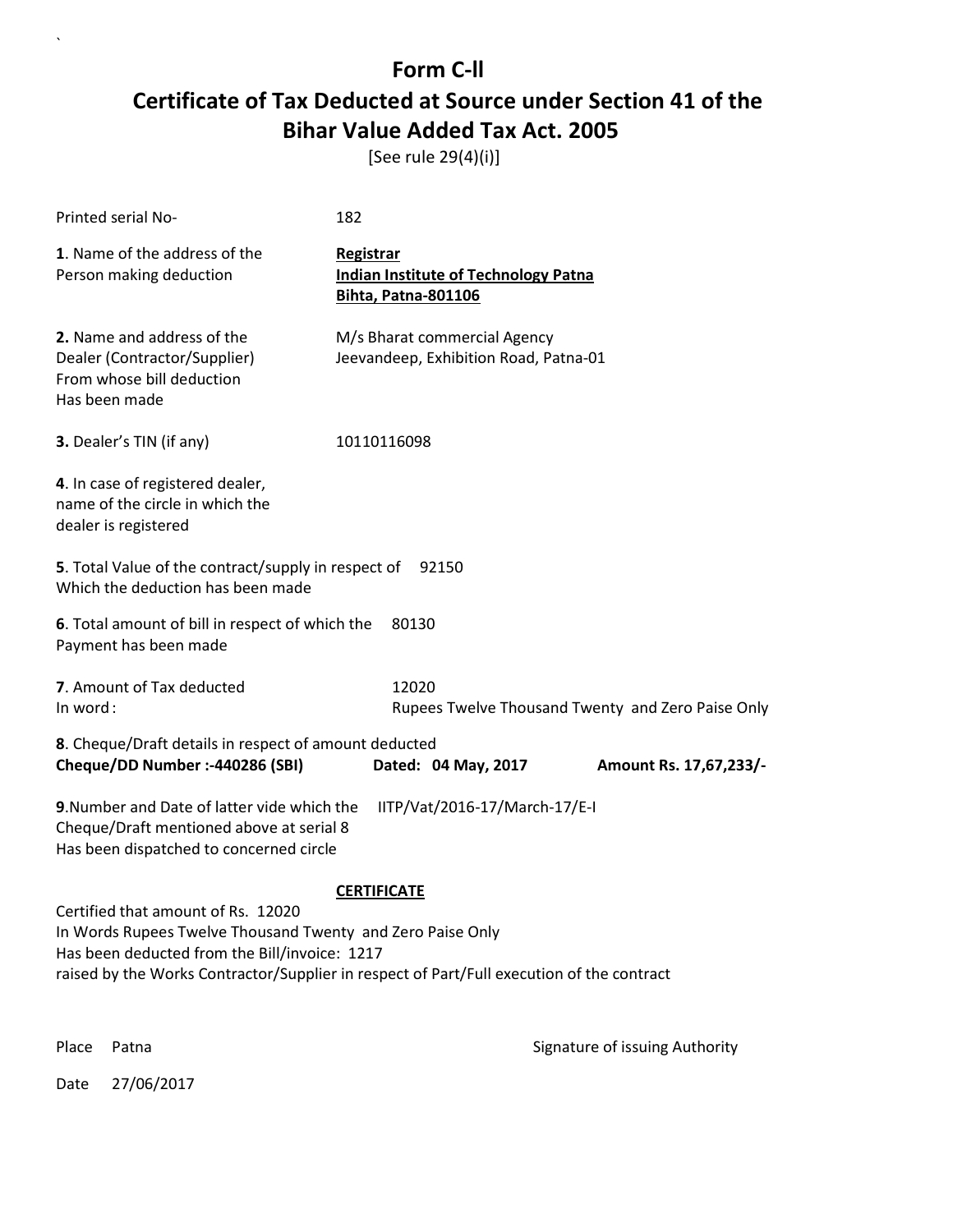[See rule 29(4)(i)]

| Printed serial No-                                                                                                                                                                                                                                      | 183                                                                             |  |
|---------------------------------------------------------------------------------------------------------------------------------------------------------------------------------------------------------------------------------------------------------|---------------------------------------------------------------------------------|--|
| 1. Name of the address of the<br>Person making deduction                                                                                                                                                                                                | Registrar<br><b>Indian Institute of Technology Patna</b><br>Bihta, Patna-801106 |  |
| 2. Name and address of the<br>Dealer (Contractor/Supplier)<br>From whose bill deduction<br>Has been made                                                                                                                                                | <b>ANB Computer Solution</b><br>Patna                                           |  |
| 3. Dealer's TIN (if any)                                                                                                                                                                                                                                | 10157058081                                                                     |  |
| 4. In case of registered dealer,<br>name of the circle in which the<br>dealer is registered                                                                                                                                                             |                                                                                 |  |
| 5. Total Value of the contract/supply in respect of 71918<br>Which the deduction has been made                                                                                                                                                          |                                                                                 |  |
| 6. Total amount of bill in respect of which the<br>Payment has been made                                                                                                                                                                                | 68228                                                                           |  |
| 7. Amount of Tax deducted<br>In word:<br>Only                                                                                                                                                                                                           | 3690<br>Rupees Three Thousand Six Hundred Ninety and Zero Paise                 |  |
| 8. Cheque/Draft details in respect of amount deducted<br>Cheque/DD Number :- 440286 (SBI)                                                                                                                                                               | Dated: 04 May, 2017<br>Amount Rs. 17,67,233/-                                   |  |
| 9. Number and Date of latter vide which the<br>IITP/Vat/2016-17/March-17/E-I<br>Cheque/Draft mentioned above at serial 8<br>Has been dispatched to concerned circle                                                                                     |                                                                                 |  |
|                                                                                                                                                                                                                                                         | <b>CERTIFICATE</b>                                                              |  |
| Certified that amount of Rs. 3690<br>In Words Rupees Three Thousand Six Hundred Ninety and Zero Paise Only<br>Has been deducted from the Bill/invoice: 154<br>raised by the Works Contractor/Supplier in respect of Part/Full execution of the contract |                                                                                 |  |

`

Place Patna **Property** Place Patna Signature of issuing Authority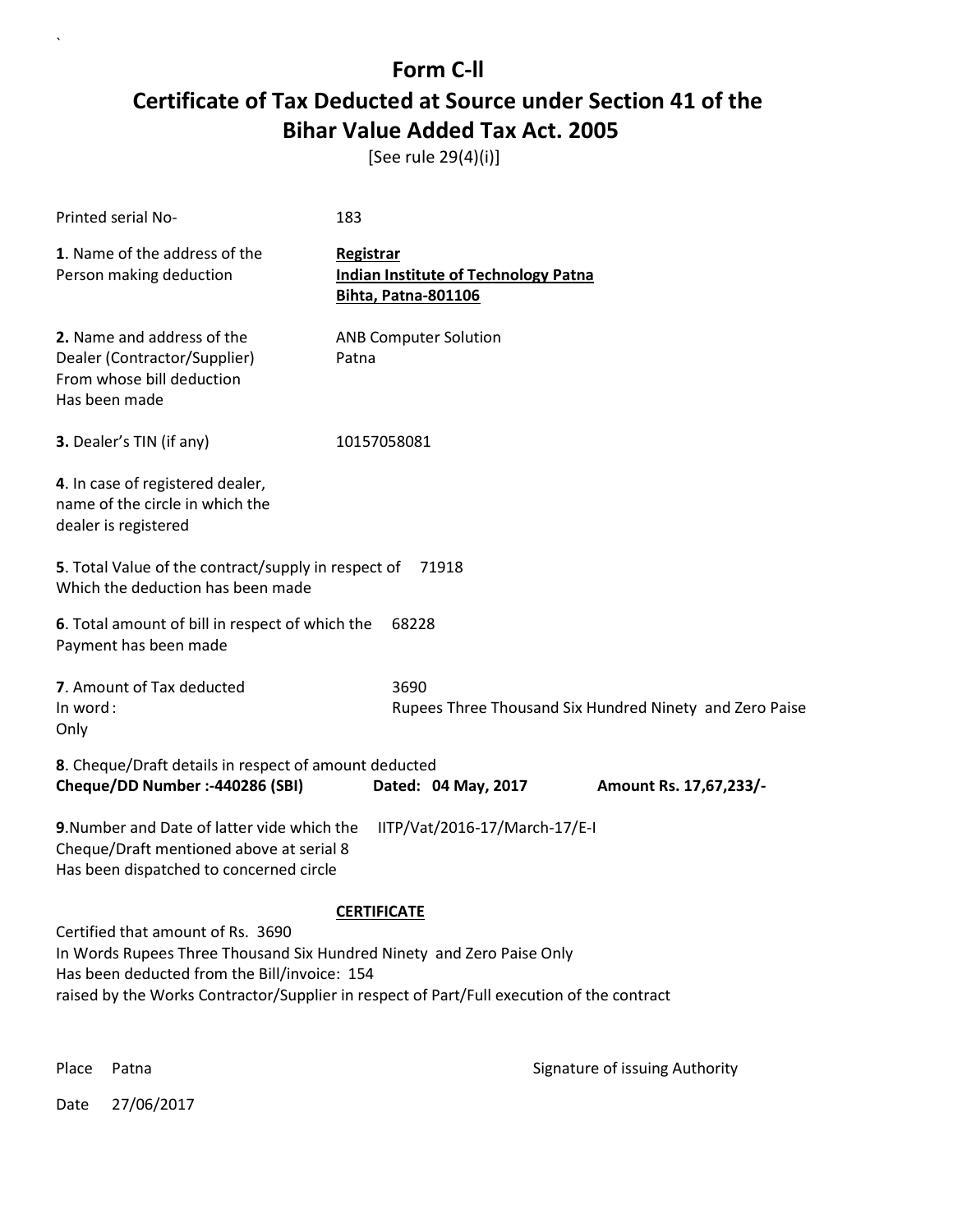[See rule 29(4)(i)]

| Printed serial No-                                                                                                                                                                                                                                               | 184                                                                                    |                        |  |
|------------------------------------------------------------------------------------------------------------------------------------------------------------------------------------------------------------------------------------------------------------------|----------------------------------------------------------------------------------------|------------------------|--|
| 1. Name of the address of the<br>Person making deduction                                                                                                                                                                                                         | Registrar<br><b>Indian Institute of Technology Patna</b><br><b>Bihta, Patna-801106</b> |                        |  |
| 2. Name and address of the<br>Dealer (Contractor/Supplier)<br>From whose bill deduction<br>Has been made                                                                                                                                                         | M/s Quick System Service<br>Patna                                                      |                        |  |
| 3. Dealer's TIN (if any)                                                                                                                                                                                                                                         | 10106572090                                                                            |                        |  |
| 4. In case of registered dealer,<br>name of the circle in which the<br>dealer is registered                                                                                                                                                                      |                                                                                        |                        |  |
| 5. Total Value of the contract/supply in respect of<br>4250<br>Which the deduction has been made                                                                                                                                                                 |                                                                                        |                        |  |
| 6. Total amount of bill in respect of which the<br>4009<br>Payment has been made                                                                                                                                                                                 |                                                                                        |                        |  |
| 7. Amount of Tax deducted<br>In word:                                                                                                                                                                                                                            | 241<br>Rupees Two Hundred Forty One and Zero Paise Only                                |                        |  |
| 8. Cheque/Draft details in respect of amount deducted<br>Cheque/DD Number :- 440286 (SBI)                                                                                                                                                                        | Dated: 04 May, 2017                                                                    | Amount Rs. 17,67,233/- |  |
| 9. Number and Date of latter vide which the<br>IITP/Vat/2016-17/March-17/E-I<br>Cheque/Draft mentioned above at serial 8<br>Has been dispatched to concerned circle                                                                                              |                                                                                        |                        |  |
| <b>CERTIFICATE</b><br>Certified that amount of Rs. 241<br>In Words Rupees Two Hundred Forty One and Zero Paise Only<br>Has been deducted from the Bill/invoice: 348<br>raised by the Works Contractor/Supplier in respect of Part/Full execution of the contract |                                                                                        |                        |  |

Date 27/06/2017

 $\overline{\phantom{a}}$ 

Place Patna **Property** Place Patna Signature of issuing Authority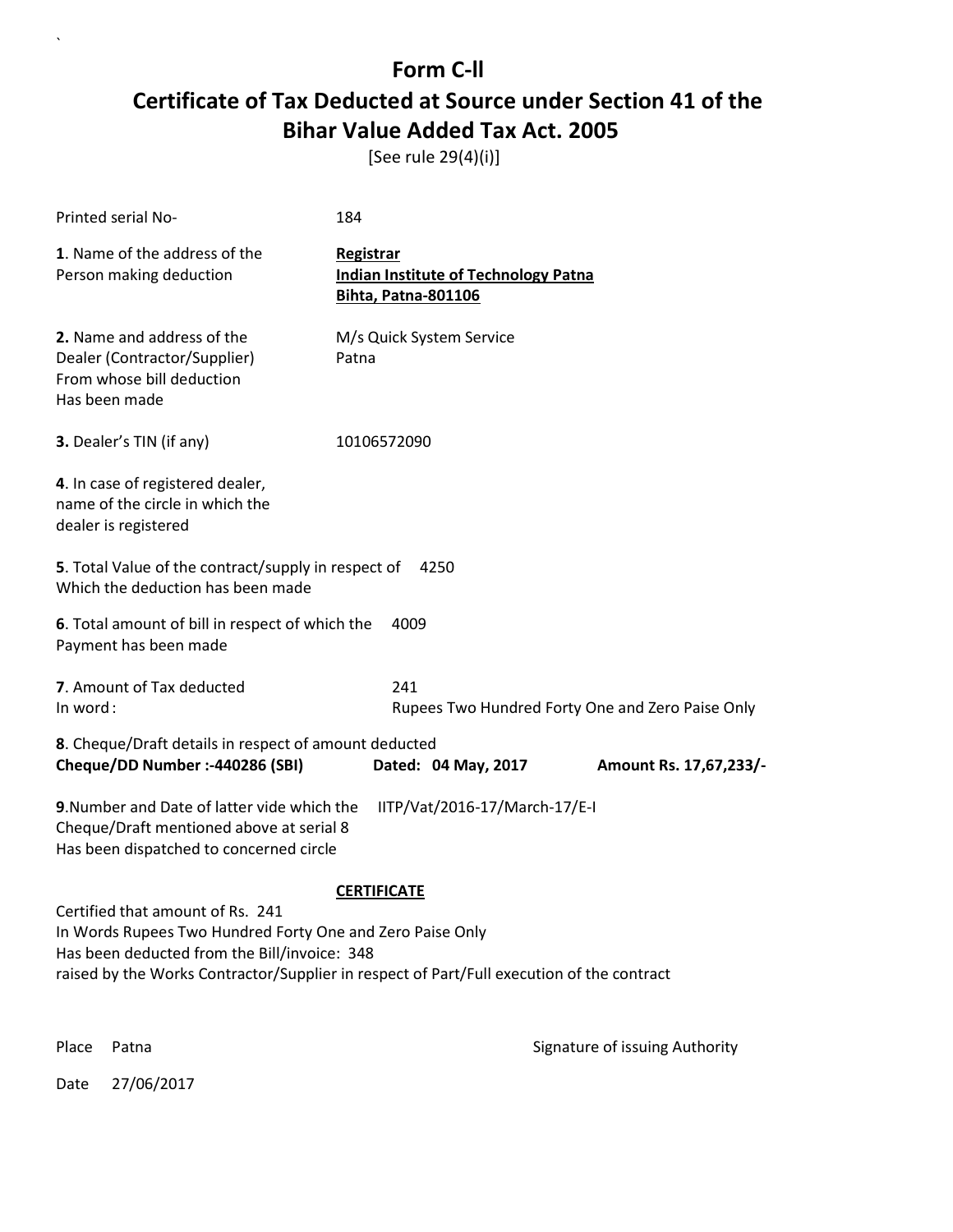[See rule 29(4)(i)]

| Printed serial No-                                                                                                                                                                                                                                               | 185                                                                                    |  |
|------------------------------------------------------------------------------------------------------------------------------------------------------------------------------------------------------------------------------------------------------------------|----------------------------------------------------------------------------------------|--|
| 1. Name of the address of the<br>Person making deduction                                                                                                                                                                                                         | Registrar<br><b>Indian Institute of Technology Patna</b><br><b>Bihta, Patna-801106</b> |  |
| 2. Name and address of the<br>Dealer (Contractor/Supplier)<br>From whose bill deduction<br>Has been made                                                                                                                                                         | M/s Vaishnavi Enterprises<br>Patna                                                     |  |
| 3. Dealer's TIN (if any)                                                                                                                                                                                                                                         | 10043948038                                                                            |  |
| 4. In case of registered dealer,<br>name of the circle in which the<br>dealer is registered                                                                                                                                                                      |                                                                                        |  |
| 5. Total Value of the contract/supply in respect of<br>Which the deduction has been made                                                                                                                                                                         | 3996                                                                                   |  |
| 6. Total amount of bill in respect of which the<br>Payment has been made                                                                                                                                                                                         | 3770                                                                                   |  |
| 7. Amount of Tax deducted<br>In word:                                                                                                                                                                                                                            | 226<br>Rupees Two Hundred Twenty Six and Zero Paise Only                               |  |
| 8. Cheque/Draft details in respect of amount deducted<br>Cheque/DD Number :- 440286 (SBI)                                                                                                                                                                        | Dated: 04 May, 2017<br>Amount Rs. 17,67,233/-                                          |  |
| 9. Number and Date of latter vide which the<br>IITP/Vat/2016-17/March-17/E-I<br>Cheque/Draft mentioned above at serial 8<br>Has been dispatched to concerned circle                                                                                              |                                                                                        |  |
| <b>CERTIFICATE</b><br>Certified that amount of Rs. 226<br>In Words Rupees Two Hundred Twenty Six and Zero Paise Only<br>Has been deducted from the Bill/invoice: 31<br>raised by the Works Contractor/Supplier in respect of Part/Full execution of the contract |                                                                                        |  |

 $\overline{\phantom{a}}$ 

Place Patna **Property** Place Patna Signature of issuing Authority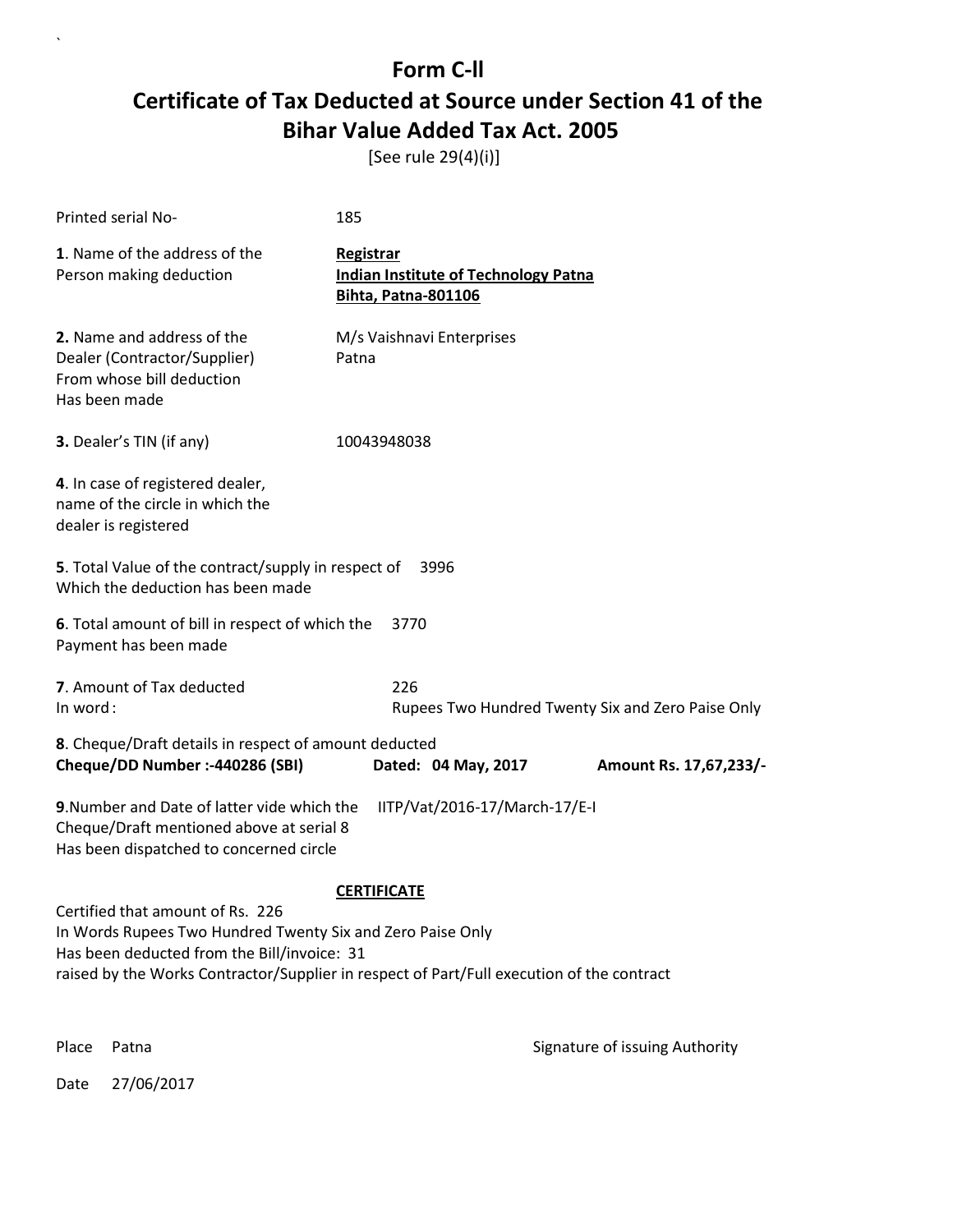[See rule 29(4)(i)]

| <b>Printed serial No-</b>                                                                                                                                                                                                                                                       | 186                                                                                    |  |
|---------------------------------------------------------------------------------------------------------------------------------------------------------------------------------------------------------------------------------------------------------------------------------|----------------------------------------------------------------------------------------|--|
| 1. Name of the address of the<br>Person making deduction                                                                                                                                                                                                                        | Registrar<br><b>Indian Institute of Technology Patna</b><br><b>Bihta, Patna-801106</b> |  |
| 2. Name and address of the<br>Dealer (Contractor/Supplier)<br>From whose bill deduction<br>Has been made                                                                                                                                                                        | <b>Scientific Traders</b><br>Pustak Bhandar Compound, Govinda Mitra Road, Patna-04     |  |
| 3. Dealer's TIN (if any)                                                                                                                                                                                                                                                        | 10100336073                                                                            |  |
| 4. In case of registered dealer,<br>name of the circle in which the<br>dealer is registered                                                                                                                                                                                     |                                                                                        |  |
| 5. Total Value of the contract/supply in respect of<br>Which the deduction has been made                                                                                                                                                                                        | 43570                                                                                  |  |
| 6. Total amount of bill in respect of which the<br>Payment has been made                                                                                                                                                                                                        | 41104                                                                                  |  |
| 7. Amount of Tax deducted<br>In word:<br>Only                                                                                                                                                                                                                                   | 2466<br>Rupees Two Thousand Four Hundred Sixty Six and Zero Paise                      |  |
| 8. Cheque/Draft details in respect of amount deducted<br>Cheque/DD Number :- 440286 (SBI)<br>Dated: 04 May, 2017<br>Amount Rs. 17,67,233/-                                                                                                                                      |                                                                                        |  |
| 9. Number and Date of latter vide which the<br>IITP/Vat/2016-17/March-17/E-I<br>Cheque/Draft mentioned above at serial 8<br>Has been dispatched to concerned circle                                                                                                             |                                                                                        |  |
| <b>CERTIFICATE</b><br>Certified that amount of Rs. 2466<br>In Words Rupees Two Thousand Four Hundred Sixty Six and Zero Paise Only<br>Has been deducted from the Bill/invoice: 534<br>raised by the Works Contractor/Supplier in respect of Part/Full execution of the contract |                                                                                        |  |

 $\ddot{\phantom{0}}$ 

Place Patna **Property** Place Patna Signature of issuing Authority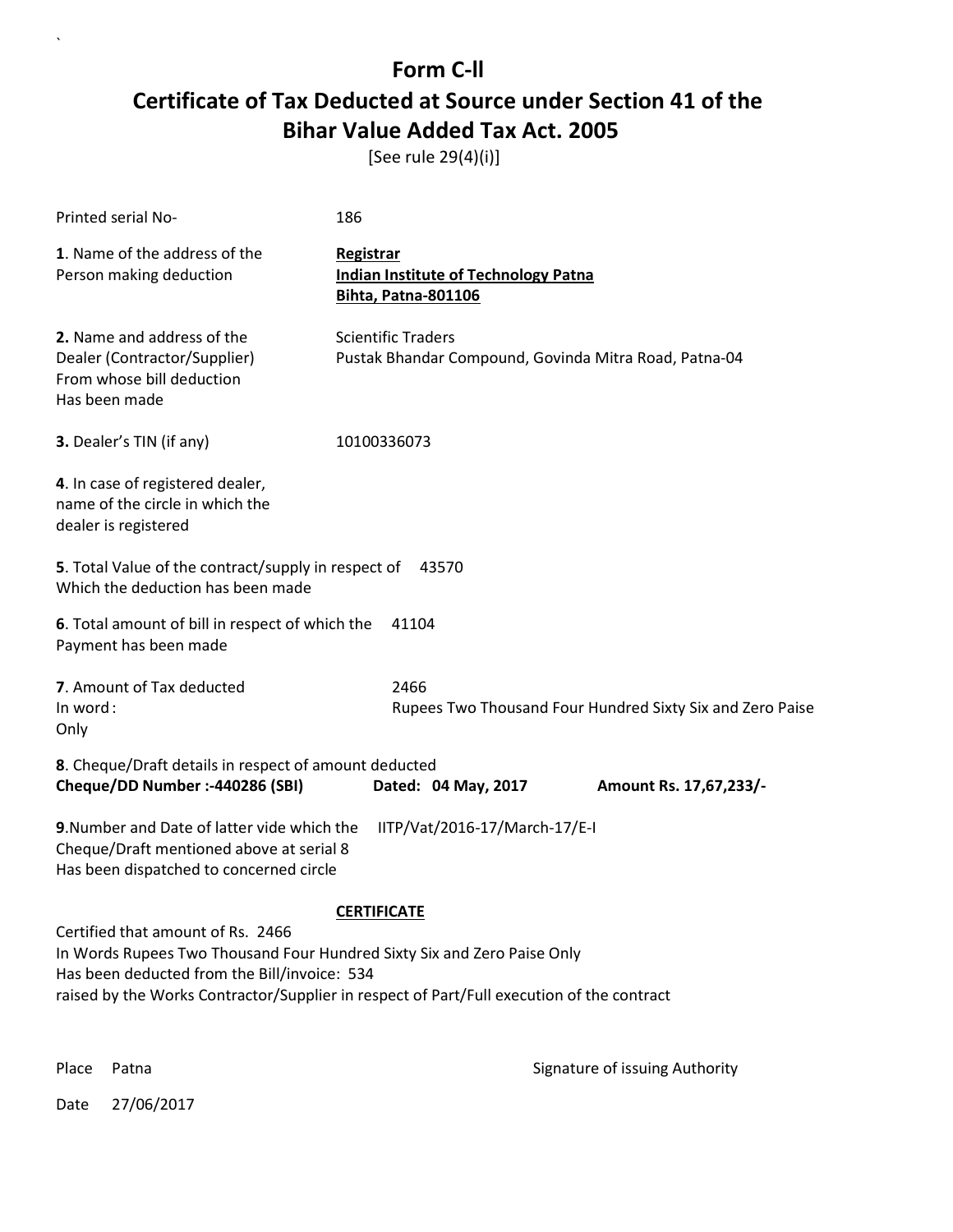[See rule 29(4)(i)]

| Printed serial No-                                                                                                                                                                                                                                                    | 187                                                                                    |  |
|-----------------------------------------------------------------------------------------------------------------------------------------------------------------------------------------------------------------------------------------------------------------------|----------------------------------------------------------------------------------------|--|
| 1. Name of the address of the<br>Person making deduction                                                                                                                                                                                                              | Registrar<br><b>Indian Institute of Technology Patna</b><br><b>Bihta, Patna-801106</b> |  |
| 2. Name and address of the<br>Dealer (Contractor/Supplier)<br>From whose bill deduction<br>Has been made                                                                                                                                                              | <b>Scientific Traders</b><br>Pustak Bhandar Compound, Govinda Mitra Road, Patna-04     |  |
| 3. Dealer's TIN (if any)                                                                                                                                                                                                                                              | 10100336073                                                                            |  |
| 4. In case of registered dealer,<br>name of the circle in which the<br>dealer is registered                                                                                                                                                                           |                                                                                        |  |
| 5. Total Value of the contract/supply in respect of<br>Which the deduction has been made                                                                                                                                                                              | 14801                                                                                  |  |
| 6. Total amount of bill in respect of which the<br>Payment has been made                                                                                                                                                                                              | 13964                                                                                  |  |
| 7. Amount of Tax deducted<br>In word:                                                                                                                                                                                                                                 | 837<br>Rupees Eight Hundred Thirty Seven and Zero Paise Only                           |  |
| 8. Cheque/Draft details in respect of amount deducted<br>Cheque/DD Number :- 440286 (SBI)                                                                                                                                                                             | Dated: 04 May, 2017<br>Amount Rs. 17,67,233/-                                          |  |
| 9. Number and Date of latter vide which the<br>IITP/Vat/2016-17/March-17/E-I<br>Cheque/Draft mentioned above at serial 8<br>Has been dispatched to concerned circle                                                                                                   |                                                                                        |  |
| <b>CERTIFICATE</b><br>Certified that amount of Rs. 837<br>In Words Rupees Eight Hundred Thirty Seven and Zero Paise Only<br>Has been deducted from the Bill/invoice: 535<br>raised by the Works Contractor/Supplier in respect of Part/Full execution of the contract |                                                                                        |  |

 $\overline{\phantom{a}}$ 

Place Patna **Property** Place Patna Signature of issuing Authority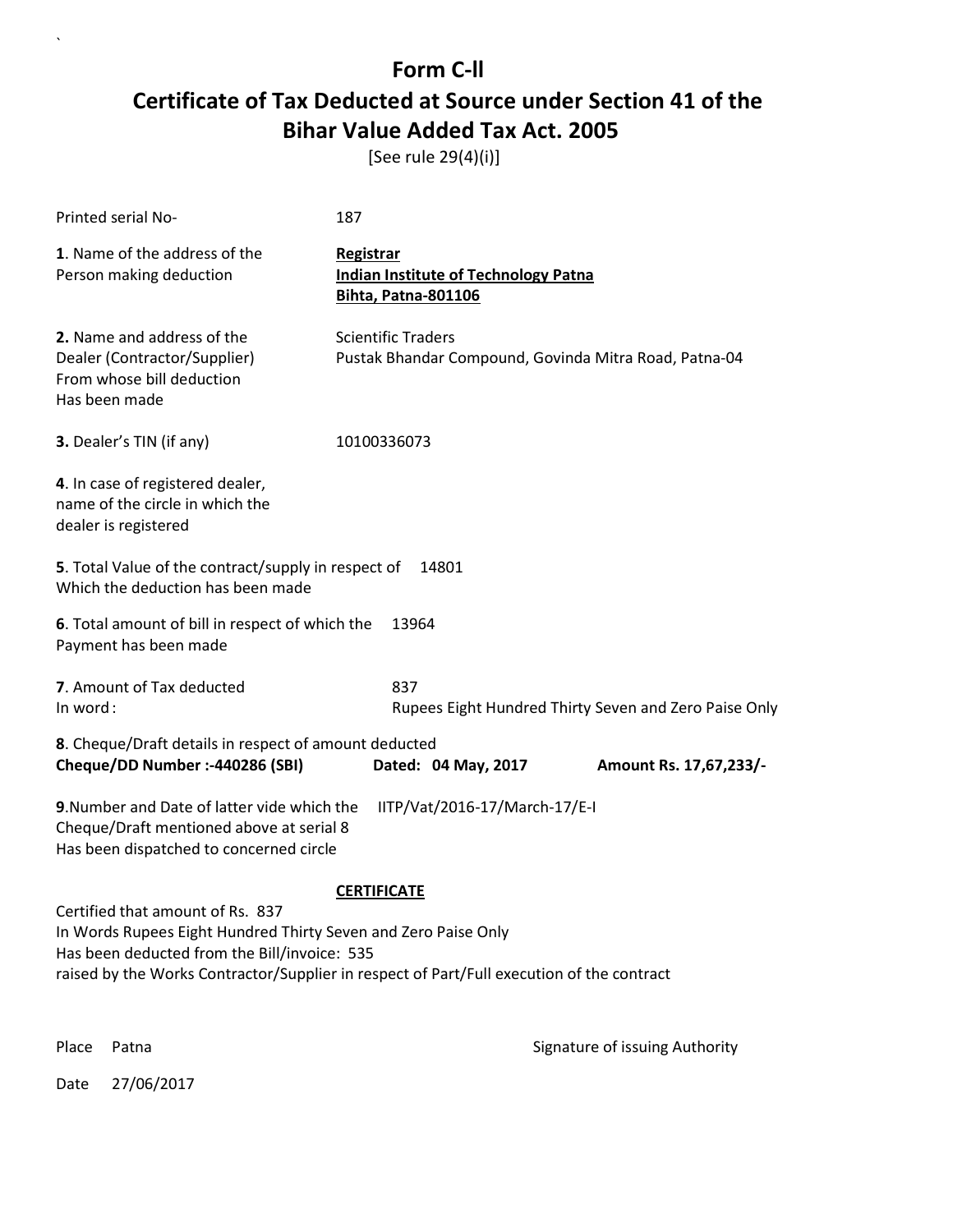[See rule 29(4)(i)]

| Printed serial No-                                                                                                                                                                                                                                         | 188                                                                             |  |
|------------------------------------------------------------------------------------------------------------------------------------------------------------------------------------------------------------------------------------------------------------|---------------------------------------------------------------------------------|--|
| 1. Name of the address of the<br>Person making deduction                                                                                                                                                                                                   | Registrar<br><b>Indian Institute of Technology Patna</b><br>Bihta, Patna-801106 |  |
| 2. Name and address of the<br>Dealer (Contractor/Supplier)<br>From whose bill deduction<br>Has been made                                                                                                                                                   | R L Infosystem<br>patna                                                         |  |
| 3. Dealer's TIN (if any)                                                                                                                                                                                                                                   | 10157262088                                                                     |  |
| 4. In case of registered dealer,<br>name of the circle in which the<br>dealer is registered                                                                                                                                                                |                                                                                 |  |
| 5. Total Value of the contract/supply in respect of<br>32350<br>Which the deduction has been made                                                                                                                                                          |                                                                                 |  |
| 6. Total amount of bill in respect of which the<br>Payment has been made                                                                                                                                                                                   | 30519                                                                           |  |
| 7. Amount of Tax deducted<br>In word:<br>Only                                                                                                                                                                                                              | 1831<br>Rupees One Thousand Eight Hundred Thirty One and Zero Paise             |  |
| 8. Cheque/Draft details in respect of amount deducted<br>Cheque/DD Number :- 440286 (SBI)                                                                                                                                                                  | Dated: 04 May, 2017<br>Amount Rs. 17,67,233/-                                   |  |
| 9. Number and Date of latter vide which the<br>IITP/Vat/2016-17/March-17/E-I<br>Cheque/Draft mentioned above at serial 8<br>Has been dispatched to concerned circle                                                                                        |                                                                                 |  |
|                                                                                                                                                                                                                                                            | <b>CERTIFICATE</b>                                                              |  |
| Certified that amount of Rs. 1831<br>In Words Rupees One Thousand Eight Hundred Thirty One and Zero Paise Only<br>Has been deducted from the Bill/invoice: 01<br>raised by the Works Contractor/Supplier in respect of Part/Full execution of the contract |                                                                                 |  |

 $\overline{\phantom{a}}$ 

Place Patna **Property** Place Patna Signature of issuing Authority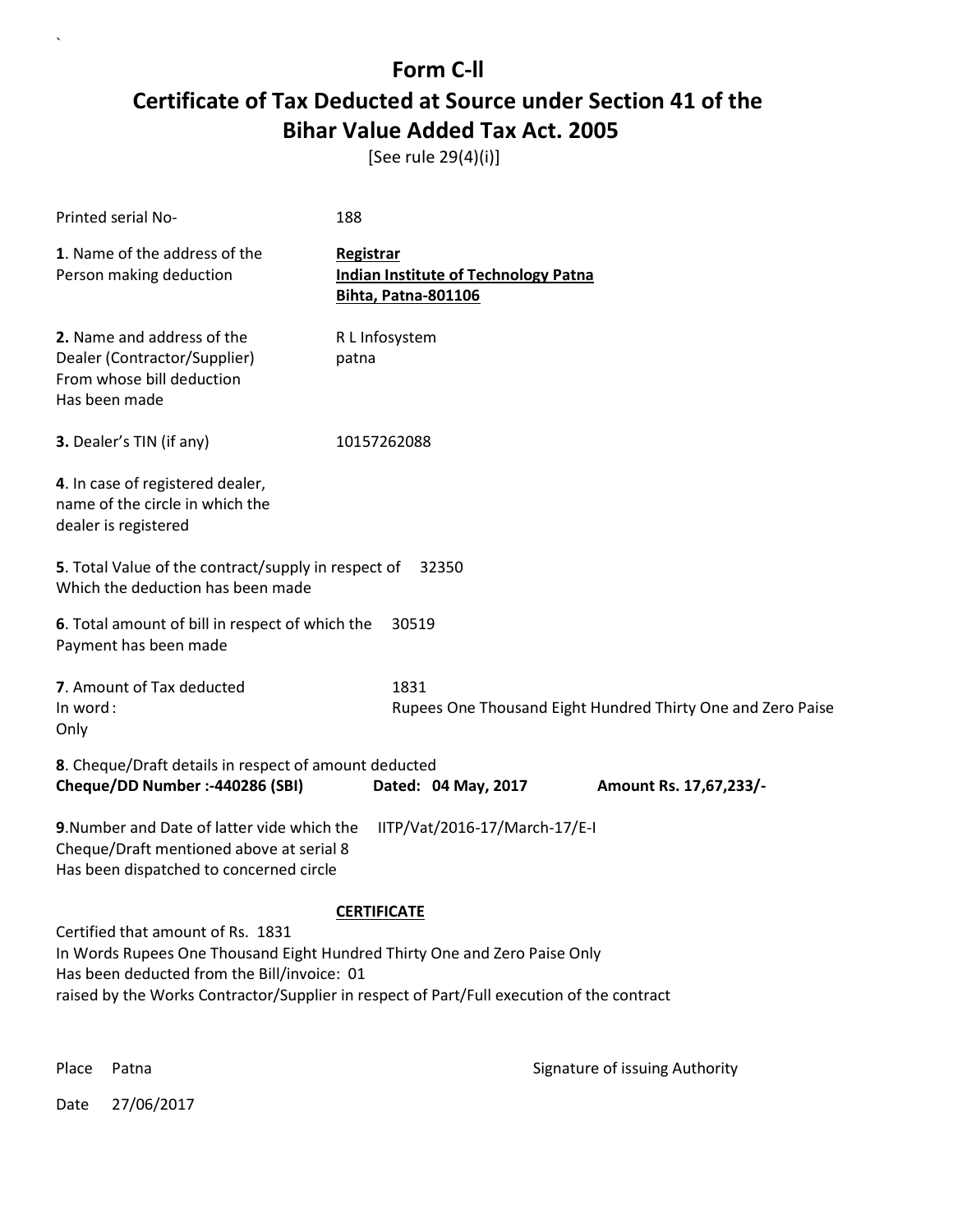[See rule 29(4)(i)]

| Printed serial No-                                                                                                                                                                                                                              | 189                                                                                    |                                |
|-------------------------------------------------------------------------------------------------------------------------------------------------------------------------------------------------------------------------------------------------|----------------------------------------------------------------------------------------|--------------------------------|
| 1. Name of the address of the<br>Person making deduction                                                                                                                                                                                        | Registrar<br><b>Indian Institute of Technology Patna</b><br><b>Bihta, Patna-801106</b> |                                |
| 2. Name and address of the<br>Dealer (Contractor/Supplier)<br>From whose bill deduction<br>Has been made                                                                                                                                        | M/S hubnet Computers<br>Patna                                                          |                                |
| 3. Dealer's TIN (if any)                                                                                                                                                                                                                        | 10156529089                                                                            |                                |
| 4. In case of registered dealer,<br>name of the circle in which the<br>dealer is registered                                                                                                                                                     |                                                                                        |                                |
| 5. Total Value of the contract/supply in respect of<br>Which the deduction has been made                                                                                                                                                        | 10759                                                                                  |                                |
| 6. Total amount of bill in respect of which the<br>Payment has been made                                                                                                                                                                        | 10150                                                                                  |                                |
| 7. Amount of Tax deducted<br>In word:                                                                                                                                                                                                           | 609<br>Rupees Six Hundred Nine and Zero Paise Only                                     |                                |
| 8. Cheque/Draft details in respect of amount deducted<br>Cheque/DD Number :- 440286 (SBI)                                                                                                                                                       | Dated: 04 May, 2017                                                                    | Amount Rs. 17,67,233/-         |
| 9. Number and Date of latter vide which the<br>Cheque/Draft mentioned above at serial 8<br>Has been dispatched to concerned circle                                                                                                              | IITP/Vat/2016-17/March-17/E-I                                                          |                                |
|                                                                                                                                                                                                                                                 | <b>CERTIFICATE</b>                                                                     |                                |
| Certified that amount of Rs. 609<br>In Words Rupees Six Hundred Nine and Zero Paise Only<br>Has been deducted from the Bill/invoice: 460, 482, 454<br>raised by the Works Contractor/Supplier in respect of Part/Full execution of the contract |                                                                                        |                                |
| Place<br>Patna                                                                                                                                                                                                                                  |                                                                                        | Signature of issuing Authority |

Date 27/06/2017

 $\overline{\phantom{a}}$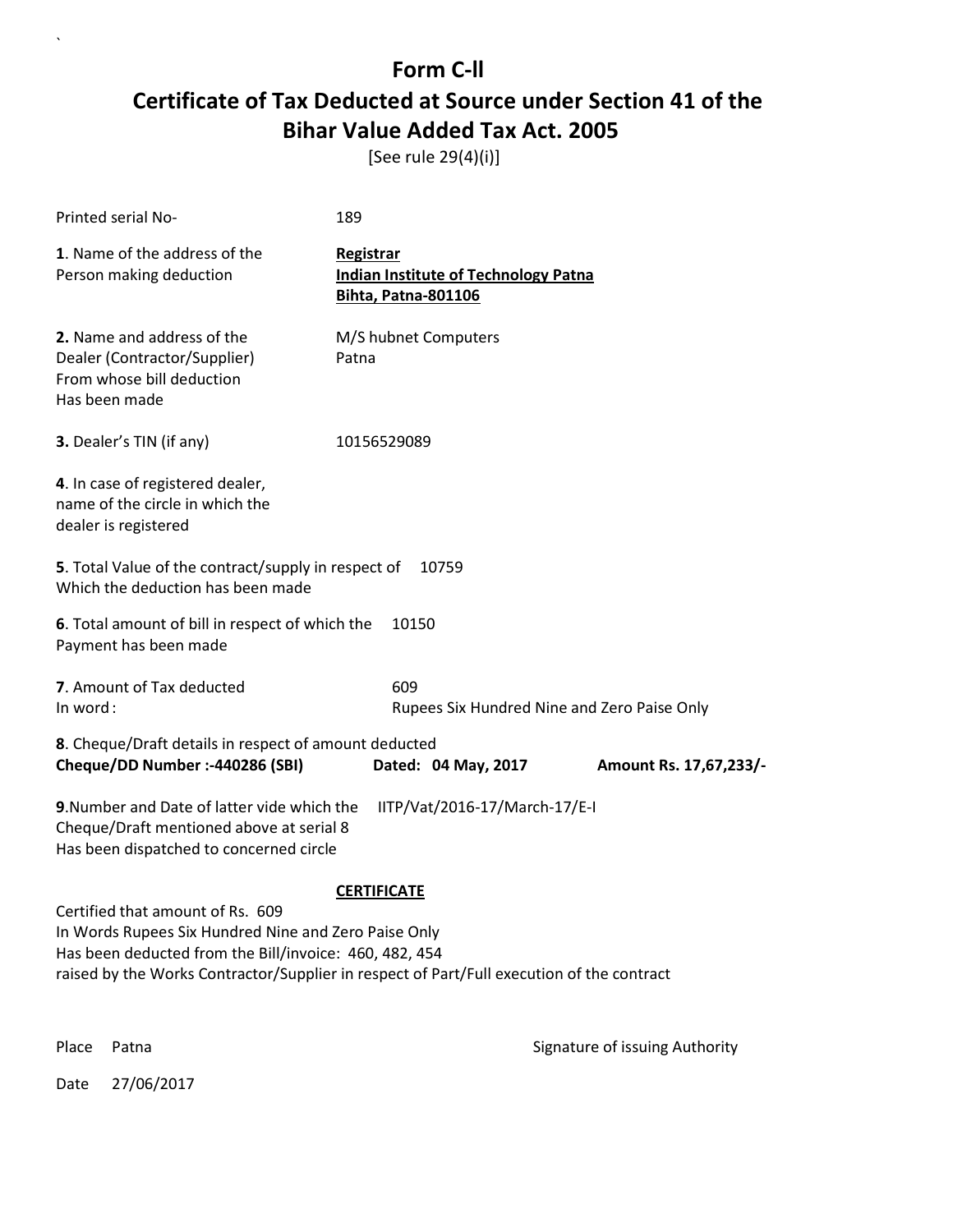[See rule 29(4)(i)]

| Printed serial No-                                                                                                                                                                                                                                               | 190                                                                                    |                                               |
|------------------------------------------------------------------------------------------------------------------------------------------------------------------------------------------------------------------------------------------------------------------|----------------------------------------------------------------------------------------|-----------------------------------------------|
| 1. Name of the address of the<br>Person making deduction                                                                                                                                                                                                         | Registrar<br><b>Indian Institute of Technology Patna</b><br><b>Bihta, Patna-801106</b> |                                               |
| 2. Name and address of the<br>Dealer (Contractor/Supplier)<br>From whose bill deduction<br>Has been made                                                                                                                                                         | M/S hubnet Computers<br>Patna                                                          |                                               |
| 3. Dealer's TIN (if any)                                                                                                                                                                                                                                         | 10156529089                                                                            |                                               |
| 4. In case of registered dealer,<br>name of the circle in which the<br>dealer is registered                                                                                                                                                                      |                                                                                        |                                               |
| 5. Total Value of the contract/supply in respect of<br>Which the deduction has been made                                                                                                                                                                         | 13230                                                                                  |                                               |
| 6. Total amount of bill in respect of which the<br>Payment has been made                                                                                                                                                                                         | 12600                                                                                  |                                               |
| 7. Amount of Tax deducted<br>In word:                                                                                                                                                                                                                            | 630                                                                                    | Rupees Six Hundred Thirty and Zero Paise Only |
| 8. Cheque/Draft details in respect of amount deducted<br>Cheque/DD Number :- 440286 (SBI)                                                                                                                                                                        | Dated: 04 May, 2017                                                                    | Amount Rs. 17,67,233/-                        |
| 9. Number and Date of latter vide which the<br>Cheque/Draft mentioned above at serial 8<br>Has been dispatched to concerned circle                                                                                                                               | IITP/Vat/2016-17/March-17/E-I                                                          |                                               |
|                                                                                                                                                                                                                                                                  | <b>CERTIFICATE</b>                                                                     |                                               |
| Certified that amount of Rs. 630<br>In Words Rupees Six Hundred Thirty and Zero Paise Only<br>Has been deducted from the Bill/invoice: 494, 245, 483, 453, 234, 168<br>raised by the Works Contractor/Supplier in respect of Part/Full execution of the contract |                                                                                        |                                               |
| Place<br>Patna                                                                                                                                                                                                                                                   |                                                                                        | Signature of issuing Authority                |

Date 27/06/2017

 $\ddot{\phantom{0}}$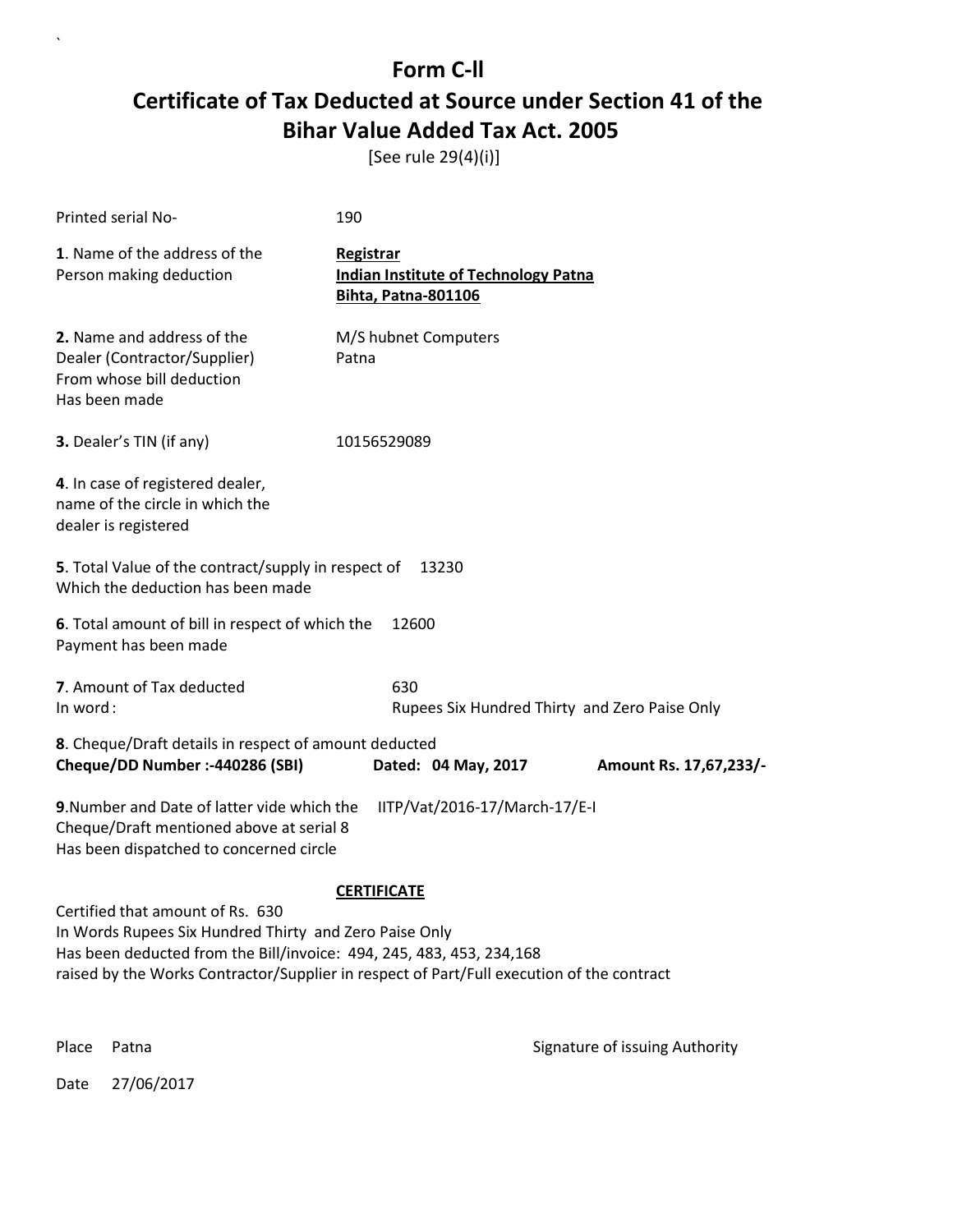[See rule 29(4)(i)]

| Printed serial No-                                                                                                                                                    | 191                                                                             |  |
|-----------------------------------------------------------------------------------------------------------------------------------------------------------------------|---------------------------------------------------------------------------------|--|
| 1. Name of the address of the<br>Person making deduction                                                                                                              | Registrar<br><b>Indian Institute of Technology Patna</b><br>Bihta, Patna-801106 |  |
| 2. Name and address of the<br>Dealer (Contractor/Supplier)<br>From whose bill deduction<br>Has been made                                                              | M/S hubnet Computers<br>Patna                                                   |  |
| 3. Dealer's TIN (if any)                                                                                                                                              | 10156529089                                                                     |  |
| 4. In case of registered dealer,<br>name of the circle in which the<br>dealer is registered                                                                           |                                                                                 |  |
| 5. Total Value of the contract/supply in respect of<br>15300<br>Which the deduction has been made                                                                     |                                                                                 |  |
| 6. Total amount of bill in respect of which the<br>Payment has been made                                                                                              | 13425                                                                           |  |
| 7. Amount of Tax deducted<br>In word:<br>Paise Only                                                                                                                   | 1875<br>Rupees One Thousand Eight Hundred Seventy Five and Zero                 |  |
| 8. Cheque/Draft details in respect of amount deducted<br>Cheque/DD Number :- 440286 (SBI)<br>Dated: 04 May, 2017<br>Amount Rs. 17,67,233/-                            |                                                                                 |  |
| 9. Number and Date of latter vide which the<br>IITP/Vat/2016-17/March-17/E-I<br>Cheque/Draft mentioned above at serial 8<br>Has been dispatched to concerned circle   |                                                                                 |  |
|                                                                                                                                                                       | <b>CERTIFICATE</b>                                                              |  |
| Certified that amount of Rs. 1875<br>In Words Rupees One Thousand Eight Hundred Seventy Five and Zero Paise Only<br>Has been deducted from the Bill/invoice: 490, 258 |                                                                                 |  |
| raised by the Works Contractor/Supplier in respect of Part/Full execution of the contract                                                                             |                                                                                 |  |

`

Place Patna **Property** Place Patna Signature of issuing Authority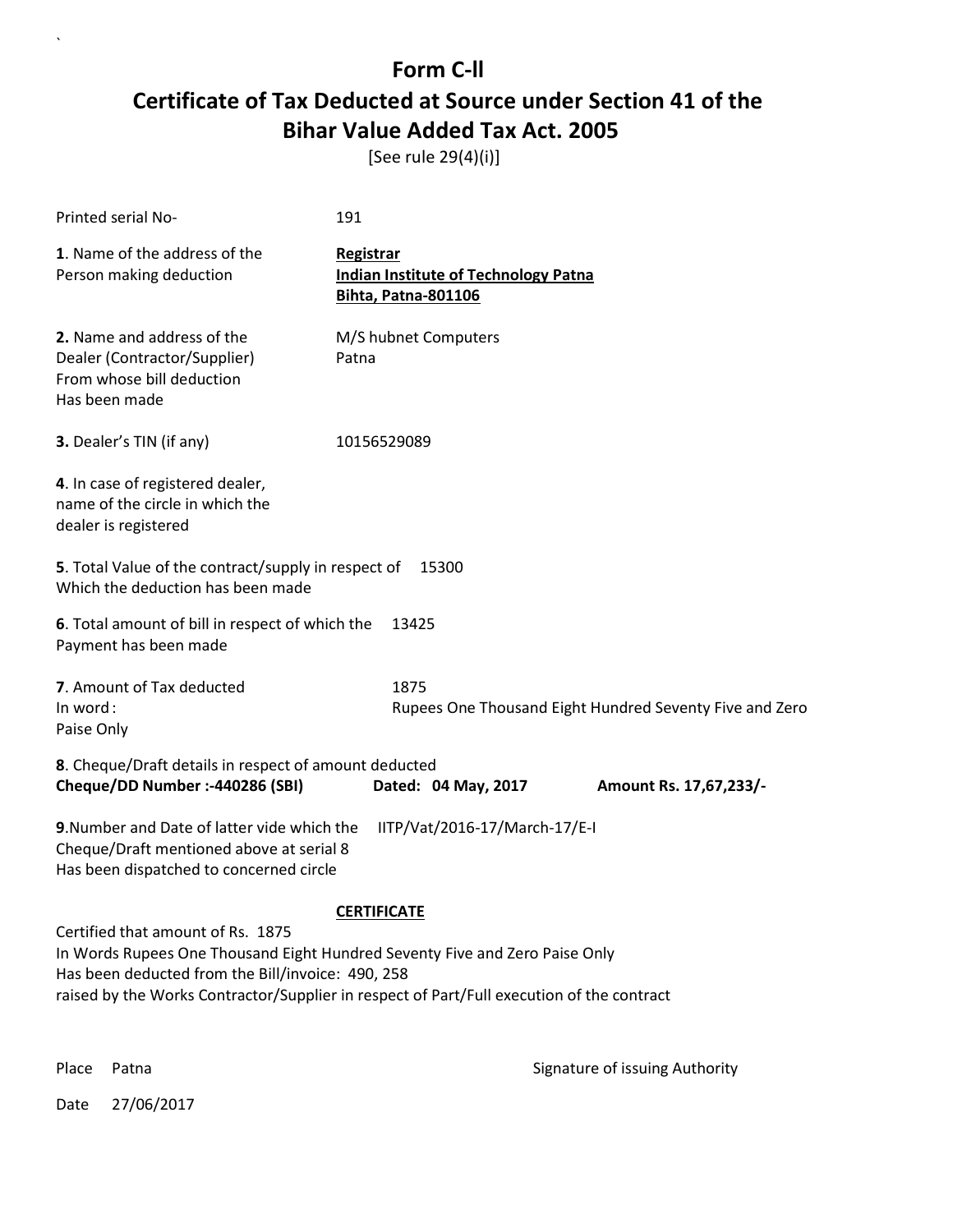[See rule 29(4)(i)]

| Printed serial No-                                                                                                                                                                                                                                              | 192                                                                                    |                                |
|-----------------------------------------------------------------------------------------------------------------------------------------------------------------------------------------------------------------------------------------------------------------|----------------------------------------------------------------------------------------|--------------------------------|
| 1. Name of the address of the<br>Person making deduction                                                                                                                                                                                                        | Registrar<br><b>Indian Institute of Technology Patna</b><br><b>Bihta, Patna-801106</b> |                                |
| 2. Name and address of the<br>Dealer (Contractor/Supplier)<br>From whose bill deduction<br>Has been made                                                                                                                                                        | Sky net<br>162, Patliputra Colony, Patna-13                                            |                                |
| 3. Dealer's TIN (if any)                                                                                                                                                                                                                                        | 10151248075                                                                            |                                |
| 4. In case of registered dealer,<br>name of the circle in which the<br>dealer is registered                                                                                                                                                                     |                                                                                        |                                |
| 5. Total Value of the contract/supply in respect of<br>Which the deduction has been made                                                                                                                                                                        | 8918                                                                                   |                                |
| 6. Total amount of bill in respect of which the<br>Payment has been made                                                                                                                                                                                        | 8413                                                                                   |                                |
| 7. Amount of Tax deducted<br>In word:                                                                                                                                                                                                                           | 505<br>Rupees Five Hundred Five and Zero Paise Only                                    |                                |
| 8. Cheque/Draft details in respect of amount deducted<br>Cheque/DD Number :- 440286 (SBI)                                                                                                                                                                       | Dated: 04 May, 2017                                                                    | Amount Rs. 17,67,233/-         |
| 9. Number and Date of latter vide which the<br>Cheque/Draft mentioned above at serial 8<br>Has been dispatched to concerned circle                                                                                                                              | IITP/Vat/2016-17/March-17/E-I                                                          |                                |
|                                                                                                                                                                                                                                                                 | <b>CERTIFICATE</b>                                                                     |                                |
| Certified that amount of Rs. 505<br>In Words Rupees Five Hundred Five and Zero Paise Only<br>Has been deducted from the Bill/invoice: 2243, 2247, 2254, 2246, 2286<br>raised by the Works Contractor/Supplier in respect of Part/Full execution of the contract |                                                                                        |                                |
| Place<br>Patna                                                                                                                                                                                                                                                  |                                                                                        | Signature of issuing Authority |

Date 27/06/2017

 $\ddot{\phantom{0}}$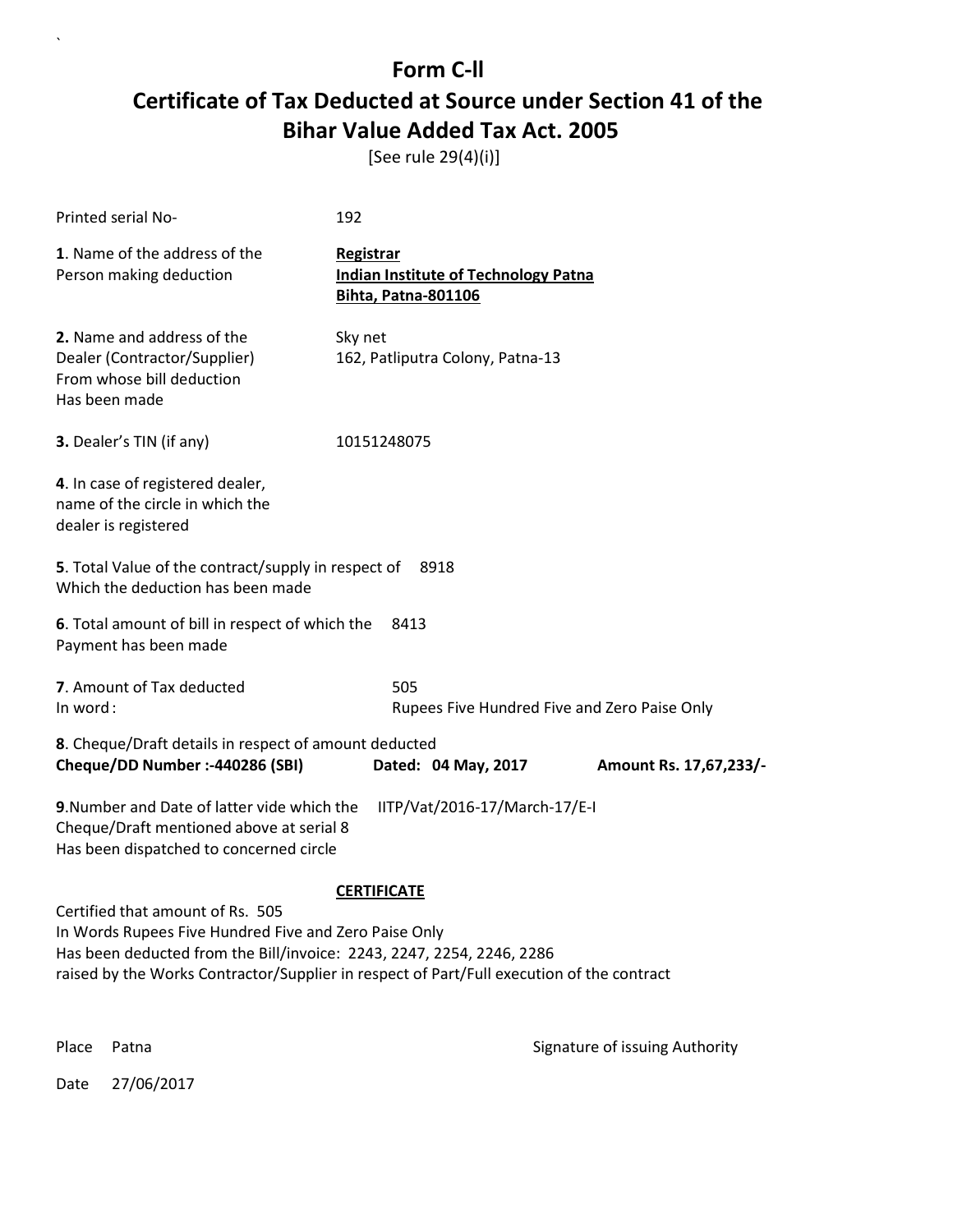[See rule 29(4)(i)]

| Printed serial No-                                                                                                                                                                                                                                         | 193                                                                             |  |
|------------------------------------------------------------------------------------------------------------------------------------------------------------------------------------------------------------------------------------------------------------|---------------------------------------------------------------------------------|--|
| 1. Name of the address of the<br>Person making deduction                                                                                                                                                                                                   | Registrar<br><b>Indian Institute of Technology Patna</b><br>Bihta, Patna-801106 |  |
| 2. Name and address of the<br>Dealer (Contractor/Supplier)<br>From whose bill deduction<br>Has been made                                                                                                                                                   | Maya Art<br>Patna                                                               |  |
| 3. Dealer's TIN (if any)                                                                                                                                                                                                                                   | 10105495083                                                                     |  |
| 4. In case of registered dealer,<br>name of the circle in which the<br>dealer is registered                                                                                                                                                                |                                                                                 |  |
| 5. Total Value of the contract/supply in respect of<br>Which the deduction has been made                                                                                                                                                                   | 276830                                                                          |  |
| 6. Total amount of bill in respect of which the<br>Payment has been made                                                                                                                                                                                   | 261160                                                                          |  |
| 7. Amount of Tax deducted<br>In word:<br>Only                                                                                                                                                                                                              | 15670<br>Rupees Fifteen Thousand Six Hundred Seventy and Zero Paise             |  |
| 8. Cheque/Draft details in respect of amount deducted<br>Cheque/DD Number :- 440286 (SBI)                                                                                                                                                                  | Dated: 04 May, 2017<br>Amount Rs. 17,67,233/-                                   |  |
| 9. Number and Date of latter vide which the<br>IITP/Vat/2016-17/March-17/E-I<br>Cheque/Draft mentioned above at serial 8<br>Has been dispatched to concerned circle                                                                                        |                                                                                 |  |
|                                                                                                                                                                                                                                                            | <b>CERTIFICATE</b>                                                              |  |
| Certified that amount of Rs. 15670<br>In Words Rupees Fifteen Thousand Six Hundred Seventy and Zero Paise Only<br>Has been deducted from the Bill/invoice: 18<br>raised by the Works Contractor/Supplier in respect of Part/Full execution of the contract |                                                                                 |  |

 $\ddot{\phantom{0}}$ 

Place Patna **Property** Place Patna Signature of issuing Authority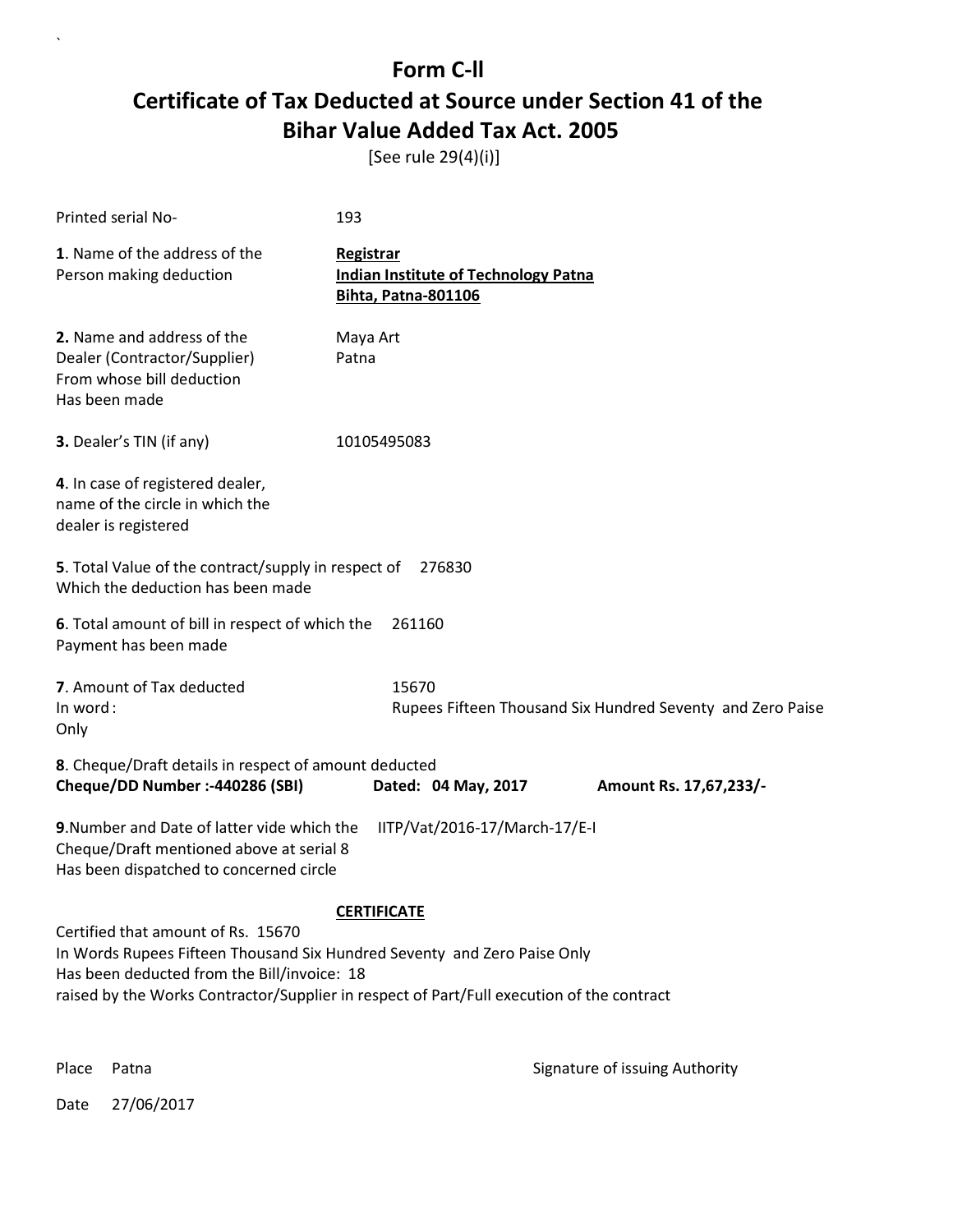[See rule 29(4)(i)]

| Printed serial No-                                                                                                                                                                                                                                                      | 194                                                                                    |                        |
|-------------------------------------------------------------------------------------------------------------------------------------------------------------------------------------------------------------------------------------------------------------------------|----------------------------------------------------------------------------------------|------------------------|
| 1. Name of the address of the<br>Person making deduction                                                                                                                                                                                                                | Registrar<br><b>Indian Institute of Technology Patna</b><br><b>Bihta, Patna-801106</b> |                        |
| 2. Name and address of the<br>Dealer (Contractor/Supplier)<br>From whose bill deduction<br>Has been made                                                                                                                                                                | Sky net<br>162, Patliputra Colony, Patna-13                                            |                        |
| 3. Dealer's TIN (if any)                                                                                                                                                                                                                                                | 10151248075                                                                            |                        |
| 4. In case of registered dealer,<br>name of the circle in which the<br>dealer is registered                                                                                                                                                                             |                                                                                        |                        |
| 5. Total Value of the contract/supply in respect of<br>Which the deduction has been made                                                                                                                                                                                | 14611                                                                                  |                        |
| 6. Total amount of bill in respect of which the<br>Payment has been made                                                                                                                                                                                                | 13786                                                                                  |                        |
| 7. Amount of Tax deducted<br>In word:                                                                                                                                                                                                                                   | 825<br>Rupees Eight Hundred Twenty Five and Zero Paise Only                            |                        |
| 8. Cheque/Draft details in respect of amount deducted<br>Cheque/DD Number :- 440286 (SBI)                                                                                                                                                                               | Dated: 04 May, 2017                                                                    | Amount Rs. 17,67,233/- |
| 9. Number and Date of latter vide which the<br>IITP/Vat/2016-17/March-17/E-I<br>Cheque/Draft mentioned above at serial 8<br>Has been dispatched to concerned circle                                                                                                     |                                                                                        |                        |
| <b>CERTIFICATE</b>                                                                                                                                                                                                                                                      |                                                                                        |                        |
| Certified that amount of Rs. 825<br>In Words Rupees Eight Hundred Twenty Five and Zero Paise Only<br>Has been deducted from the Bill/invoice: 2281, 2280, 2244, 2264, 2245<br>raised by the Works Contractor/Supplier in respect of Part/Full execution of the contract |                                                                                        |                        |
|                                                                                                                                                                                                                                                                         |                                                                                        |                        |

Place Patna **Property** Place Patna Signature of issuing Authority

Date 27/06/2017

 $\ddot{\phantom{0}}$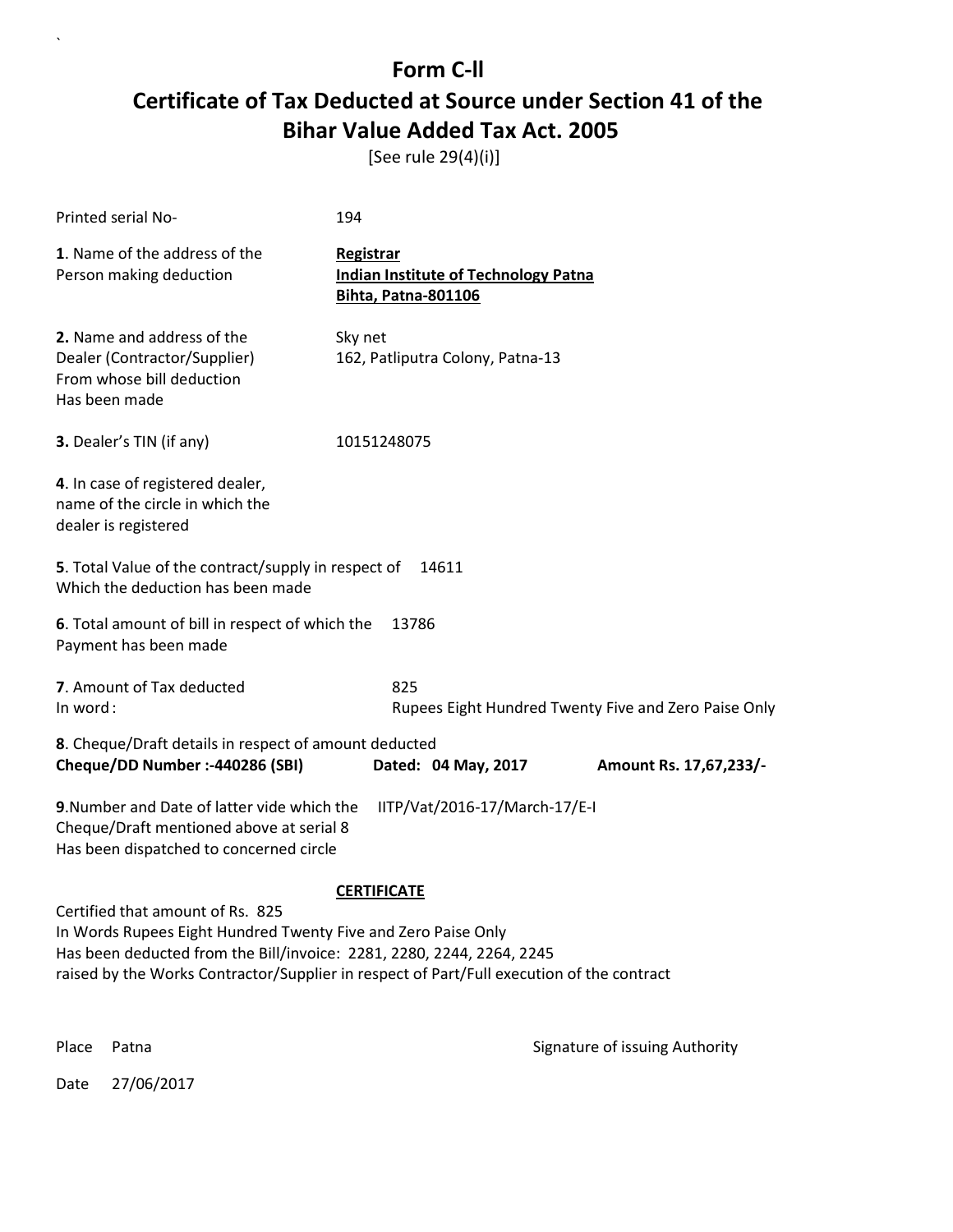[See rule 29(4)(i)]

| Printed serial No-                                                                                                                                                  | 195                                                                             |  |
|---------------------------------------------------------------------------------------------------------------------------------------------------------------------|---------------------------------------------------------------------------------|--|
| 1. Name of the address of the<br>Person making deduction                                                                                                            | Registrar<br><b>Indian Institute of Technology Patna</b><br>Bihta, Patna-801106 |  |
| 2. Name and address of the<br>Dealer (Contractor/Supplier)<br>From whose bill deduction<br>Has been made                                                            | M/s Sajawat<br>Patna                                                            |  |
| 3. Dealer's TIN (if any)                                                                                                                                            | 10151790014                                                                     |  |
| 4. In case of registered dealer,<br>name of the circle in which the<br>dealer is registered                                                                         |                                                                                 |  |
| 5. Total Value of the contract/supply in respect of<br>86863<br>Which the deduction has been made                                                                   |                                                                                 |  |
| 6. Total amount of bill in respect of which the<br>Payment has been made                                                                                            | 80375                                                                           |  |
| 7. Amount of Tax deducted<br>In word:<br>Only                                                                                                                       | 6488<br>Rupees Six Thousand Four Hundred Eighty Eight and Zero Paise            |  |
| 8. Cheque/Draft details in respect of amount deducted<br>Cheque/DD Number :- 440286 (SBI)                                                                           | Dated: 04 May, 2017<br>Amount Rs. 17,67,233/-                                   |  |
| 9. Number and Date of latter vide which the<br>IITP/Vat/2016-17/March-17/E-I<br>Cheque/Draft mentioned above at serial 8<br>Has been dispatched to concerned circle |                                                                                 |  |
|                                                                                                                                                                     | <b>CERTIFICATE</b>                                                              |  |
| Certified that amount of Rs. 6488<br>In Words Rupees Six Thousand Four Hundred Eighty Eight and Zero Paise Only                                                     |                                                                                 |  |
| Has been deducted from the Bill/invoice: 7<br>raised by the Works Contractor/Supplier in respect of Part/Full execution of the contract                             |                                                                                 |  |

 $\ddot{\phantom{0}}$ 

Place Patna **Property** Place Patna Signature of issuing Authority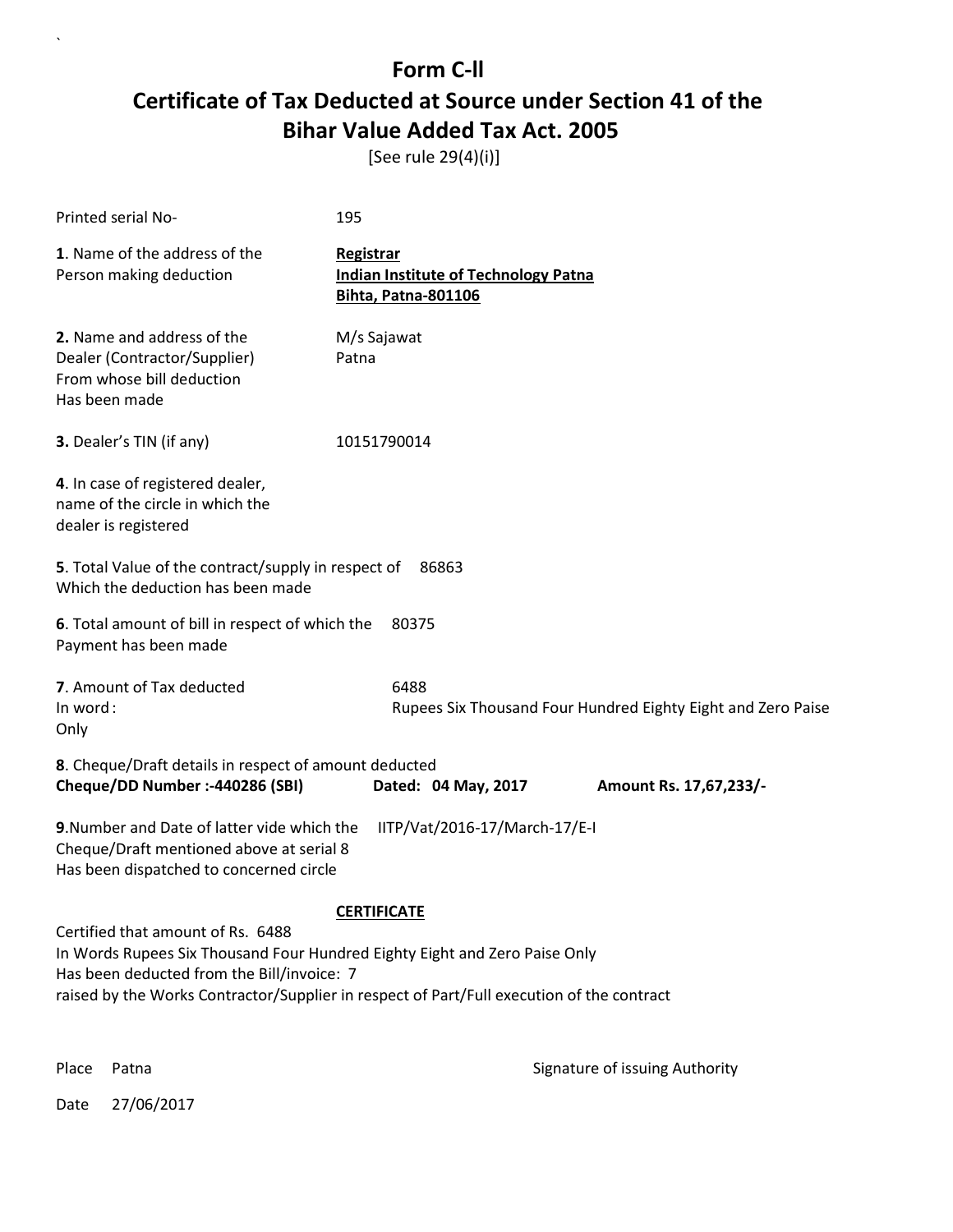| Printed serial No-                                                                                                                                                                                                                                                                                                                                                   | [See rule 29(4)(i)]<br>196                                                             |  |
|----------------------------------------------------------------------------------------------------------------------------------------------------------------------------------------------------------------------------------------------------------------------------------------------------------------------------------------------------------------------|----------------------------------------------------------------------------------------|--|
| 1. Name of the address of the<br>Person making deduction                                                                                                                                                                                                                                                                                                             | <b>Registrar</b><br><b>Indian Institute of Technology Patna</b><br>Bihta, Patna-801106 |  |
| 2. Name and address of the<br>Dealer (Contractor/Supplier)<br>From whose bill deduction<br>Has been made                                                                                                                                                                                                                                                             | Sky net<br>162, Patliputra Colony, Patna-13                                            |  |
| 3. Dealer's TIN (if any)                                                                                                                                                                                                                                                                                                                                             | 10151248075                                                                            |  |
| 4. In case of registered dealer,<br>name of the circle in which the<br>dealer is registered                                                                                                                                                                                                                                                                          |                                                                                        |  |
| 5. Total Value of the contract/supply in respect of<br>Which the deduction has been made                                                                                                                                                                                                                                                                             | 46777                                                                                  |  |
| 6. Total amount of bill in respect of which the<br>Payment has been made                                                                                                                                                                                                                                                                                             | 44250                                                                                  |  |
| 7. Amount of Tax deducted<br>In word:<br>Paise Only                                                                                                                                                                                                                                                                                                                  | 2527<br>Rupees Two Thousand Five Hundred Twenty Seven and Zero                         |  |
| 8. Cheque/Draft details in respect of amount deducted<br>Cheque/DD Number :- 440286 (SBI)                                                                                                                                                                                                                                                                            | Dated: 04 May, 2017<br>Amount Rs. 17,67,233/-                                          |  |
| 9. Number and Date of latter vide which the<br>IITP/Vat/2016-17/March-17/E-I<br>Cheque/Draft mentioned above at serial 8<br>Has been dispatched to concerned circle                                                                                                                                                                                                  |                                                                                        |  |
| <b>CERTIFICATE</b><br>Certified that amount of Rs. 2527<br>In Words Rupees Two Thousand Five Hundred Twenty Seven and Zero Paise Only<br>Has been deducted from the Bill/invoice: 2270, 2249, 2240, 2251, 2250, 2255, 2257, 2256, 2252, 2279, 2285,<br>2282, 2137, 1826<br>raised by the Works Contractor/Supplier in respect of Part/Full execution of the contract |                                                                                        |  |

Place Patna **Property** Place Patna Signature of issuing Authority

Date 27/06/2017

 $\ddot{\phantom{0}}$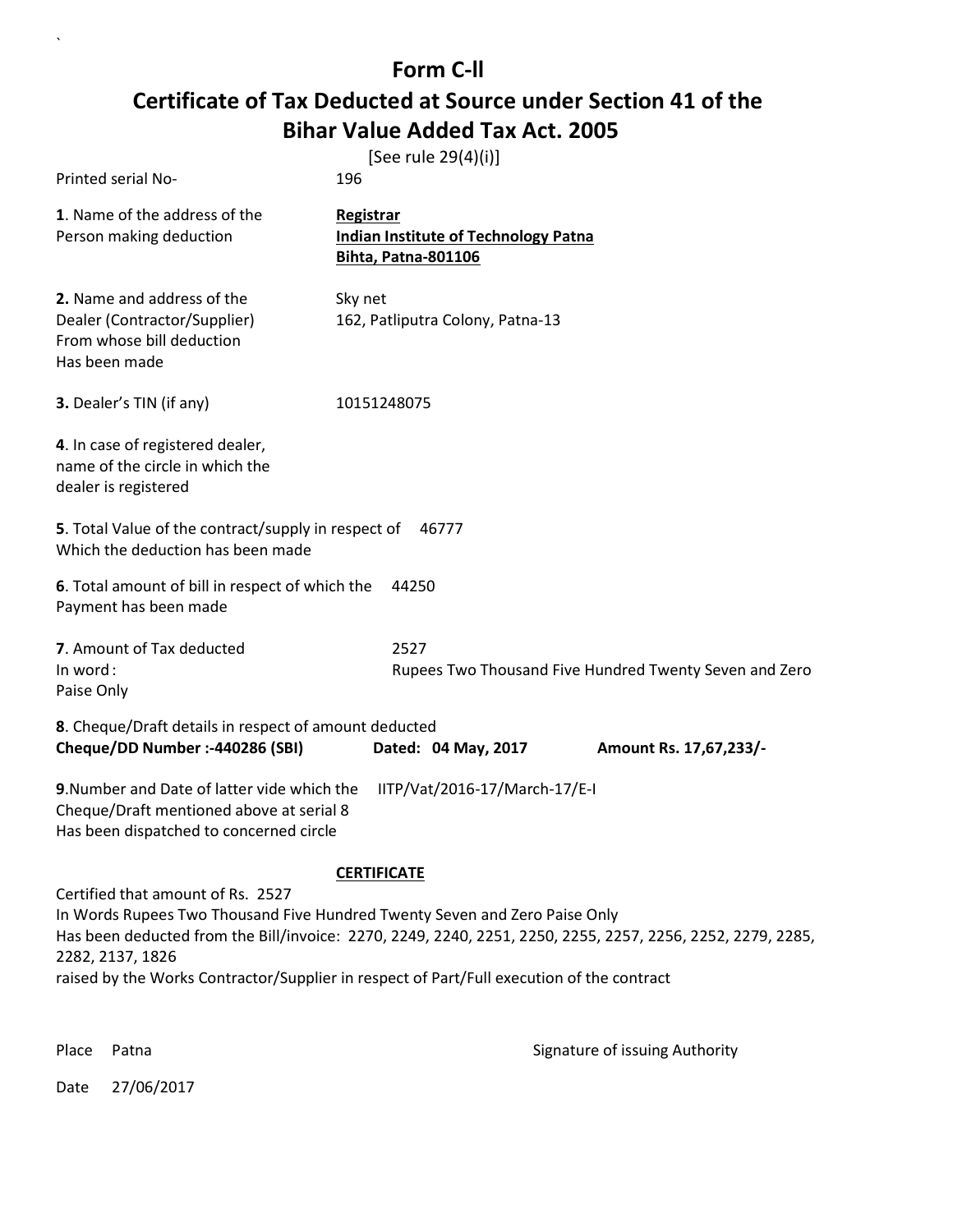[See rule 29(4)(i)]

| Printed serial No-                                                                                                                                                                                                                                                                             | 197                                                                                           |  |  |  |
|------------------------------------------------------------------------------------------------------------------------------------------------------------------------------------------------------------------------------------------------------------------------------------------------|-----------------------------------------------------------------------------------------------|--|--|--|
| 1. Name of the address of the<br>Person making deduction                                                                                                                                                                                                                                       | <b>Registrar</b><br><b>Indian Institute of Technology Patna</b><br><b>Bihta, Patna-801106</b> |  |  |  |
| 2. Name and address of the<br>Dealer (Contractor/Supplier)<br>From whose bill deduction<br>Has been made                                                                                                                                                                                       | Gyan Mandir<br>Patna                                                                          |  |  |  |
| 3. Dealer's TIN (if any)                                                                                                                                                                                                                                                                       | 10156278020                                                                                   |  |  |  |
| 4. In case of registered dealer,<br>name of the circle in which the<br>dealer is registered                                                                                                                                                                                                    |                                                                                               |  |  |  |
| 5. Total Value of the contract/supply in respect of<br>40920<br>Which the deduction has been made                                                                                                                                                                                              |                                                                                               |  |  |  |
| 6. Total amount of bill in respect of which the<br>Payment has been made                                                                                                                                                                                                                       | 38420                                                                                         |  |  |  |
| 7. Amount of Tax deducted<br>In word:                                                                                                                                                                                                                                                          | 2500<br>Rupees Two Thousand Five Hundred and Zero Paise Only                                  |  |  |  |
| 8. Cheque/Draft details in respect of amount deducted<br>Cheque/DD Number :- 440286 (SBI)                                                                                                                                                                                                      | Dated: 04 May, 2017<br>Amount Rs. 17,67,233/-                                                 |  |  |  |
| 9. Number and Date of latter vide which the<br>IITP/Vat/2016-17/March-17/E-I<br>Cheque/Draft mentioned above at serial 8<br>Has been dispatched to concerned circle                                                                                                                            |                                                                                               |  |  |  |
| <b>CERTIFICATE</b><br>Certified that amount of Rs. 2500<br>In Words Rupees Two Thousand Five Hundred and Zero Paise Only<br>Has been deducted from the Bill/invoice: 302, 767, 766, 770, 706, 733<br>raised by the Works Contractor/Supplier in respect of Part/Full execution of the contract |                                                                                               |  |  |  |

 $\overline{\phantom{a}}$ 

Place Patna **Property** Place Patna Signature of issuing Authority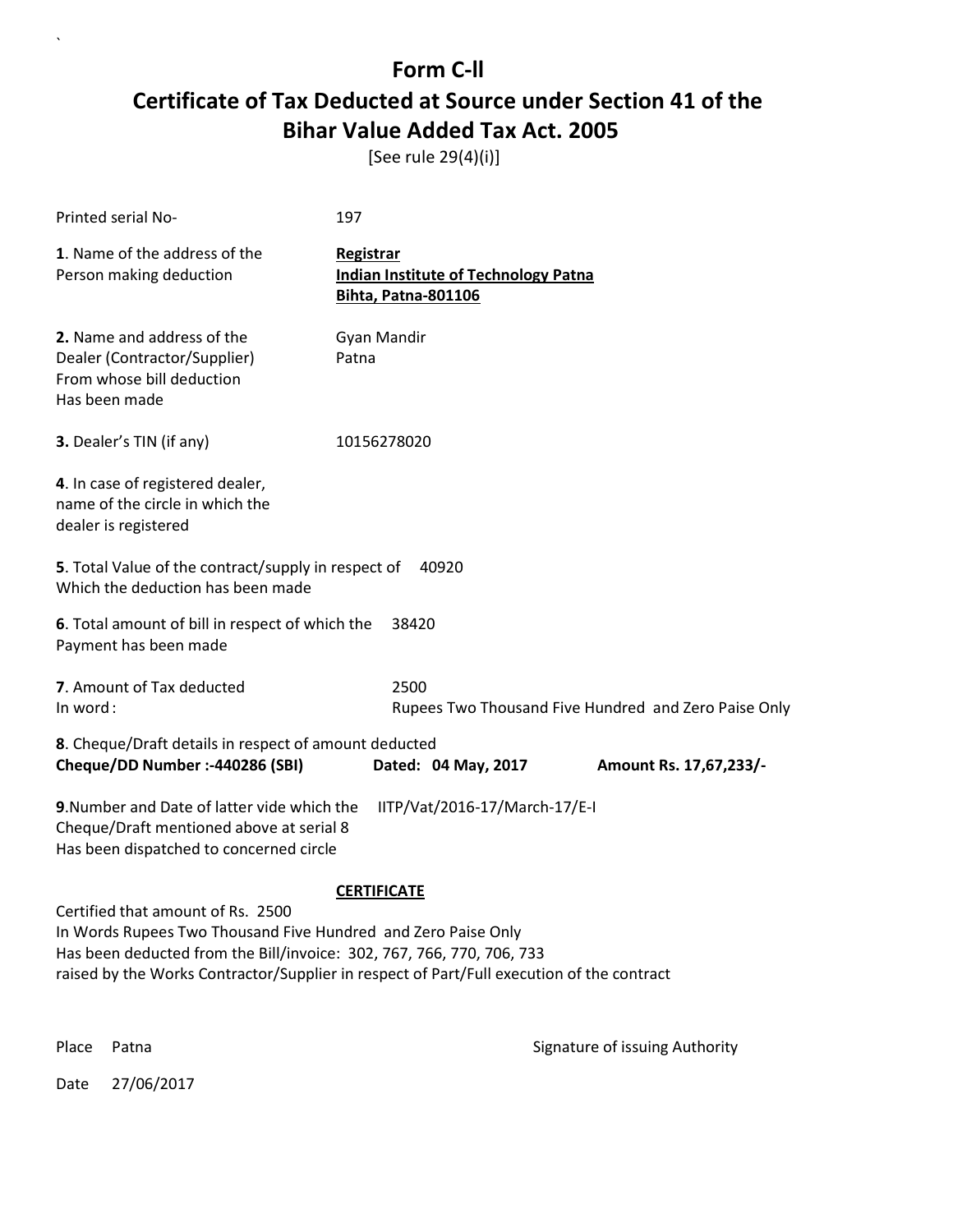[See rule 29(4)(i)]

| <b>Printed serial No-</b>                                                                                                                                                                                                                                                   | 198                                                                                |  |  |
|-----------------------------------------------------------------------------------------------------------------------------------------------------------------------------------------------------------------------------------------------------------------------------|------------------------------------------------------------------------------------|--|--|
| 1. Name of the address of the<br>Person making deduction                                                                                                                                                                                                                    | Registrar<br><b>Indian Institute of Technology Patna</b><br>Bihta, Patna-801106    |  |  |
| 2. Name and address of the<br>Dealer (Contractor/Supplier)<br>From whose bill deduction<br>Has been made                                                                                                                                                                    | <b>Scientific Traders</b><br>Pustak Bhandar Compound, Govinda Mitra Road, Patna-04 |  |  |
| 3. Dealer's TIN (if any)                                                                                                                                                                                                                                                    | 10100336073                                                                        |  |  |
| 4. In case of registered dealer,<br>name of the circle in which the<br>dealer is registered                                                                                                                                                                                 |                                                                                    |  |  |
| 5. Total Value of the contract/supply in respect of<br>105299<br>Which the deduction has been made                                                                                                                                                                          |                                                                                    |  |  |
| 6. Total amount of bill in respect of which the<br>98716<br>Payment has been made                                                                                                                                                                                           |                                                                                    |  |  |
| 7. Amount of Tax deducted<br>In word:<br>Only                                                                                                                                                                                                                               | 6583<br>Rupees Six Thousand Five Hundred Eighty Three and Zero Paise               |  |  |
| 8. Cheque/Draft details in respect of amount deducted<br>Cheque/DD Number :- 440286 (SBI)                                                                                                                                                                                   | Dated: 04 May, 2017<br>Amount Rs. 17,67,233/-                                      |  |  |
| 9. Number and Date of latter vide which the<br>Cheque/Draft mentioned above at serial 8<br>Has been dispatched to concerned circle                                                                                                                                          | IITP/Vat/2016-17/March-17/E-I                                                      |  |  |
| <b>CERTIFICATE</b>                                                                                                                                                                                                                                                          |                                                                                    |  |  |
| Certified that amount of Rs. 6583<br>In Words Rupees Six Thousand Five Hundred Eighty Three and Zero Paise Only<br>Has been deducted from the Bill/invoice: 330, 353, 514, 501<br>raised by the Works Contractor/Supplier in respect of Part/Full execution of the contract |                                                                                    |  |  |

 $\ddot{\phantom{0}}$ 

Place Patna **Property** Place Patna Signature of issuing Authority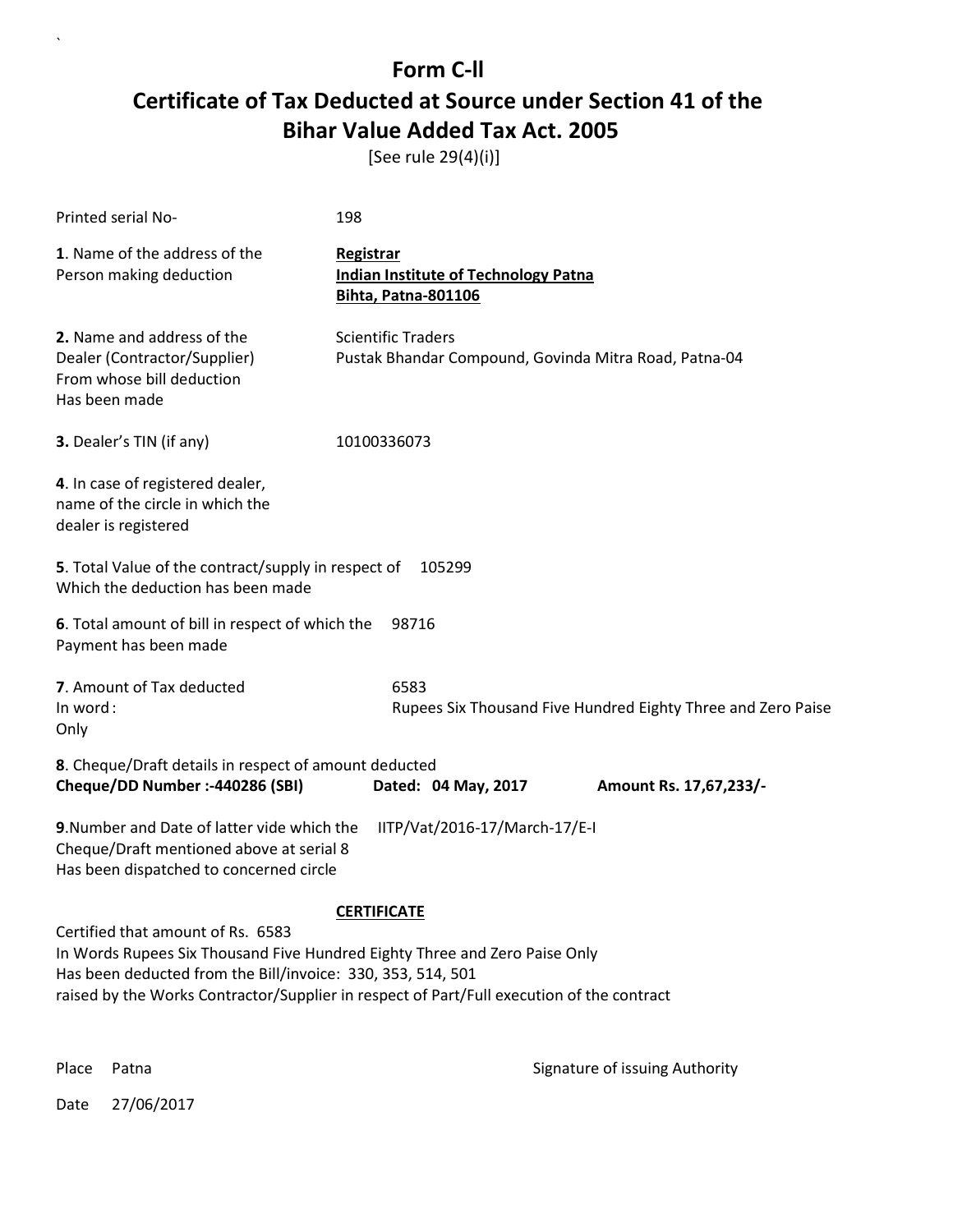[See rule 29(4)(i)]

| Printed serial No-                                                                                                                                                                                                                                                                                            | 199                                                                                           |                                                            |  |  |
|---------------------------------------------------------------------------------------------------------------------------------------------------------------------------------------------------------------------------------------------------------------------------------------------------------------|-----------------------------------------------------------------------------------------------|------------------------------------------------------------|--|--|
| 1. Name of the address of the<br>Person making deduction                                                                                                                                                                                                                                                      | <b>Registrar</b><br><b>Indian Institute of Technology Patna</b><br><b>Bihta, Patna-801106</b> |                                                            |  |  |
| 2. Name and address of the<br>Dealer (Contractor/Supplier)<br>From whose bill deduction<br>Has been made                                                                                                                                                                                                      | M/S hubnet Computers<br>Patna                                                                 |                                                            |  |  |
| 3. Dealer's TIN (if any)                                                                                                                                                                                                                                                                                      | 10156529089                                                                                   |                                                            |  |  |
| 4. In case of registered dealer,<br>name of the circle in which the<br>dealer is registered                                                                                                                                                                                                                   |                                                                                               |                                                            |  |  |
| 5. Total Value of the contract/supply in respect of<br>47127<br>Which the deduction has been made                                                                                                                                                                                                             |                                                                                               |                                                            |  |  |
| 6. Total amount of bill in respect of which the<br>43250<br>Payment has been made                                                                                                                                                                                                                             |                                                                                               |                                                            |  |  |
| 7. Amount of Tax deducted<br>In word:<br>Paise Only                                                                                                                                                                                                                                                           | 3877                                                                                          | Rupees Three Thousand Eight Hundred Seventy Seven and Zero |  |  |
| 8. Cheque/Draft details in respect of amount deducted<br>Cheque/DD Number :- 440286 (SBI)                                                                                                                                                                                                                     | Dated: 04 May, 2017                                                                           | Amount Rs. 17,67,233/-                                     |  |  |
| 9. Number and Date of latter vide which the<br>Cheque/Draft mentioned above at serial 8<br>Has been dispatched to concerned circle                                                                                                                                                                            | IITP/Vat/2016-17/March-17/E-I                                                                 |                                                            |  |  |
| <b>CERTIFICATE</b>                                                                                                                                                                                                                                                                                            |                                                                                               |                                                            |  |  |
| Certified that amount of Rs. 3877<br>In Words Rupees Three Thousand Eight Hundred Seventy Seven and Zero Paise Only<br>Has been deducted from the Bill/invoice: 248, 480, 481, 251, 485, 219, 461, 405, 259, 232<br>raised by the Works Contractor/Supplier in respect of Part/Full execution of the contract |                                                                                               |                                                            |  |  |
| Place<br>Patna                                                                                                                                                                                                                                                                                                |                                                                                               | Signature of issuing Authority                             |  |  |

Date 27/06/2017

 $\mathbf{v}$